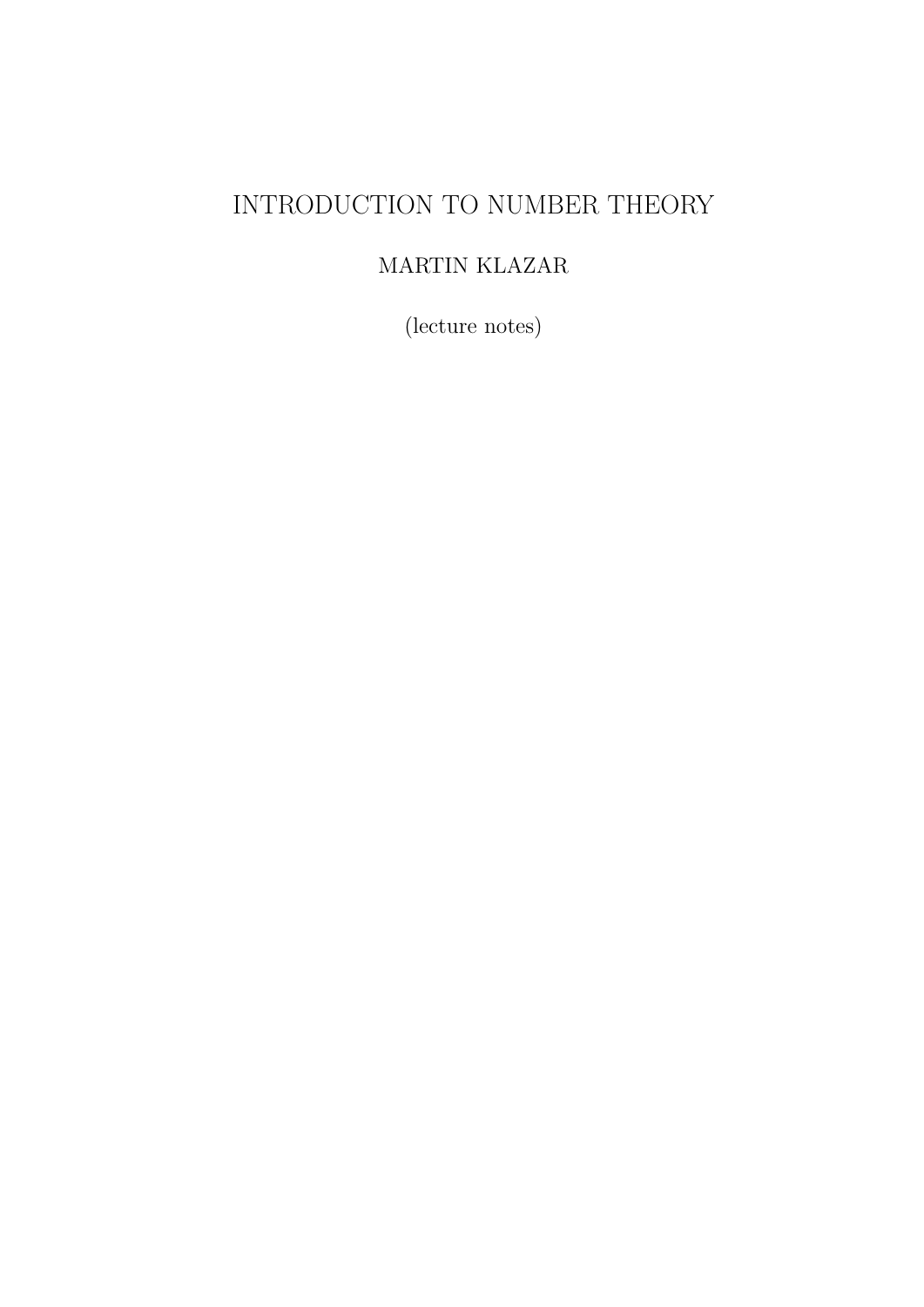These lecture notes cover the one-semester course Introduction to Number Theory (Uvod do teorie čísel, MAI040) that I have been teaching on the Faculty of Mathematics and Physics of Charles University in Prague since 1996. Needless to say, I do not claim any originality of the material presented here (in most cases I attempted to give references to the corresponding secondary sources that I used).

July 2006 Martin Klazar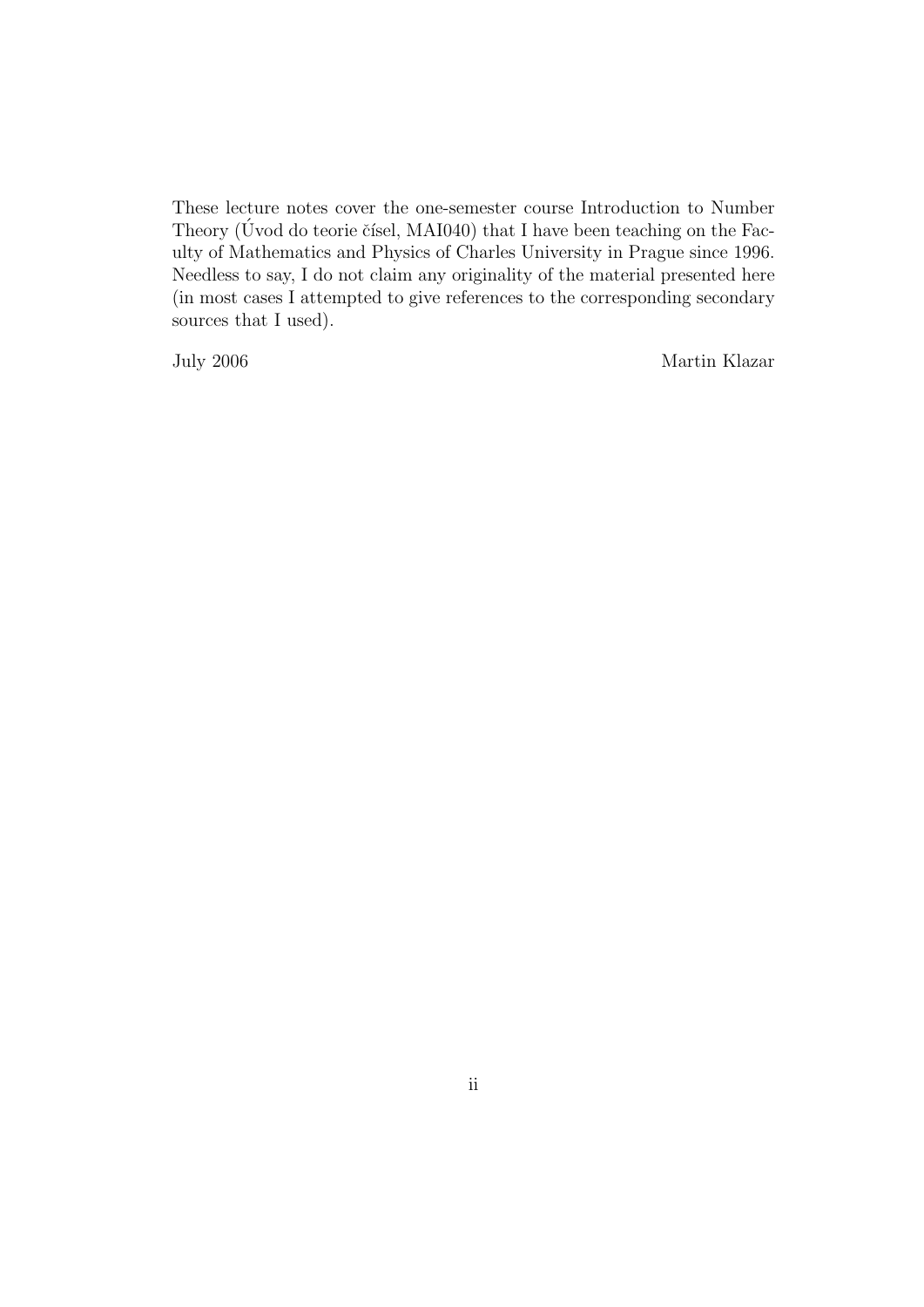# **Contents**

| 1              |                             | Diophantine approximation                                                      | $\mathbf{1}$   |  |  |
|----------------|-----------------------------|--------------------------------------------------------------------------------|----------------|--|--|
|                | 1.1                         |                                                                                | $\mathbf{1}$   |  |  |
|                | 1.2                         | Farey fractions and a theorem of Hurwitz                                       | $\overline{4}$ |  |  |
|                | 1.3                         |                                                                                | $\overline{7}$ |  |  |
|                | 1.4                         |                                                                                | 12             |  |  |
|                | 1.5                         |                                                                                | 18             |  |  |
| $\overline{2}$ | Diophantine equations<br>19 |                                                                                |                |  |  |
|                | 2.1                         |                                                                                | 19             |  |  |
|                | 2.2                         |                                                                                | 21             |  |  |
|                | 2.3                         | Thue equation $\ldots \ldots \ldots \ldots \ldots \ldots \ldots \ldots \ldots$ | 24             |  |  |
|                | 2.4                         |                                                                                | 26             |  |  |
|                | 2.5                         |                                                                                | 31             |  |  |
| 3              | Geometry of numbers<br>32   |                                                                                |                |  |  |
|                | 3.1                         | Lattices, Farey fractions and convex bodies                                    | 32             |  |  |
|                | 3.2                         |                                                                                | 36             |  |  |
|                | 3.3                         | The circle problem and the divisor problem $\dots \dots \dots$                 | 40             |  |  |
|                | 3.4                         |                                                                                | 43             |  |  |
| $\overline{4}$ | Prime numbers<br>44         |                                                                                |                |  |  |
|                | 4.1                         | Four proofs of the infinitiative of primes $\ldots \ldots \ldots \ldots$       | 44             |  |  |
|                | 4.2                         | Theorems of Chebyshev and Mertens                                              | 47             |  |  |
|                | 4.3                         | Estimates of the functions $\omega(n)$ and $\Omega(n)$                         | 54             |  |  |
|                | 4.4                         |                                                                                | 60             |  |  |
| $5^{\circ}$    | 61<br>Congruences           |                                                                                |                |  |  |
|                | 5.1                         | Quadratic residues and the quadratic reciprocity law $\dots$ . 61              |                |  |  |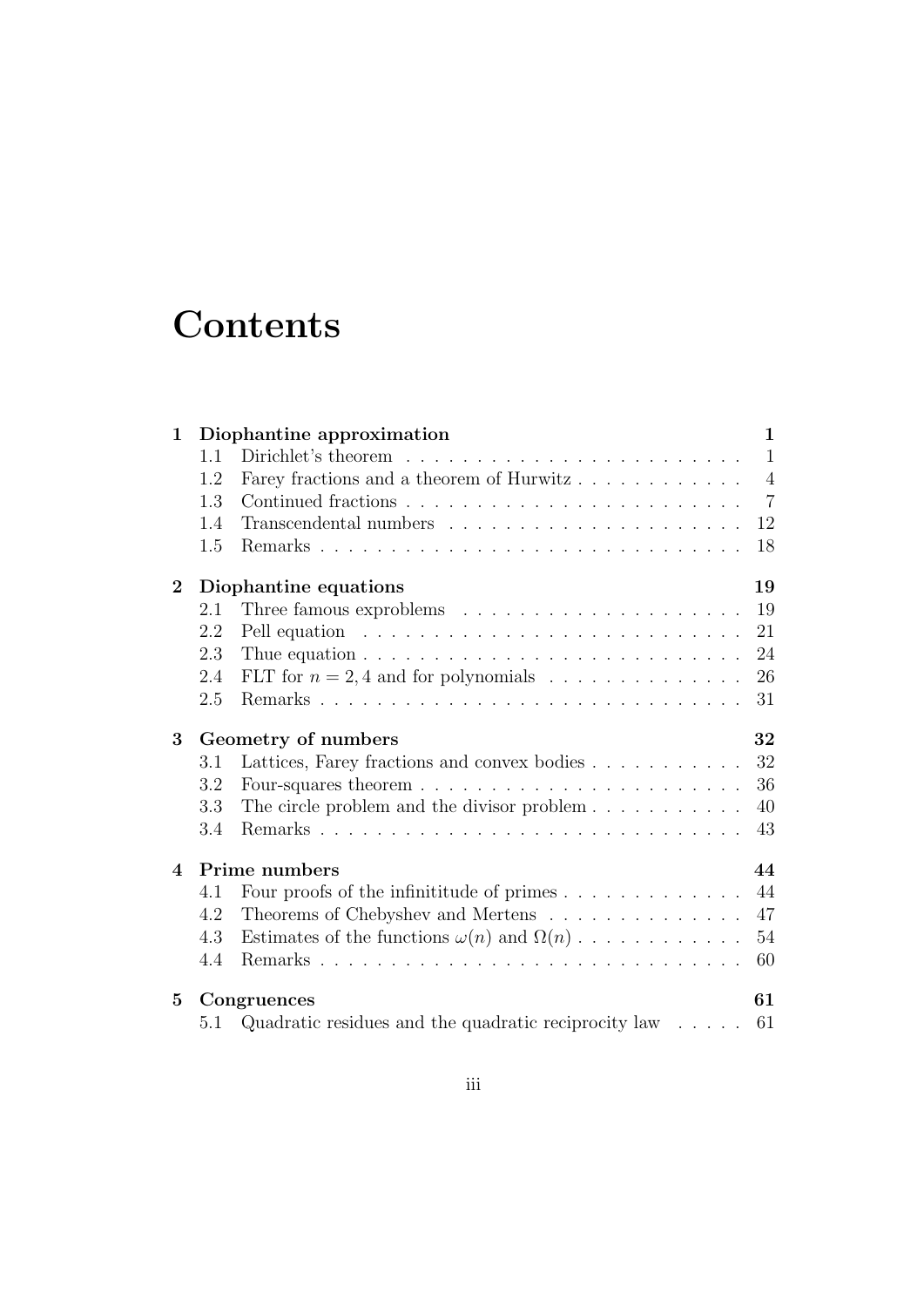|                   | 6 Integer partitions                                                                     | 68 |  |
|-------------------|------------------------------------------------------------------------------------------|----|--|
|                   |                                                                                          |    |  |
|                   | 6.2 Euler's identity and a metalentity of Cohen and Remmel . 71                          |    |  |
|                   | 6.3 The pentagonal identity $\ldots \ldots \ldots \ldots \ldots \ldots \ldots \ldots$ 77 |    |  |
|                   |                                                                                          |    |  |
| <b>References</b> |                                                                                          |    |  |
| Index of names    |                                                                                          |    |  |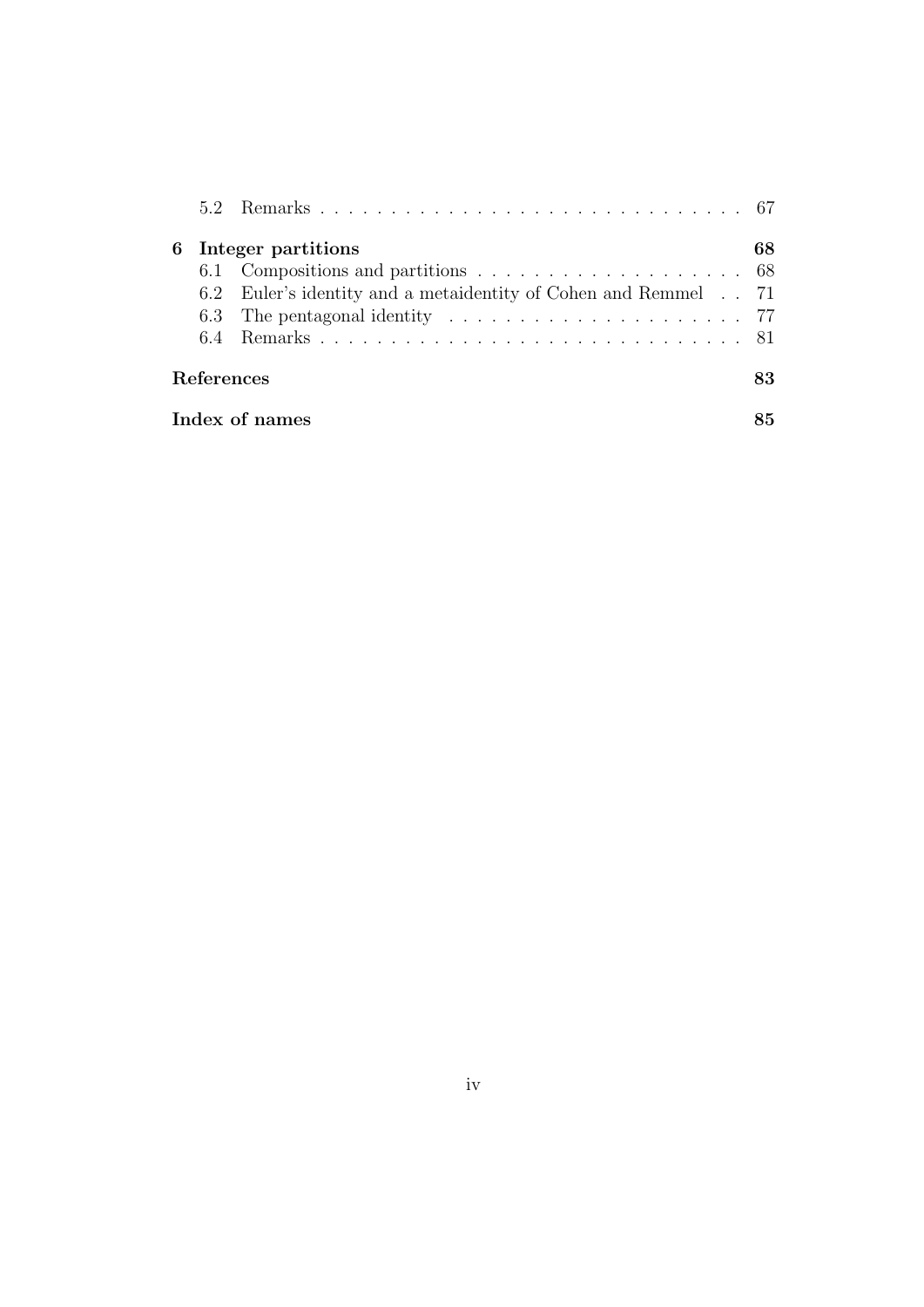# Chapter 1 Diophantine approximation

This discipline of number theory investigates to what extent real numbers can be approximated by fractions. We prove Dirichlet's theorem which says that every irrational number can be approximated by infinitely many fractions  $p/q$ with precision better than  $q^{-2}$ . A nice application is that every prime number of the form  $4n + 1$  is a sum of two squares. We introduce Farey fractions and prove by means of them a result of Hurwitz that gives a best possible strengthening of Dirichlet's theorem. An important tool in approximation (of not only numbers) is continued fractions. We develop some of their basic properties in section 1.3. We present the argument of Liouville producing transcendental (i.e., non-algebraic) numbers and give Hilbert's proof of the transcendence of Euler's number e.

### 1.1 Dirichlet's theorem

Let us review some notation.  $N = \{1, 2, ...\}$  are natural numbers,  $N_0 =$  $\{0, 1, 2, \ldots\}, \mathbf{Z} = \{\ldots, -2, -1, 0, 1, 2, \ldots\}$  are integers,  $\mathbf{Q} = \{a/b : a \in \mathbb{Z}\}$  $Z, b \in \mathbb{N}$  are rational numbers (fractions), **R** are real numbers, and **C** =  ${a + bi : a, b \in \mathbf{R}}$  are complex numbers  $(i = \sqrt{-1})$ . For  $\alpha \in \mathbf{R}$ , the *integer* part of  $\alpha$  and the fractional part of  $\alpha$  are, respectively,

 $|\alpha| = \max\{m \in \mathbf{Z} : m \leq \alpha\}$  and  $\{\alpha\} = \alpha - |\alpha| \in [0, 1).$ 

Another notation is  $\lceil \alpha \rceil = \min\{m \in \mathbb{Z} : m \geq \alpha\}$  and  $\lVert \alpha \rVert = \min\{\{\alpha\}, 1 - \alpha\}$  $\{\alpha\}$ ) (distance to the nearest integer).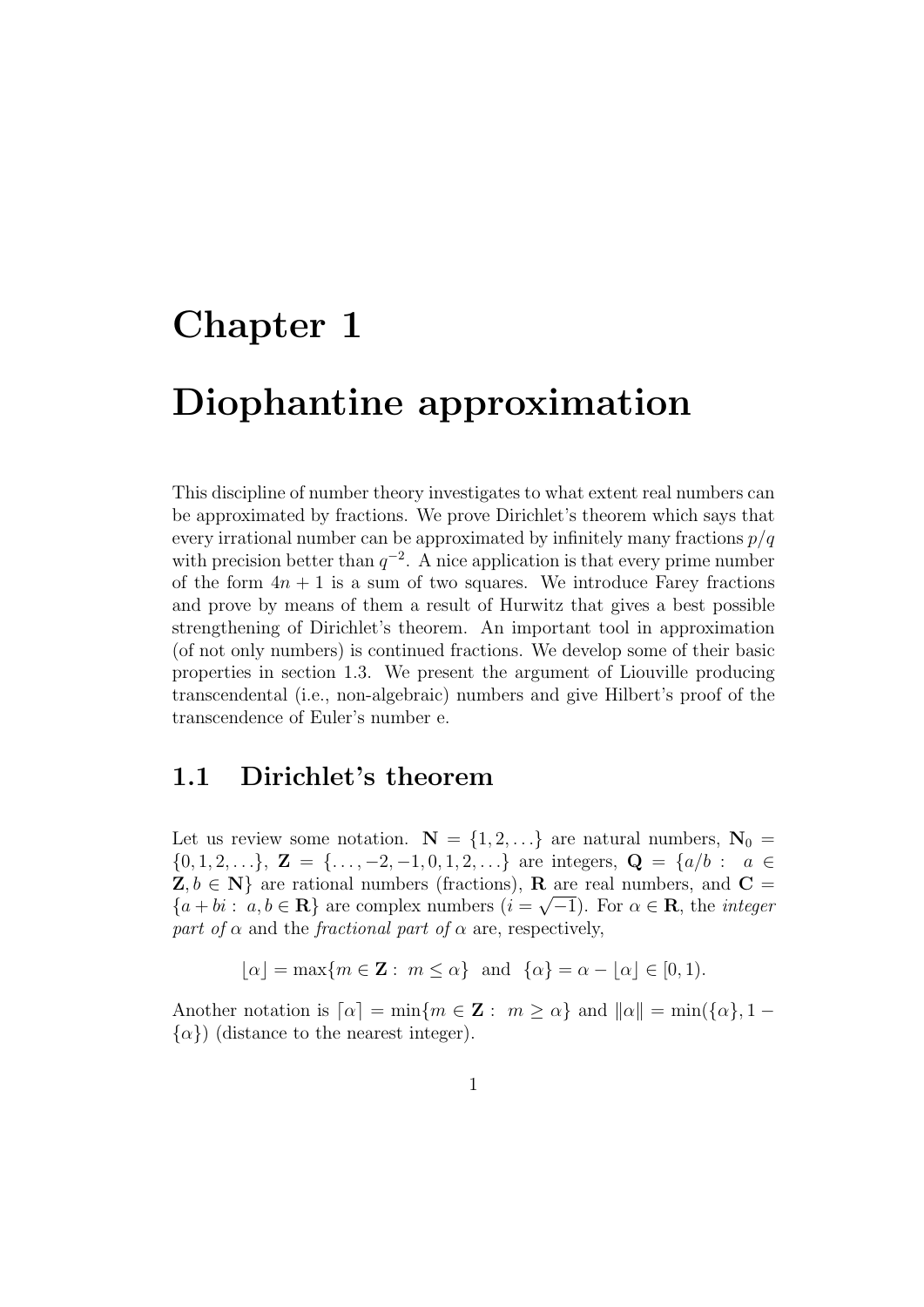The following fundamental theorem in diophantine approximation is due to Peter Dirichlet (1805–1859).

#### Theorem (Dirichlet, 1842).

1. For every  $\alpha \in \mathbf{R}$  and  $Q \in \mathbf{N}$ ,  $Q \geq 2$ , there exist numbers  $p, q \in \mathbf{Z}$  such that  $1 \leq q \leq Q$  and

$$
\left|\alpha - \frac{p}{q}\right| \le \frac{1}{qQ}.
$$

2. For every irrational  $\alpha \in \mathbf{R}$  the inequality

$$
\left|\alpha - \frac{p}{q}\right| < \frac{1}{q^2}
$$

has infinitely many rational solutions  $p/q$ .

**Proof.** 1. We split [0, 1] in Q subintervals  $[(i - 1)/Q, i/Q], i = 1, 2, ..., Q$ , each with length  $1/Q$ , and consider  $Q + 1$  numbers  $0, 1, {\alpha}, {\alpha}, {\alpha}, \ldots$  { $(Q 1\alpha$ . They lie in [0, 1] and each of them has form  $s\alpha - r$  for some  $r, s \in \mathbb{Z}$ with  $0 \le s < Q$   $(0 = 0\alpha - 0, 1 = 0\alpha - (-1))$ , and  $\{i\alpha\} = i\alpha - i\alpha$  for  $i = 1, 2, \ldots, Q - 1$ . By the pigeonhole principle, two numbers must fall in the same subinterval. Note that these two numbers cannot be 0 and 1. Hence

$$
|(s_1\alpha - r_1) - (s_2\alpha - r_2)| \leq \frac{1}{Q}
$$

for some  $r_i, s_i \in \mathbf{Z}$  with  $0 \leq s_2 < s_1 < Q$ . Setting  $q = s_1 - s_2$  and  $p = r_1 - r_2$ , we get the desired fraction  $p/q$  because  $1 \le q < Q$  and

$$
|q\alpha - p| = |(s_1 - s_2)\alpha - (r_1 - r_2)| = |(s_1\alpha - r_1) - (s_2\alpha - r_2)| \le \frac{1}{Q}.
$$

2. Suppose we have already solutions  $p_1/q_1, \ldots, p_r/q_r$ . We select  $Q \in \mathbb{N}$ so big that

$$
\frac{1}{Q} < \Delta = \min_{i=1...r} \left| \alpha - \frac{p_i}{q_i} \right|.
$$

(If we have no solution yet, we select Q arbitrarily. Since  $\alpha$  is irrational, certainly  $\Delta > 0$ .) By part 1 there is a fraction  $p/q \in \mathbf{Q}$  such that  $1 \leq q < Q$ and  $\overline{1}$ 

$$
\left|\alpha - \frac{p}{q}\right| \le \frac{1}{qQ} < \frac{1}{q^2}.
$$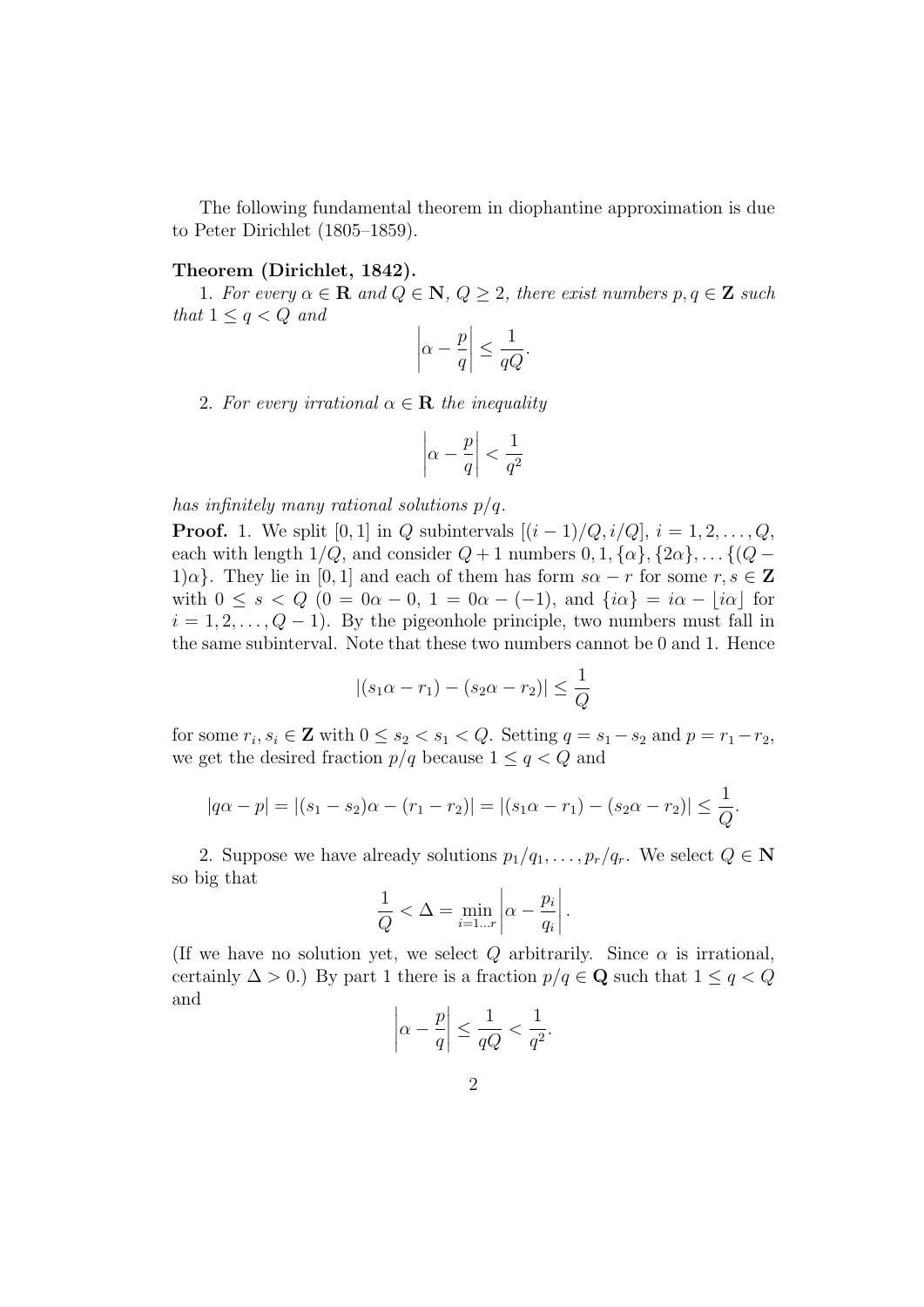Also,  $1/qQ \leq 1/Q < \Delta$ . Thus  $p/q \neq p_i/q_i$  for every  $i = 1, 2, ..., r$  and  $p/q$  is a new solution. This way we obtain infinitely many solutions.  $\Box$ 

As an application of Dirichlet's theorem we prove a nice result that was stated first by Pierre de Fermat (1601–1665) and proved later by Leonhard Euler (1707–1783).

**Theorem (Euler, 1747).** Every prime number p of the form  $4n + 1$  is a sum of two squares,  $p = a^2 + b^2$  for some  $a, b \in \mathbb{N}$ .

For example, we have representations  $5 = 2^2 + 1^2$ ,  $13 = 3^2 + 2^2$ ,  $17 = 4^2 + 1^2$ ,  $29 = 5^2 + 2^2$ ,  $37 = 6^2 + 1^2$ , and  $41 = 5^2 + 4^2$ . The primes of the form  $4n + 3$ are never sum of two squares because squares give modulo 4 only residues 0 and 1. We need a lemma which belongs to the theory of quadratic residues (see chapter 5).

**Lemma.** For every prime p of the form  $4n + 1$  there is a  $c \in \mathbb{N}$  such that  $c^2 \equiv -1 \pmod{p}.$ 

**Proof of the theorem.** For a given prime  $p = 4n + 1$  we take a  $c \in \mathbb{N}$ satisfying  $c^2 \equiv -1 \pmod{p}$  and set  $\alpha = c/p$ ,  $Q = \lfloor \sqrt{p} \rfloor$ . By part 1 of Dirichlet's theorem, there are numbers  $a, b \in \mathbb{Z}$  satisfying  $1 \leq b \leq \sqrt{p}$  and

$$
\left|\frac{c}{p} - \frac{a}{b}\right| < \frac{1}{b\sqrt{p}}.
$$

Thus  $0 \leq |cb - pa| < \sqrt{p}$  and  $0 < (cb - pa)^2 + b^2 < 2p$ . But the number  $(cb - pa)^2 + b^2 = (c^2 + 1)b^2 + p(pa^2 - 2cba)$  is divisible by p (due to the selection of c) and therefore  $(cb - pa)^2 + b^2 = p$ .

**Proof of the lemma.** We consider the finite field  $\mathbf{Z}_p$  of residues modulo p and its subsets

$$
M_x = \{x, -x, x^{-1}, -x^{-1}\}\
$$
 where  $x \in \mathbb{Z}_p^* = \mathbb{Z}_p \setminus \{0\}.$ 

They form a set partition of  $\mathbb{Z}_p^*$  because  $x \in M_x$ ,  $0 \in M_x$  for no x, and  $M_x \cap M_y \neq \emptyset$  implies that  $M_x = M_y$ . For example,  $\mathbf{Z}_{13}^* = \{1, 2, \ldots, 12\}$  is partitioned in the sets  $\{2, 11, 7, 6\}$ ,  $\{3, 10, 9, 4\}$ ,  $\{1, 12\}$ , and  $\{5, 8\}$ . Since  $x \neq -x$  (p > 2), we have  $|M_x| = 4$  or  $|M_x| = 2$ . The latter happens only if  $x = x^{-1}$  or  $x = -x^{-1}$ . Because  $x = x^{-1}$  is equivalent with  $(x+1)(x-1) = 0$ ,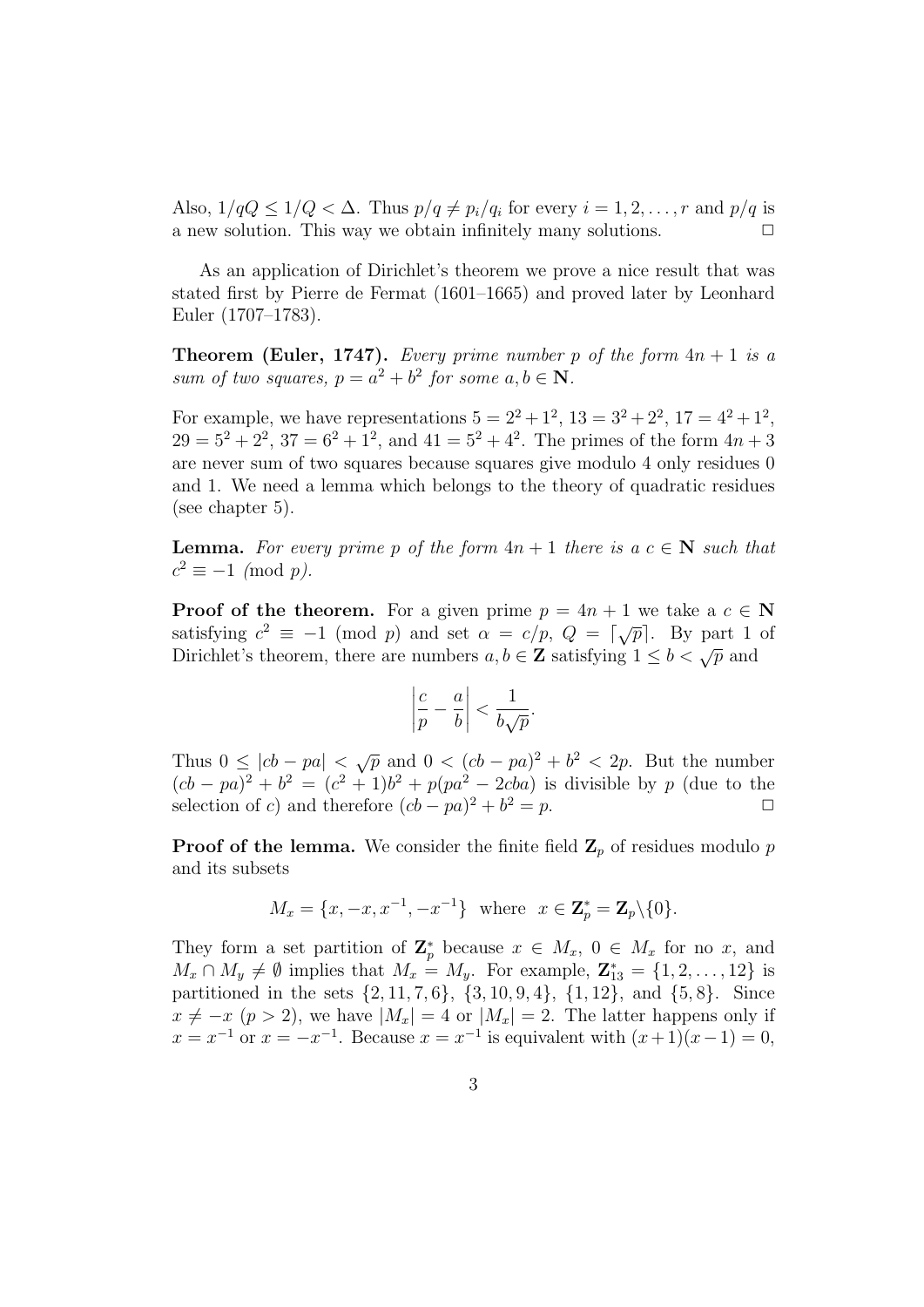$x = x^{-1}$  produces the set  $M_1 = M_{-1} = \{1, -1\}$ . The second case  $x = -x^{-1}$ is equivalent with  $x^2 = -1$ . But  $|\mathbf{Z}_p^*| = p - 1 = 4n$  and therefore  $\mathbf{Z}_p^*$  cannot be partitioned in four-element sets and one two-element set. There must be another two-element set  $M_x$ , which means that there is an element x in the field  $\mathbf{Z}_p$  satisfying  $x^2 = -1$ .

#### 1.2 Farey fractions and a theorem of Hurwitz

Another way how to prove Dirichlet's theorem is via Farey fractions. For a given  $n \in \mathbb{N}$ , these are the fractions  $p/q \in [0,1]$  in lowest terms which have denominator  $q \leq n$ . Sorted by size, they form the list  $\mathcal{F}_n$  of Farey fractions of order n. For example,

$$
\mathcal{F}_5 = \left(\frac{0}{1}, \frac{1}{5}, \frac{1}{4}, \frac{1}{3}, \frac{2}{5}, \frac{1}{2}, \frac{3}{5}, \frac{2}{3}, \frac{3}{4}, \frac{4}{5}, \frac{1}{1}\right).
$$

For any two distinct fractions  $a/b < c/d$  we have  $c/d - a/b \geq 1/bd$ . If equality occurs, we say that  $a/b$  and  $c/d$  are as close as possible. Interestingly, two consecutive Farey fractions in  $\mathcal{F}_n$  are always as close as possible! This was stated as a problem by geologist John Farey (1766–1826) in 1816 and proved immediately afterwards by Augustin Cauchy (1789–1857). (In fact, Farey stated that if  $a_1/b_1 < a_2/b_2 < a_3/b_3$  are three consecutive members of  $\mathcal{F}_n$ , then  $a_2/b_2 = (a_1 + a_3)/(b_1 + b_3)$ . This is equivalent to the property that two consecutive members are as close as possible.)

**Theorem (Farey–Cauchy, 1816).** If  $a/b < c/d$  are two consecutive members of  $\mathcal{F}_n$  then bc – ad = 1, which means that a/b and c/d are as close as possible.

**Proof.** We consider the diophantine equation

$$
bx - ay = 1
$$

with unknowns  $x, y \in \mathbb{Z}$ . Since a and b are coprime, it has at least one solution. (Division algorithm shows that the ideal  $\{bx + ay : x, y \in \mathbb{Z}\}\$ in the ring of integers is generated by the greatest common divisor of  $a$  and  $b$ , which is 1. So 1 is an integral linear combination of  $a$  and  $b$ .) Our aim is to show that  $c, d$  is a solution.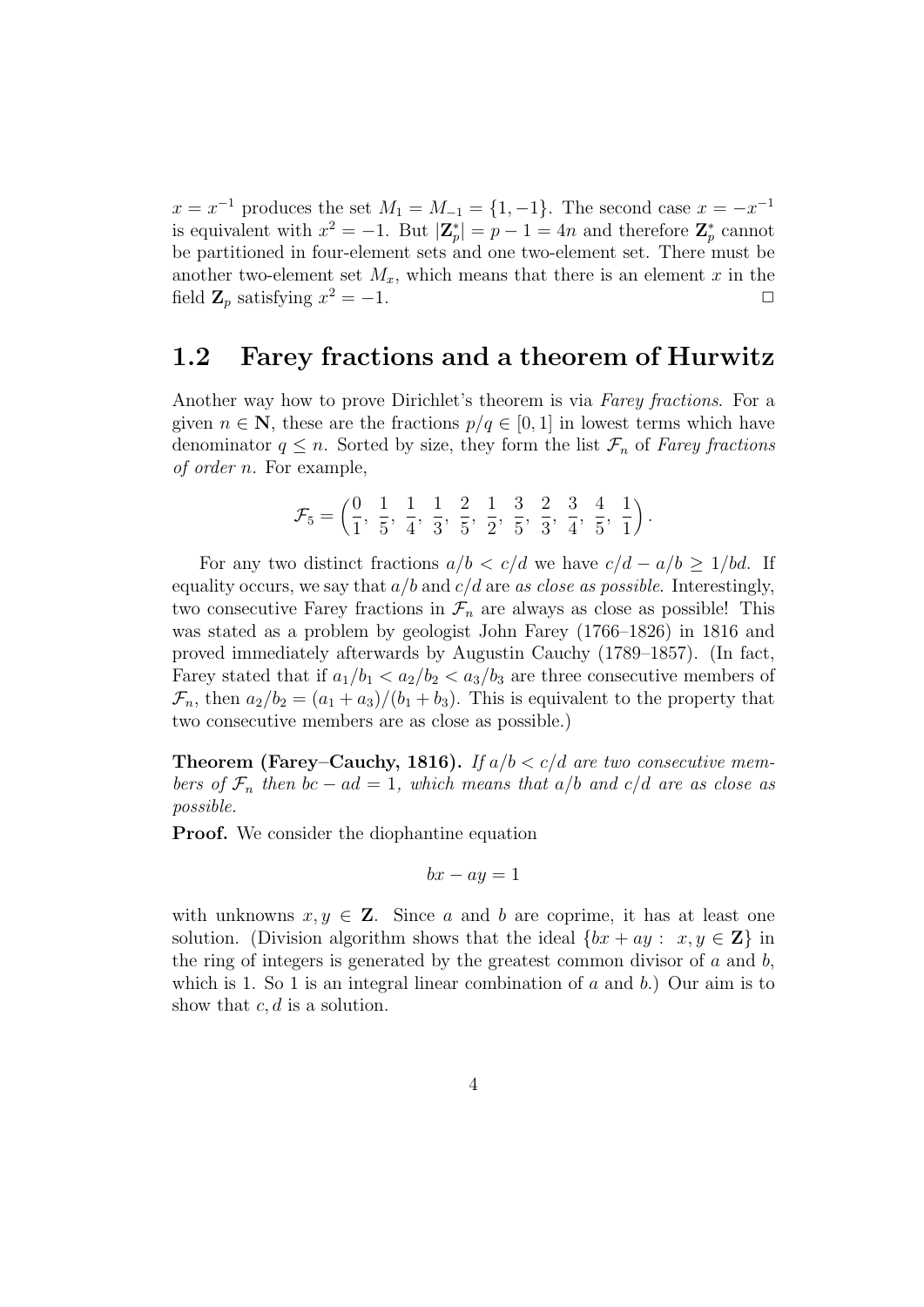If x, y is a solution, so is  $x - ra$ ,  $y - rb$  for any  $r \in \mathbb{Z}$ . Hence there is a solution  $x_1, y_1 \in \mathbf{Z}$  such that

$$
n - b < y_1 \leq n.
$$

Rearranging  $bx_1 - ay_1 = 1$ , we express  $x_1/y_1$  as

$$
\frac{x_1}{y_1} = \frac{1}{by_1} + \frac{a}{b}
$$

.

We have  $x_1/y_1 \in \mathcal{F}_n$ . (Numbers  $x_1$  and  $y_1$  are coprime by  $bx_1 - ay_1 = 1$ . We know that  $0 < y_1 \leq n$ . Thus, by  $bx_1 - ay_1 = 1$  and  $0 < a < b$ , we have  $0 < x_1 < y_1$ .) It follows that  $x_1/y_1 \ge c/d$ . We show that  $x_1/y_1 > c/d$  leads to a contradiction.

Let  $x_1/y_1 > c/d$ . Adding the trivial inequalities

$$
rac{x_1}{y_1} - \frac{c}{d} \ge \frac{1}{dy_1}
$$
 and  $\frac{c}{d} - \frac{a}{b} \ge \frac{1}{bd}$ 

we get

$$
\left(\frac{1}{by_1} = \right) \frac{x_1}{y_1} - \frac{a}{b} \ge \frac{1}{dy_1} + \frac{1}{bd} = \frac{b+y_1}{bdy_1}
$$

where the equality in brackets follows from the above expression for  $x_1/y_1$ . Multiplying by  $bdy_1$ , we get the inequality  $d \geq b + y_1$ . But  $b + y_1 > n$  by the above bound on  $y_1$ . So  $d > n$ , which contradicts  $c/d \in \mathcal{F}_n$ .

Therefore  $x_1/y_1 = c/d$ . Since these are fractions in lowest terms,  $x_1 = c$ and  $y_1 = d$ . We have proved that c, d is a solution of  $bx - ay = 1$ .  $\Box$ 

In chapter 3 we give a geometric proof. This theorem leads to another proof of part 2 of Dirichlet's theorem. Suppose  $\alpha \in (0,1)$  is irrational. We squeeze  $\alpha$  between two consecutive elements of  $\mathcal{F}_n: a/b < \alpha < c/d$ . Let  $b \leq d$  (for  $b > d$  we proceed similarly). Then

$$
0 < \alpha - \frac{a}{b} < \frac{c}{d} - \frac{a}{b} = \frac{1}{bd} \le \frac{1}{b^2}
$$

where the equality is provided by the Farey–Cauchy theorem. To obtain another approximation, we use the fact that the distance between two consecutive members of  $\mathcal{F}_m$  is at most  $1/m$ . Let m be so big that  $1/m < \min(\alpha - a/b, c/d - \alpha)$ . Then if we squeeze  $\alpha$  between two consecutive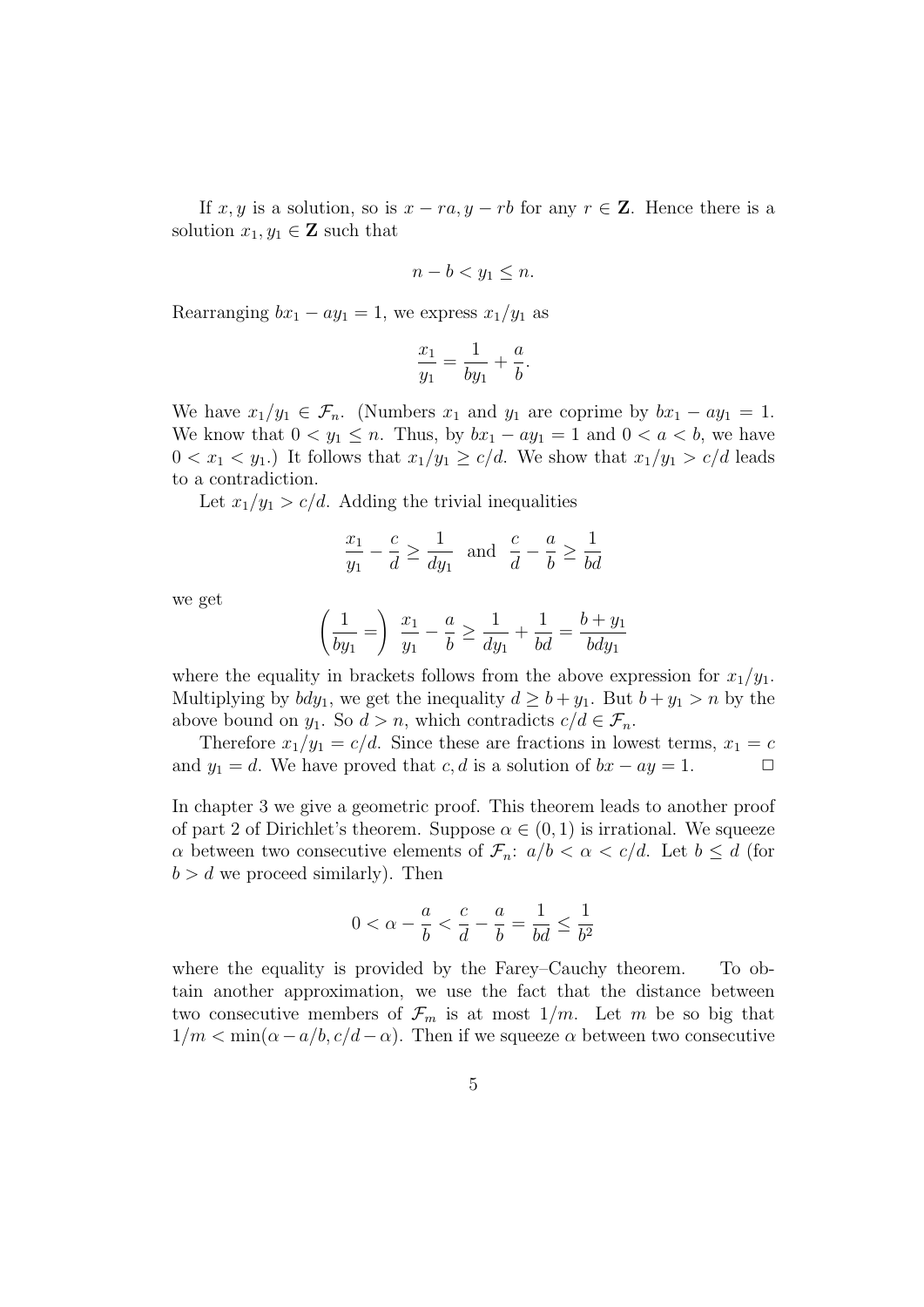elements of  $\mathcal{F}_m$ ,  $e/f < \alpha < g/h$ , we have  $e/f \neq a/b$ ,  $g/h \neq c/d$  and  $e/f$  or  $g/h$  is a new close approximation. Continuing this way, we obtain infinitely many fractions  $p/q$  satisfying  $|\alpha - p/q| < 1/q^2$ .

We are coming to a result of Adolf Hurwitz (1859–1919) that characterizes the best Dirichlet-type inequality.

**Theorem (Hurwitz, 1891).** 1. For every irrational  $\alpha \in \mathbf{R}$  the inequality

$$
\left|\alpha - \frac{p}{q}\right| < \frac{1}{\sqrt{5}q^2}
$$

has infinitely many rational solutions  $p/q$ .

mpinitely many rational solutions  $p/q$ .<br>2. For every real  $A > \sqrt{5}$  the inequality

$$
\left|\frac{\sqrt{5}-1}{2}-\frac{p}{q}\right|<\frac{1}{Aq^2}
$$

has only finitely many rational solutions  $p/q$ .

**Proof.** 1. We may suppose that  $\alpha \in (0,1)$ . We show that if  $a/b < \alpha < c/d$ for two consecutive Farey fractions from  $\mathcal{F}_n$ , then one of the three fractions

$$
\frac{a}{b},~\frac{c}{d},~\frac{e}{f}=\frac{a+c}{b+d}
$$

satisfies the inequality. Squeezing  $\alpha$  between two consecutive members of  $\mathcal{F}_n$ for larger and larger n, we obtain (as for for Dirichlet's inequality) infinitely many fractions satisfying  $|\alpha - p/q| < 1/\sqrt{5q^2}$ .

Let us assume for the contradiction that neither of the three fractions satisfies the inequality. We may suppose that  $\alpha > e/f$ , for  $\alpha < e/f$  we proceed similarly. Thus

$$
\alpha - \frac{a}{b} \ge \frac{1}{\sqrt{5}b^2}, \ \alpha - \frac{e}{f} \ge \frac{1}{\sqrt{5}f^2}, \ \frac{c}{d} - \alpha \ge \frac{1}{\sqrt{5}d^2}.
$$

Note that equalities may occur. Adding the first and the third inequality, and the second and the third inequality, we get

$$
\frac{1}{bd} = \frac{c}{d} - \frac{a}{b} \ge \frac{1}{\sqrt{5}} \left( \frac{1}{b^2} + \frac{1}{d^2} \right) \text{ and } \frac{1}{df} = \frac{c}{d} - \frac{e}{f} \ge \frac{1}{\sqrt{5}} \left( \frac{1}{f^2} + \frac{1}{d^2} \right),
$$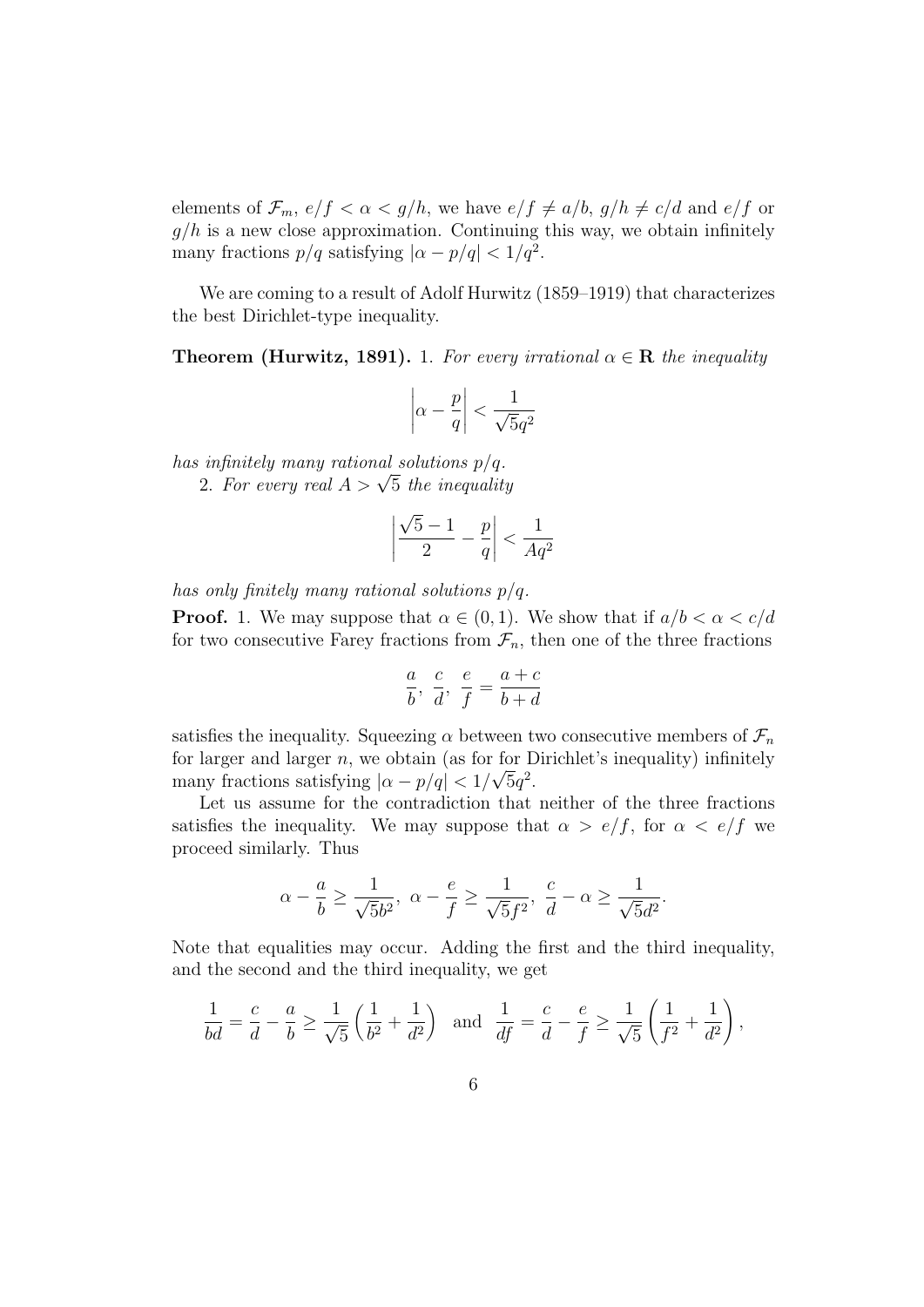where the equalities follow from the theorem on Farey fractions. Multiplying where the equalities follow from the theorem on Farey fractions. Multiplying the first inequality by  $\sqrt{5}b^2d^2$ , the second one by  $\sqrt{5}d^2f^2$ , and adding the results, we obtain

$$
d\sqrt{5}(b+f) = d\sqrt{5}(2b+d) \ge b^2 + 2d^2 + f^2 = 2b^2 + 3d^2 + 2bd,
$$

which is equivalent with

$$
0 \ge \frac{1}{2}((\sqrt{5}-1)d - 2b)^2.
$$

This implies  $(\sqrt{5}-1)d - 2b = 0$  and  $\sqrt{5} = 1 + 2b/d \in \mathbf{Q}$ , which is a contradiction.

tradiction.<br>2. We denote  $\beta = (\sqrt{5} - 1)/2$ . We fix  $A > \sqrt{5}$  and suppose that  $|\beta - p/q| < 1/Aq^2$  for infinitely many fractions  $p/q$ . Hence q may be as large as we wish. In other words,

$$
\beta = \frac{p}{q} + \frac{\delta}{q^2}
$$

has infinitely many solution  $p/q$ ,  $\delta$  where  $p/q \in \mathbf{Q}$  and  $\delta \in \mathbf{R}$ ,  $|\delta| < 1/A$ . We rewrite this as √ √

$$
\frac{\delta}{q} - \frac{q\sqrt{5}}{2} = q\beta - p - \frac{q\sqrt{5}}{2} = -\frac{q}{2} - p.
$$

Squaring and subtracting  $5q^2/4$ , we get the identity

$$
\frac{\delta^2}{q^2} - \delta\sqrt{5} = p^2 + pq - q^2.
$$

For sufficiently big q the left side is in absolute value smaller than 1 because  $\delta^2/q^2 \to 0$  as  $q \to \infty$  and  $|\delta\sqrt{5}| < \sqrt{5}/A < 1$ . This means that  $p^2 + pq - q^2 =$ 0 has a solution  $p, q \in \mathbb{Z}$  (|z| < 1 for  $z \in \mathbb{Z}$  means that  $z = 0$ ). But the last equation is equivalent with  $(2p + q)^2 = 5q^2$ , which gives again the the last equation is equivalent with  $(2p + q)^2 = 5q^2$ , which gives again the contradiction  $\sqrt{5} = 1 + 2p/q \in \mathbb{Q}$ .

### 1.3 Continued fractions

We have seen two approaches to Dirichlet-type approximations of irrational numbers, the pigeonhole principle and Farey fractions. Now we demonstrate the third and most important approach, that of continued fractions.

To approximate a real number  $\alpha \in \mathbf{R}$  by fractions we approximate it first by  $a_0 = [\alpha] \in \mathbb{Z}$ . If  $\zeta_0 = \alpha - a_0 = {\alpha} \in [0, 1)$  is zero, we finish the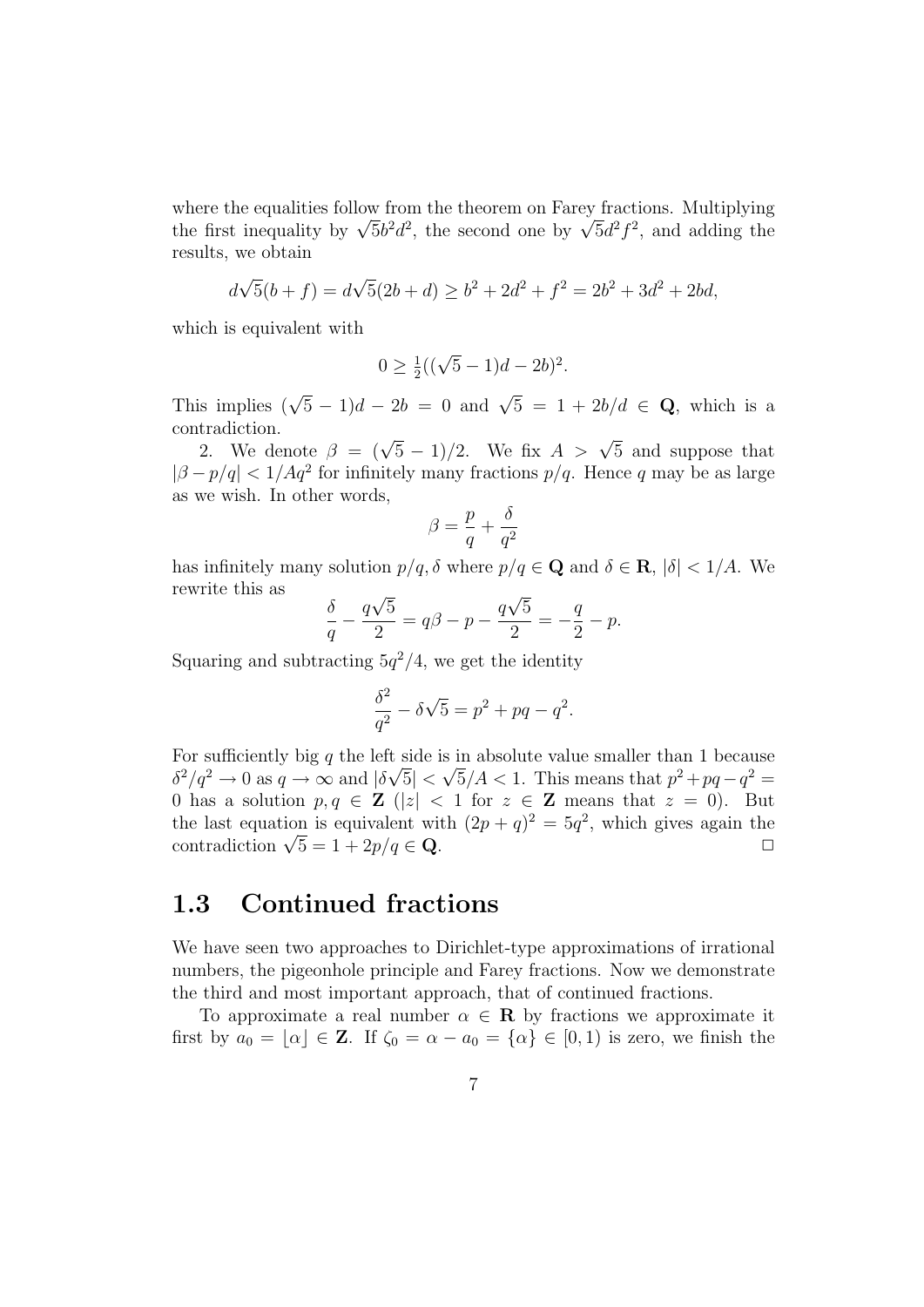procedure. If  $\zeta_0 \neq 0$ , we write  $1/\zeta_0 = a_1 + \zeta_1$  where  $a_1 = \lfloor 1/\zeta_0 \rfloor \in \mathbb{N}$  and  $\zeta_1 = \{1/\zeta_0\} \in [0,1)$ . If  $\zeta_1 = 0$ , we finish the procedure. If  $\zeta_1 \neq 0$ , we express again  $1/\zeta_1 = a_2 + \zeta_2$  with  $a_2 \in \mathbb{N}$  and  $\zeta_2 \in [0,1)$ . Continuing, in the *n*-th step we get the expression

$$
\alpha = a_0 + \zeta_0 = a_0 + \frac{1}{a_1 + \zeta_1} = a_0 + \frac{1}{a_1 + \frac{1}{a_2 + \zeta_2}} = \cdots
$$

$$
= a_0 + \frac{1}{a_1 + \frac{1}{a_2 + \frac{1}{a_2 + \frac{1}{a_2 + \frac{1}{a_2 + \frac{1}{a_2 + \frac{1}{a_2 + \frac{1}{a_2 + \frac{1}{a_2 + \frac{1}{a_2 + \frac{1}{a_2 + \frac{1}{a_2 + \frac{1}{a_2 + \frac{1}{a_2 + \frac{1}{a_2 + \frac{1}{a_2 + \frac{1}{a_2 + \frac{1}{a_2 + \frac{1}{a_2 + \frac{1}{a_2 + \frac{1}{a_2 + \frac{1}{a_2 + \frac{1}{a_2 + \frac{1}{a_2 + \frac{1}{a_2 + \frac{1}{a_2 + \frac{1}{a_2 + \frac{1}{a_2 + \frac{1}{a_2 + \frac{1}{a_2 + \frac{1}{a_2 + \frac{1}{a_2 + \frac{1}{a_2 + \frac{1}{a_2 + \frac{1}{a_2 + \frac{1}{a_2 + \frac{1}{a_2 + \frac{1}{a_2 + \frac{1}{a_2 + \frac{1}{a_2 + \frac{1}{a_2 + \frac{1}{a_2 + \frac{1}{a_2 + \frac{1}{a_2 + \frac{1}{a_2 + \frac{1}{a_2 + \frac{1}{a_2 + \frac{1}{a_2 + \frac{1}{a_2 + \frac{1}{a_2 + \frac{1}{a_2 + \frac{1}{a_2 + \frac{1}{a_2 + \frac{1}{a_2 + \frac{1}{a_2 + \frac{1}{a_2 + \frac{1}{a_2 + \frac{1}{a_2 + \frac{1}{a_2 + \frac{1}{a_2 + \frac{1}{a_2 + \frac{1}{a_2 + \frac{1}{a_2 + \frac{1}{a_2 + \frac{1}{a_2 + \frac{1}{a_2 + \frac{1}{a_2 + \frac{1}{a_2 + \frac{1}{a_2 + \frac{1}{a_2 + \frac{1}{a_2 + \frac{1}{a_2 + \frac{1}{a_2 + \frac{1}{a_2 + \frac{1}{a_2 + \frac{1}{a_
$$

where  $a_0 \in \mathbf{Z}$ ,  $a_i \in \mathbf{N}$  for  $i > 0$ , and  $\zeta_i \in [0, 1)$ . We may hope to get a good rational approximation of  $\alpha$  by replacing  $\zeta_n$  with zero. We show shortly that this hope is justified.

Sequence  $[a_0, a_1, a_2, \ldots]$  is the *continued fraction (expansion) of α*. Numbers  $a_i$  are the *terms* of the continued fraction and the fractions obtained by replacing the  $\zeta_i$ 's with 0 are called *convergents* of  $\alpha$ . Let us look at two examples of continued fractions.

−

$$
-\frac{119}{27} = -5 + \frac{16}{27} = -5 + \frac{1}{1 + \frac{11}{16}} = -5 + \frac{1}{1 + \frac{1}{16}}
$$
  
= -5 + 
$$
\frac{1}{1 + \frac{1}{1 + \frac{1}{14}}}
$$
 = [-5, 1, 1, 2, 5].  

$$
\frac{1}{1 + \frac{1}{1 + \frac{1}{16}}}
$$

Convergents of  $-119/27$  are  $-\frac{5}{1}$  $\frac{5}{1}, -\frac{4}{1}$  $\frac{4}{1}, -\frac{9}{2}$  $\frac{9}{2}, -\frac{22}{5}$  $\frac{22}{5}$ , and  $-\frac{119}{27}$ . The golden ratio Convergents or  $-119/27$  are  $-\frac{1}{1}, -\frac{1}{1}, -\frac{1}{2}, -\frac{1}{5}$ , and  $-\frac{1}{27}$ . The gold  $\phi = (1 + \sqrt{5})/2 = 1.61803...$  has a simple continued fraction. Since

$$
\frac{1+\sqrt{5}}{2} = 1 + \frac{\sqrt{5}-1}{2}
$$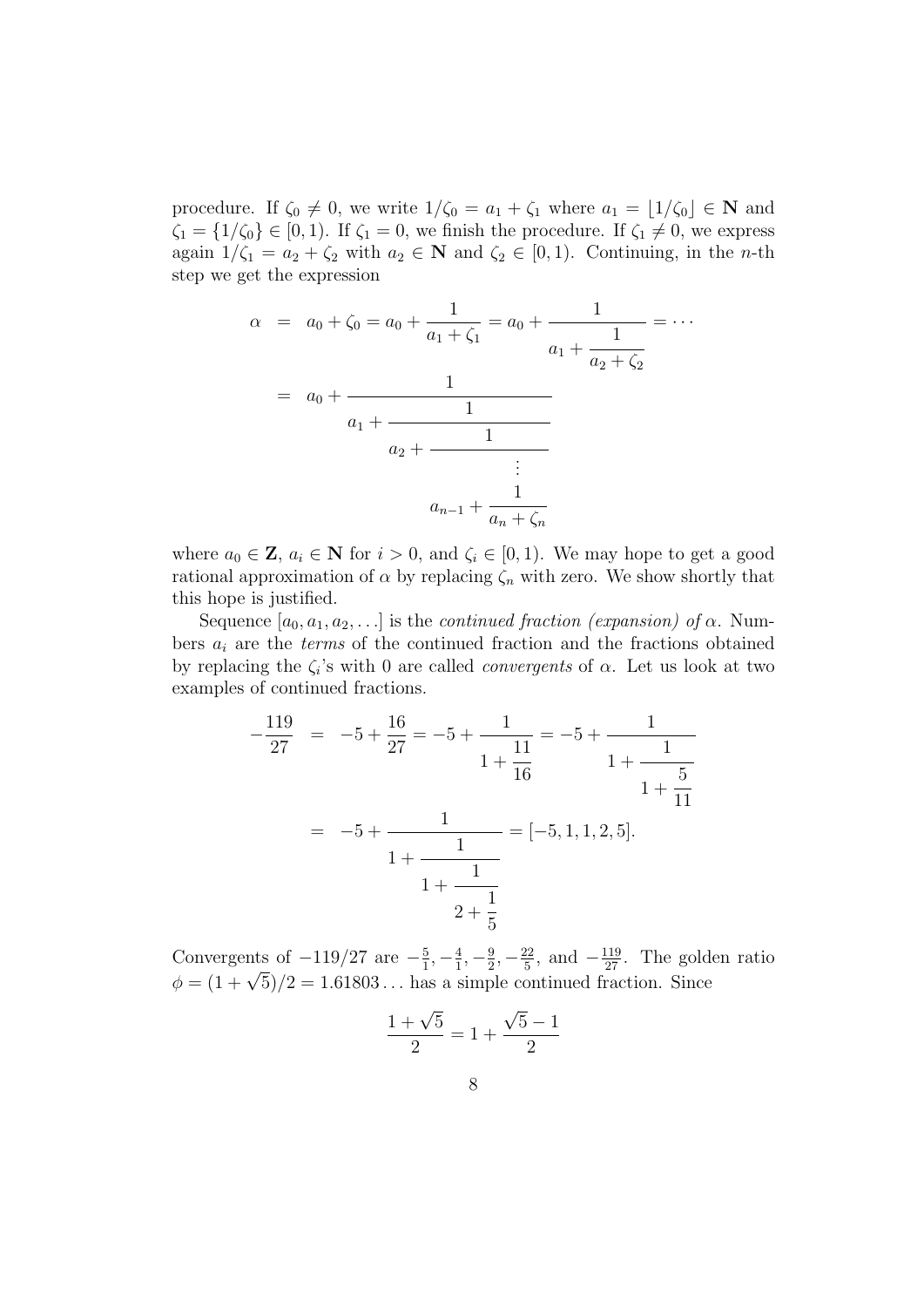with  $(\sqrt{5}-1)/2 \in [0,1)$ , we have  $a_0 = 1, \zeta_0 = (\sqrt{5}-1)/2$ . In the second step,

$$
\frac{1}{\zeta_0} = \frac{2}{\sqrt{5} - 1} = \frac{1 + \sqrt{5}}{2}
$$

and we are back at the beginning. Thus

$$
\frac{1+\sqrt{5}}{2} = [1, 1, 1, 1, \ldots].
$$

It is convenient to view convergents more generally as rational functions:

$$
[x_0, x_1, \dots, x_n] = \frac{p_n}{q_n} = \frac{p_n(x_0, x_1, \dots, x_n)}{q_n(x_0, x_1, \dots, x_n)}
$$
  
=  $x_0 + \frac{1}{x_1 + \frac{1}{x_2 + \frac{1}{\vdots}}}$   
 $x_{n-1} + \frac{1}{x_n}$ 

where  $x_i$  are variables and  $p_n, q_n$  are coprime polynomials. If  $p'_n/q'_n \in \mathbf{Q}$ is the *n*-th convergent of  $\alpha \in \mathbf{R}$  with continued fraction  $[a_0, a_1, \ldots]$ , then  $p'_n = p_n(a_0, \ldots, a_n)$  and  $q'_n = q_n(a_0, \ldots, a_n)$ .

Numerators and denominators of convergents can be calculated by simple recurrences. In fact, it is a single recurrence, only with different initial conditions for denominators and for numerators.

**Lemma.** We have the recurrence  $p_0 = x_0$ ,  $p_1 = x_0x_1 + 1$ ,  $q_0 = 1$ ,  $q_1 = x_1$ , and, for  $n \geq 2$ ,

$$
p_n = x_n p_{n-1} + p_{n-2} \quad and \quad q_n = x_n q_{n-1} + q_{n-2}.
$$

**Proof.** By induction on n. For  $n = 0, 1$  the lemma holds. Suppose it holds for the *n*-th convergent. For the  $(n + 1)$ -th one we have

$$
\frac{p_{n+1}}{q_{n+1}} = [x_0, \dots, x_{n-1}, x_n, x_{n+1}] = [x_0, \dots, x_{n-1}, x_n + 1/x_{n+1}]
$$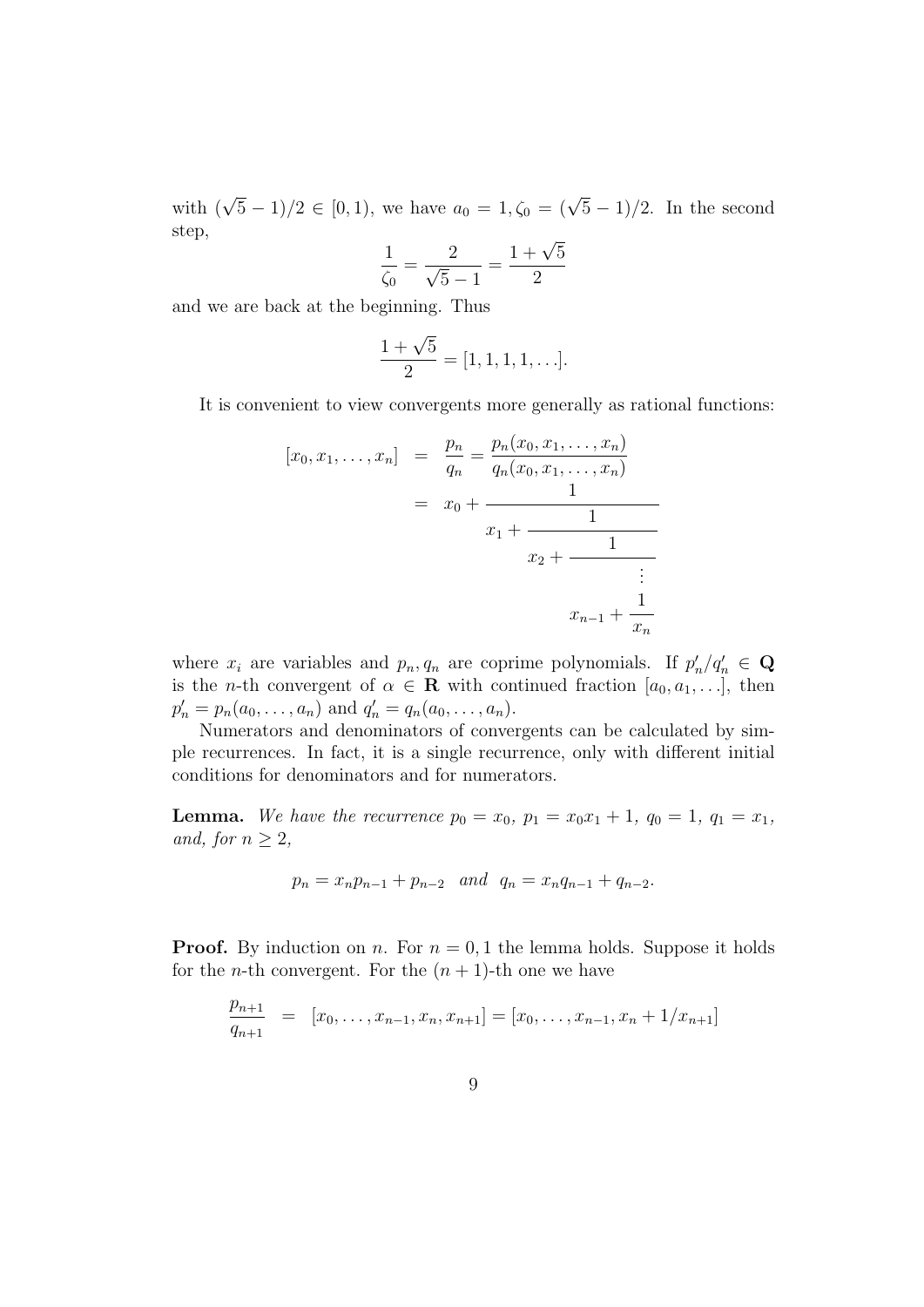$$
= \frac{(x_n + 1/x_{n+1})p_{n-1} + p_{n-2}}{(x_n + 1/x_{n+1})q_{n-1} + q_{n-2}}
$$
  

$$
= \frac{x_{n+1}(x_n p_{n-1} + p_{n-2}) + p_{n-1}}{x_{n+1}(x_n q_{n-1} + q_{n-2}) + q_{n-1}}
$$
  

$$
= \frac{x_{n+1}p_n + p_{n-1}}{x_{n+1}q_n + q_{n-1}}
$$

where on the second and fourth line we used the inductive assumption.  $\Box$ 

Strictly speaking, we have shown that the recurrence calculates convergents but it may not be clear that it produces convergents in lowest terms. However, if  $p_n$  and  $q_n$  are calculated by the recurrence, we have

$$
p_n q_{n-1} - q_n p_{n-1} = (x_n p_{n-1} + p_{n-2}) q_{n-1} - (x_n q_{n-1} + q_{n-2}) p_{n-1}
$$
  
= -(p\_{n-1} q\_{n-2} - q\_{n-1} q\_{n-2})  
:  
= (-1)^{n-1} (p\_1 q\_0 - q\_1 p\_0)  
= (-1)^{n-1},

which shows that  $p_n, q_n$  are indeed coprime. By the same argument this is true also for numbers—the convergents  $p_n/q_n \in \mathbf{Q}$  of  $\alpha \in \mathbf{R}$  calculated by the recurrence from the continued fraction  $[a_0, a_1, \ldots]$  of  $\alpha$  are in lowest terms. Using the recurrence and the last identity we get

$$
p_n q_{n-2} - q_n p_{n-2} = (x_n p_{n-1} + p_{n-2}) q_{n-2} - (x_n q_{n-1} + q_{n-2}) p_{n-2}
$$
  
=  $x_n (p_{n-1} q_{n-2} - q_{n-1} p_{n-2})$   
=  $(-1)^n x_n$ .

We rewrite both identities as follows.

**Lemma.** For every n, for which the convergents are defined, we have

$$
\frac{p_n}{q_n} - \frac{p_{n-1}}{q_{n-1}} = \frac{(-1)^{n-1}}{q_{n-1}q_n} \quad and \quad \frac{p_n}{q_n} - \frac{p_{n-2}}{q_{n-2}} = \frac{(-1)^n x_n}{q_{n-2}q_n} .
$$

In the next theorem we summarize basic properties of continued fractions. In particular, we give yet another proof of the second part of Dirichlet's theorem.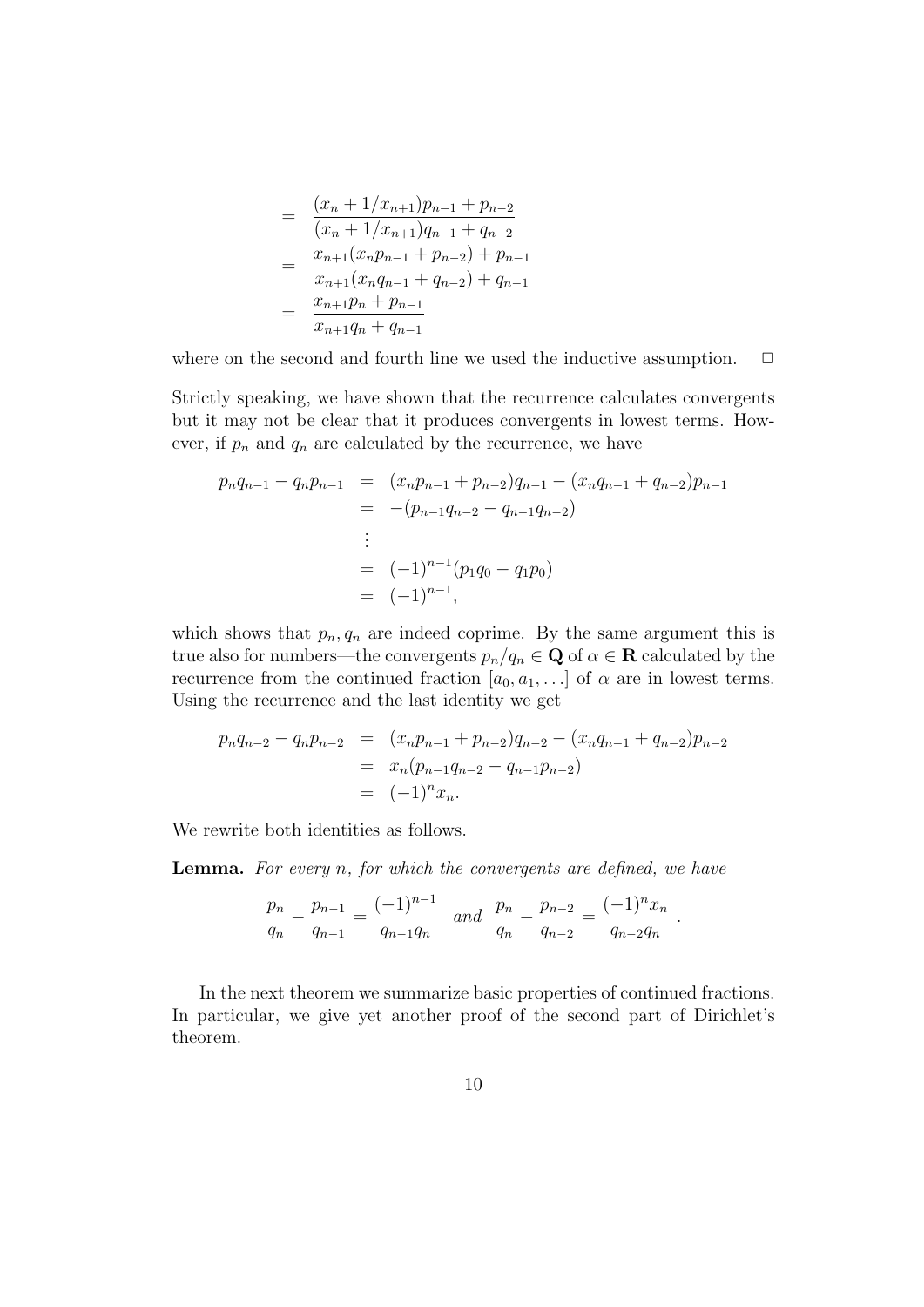**Theorem.** Let  $p_n/q_n \in \mathbf{Q}$  be the n-th convergent of the continued fraction expansion  $[a_0, a_1, \ldots]$  of  $\alpha \in \mathbf{R}$ .

1. For every  $n \geq 0$ ,

$$
\frac{p_{2n}}{q_{2n}} \le \alpha \le \frac{p_{2n+1}}{q_{2n+1}}.
$$

- **2.** The continued fraction  $[a_0, a_1, \ldots]$  is finite iff  $\alpha$  is rational.
- **3.** Rational  $\alpha$  equals to its last convergent,  $\alpha = p_n/q_n = [a_0, a_1, \ldots, a_n].$
- 4. For irrational  $\alpha$  we have the inequalities

$$
\frac{p_0}{q_0} < \frac{p_2}{q_2} < \frac{p_4}{q_4} < \cdots < \alpha < \cdots < \frac{p_5}{q_5} < \frac{p_3}{q_3} < \frac{p_1}{q_1}
$$

and  $p_n/q_n \to \alpha$  as  $n \to \infty$ .

5. For every  $n \in \mathbb{N}$ ,

$$
\left|\alpha - \frac{p_n}{q_n}\right| < \frac{1}{q_n^2}.
$$

**Proof.** 1. This follows from the expression of  $\alpha$  in terms of  $a_i$  and  $\zeta_i$  we started with. If  $\zeta_n \neq 0$  is replaced with 0, the compounded fraction decreases for even *n* and increases for odd *n*. 2. Since for irrational  $\alpha$  never  $\zeta_n = 0$ , the procedure never terminates and  $[a_0, a_1, \ldots]$  is an infinite sequence. For rational  $\alpha = p/q$  it is not hard to see that the procedure generating  $[a_0, a_1, \ldots]$ is in fact a reformulation of Euclid's algorithm determining the gcd of  $p, q$ and therefore must terminate. 3. Clear because  $\zeta_n = 0$  in the last step. 4. This follows from the previous lemma and from part 1. 5. This follows from part 4, the first identity of the previous lemma, and from  $q_n < q_{n+1}$  (which follows from the recurrence for the  $q_n$ 's).  $\Box$ 

In 1737, L. Euler discovered that the continued fraction of "his" number  $e = 2.71828...$  follows a nice simple rule:

$$
e = [2, 1, 2, 1, 1, 4, 1, 1, 6, 1, 1, 8, 1, 1, 10, 1, 1, 12, 1, 1, 14, \ldots].
$$

In contrast, the continued fraction of  $\pi = 3.14159...$  does not follow any apparent rule (and no such rule is known):

$$
\pi = [3, 7, 15, 1, 292, 1, 1, 1, 2, 1, 3, 1, 14, 2, 1, 1, 2, 2, 2, 2, 1, 84, 2, 1, 1, 15, 3, \ldots].
$$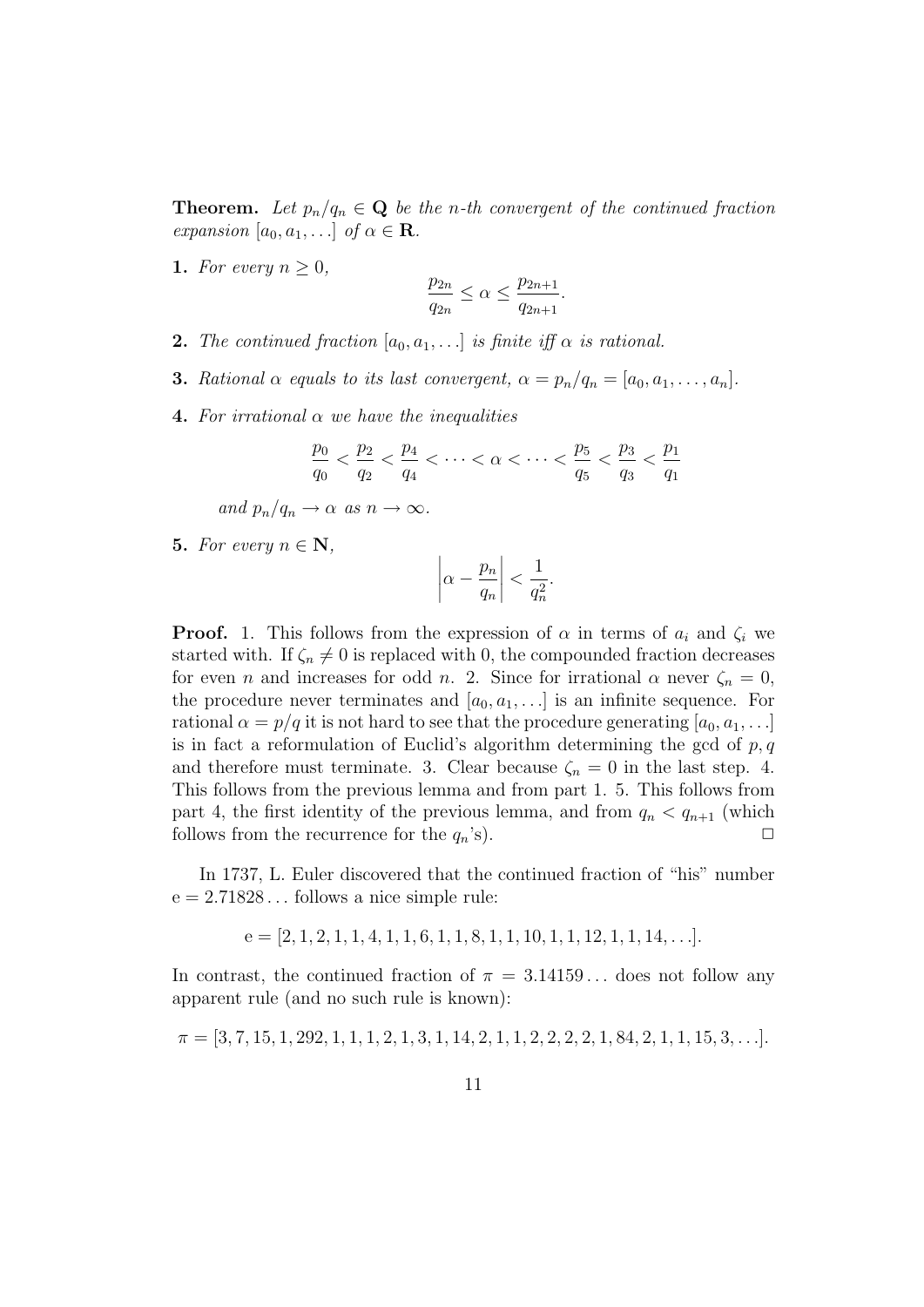We say that an infinite sequence  $a_0, a_1, \ldots$  is eventually periodic if there exist integers  $r \geq 0, s \geq 1$  such that  $a_i = a_{i+s}$  for every  $i \geq r$ . We shall not prove the result of Joseph-Louis Lagrange (1736–1813) characterizing eventually periodic continued fractions.

**Theorem (Lagrange, 1770).** Let  $\alpha \in \mathbb{R}$  be irrational. The continued fraction of  $\alpha$  is eventually periodic if and only if  $a\alpha^2 + b\alpha + c = 0$  for some integers a, b, c, not all zero.

Using continued fractions, one can characterize the "most irrational" numbers  $\alpha \in \mathbf{R}$ . Let  $\alpha = [a_0, a_1, \ldots]$  be irrational. If  $a_i = 1$  for all  $i \geq i_0$ , numbers  $\alpha \in \mathbf{R}$ . Let  $\alpha = [a_0, a_1, \ldots]$ <br>then for every  $A > \sqrt{5}$  the inequality

$$
\left|\alpha - \frac{p}{q}\right| < \frac{1}{Aq^2}
$$

has only finitely many solutions  $p/q \in \mathbf{Q}$ . If  $a_i \geq 2$  for infinitely many i, then the inequality

$$
\left|\alpha - \frac{p}{q}\right| < \frac{1}{\sqrt{8}q^2}
$$

has infinitely many solutions  $p/q \in \mathbf{Q}$ . This was proved by Hurwitz.

### 1.4 Transcendental numbers

Recall that  $\alpha \in \mathbf{R}$  is *algebraic* if it is a root of a nonzero integral polynomial, that is,

$$
a_n \alpha^n + a_{n-1} \alpha^{n-1} + \dots + a_1 \alpha + a_0 = 0
$$

for some  $a_i \in \mathbf{Z}$ , not all of them zero. The smallest degree n of such a polynomial is the *degree* of  $\alpha$ . Rational numbers are exactly the algebraic numbers with degree 1. Numbers, which are not algebraic, are called *transcendental*. Joseph Liouville (1809–1882) proved that algebraic numbers do not have too close rational approximations.

**Theorem (Liouville, 1844).** Let  $\alpha \in \mathbf{R}$  be an algebraic number with degree  $n \geq 2$  (i.e.,  $\alpha$  is irrational). There exists a constant  $c = c(\alpha) > 0$  depending only on  $\alpha$  such that

$$
\left|\alpha - \frac{p}{q}\right| \ge \frac{c}{q^n}
$$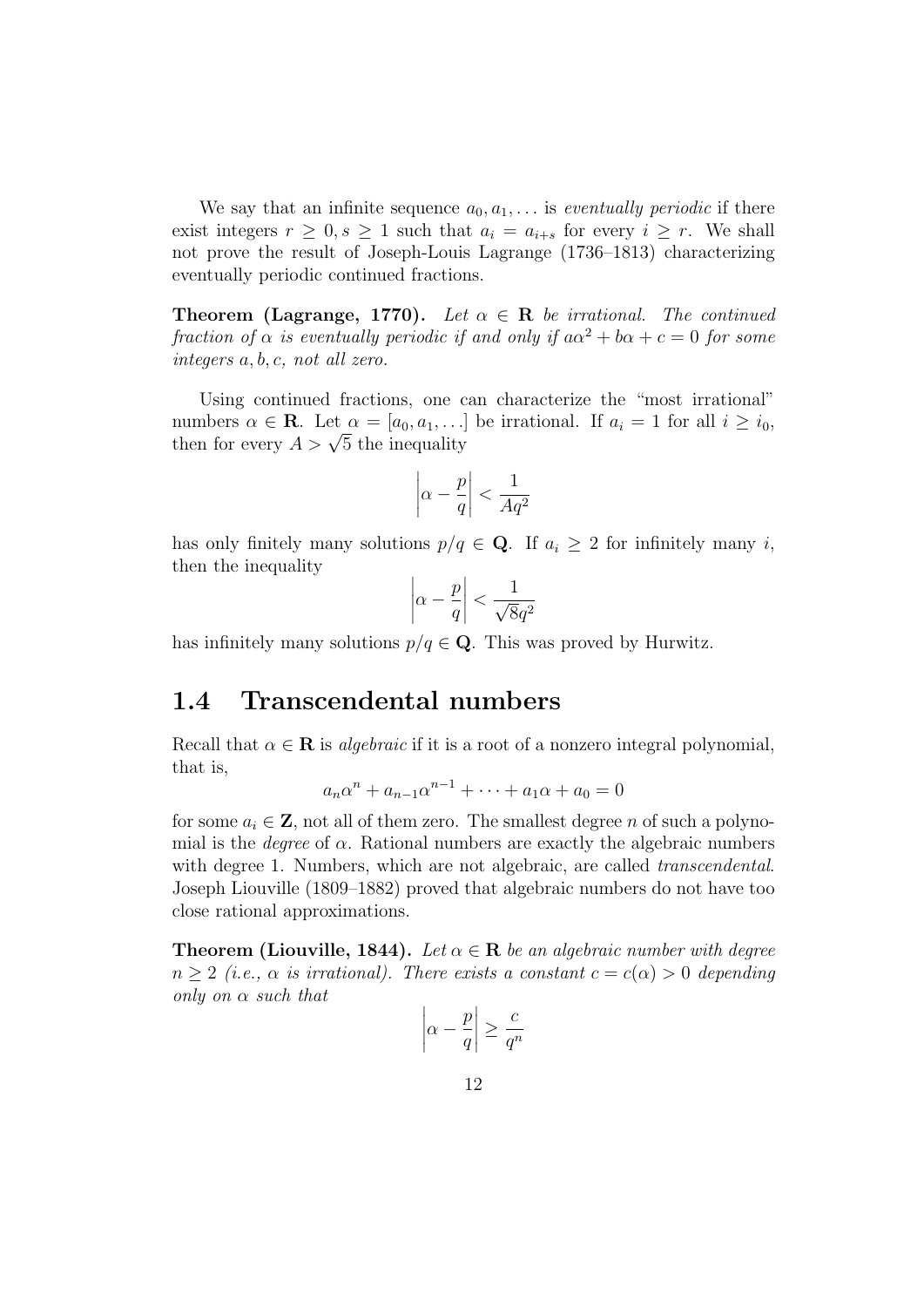for every  $p/q \in \mathbf{Q}$ .

**Proof.** Let  $P(x) = a_n x^n + \cdots + a_1 x + a_0$  be nonzero integral polynomial with root  $\alpha$  and with the lowest degree. We set  $I = [\alpha - 1, \alpha + 1]$  and

$$
c = \min(1, (\max_{x \in I} |P'(x)|)^{-1}).
$$

If  $p/q \notin I$ , the inequality holds trivially:

$$
\left|\alpha - \frac{p}{q}\right| \ge 1 \ge \frac{1}{q^n} \ge \frac{c}{q^n}.
$$

If  $p/q \in I$ , Lagrange's mean value theorem asserts that

$$
\frac{P(\alpha) - P(p/q)}{\alpha - p/q} = P'(z)
$$

for some real number z lying between  $\alpha$  and  $p/q$  and hence in I. Since  $P(\alpha) = 0$ , we obtain

$$
\left|\alpha - \frac{p}{q}\right| = \frac{|P(p/q)|}{|P'(z)|}.
$$

By the definition of c,  $1/|P'(z)| \geq c$ . Also,  $P(p/q) \neq 0$  because otherwise  $P(x)/(x-p/q)$  would be a rational polynomial with root  $\alpha$  and degree  $n-1$ , contradicting the minimality of  $n$ . But then

$$
|P(p/q)| = \frac{|a_n p^n + \dots + a_1 pq^{n-1} + a_0 q^n|}{q^n} \ge \frac{1}{q^n}
$$

because the numerator is a nonzero integer. Thus

$$
\left|\alpha - \frac{p}{q}\right| \ge \frac{c}{q^n}.
$$

 $\Box$ 

Liouville's theorem provides a method for producing transcendental numbers.

**Corollary.** Let  $\alpha \in \mathbb{R}$  be an irrational number with the property that for every  $n \in \mathbb{N}$  there is a fraction  $p/q$  satisfying  $q \geq 2$  and

$$
\left|\alpha - \frac{p}{q}\right| < \frac{1}{q^n}.
$$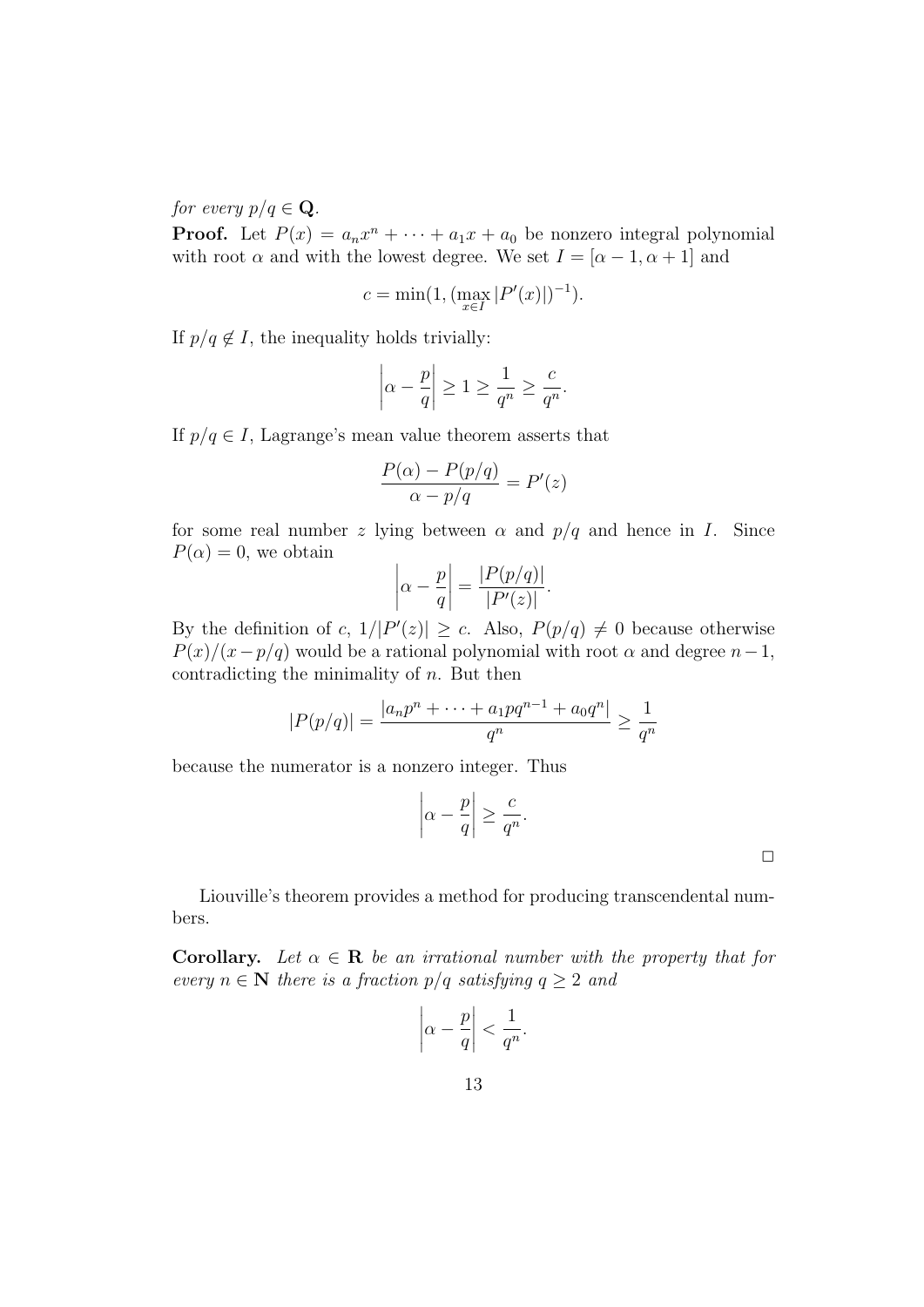Then  $\alpha$  is a transcendental number.

**Proof.** Suppose, for the contradiction, that  $\alpha$  is algebraic and has degree  $m \geq 2$ . Let  $c = c(\alpha)$  be the constant from Liouville's theorem. We select  $n \in \mathbb{N}$  big enough so that  $n > m$  and  $2^{m-n} < c$ . By the property of  $\alpha$ , there exists a fraction  $p/q$  that has  $q \ge 2$  and is closer to  $\alpha$  than  $1/q^n$ . But then

$$
\left|\alpha - \frac{p}{q}\right| < \frac{1}{q^n} \le \frac{1}{q^m} \cdot \frac{1}{2^{n-m}} < \frac{c}{q^m},
$$

which contradicts Liouville's theorem.  $\Box$ 

Real numbers with the property stated in the corollary are called *Liouville* numbers. Corollary says that every Liouville number is transcendental. Liouville numbers can be constructed as sums of rapidly converging infinite series; the required close rational approximations are provided by partial sums. In this way one easily shows that

X∞ n=1 1 10<sup>i</sup>! = 0.110001000000000000000001000000000000000000000000000 . . .

is Liouville number and hence it is transcendental.

Norwegian mathematician Axel Thue (1863-1922) obtained an important strengthening of Liouville's theorem.

**Theorem (Thue, 1909).** Let  $\alpha \in \mathbb{R}$  be an algebraic number with degree  $n > 2$  and let  $\varepsilon > 0$ . There exists a constant  $c = c(\alpha, \varepsilon) > 0$  such that

$$
\left|\alpha - \frac{p}{q}\right| \ge \frac{c}{q^{1+\varepsilon + n/2}}
$$

holds for every  $p/q \in \mathbf{Q}$ .

For  $n = 2$  the lower bound is in fact weaker (i.e., it is asymptotically smaller) than in Liouville's theorem but for  $n \geq 3$  it is much stronger. Thue's theorem has important consequences in the theory of diophantine equations, as we will see in the next chapter. It inspired further strengthenings which replaced exponent  $1 + \varepsilon + n/2$  by smaller functions of n. I will not mention these intermediate improvements obtained by Siegel, Gelfond, and Dyson and I state only the last ultimate result due to Klaus Roth (1925), for which he was in 1958 awarded the Fields medal.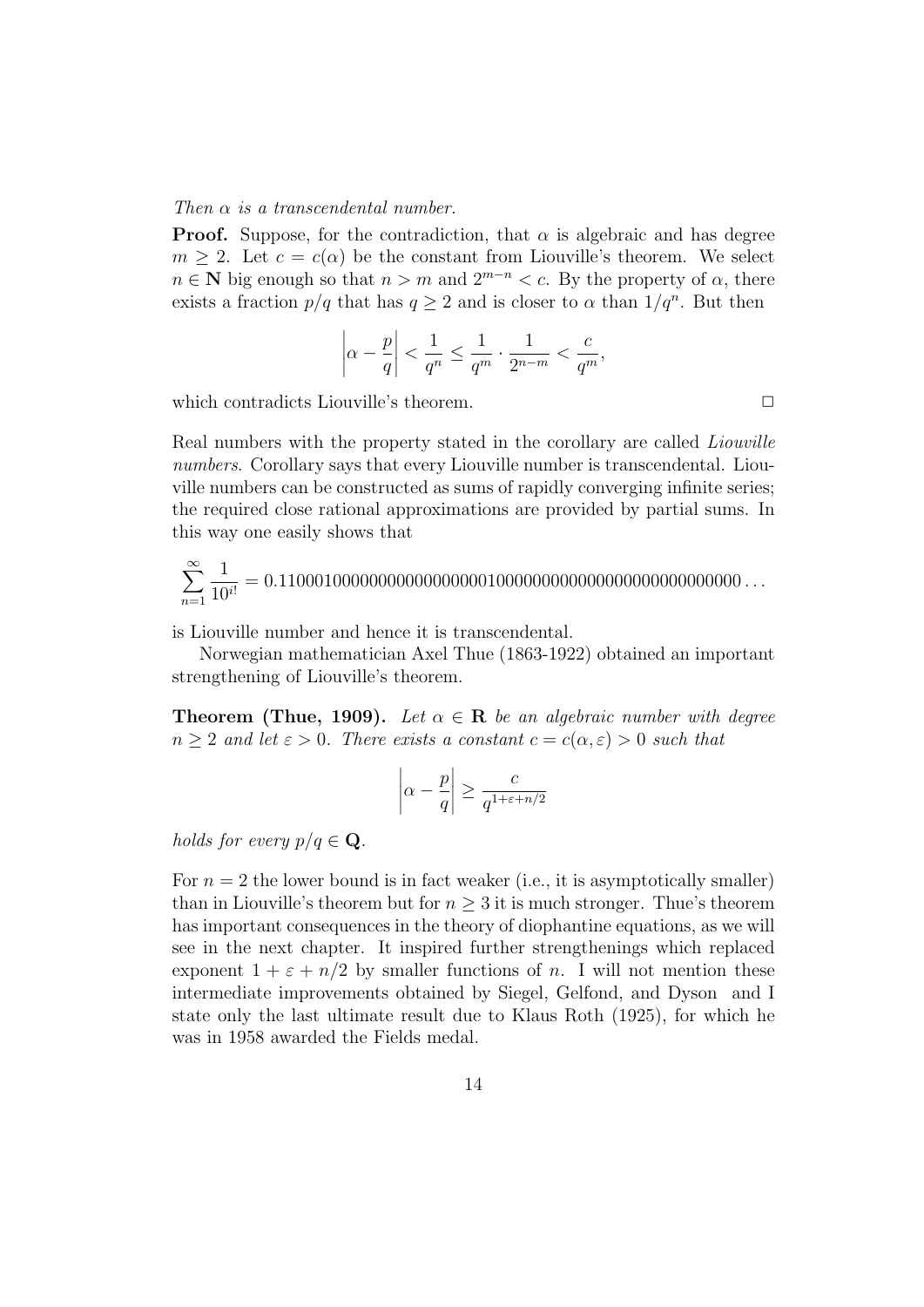**Theorem (Roth, 1955).** Let  $\alpha \in \mathbf{R}$  be an algebraic number with degree  $n > 2$  and let  $\varepsilon > 0$ . There exists a constant  $c = c(\alpha, \varepsilon) > 0$  such that

$$
\left|\alpha - \frac{p}{q}\right| \ge \frac{c}{q^{2+\varepsilon}}
$$

for every  $p/q \in \mathbf{Q}$ .

An equivalent formulation of Roth's theorem (and similarly for Thue's theorem) is: For every irrational algebraic number  $\alpha$  and every  $\varepsilon > 0$  the inequality  $|\alpha - p/q| < 1/q^{2+\epsilon}$  has only finitely many rational solutions  $p/q$ .

Let us recall the proof of the irrationality of Euler's number e. For the contradiction, suppose that  $e = p/q \in \mathbf{Q}$ . Multiplying

$$
\frac{p}{q} = e = \frac{1}{0!} + \frac{1}{1!} + \dots + \frac{1}{q!} + \frac{1}{(q+1)!} + \dots
$$

by  $q!$ , we obtain equality

$$
p \cdot (q-1)! = \left(\frac{q!}{0!} + \frac{q!}{1!} + \dots + \frac{q!}{q!}\right) + \sum_{n \ge q+1} \frac{q!}{n!} = a+b
$$

where  $a \in \mathbb{N}$  and, by simple estimates using geometric series,  $0 < b < 1/q \leq$ 1. Thus  $a + b \notin \mathbb{N}$ , which contradicts the fact that the left side  $p \cdot (q-1)!$  is a positive integer.

The transcendence of e was proved first by Charles Hermite (1822–1901). The ingenious simple proof presented here belongs to David Hilbert (1862– 1943). While the irrationality proof uses infinite series for e, Hilbert's proof of transcendence rests on the key property of exponential function:  $(e^x)' = e^x$ .

**Theorem (Hermite, 1873).** The number  $e = 2.71828...$  is transcendental.

Proof (Hilbert, 1893). Suppose for the contradiction that Euler's number is algebraic:

$$
a_n e^n + \dots + a_1 e + a_0 = 0
$$

for  $n \in \mathbb{N}$  and some integers  $a_i$ , not all of them zero. Dividing by a power of e, we may assume that  $a_0 \neq 0$ . Multiplying this equation by the number

$$
\int_0^\infty x^r((x-1)(x-2)\dots(x-n))^{r+1}e^{-x} dx
$$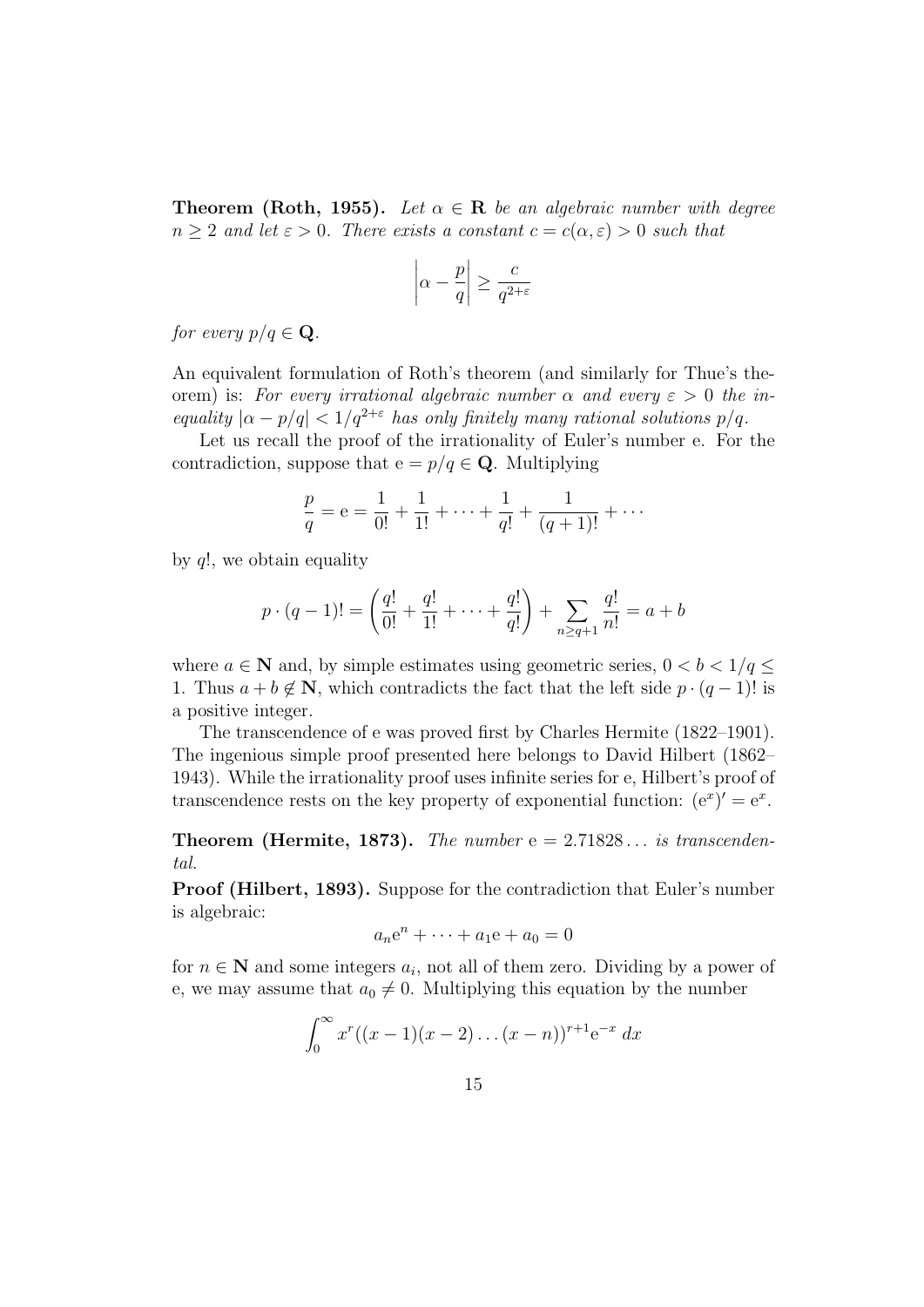that depends on the parameter  $r \in \mathbb{N}$  (which we choose appropriately later), we get

$$
a_n e^n \int_0^\infty +a_{n-1} e^{n-1} \int_0^\infty + \cdots + a_1 e \int_0^\infty + a_0 \int_0^\infty = 0.
$$

Splitting the interval of integration  $[0, \infty)$  in two,  $[0, i]$  and  $[i, \infty)$ , we rearrange the last equation as

$$
P_1(r) + P_2(r) = \left(\sum_{i=0}^n a_i e^i \int_0^i \right) + \left(\sum_{i=0}^n a_i e^i \int_i^{\infty} \right) = 0.
$$

We shall prove that

 $|P_1(r)| < c^r$  for all  $r \in \mathbb{N}$ 

with a constant  $c > 1$  not depending on r and that

 $|P_2(r)| \ge r!$  for infinitely many  $r \in \mathbb{N}$ .

Then  $P_1(r) + P_2(r) = 0$  cannot hold for every  $r \in \mathbb{N}$  because  $|P_1(r)|/r! \rightarrow$ 0 as  $r \to \infty$  but  $|P_2(r)|/r! \ge 1$  for infinitely many r, and we obtain a contradiction.

We bound  $P_1(r)$ . On the interval  $[0, n]$ ,

$$
|x^r((x-1)(x-2)\dots(x-n))^{r+1}| \leq n^r(n^n)^{r+1} \text{ and } |e^{-x}| \leq 1.
$$

Therefore, for  $i = 0, 1, \ldots, n$ ,

$$
\left| \int_0^i x^r ((x-1)(x-2)\dots(x-n))^{r+1} e^{-x} dx \right| \leq in^r (n^n)^{r+1} \leq (n^{n+1})^{r+1}
$$

and

$$
|P_1(r)| = \left| \sum_{i=0}^n a_i e^i \int_0^i \right| \le |a_0| + |a_1| e \left| \int_0^1 \right| + \dots + |a_n| e^n \left| \int_0^n \right|
$$
  
 
$$
\le (|a_0| + |a_1| e + \dots + |a_n| e^n) (n^{n+1})^{r+1}
$$

which is bound of the type  $c^r$ .

To bound  $P_2(r)$ , we evaluate first the integral  $\int_0^\infty x^k e^{-x} dx$  for  $k \in \mathbb{N}_0$ . Integration by parts gives

$$
\int_0^\infty x^k e^{-x} dx = [-x^k e^{-x}]_0^\infty + k \int_0^\infty x^{k-1} e^{-x} dx
$$
  
=  $k \int_0^\infty x^{k-1} e^{-x} dx = \dots = k! \int_0^\infty e^{-x} dx$   
=  $k!.$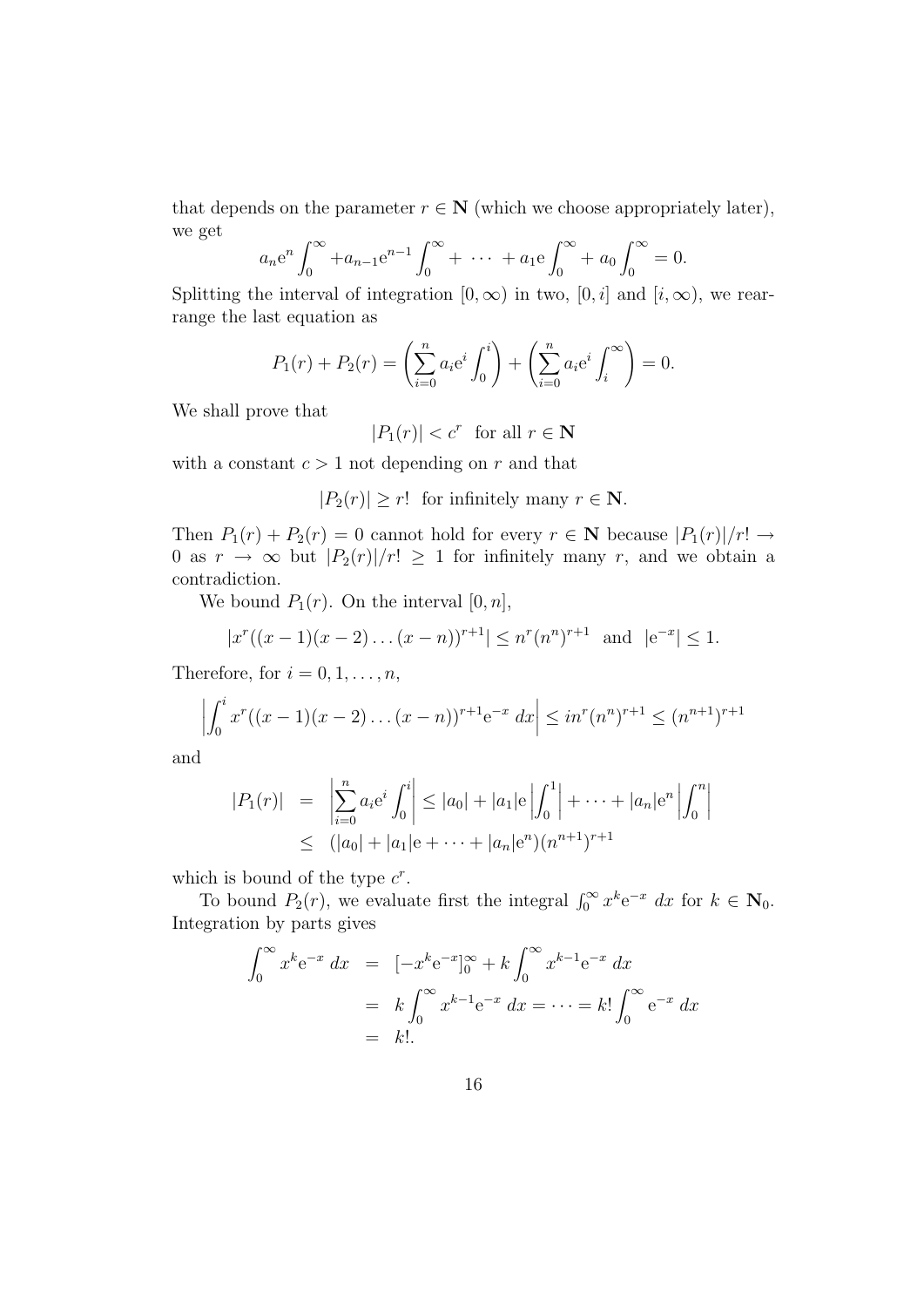(Integral  $\int_0^\infty x^{s-1} e^{-x} dx$  defines the gamma function  $\Gamma(s)$ .) More generally, if  $p(x) = b_n x^n + \cdots + b_1 x + b_0$  is a polynomial, then

$$
\int_0^\infty p(x) \mathrm{e}^{-x} dx = \sum_{k=0}^n b_k k!.
$$

In particular, if  $p(x)$  is an integral polynomial, then we have the congruence

$$
\int_0^\infty x^k p(x) e^{-x} dx \equiv b_0 k! \pmod{(k+1)!}.
$$

Substituting  $y = x - i$  we get

$$
e^{i} \int_{i}^{\infty} = \int_{i}^{\infty} x^{r} ((x - 1)(x - 2) \dots (x - n))^{r+1} e^{-(x - i)} dx
$$
  
= 
$$
\int_{0}^{\infty} (y + i)^{r} ((y + i - 1)(y + i - 2) \dots (y + i - n))^{r+1} e^{-y} dy.
$$

For  $i = 0$  the polynomial in the integrand is  $(-1)^{n(r+1)}(n!)^{r+1}y^r + ay^{r+1} + \cdots$ and for  $1 \leq i \leq n$  the smallest power of y with nonzero coefficient in it is  $y^{r+1}$ . By the above calculations and the congruence,  $P_2(r) \in \mathbb{Z}$  and

$$
P_2(r) = \sum_{i=0}^{n} a_i e^i \int_i^{\infty} \equiv a_0 (-1)^{n(r+1)} (n!)^{r+1} r! \pmod{(r+1)!}.
$$

Thus  $P_2(r)$  is an integral multiple of r! and, moreover, we claim that if  $r+1$  is coprime with  $a_0 \cdot n!$  then  $P_2(r) \neq 0$ . Indeed, if  $P_2(r) = 0$  then by dividing the last congruence by  $r!$  we get

$$
0 \equiv \pm a_0(n!)^{r+1} \pmod{r+1},
$$

which is impossible when  $r+1 \geq 2$  and  $r+1$  is coprime with  $a_0 \cdot n!$ . It is easy to find infinitely many  $r \in \mathbb{N}$  for which this is true (recall that  $a_0 \neq 0$ ). We may take, for example, all numbers  $r = p - 1$  where p runs through the prime numbers not dividing  $a_0 \cdot n!$ . Hence  $P_2(r)$  is a nonzero integral multiple of r! for infinitely many r and thus  $|P_2(r)| \ge r!$  for infinitely many r.  $\Box$ 

Using similar arguments, Hilbert gave a simple proof for the transcendence of  $\pi$  as well (it was proved first by Ferdinand von Lindemann (1852-1939) in 1882).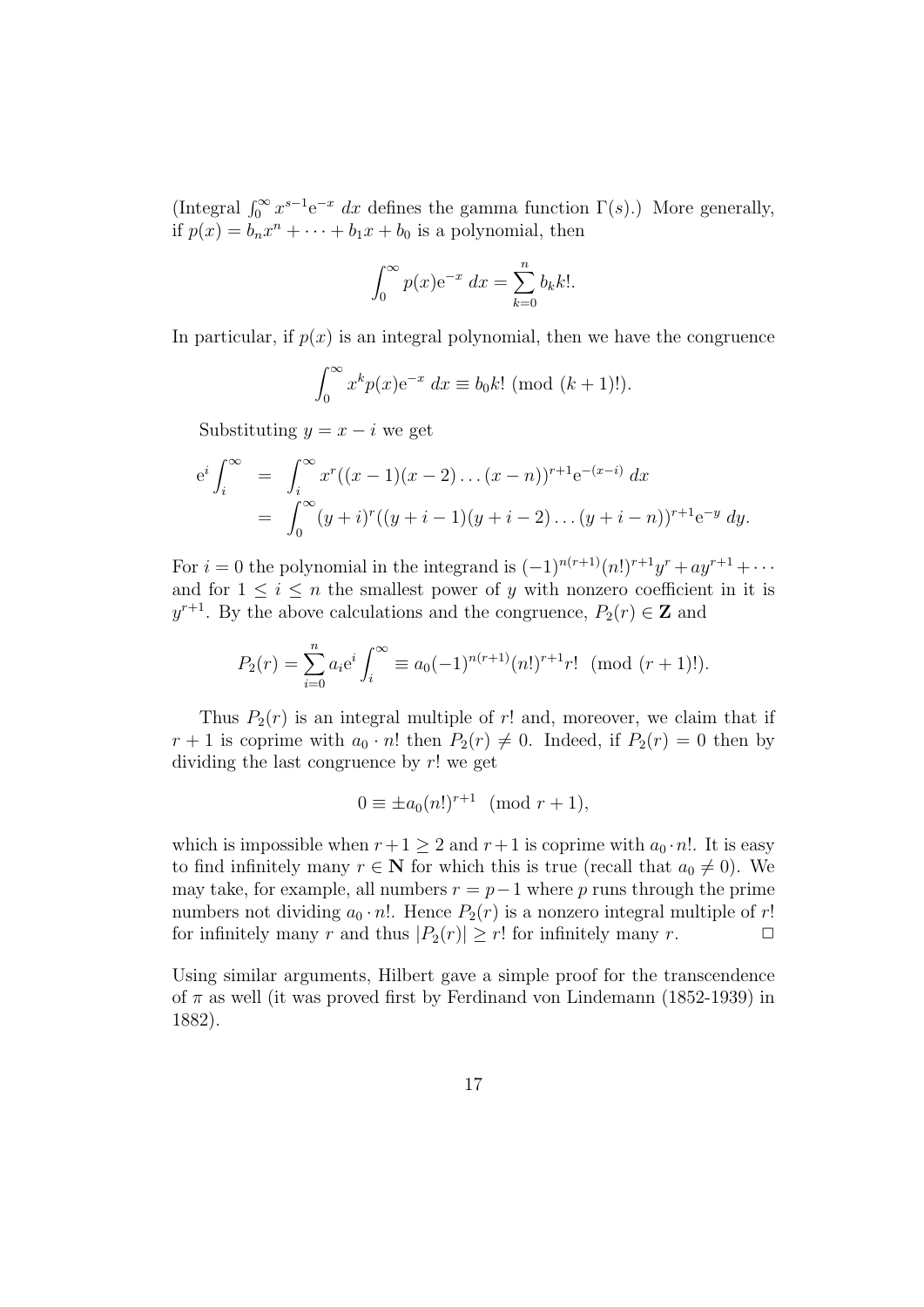### 1.5 Remarks

Much of the material is taken from Schmidt's excellent monograph [18]. The reader will find in it a proof of Roth's theorem and discussion of further refinements of Hurwitz's results. For the history of Farey fractions see Bruckheimer and Arcavi [6].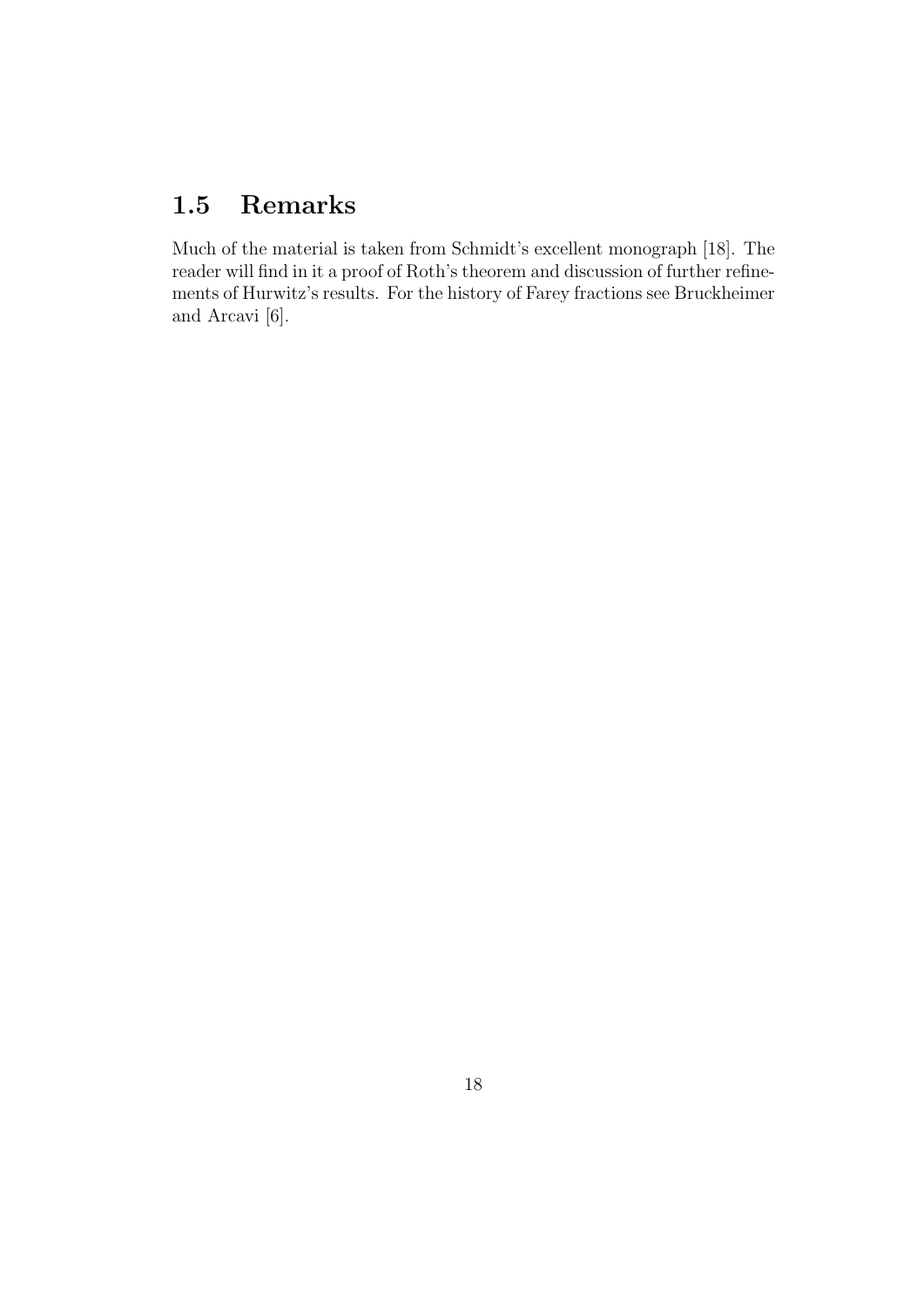# Chapter 2

# Diophantine equations

We begin with a brief description of three great achievements of diophantine analysis in the 20th century: Hilbert's Tenth Problem, Fermat's Last Theorem and Catalan's conjecture. In section 2.2 we develop the theory of diophantine equation  $x^2 - dy^2 = 1$  called Pell equation. Then we describe Thue equation, a large class of bivariate diophantine equations with only finitely many solutions (this fact we will not prove in entirety). In section 2.3 we discuss special cases of Fermat's Last Theorem for exponents 2 and 4 and formulate the analogue of FLT for polynomials. We present the surprising elementary and short proof of this variant of FLT based on Stothers-Mason theorem. The ABC conjecture is mentioned.

#### 2.1 Three famous exproblems

Typical problem in diophantine equations is to decide, for a given integral polynomial  $P(x_1, \ldots, x_n)$ , if there are numbers  $a_1, \ldots, a_n \in \mathbb{Z}$  such that  $P(a_1, \ldots, a_n) = 0$ , that is, if  $P = 0$  has solution in integers. Besides this qualitative problem, one is also interested in the number of solutions, their size and properties. Many other problems arise when coefficients and/or solutions are taken from Q or other rings of numbers. Systems of equations and non-polynomial equations are investigated as well.

Note that a procedure deciding solvability of a single polynomial equation can be used to decide solvability of any system of polynomial equations: System of equations

$$
P_1 = 0 \& P_2 = 0 \& \dots \& P_r = 0
$$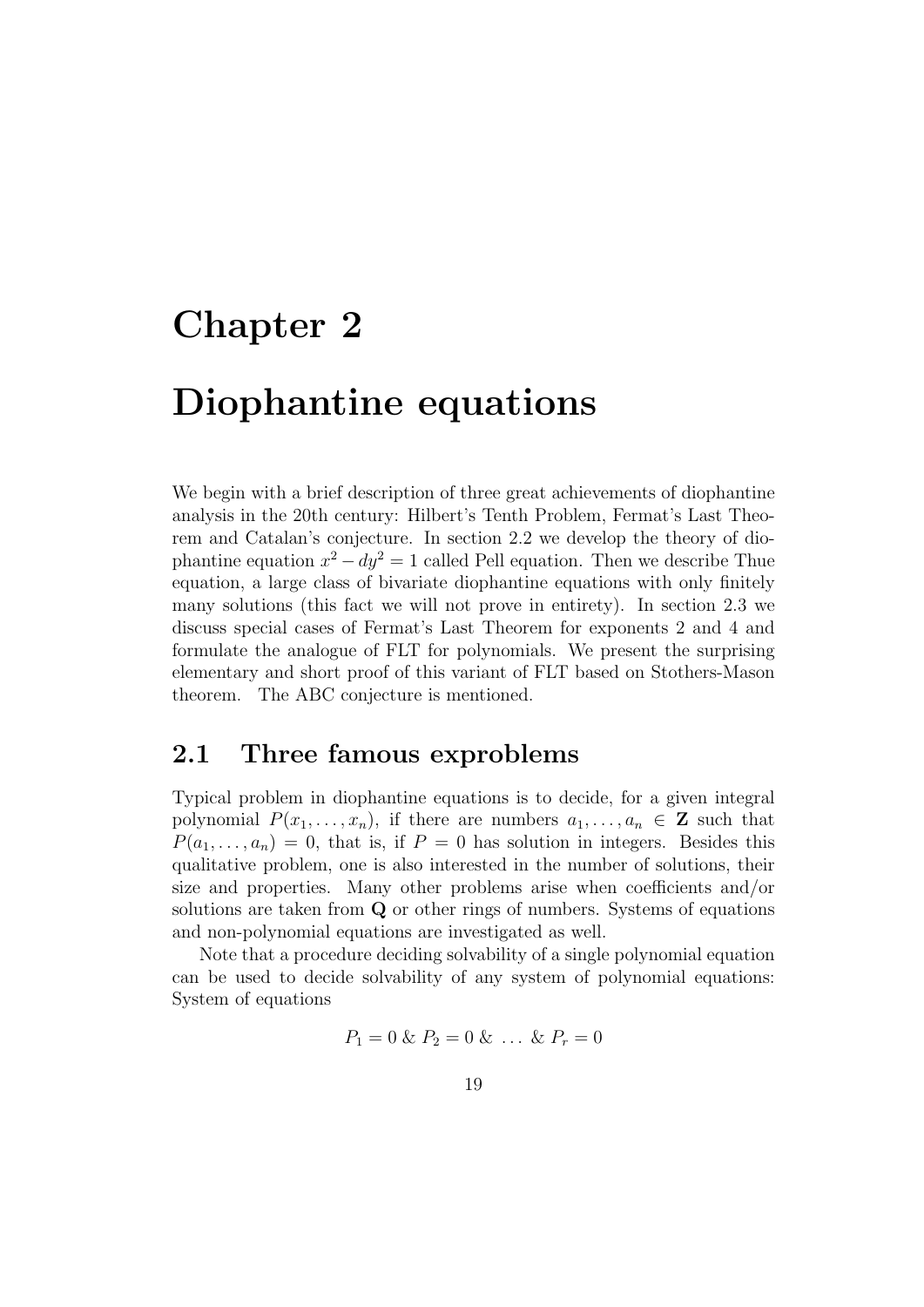$(P_i \in \mathbf{Z}[x_1,\ldots,x_n])$  is solvable in **Z** if and only if the single equation

$$
P_1^2 + P_2^2 + \dots + P_r^2 = 0
$$

is solvable in Z. It is even possible, and we leave this as an exercise for the reader, to construct an algorithm  $A$  such that for every input polynomial  $P \in \mathbf{Z}[x_1,\ldots,x_n]$  the output  $Q := \mathcal{A}(P)$  is a polynomial  $Q \in \mathbf{Z}[x_1,\ldots,x_n]$ with the properties that (i)  $P = 0$  has solution in **Z** if and only if  $Q = 0$  has solution in **Z** and (ii) deg( $Q$ )  $\leq$  4.

Hilbert's Tenth Problem. A natural question is if there is an algorithm that would decide, for any input polynomial  $P \in \mathbf{Z}[x_1,\ldots,x_n]$ , if  $P = 0$ has a solution in **Z**. To provide such an algorithm was required in the tenth problem from the famous list of 23 mathematical problems presented by David Hilbert on the International Congress of Mathematicians in Paris in 1900. In 1970 Yuri Vladimirovich Matiyasevich  $(1946)$ <sup>1</sup> proved that no such algorithm exists.

Theorem (Matiyasevich, 1970). The problem of solvability of integral polynomial equations in integers is algorithmically undecidable.

The most famous problem in diophantine equations, and perhaps in all mathematics, was Fermat's Last Theorem (FLT). Fermat claimed that he could prove that equation  $x^n + y^n = z^n$  has for  $n \geq 3$  no solution in positive integers x, y, z. (For  $n = 2$  there are infinitely many solutions, for example 3, 4, 5 or 5, 12, 13.) FLT was proved by Andrew Wiles (1953), with the help of Richard Taylor.

**Theorem (Wiles, 1995).** For  $n \geq 3$  the diophantine equation  $x^n + y^n = z^n$ has no solution  $x, y, z \in \mathbb{N}$ .

Considerably less known in the public than FLT was Catalan's Conjecture. In 1844, Eugène Catalan (1814–1894) conjectured that the only solution of  $x^u - y^v = 1$  in integers bigger than 1 is  $3^2 - 2^3 = 1$ . That is, if we mark in the sequence of natural numbers all pure powers  $a^b$ ,  $a, b \ge 2$ ,

1, 2, 3, 4, 5, 6, 7, 8, 9, 10, 11, 12, 13, 14, 15, 16, 17, 18, 19, 20, 21, 22, 23, 24,  $25, 26, 27, 28, 29, 30, 31, 32, 33, 34, 35, 36, 37, 38, \ldots$ 

 $1$ Jurij Vladimirovič Matijasevič, Юрий Владимирович Матиясевич.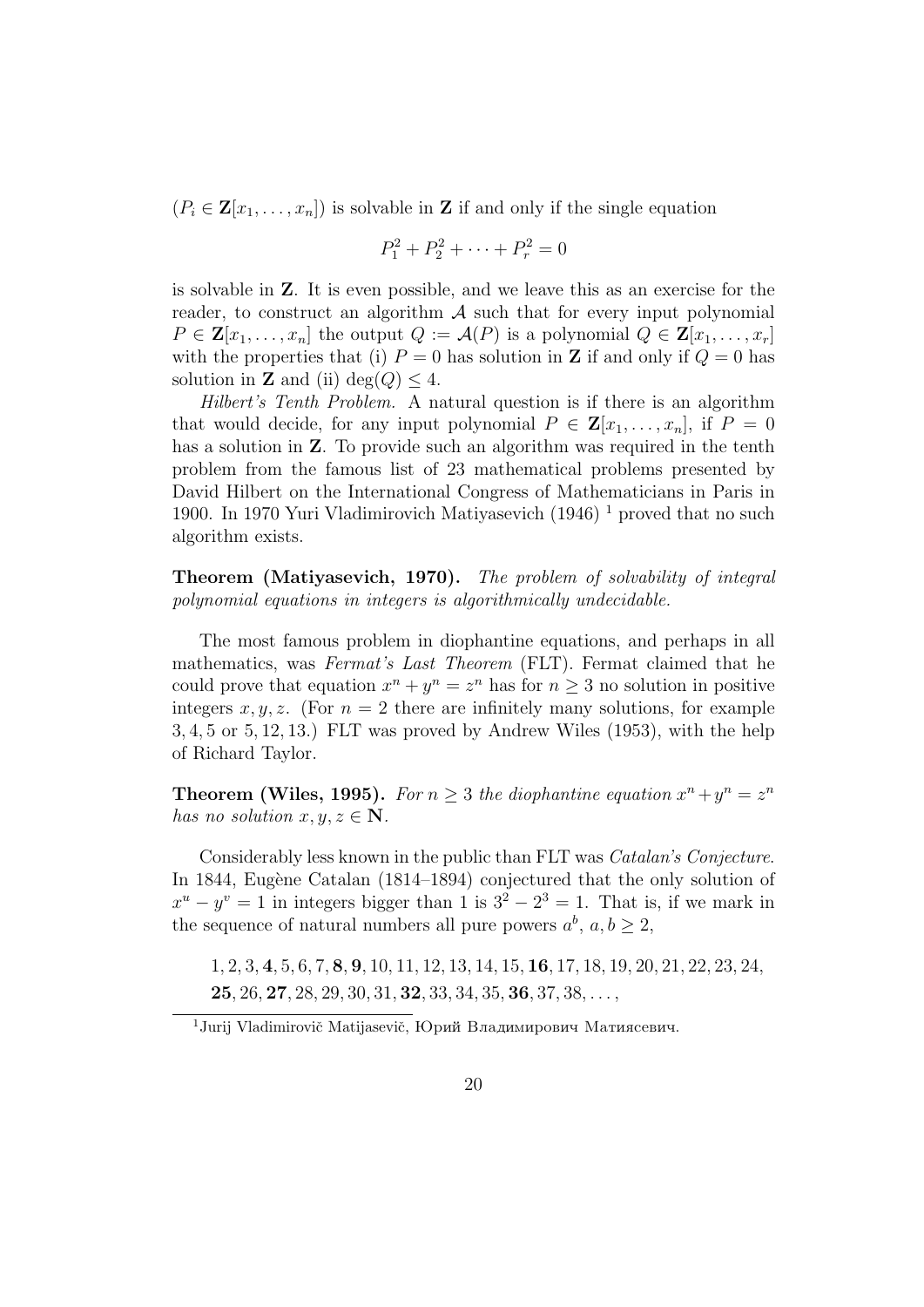then 8, 9 is the only pair of consecutive marked numbers. Many partial results towards the conjecture were found. Recently it was fully resolved by Preda Mihăilescu (1955).

Theorem (Mihăilescu, 2004). If  $x^u - y^v = 1$  for  $x, y, u, v \in \mathbb{N}$  with  $x, y, u, v > 1$  then  $x = 3, y = 2, u = 2, v = 3.$ 

What about the equation  $x^u - y^v = 2$ ? Is 25, 27 the only pair of marked numbers differing by 2? At the time of writing, this is an open question. It is not even known if  $x^u - y^v = 2$  has only finitely many solutions in natural numbers.

### 2.2 Pell equation

The first topic we shall discuss is Pell equation. This is diophantine equation

$$
x^2 - dy^2 = 1
$$

where  $x, y \in \mathbf{Z}$  are unknowns and  $d \in \mathbf{N}$  is a fixed parameter that is not a square. We have always solution  $(x, y) = (\pm 1, 0)$  which is called *trivial solution.* (If  $d = e^2 \in \mathbb{N}$  is a square, factorization  $x^2 - dy^2 = (x - ey)(x + ey)$ shows that there is only trivial solution. The same holds if  $d \in \mathbf{Z}$  with  $d < 0$ . If  $d = 0$ , all solutions are  $(\pm 1, z)$ ,  $z \in \mathbb{Z}$ .) For small d one can find nontrivial solutions by trial and error:  $(3,2)$  for  $x^2 - 2y^2 = 1$ ,  $(2,1)$  for  $x^2 - 3y^2 = 1$ ,  $(9, 4)$  for  $x^2 - 5y^2 = 1$ ,  $(5, 2)$  for  $x^2 - 6y^2 = 1$  and so on.

We show that if there is a nontrivial solution, then there must be infinitely many of them. We claim that for any two solutions  $(a, b), (e, f) \in \mathbb{Z}^2$  of  $x^2 - dy^2 = 1$ , the pair  $(g, h) \in \mathbb{Z}^2$  defined by

$$
g + h\sqrt{d} = (a + b\sqrt{d})(e + f\sqrt{d})
$$

is a solution as well. To see this, note that then also  $g-h$ √  $d = (a - b$ √ a solution as well. To see this, note that then also  $g - h\sqrt{d} = (a - b\sqrt{d})(e - \sqrt{d})$  $f\sqrt{d}$  and therefore

$$
g^{2} - dh^{2} = (g + h\sqrt{d})(g - h\sqrt{d})
$$
  
=  $(a + b\sqrt{d})(e + f\sqrt{d})(a - b\sqrt{d})(e - f\sqrt{d})$   
=  $(a^{2} - db^{2})(e^{2} - df^{2})$   
=  $1 \cdot 1 = 1$ .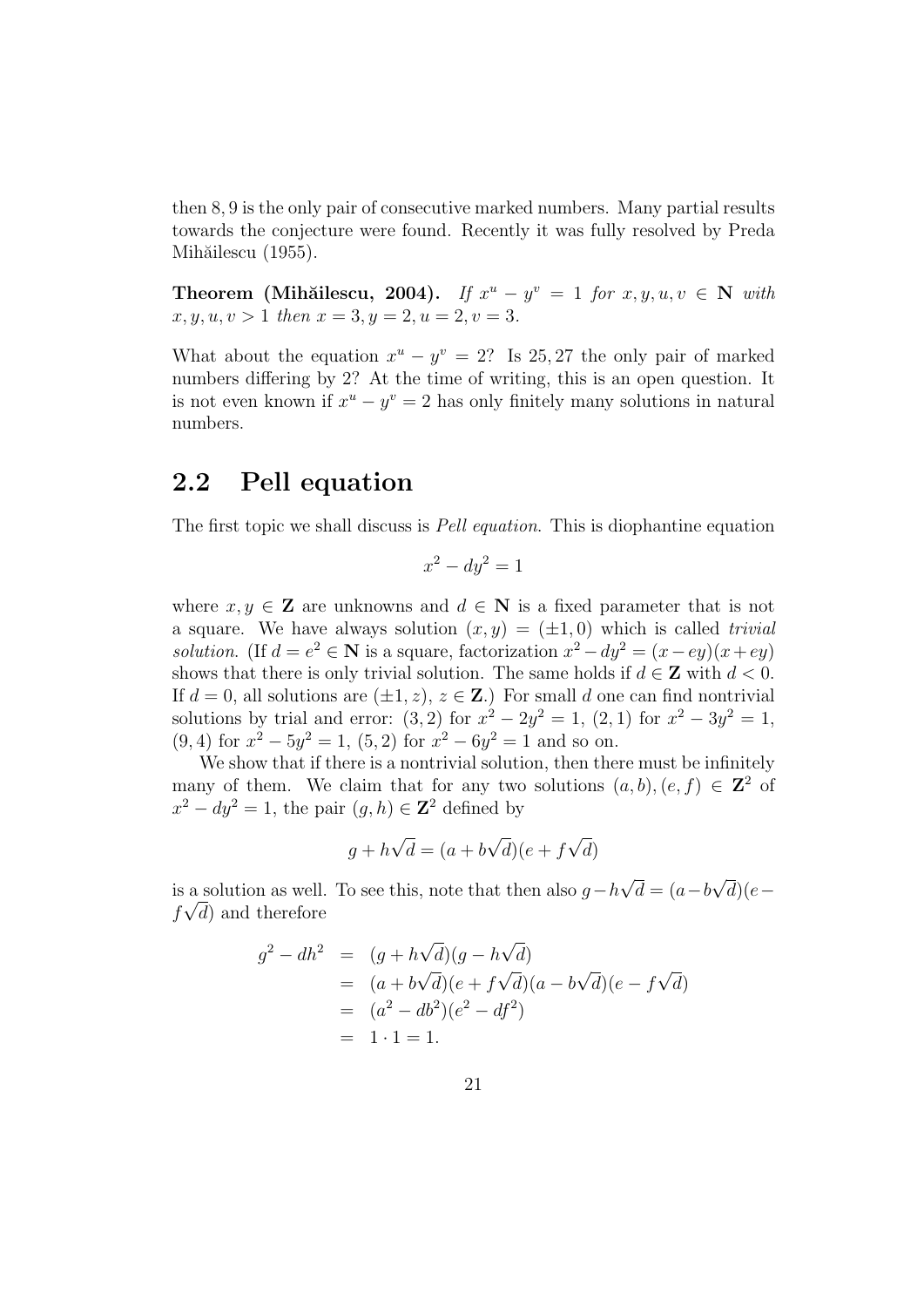Thus if we have a nontrivial solution  $(a, b) \in \mathbb{N}^2$  then for  $k = 1, 2, \ldots$ 

$$
a_k + b_k \sqrt{d} = (a + b\sqrt{d})^k
$$

give infinitely many solutions  $(a_k, b_k) \in \mathbb{N}^2$ . For example, the solution  $(a, b) = (3, 2)$  of  $x^2 - 2y^2 = 1$  generates solutions  $(a_2, b_2) = (17, 12)$ ,  $(a_3, b_3) = (99, 70)$  and so on. Later we shall prove that the smallest nontrivial natural solution  $(a, b)$  generates all natural solutions. All nontrivial integral solutions are obtained simply by adding signs to the natural solutions.

**Theorem (Lagrange, 1770).** Every Pell equation  $x^2 - dy^2 = 1$  has a nontrivial solution (and hence infinitely many solutions).

**Proof.** Because d is not a square,  $\sqrt{d}$  is irrational and by part 2 of Dirichlet's theorem in chapter 1 there are infinitely many distinct fractions  $p/q$  such that

$$
\left|\sqrt{d} - \frac{p}{q}\right| < \frac{1}{q^2}.
$$

These fractions satisfy

$$
|p^2 - dq^2| = q|\sqrt{d} - p/q| \cdot |p + q\sqrt{d}| < \frac{|p + q\sqrt{d}|}{q} \le p/q + \sqrt{d}
$$
\n
$$
\le 2\sqrt{d} + 1.
$$

Thus (by the pigeonhole principle used for infinitely many pigeons and finitely many holes) there is a  $c \in \mathbb{Z}$  such that  $p^2 - dq^2 = c$  for infinitely many many noises there is a  $c \in \mathbb{Z}$  such that  $p - aq^2 = c$  for infinitely many  $p/q \in \mathbb{Q}$ . Irrationality of  $\sqrt{d}$  implies that  $c \neq 0$ . There are only finitely many,  $c^2$ , possibilities for the residues of the pairs p, q modulo |c|. Thus we can select two distinct fractions  $p_1/q_1$ ,  $p_2/q_2$  such that  $p_1^2 - dq_1^2 = p_2^2 - dq_2^2 = c$ and  $p_1 \equiv p_2, q_1 \equiv q_2 \mod |c|$  (in fact, there are infinitely many such fractions). Consider the numbers  $a, b$  defined by

$$
a + b\sqrt{d} = \frac{p_1 + q_1\sqrt{d}}{p_2 + q_2\sqrt{d}} = \frac{(p_1 + q_1\sqrt{d})(p_2 - q_2\sqrt{d})}{(p_2 + q_2\sqrt{d})(p_2 - q_2\sqrt{d})}
$$
  
= 
$$
\frac{p_1p_2 - dq_1q_2}{c} + \frac{p_2q_1 - p_1q_2}{c}\sqrt{d}.
$$

We claim that  $(a, b)$  is a nontrivial solution of  $x^2 - dy^2 = 1$ .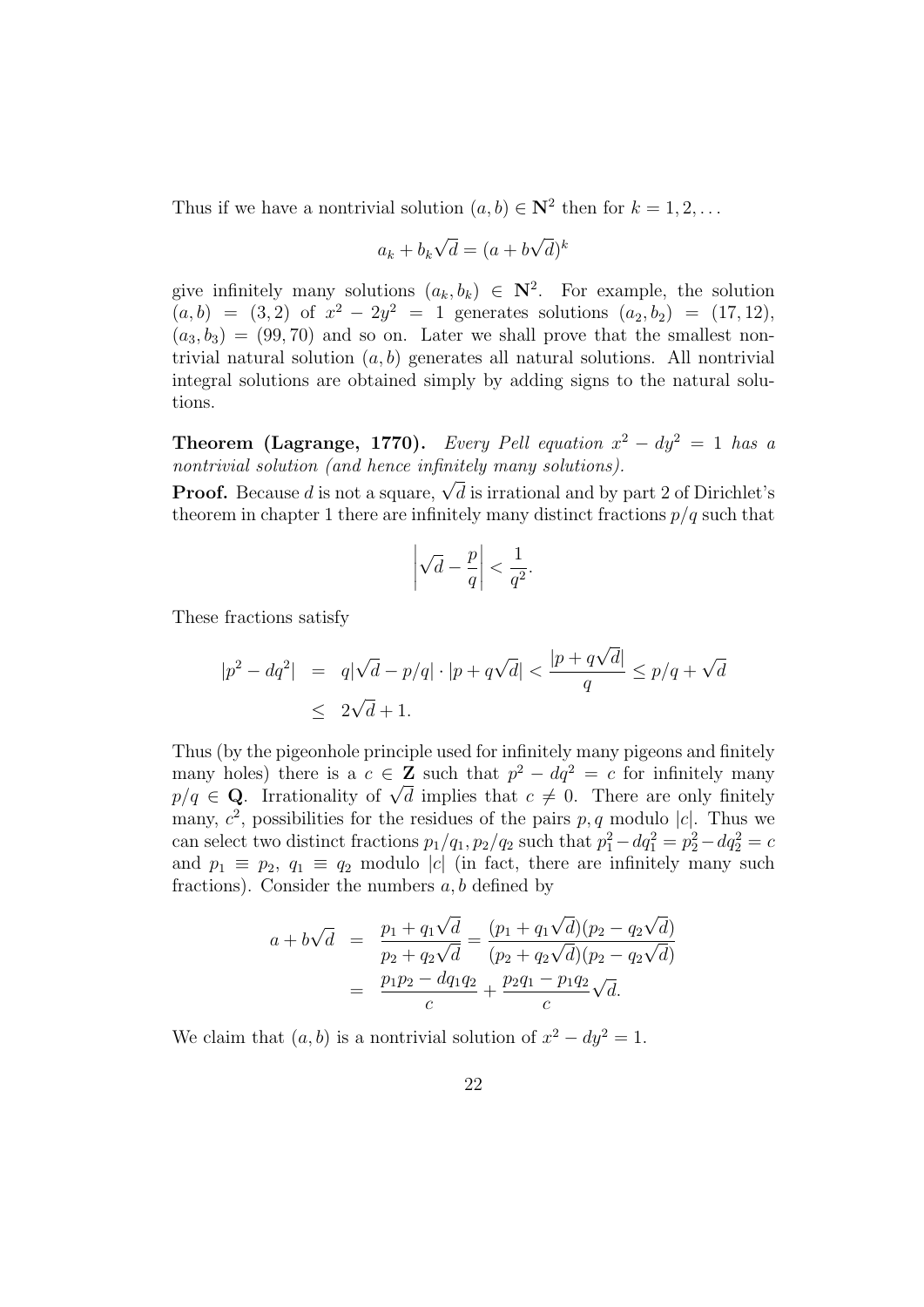The numerators are integral multiples of  $c$  because, using the congruences  $p_1 \equiv p_2$  and  $q_1 \equiv q_2$ , modulo |c| we have  $p_1 p_2 - d q_1 q_2 \equiv p_1^2 - d q_1^2 = c \equiv 0$  and  $p_2q_1 - p_1q_2 \equiv p_1q_2 - p_1q_2 = 0$ . Thus  $a, b \in \mathbb{Z}$ . We cannot have  $b = 0$  because  $p_1/q_1 \neq p_2/q_2$ . Thus  $b \neq 0$ . Finally,

$$
a^{2} - db^{2} = (a + b\sqrt{d})(a - b\sqrt{d}) = \frac{p_{1} + q_{1}\sqrt{d}}{p_{2} + q_{2}\sqrt{d}} \cdot \frac{p_{1} - q_{1}\sqrt{d}}{p_{2} - q_{2}\sqrt{d}}
$$

$$
= \frac{p_{1}^{2} - dq_{1}^{2}}{p_{2}^{2} - dq_{2}^{2}} = \frac{c}{c} = 1.
$$

 $\Box$ 

It is convenient to view solutions of  $x^2 - dy^2 = 1$  as real numbers and collect them in the set

$$
R = \{a + b\sqrt{d} : a, b \in \mathbf{Z}, a^2 - db^2 = 1\}.
$$

For  $\alpha = a + b$ √  $d \in R$  we denote  $\overline{\alpha} = a - b$ √ d and have  $\alpha \overline{\alpha} = 1$ . Thus R is closed to division. We have seen above that  $R$  is closed to multiplication. Hence  $(R, \cdot)$  is a multiplicative abelian group with the neutral element  $1 =$ Hence  $(K, \cdot)$  is a multiplicative abelian group with the neutral element  $1 = 1 + 0\sqrt{d}$ . By Lagrange's theorem there exists  $\alpha \in R$  with  $\alpha > 1$  and therefore R is infinite ( $\alpha^k$  are distinct for  $k = 1, 2, \ldots$  and lie in R).

For  $\alpha \in R$  the numbers  $\alpha$  and  $\overline{\alpha}$  have the same sign and are separated (if they are different from  $\pm 1$ ) either by  $-1$  or by 1. The four possibilities for the signs of a, b in  $\alpha = a + b\sqrt{d}$ ,  $\alpha \neq \pm 1$ , therefore determine whether  $\alpha$  lies in  $R \cap (-\infty, -1)$  (signs are  $-,-$ ), in  $R \cap (-1,0)$  (signs are  $-, +$ ), in  $R \cap (0,1)$  (signs are +, -) or in  $R \cap (1,\infty)$  (signs are +, +). Thus the subgroup of positive solutions

$$
U = \{ \alpha \in R : \ \alpha > 0 \}
$$

is formed by the  $a + b$ √ med by the  $a + b\sqrt{d} \in R$  with  $a \in \mathbb{N}$ , and the natural solutions  $\alpha =$  $a + b\sqrt{d} \in R$  with  $a, b \in \mathbb{N}$  are exactly the solutions  $R \cap (1, \infty)$ .

If  $\alpha = a_1 + b_1 \sqrt{d}, \beta = a_2 + b_2 \sqrt{d}$  are two natural solutions then  $a_1$  $a_2 \iff b_1 < b_2 \iff \alpha < \beta$ . Now it is clear that there exists the smallest natural solution

$$
\varepsilon = \varepsilon(d) = \min\{\alpha \in U : \alpha > 1\}.
$$

We claim that  $U = \{ \varepsilon^k : k \in \mathbb{Z} \}$ , that is,  $(U, \cdot)$  is a cyclic group generated by  $\varepsilon$ . Let  $\alpha \in U$ . If  $\alpha > 1$ , there is a  $k \in \mathbb{N}$  such that  $\varepsilon^k \leq \alpha < \varepsilon^{k+1}$ . If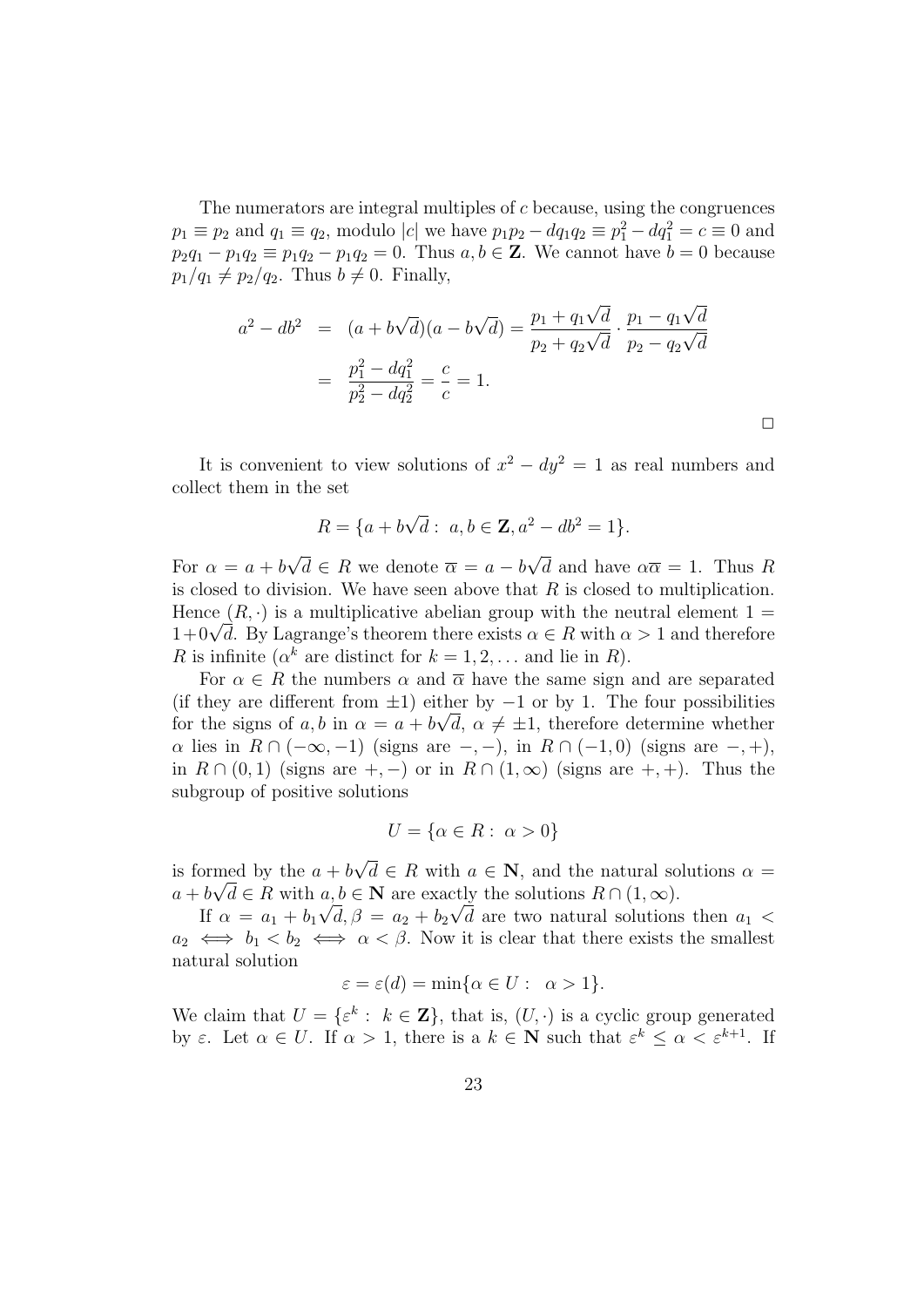$\varepsilon^k < \alpha$ , dividing by  $\varepsilon^k$  we get  $1 < \alpha \varepsilon^{-k} < \varepsilon$  and  $\alpha \varepsilon^{-k} \in U \cap (1, \infty)$ , which contradicts the minimality of  $\varepsilon$ . Thus  $\alpha = \varepsilon^k$ . If  $0 < \alpha \leq 1$ , we have  $\alpha^{-1} \geq 1$ and  $\alpha = \varepsilon^{-k}$  for some  $k \in \mathbb{N}_0$ . We summarize our findings.

**Theorem.** The set of positive solutions of Pell equation  $x^2 - dy^2 = 1$  is an infinite cyclic group  $(U, \cdot)$  that is generated by the smallest natural solution *ε*. The mapping  $\varepsilon^k \mapsto k$  is a group isomorphism between  $(U, \cdot)$  and  $(\mathbf{Z}, +)$ . The group of all solutions  $(R, \cdot)$  is isomorphic to  $(\mathbf{Z}, +) \times (\mathbf{Z}_2, +)$ .

The generalized Pell equation is the diophantine equation

$$
x^2 - dy^2 = m
$$

where  $x, y \in \mathbb{Z}$  are unknowns and  $d \in \mathbb{N}, m \in \mathbb{Z}$  are parameters and d is not a square.

**Theorem.** If the generalized Pell equation  $x^2 - dy^2 = m$  has an integral solution, then it has infinitely many integral solutions.

**Proof.** Suppose  $a, b \in \mathbb{Z}$  is a solution of  $x^2 - dy^2 = m$  and  $e, f \in \mathbb{Z}$  is a solution of  $x^2 - dy^2 = 1$ . Then

$$
g + h\sqrt{d} = (a + b\sqrt{d})(e + f\sqrt{d})
$$

is a solution of  $x^2 - dy^2 = m$  as well because

$$
g^{2} - dh^{2} = (g + h\sqrt{d})(g - h\sqrt{d})
$$
  
=  $(a + b\sqrt{d})(e + f\sqrt{d})(a - b\sqrt{d})(e - f\sqrt{d})$   
=  $(a^{2} - db^{2})(e^{2} - df^{2})$   
=  $m \cdot 1 = m$ .

Multiplying one solution of  $x^2 - dy^2 = m$  by infinitely many solutions of  $x^2 - dy^2 = 1$  we get infinitely many solutions of  $x^2 - dy^2 = m$ .

### 2.3 Thue equation

We proceed to other classical family of diophantine equations. Thue equation is a diophantine equation

$$
F(x,y)=m
$$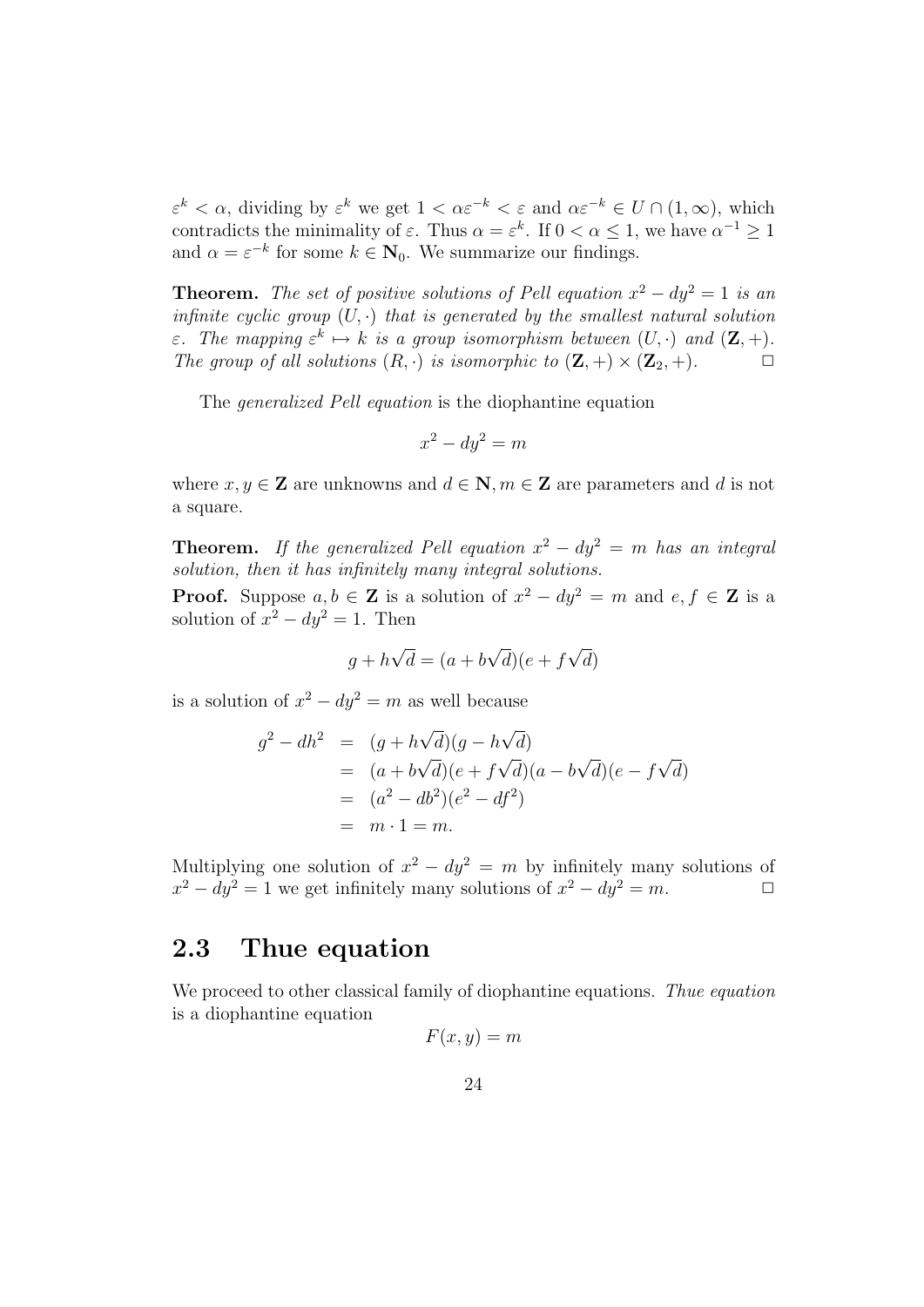where x, y are unknowns,  $m \in \mathbb{Z}$  is a parameter,  $m \neq 0$ , and  $F \in \mathbb{Z}[x, y]$  is a nonzero homogeneous integral polynomial that is irreducible over  $\mathbf{Z}[x, y]$ and has degree  $n \geq 3$ .

We will not be able to give a complete proof of the following breakthrough result of Axel Thue. We only show how it follows from Thue's theorem on algebraic numbers (chapter 1).

**Theorem (Thue, 1909).** Every Thue equation  $F(x, y) = m$  has only finitely many integral solutions  $x, y \in \mathbf{Z}$ .

We have

$$
F(x,y) = a_n x^n + a_{n-1} x^{n-1} y + \dots + a_1 x y^{n-1} + a_0 y^n = y^n F(x/y)
$$

where

$$
F(z) = a_n z^n + a_{n-1} z^{n-1} + \dots + a_0.
$$

Since  $a_0, a_n \neq 0$  ( $F(x, y)$  is irreducible),  $\deg(F(z)) = \deg(F(x, y)) = n \geq 3$ . The irreducibility of  $F(x, y)$  is equivalent with the irreducibility of  $F(z)$ . The irreducibility of  $F(z)$  over  $\mathbf{Z}[x]$  is equivalent with the irreducibility over  $\mathbf{Q}[x]$ (Gauss' lemma). The irreducibility over  $\mathbf{Q}[x]$  implies that in the factorization

$$
F(z) = a_n \prod_{i=1}^n (z - \alpha_i)
$$

all algebraic numbers  $\alpha_i \in \mathbf{C}$  are distinct and have degree  $n \geq 3$ .

**Proof.** Suppose that  $F(p,q) = m$  for infinitely many pairs  $(p,q) \in \mathbb{Z}^2$ . For each q only at most n numbers  $p \in \mathbf{Z}$  satisfy  $F(p,q) = m$ . Thus there are infinitely many pairs  $(p, q) \in \mathbb{Z}^2$  satisfying  $F(p, q) = m$  in which the q's are mutually distinct and nonzero. Using the factorization of  $F(z)$  and dividing by  $q^n$ , we get

$$
\prod_{i=1}^{n} \left( \frac{p}{q} - \alpha_i \right) = \frac{m}{a_n q^n}
$$

.

Changing signs of the p's we can assume that  $q \in \mathbb{N}$ . We let  $q \to \infty$ .

Let  $v = \min |\alpha_i - \alpha_j| > 0$  for  $i \neq j$  (here we use that all  $\alpha_i$  are distinct). For big enough  $q$  the right side in the last equation is in absolute value smaller than  $(v/2)^n$ , which forces

$$
\left|\alpha_i - \frac{p}{q}\right| < v/2
$$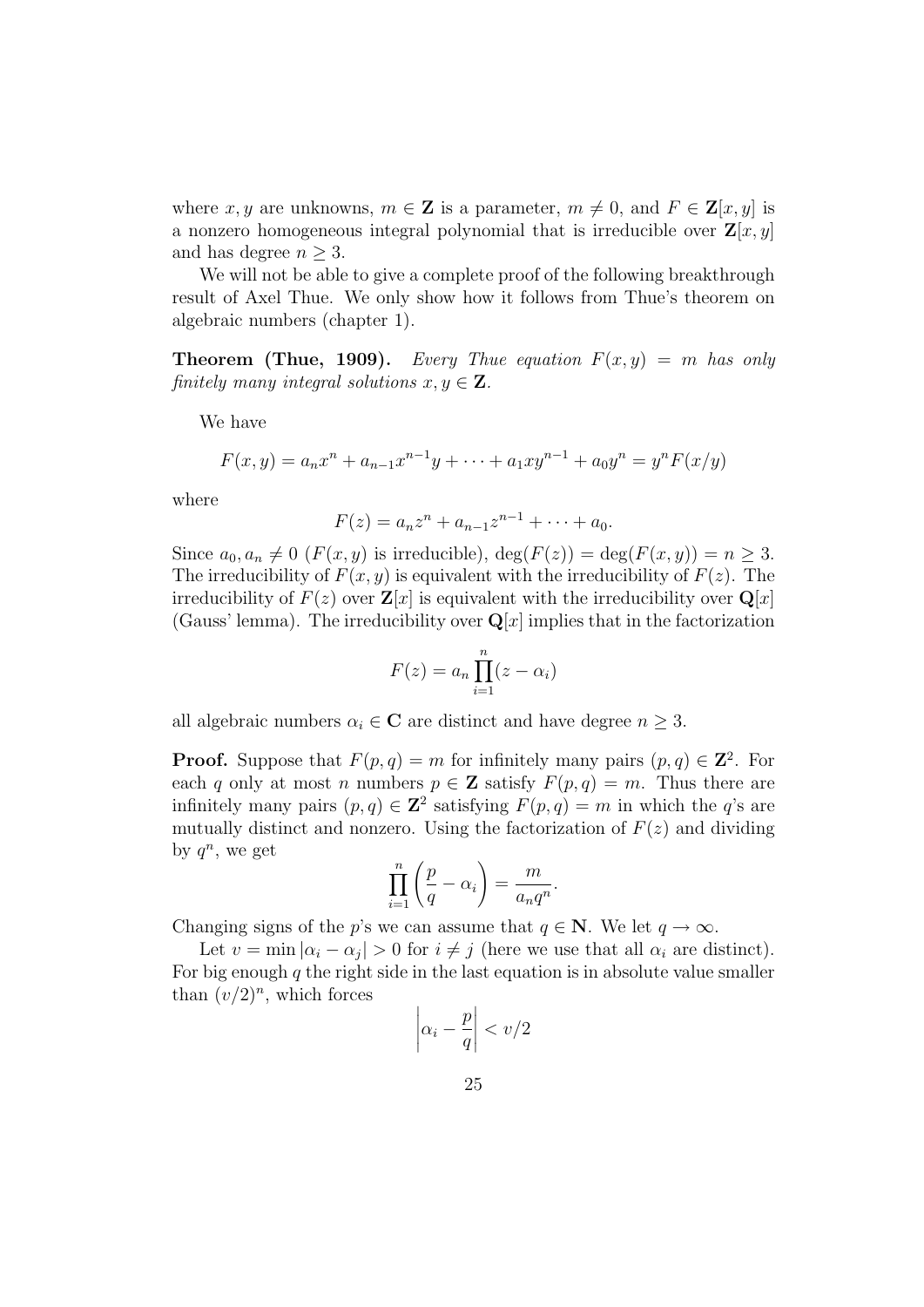for some i. By the pigeonhole principle, there is an  $i_0$  for which this happens infinitely many times; let it be  $i_0 = 1$ . By the triangle inequality, for  $j \geq 2$ we have

$$
\left|\alpha_j - \frac{p}{q}\right| \geq |\alpha_j - \alpha_1| - \left|\alpha_1 - \frac{p}{q}\right| > v - \frac{v}{2} = v/2.
$$

Thus

$$
\left|\alpha_1 - \frac{p}{q}\right| = \prod_{j=2}^n \left|\alpha_j - \frac{p}{q}\right|^{-1} \left|\frac{m}{a_n q^n}\right| < \frac{c}{q^n}
$$

where  $c = |m/a_n| \cdot (2/v)^{n-1} > 0$  is a constant. Since  $\alpha_1$  is an algebraic number with degree  $n \geq 3$  and this inequality holds for infinitely many fractions  $p/q$ , for big enough  $q$  we get a contradiction with Thue's inequality stated in chapter 1.  $\Box$ 

It is easy to see that  $F(x, y) = x^3 - 2y^3$  is irreducible and therefore, by the last theorem, every equation  $x^3 - 2y^3 = m$ ,  $m \in \mathbb{Z}$ , has only finitely many integral solutions. This contrasts with Pell equation  $x^2 - 2y^2 = 1$  that has infinitely many solutions.

### 2.4 FLT for  $n = 2, 4$  and for polynomials

Our last topic in the second chapter is FLT for exponents  $n = 2$  and  $n = 4$ and FLT for polynomials. For exponent 2 we have the diophantine equation

$$
x^2 + y^2 = z^2
$$

and consider its nontrivial solutions  $x, y, z \in \mathbb{Z}$ ,  $xyz \neq 0$ . Common factor can be canceled out and signs can be changed so that  $x, y, z$  are pairwise coprime natural numbers. Numbers  $x, y$  cannot be both even and they cannot be both odd either (consider squares modulo 4). We may assume that  $x$ is even and  $y$  is odd. We call triples of numbers with these properties—  $(a, b, c) \in \mathbb{N}^3$  such that  $a^2 + b^2 = c^2$ ,  $a, b, c$  are coprime, a is even and b is odd—primitive Pythagorean triples. Every nontrivial integral solution of  $x^2 + y^2 = z^2$  is obtained from a primitive Pythagorean triple by a change of signs, multiplication by a common integral factor, and switching  $x$  and  $y$ .

**Theorem.** A triple  $(x, y, z) \in \mathbb{N}^3$  is a primitive Pythagorean triple if and only if  $x = 2ab$ ,  $y = a^2 - b^2$ , and  $z = a^2 + b^2$  for some integers  $a > b \ge 1$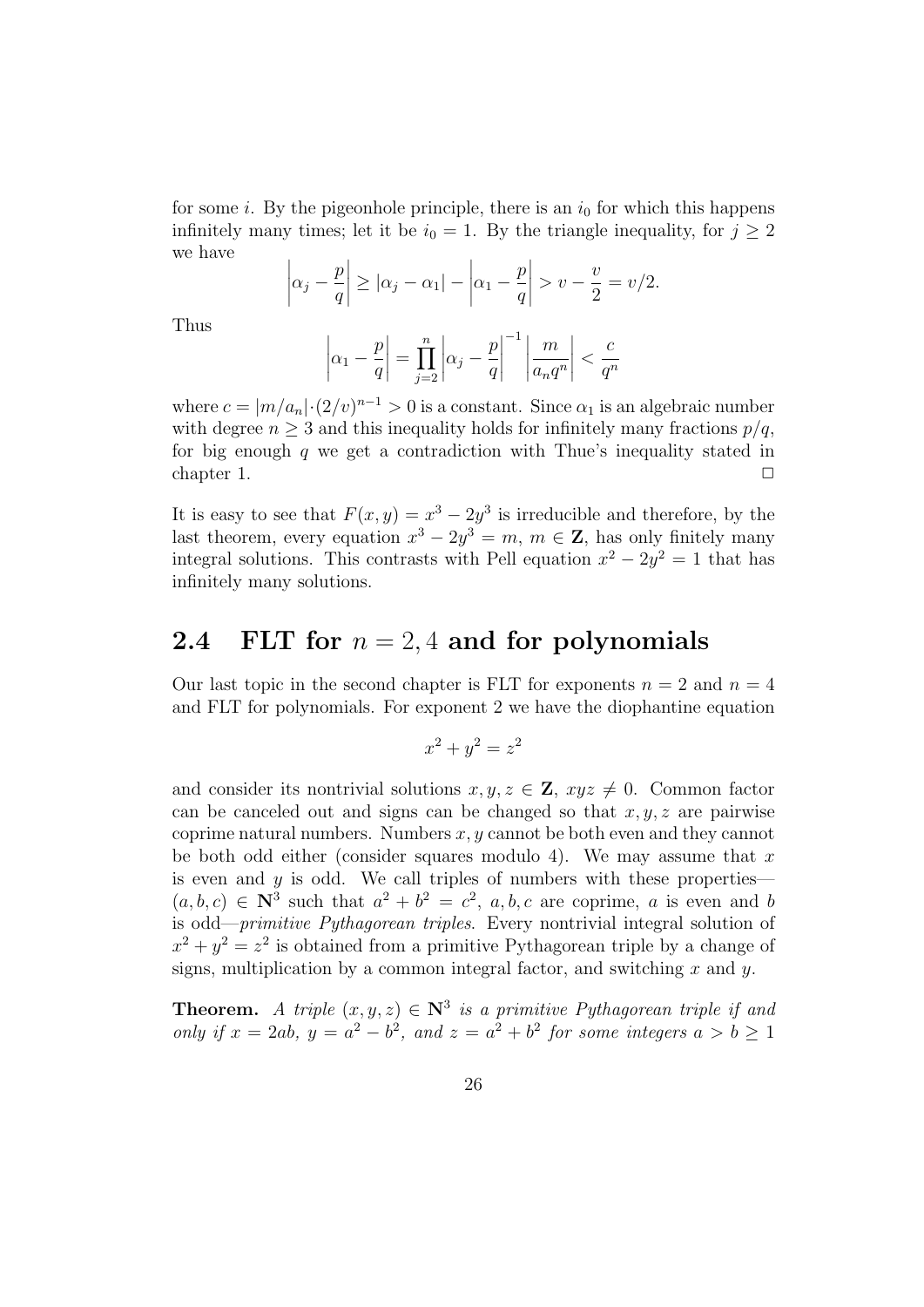that are coprime and have different parity. In particular, there exist infinitely many primitive Pythagorean triples.

Proof. It is easy to verify that the numbers given by the formulae form a primitive Pythagorean triple. Note that  $(2ab)^2 + (a^2 - b^2)^2 = (a^2 + b^2)^2$  is in fact a polynomial identity. On the other hand, if  $(x, y, z) \in \mathbb{N}^3$  is a primitive Pythagorean triple, we rewrite  $x^2 + y^2 = z^2$  as

$$
\left(\frac{x}{2}\right)^2 = \frac{z-y}{2} \cdot \frac{z+y}{2}
$$

and deduce that both factors on the right, which are natural numbers  $(z, y)$ are odd), are squares. Indeed, they are coprime (because their sum is  $z$ and their difference y and  $(z, y) = 1$  and their product is a square. Thus  $(z-y)/2 = b^2$  and  $(z+y)/2 = a^2$  for some natural numbers  $a > b$ . Adding and subtracting we get  $z = a^2 + b^2$  and  $y = a^2 - b^2$ . Also,  $x = 2ab$  and it follows that  $(a, b) = 1$  and  $a, b$  have different parity.

Theorem (de Fermat, 17-th century). The diophantine equation

$$
x^4 + y^4 = z^2
$$

has no solution  $x, y, z \in \mathbb{N}$ .

**Proof.** Suppose  $(x, y, z) \in \mathbb{N}^3$  is a solution. We may assume that  $x, y, z$  are coprime. (The common factor can be divided out so that a solution with coprime components is obtained.) Again,  $x, y$  have different parity and we assume that  $x$  is odd and  $y$  is even. We rewrite the equation as

$$
y^4 = (z - x^2)(z + x^2).
$$

Since z, x are odd,  $(z, x) = 1$ , and the sum and the difference of the factors is 2z and  $2x^2$ , we see that  $(z - x^2, z + x^2) = 2$ . This implies that

$$
z - x^2 = 2a^4
$$
 and  $z + x^2 = 8b^4$ ,

or the right sides are switched, and  $a, b$  are coprime and  $a$  is odd. Subtracting the equations we get  $x^2 = 4b^4 - a^4$ , which is impossible modulo 4. Thus the right sides must be switched:

$$
z - x^2 = 8b^4
$$
 and  $z + x^2 = 2a^4$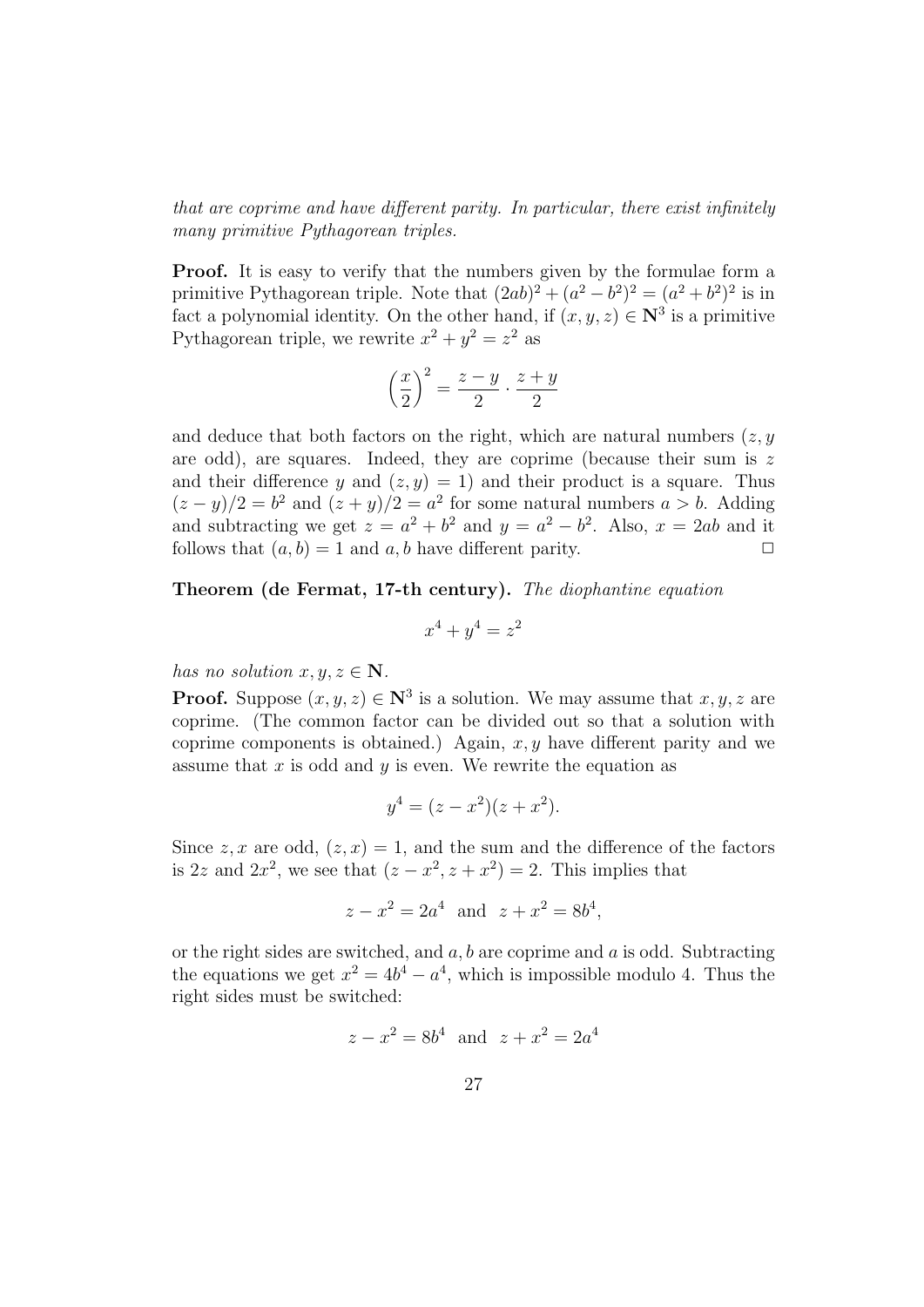and  $x^2 = a^4 - 4b^4$ ,  $z = a^4 + 4b^4$ . We rewrite the former equation as

$$
4b^4 = (a^2 - x)(a^2 + x).
$$

It follows again that  $(a^2 - x, a^2 + x) = 2$ . Now we have only one possibility that each factor is twice a biquadrate:  $a^2 - x = 2c^4$ ,  $a^2 + x = 2d^4$  with  $c, d \in \mathbb{N}$ . Adding both equations we get  $a^2 = c^4 + d^4$ . Starting from the solution  $(x, y, z) \in \mathbb{N}^3$ , we have constructed another solution  $(c, d, a) \in \mathbb{N}^3$ of the same equation. But  $a < z$  (because  $z = a^4 + 4b^4$ ). Repeating the argument, we could obtain infinitely many natural solutions whose third components would form an infinite strictly descending sequence. This is in the set N impossible and we arrive at a contradiction. Thus there is no solution in natural numbers.  $\Box$ 

The concluding argument, which shows nonexistence of a solution by constructing an infinite strictly descending sequence of natural numbers, is called the infinite descend argument and was invented by Fermat.

What about FLT for polynomials? It holds for them and it can be proved by an ingenious argument that is much shorter than the 100+ pages argument of Wiles for numbers. To state the key result, we need a definition. If  $p(t)$ is a complex polynomial then  $r(p)$  denotes the number of its *distinct* roots. For example,  $r(t^4 - 2t^2 + 1) = 2$ . Obviously,  $r(p) \leq \deg(p)$  and  $r(p^n) = r(p)$ for every  $n \in \mathbb{N}$ .

#### Theorem (Stothers, 1981; Mason, 1984). If

$$
a(t) + b(t) = c(t)
$$

for coprime polynomials  $a, b, c \in \mathbb{C}[t]$  which are not all constant, then

 $\max(\deg(a), \deg(b), \deg(c)) \leq r(abc) - 1.$ 

First we show how the polynomial FLT follows from this.

Theorem. If

$$
x(t)^n + y(t)^n = z(t)^n
$$

for  $n \in \mathbb{N}$  and coprime polynomials  $x, y, z \in \mathbb{C}[t]$  which are not all constant, then  $n \leq 2$ .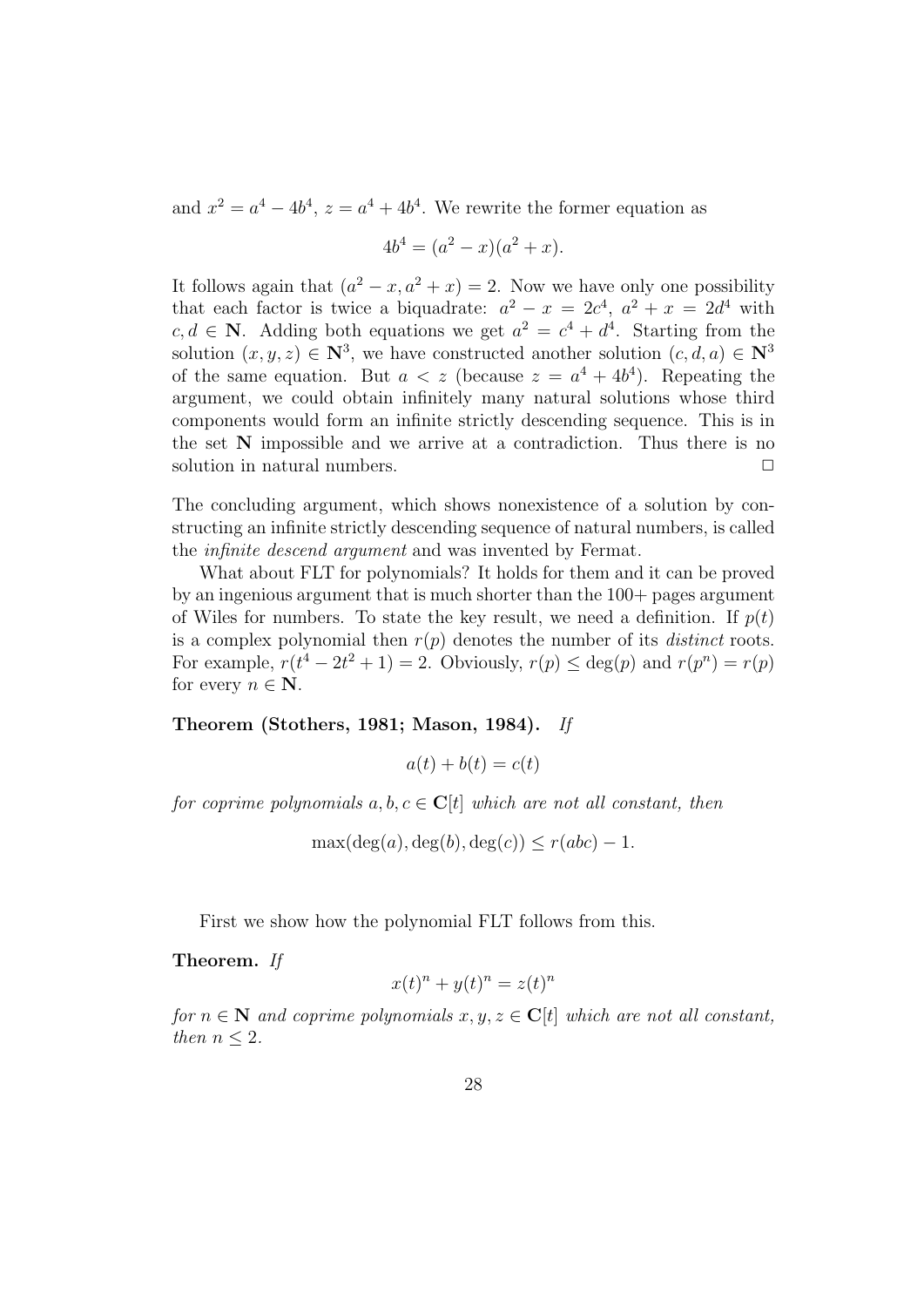Proof. Using the Stothers–Mason theorem and simple properties of degrees of polynomials, we get

$$
n \deg(x) = \deg(x^n) \le r(x^n y^n z^n) - 1 = r(xyz) - 1 \le \deg(xyz) - 1
$$
  
=  $\deg(x) + \deg(y) + \deg(z) - 1$ 

and the same upper bound on  $n \deg(y)$  and  $n \deg(z)$ . Adding the three bounds, we obtain

$$
n(\deg(x) + \deg(y) + \deg(z)) \le 3(\deg(x) + \deg(y) + \deg(z)) - 3,
$$

which implies that  $n \leq 2$ .

For  $n = 2$ , many solutions can be obtained from the polynomial identity  $(2ab)^2 + (a^2 - b^2)^2 = (a^2 + b^2)^2$ , for example  $(2t)^2 + (t^2 - 1)^2 = (t^2 + 1)^2$ .

**Proof of the Stothers-Mason theorem.** Dividing  $a + b = c$  by  $c$  ( $c \neq 0$ ) by coprimality), setting  $f = a/c$ ,  $g = b/c$  and differentiating, we get the equations

$$
f + g = 1
$$
 and  $f' + g' = f \cdot \frac{f'}{f} + g \cdot \frac{g'}{g} = 0.$ 

The last equation can be rearranged as

$$
-\frac{f'/f}{g'/g} = \frac{g}{f} = \frac{b}{a}.
$$

Splitting  $a, b, c$  in the linear factors, we write

$$
f = -\frac{a}{c} = \frac{\alpha \prod (t - \alpha_i)^{m_i}}{\gamma \prod (t - \gamma_i)^{o_i}}
$$
 and  $g = -\frac{b}{c} = \frac{\beta \prod (t - \beta_i)^{n_i}}{\gamma \prod (t - \gamma_i)^{o_i}}$ .

Taking the logarithmic derivatives  $f'/f = (\log f)'$ ,  $g'/g = (\log g)'$  of these factorizations and substituting them in the above equation we get

$$
\frac{b}{a} = -\frac{\sum m_i/(t - \alpha_i) - \sum o_i/(t - \gamma_i)}{\sum n_i/(t - \beta_i) - \sum o_i/(t - \gamma_i)}.
$$

We multiply the denominator and the numerator of the right side by

$$
N = \prod(t - \alpha_i) \cdot \prod(t - \beta_i) \cdot \prod(t - \gamma_i)
$$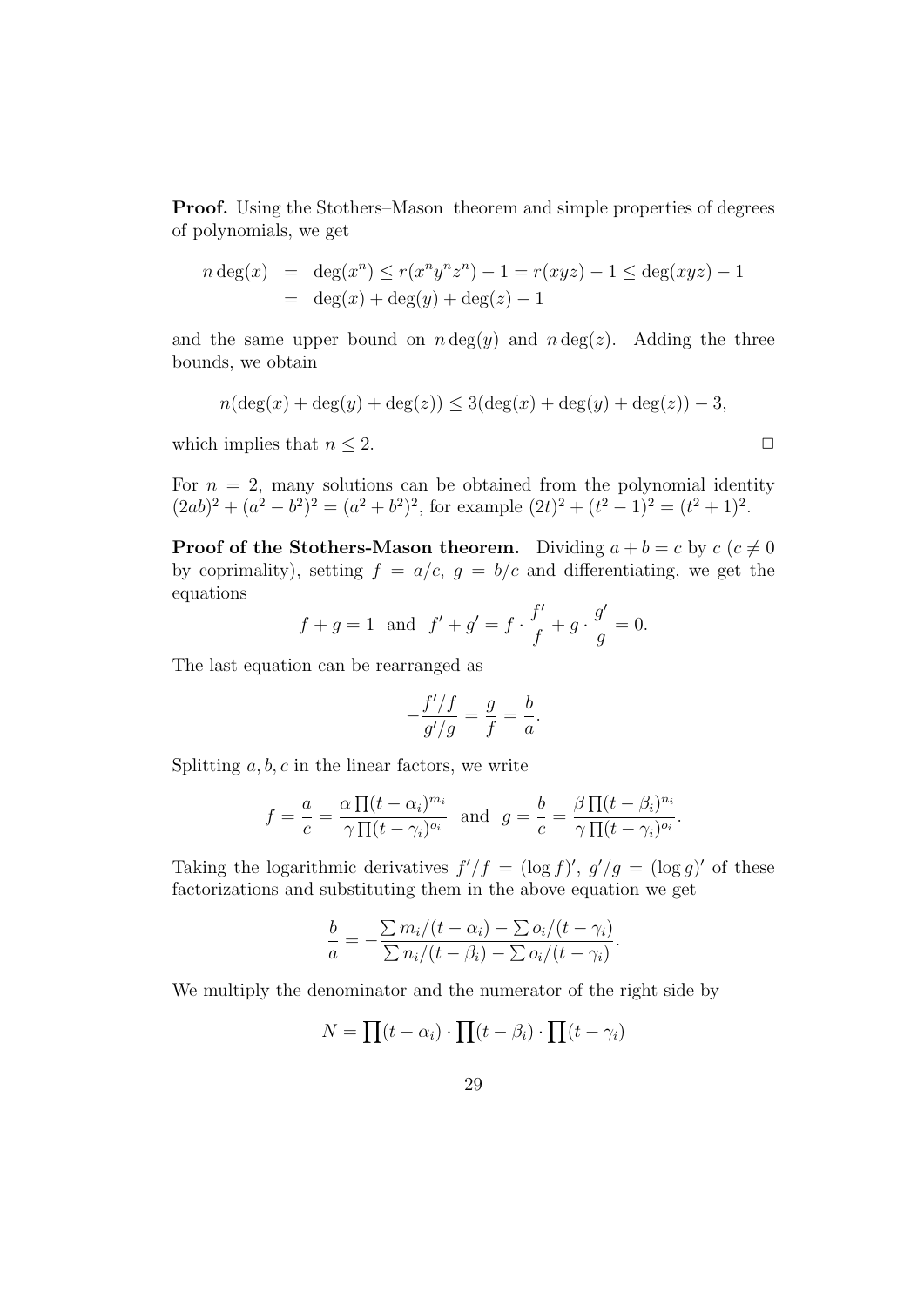and get

$$
\frac{b}{a} = -\frac{N\left(\sum m_i/(t - \alpha_i) - \sum o_i/(t - \gamma_i)\right)}{N\left(\sum n_i/(t - \beta_i) - \sum o_i/(t - \gamma_i)\right)} = \frac{Q}{P}
$$

where P and Q are polynomials which have degrees at most  $\deg(N) - 1 =$  $r(abc)-1$ . But a, b are coprime polynomials and therefore deg(a)  $\leq$  deg(P)  $\leq$  $r(abc) - 1$  and  $\deg(b) \leq \deg(Q) \leq r(abc) - 1$ . Since  $a + b = c$ , we have also  $deg(c) \leq max(deg(a), deg(b)) \leq r(abc) - 1.$ 

An analogous statement can be made for integers but it is so far unproved; it is the famous ABC conjecture.

The abc conjecture (Maser and Oysterlé, 1985). Let  $rad(m)$  denote the product of all prime divisors of  $m \in \mathbb{Z}$ . For every  $\varepsilon > 0$  there is a constant  $K = K(\varepsilon) > 0$  such that if

$$
a + b = c
$$

for coprime integers a, b, c, then

$$
\max(|a|, |b|, |c|) \leq K \text{rad}(abc)^{1+\varepsilon}.
$$

Corollary (asymptotic FLT). If the abc conjecture is true then there is an  $n_0 \in \mathbb{N}$  such that for  $n \geq n_0$  the equation

$$
x^n + y^n = z^n
$$

has no solution  $x, y, z \in \mathbb{N}$ .

**Proof.** Let  $x^n + y^n = z^n$  for some  $x, y, z \in \mathbb{N}$ . Since  $\max(x^n, y^n, z^n) = z^n$ and rad $(x^n y^n z^n)$  = rad $(xyz) \leq xyz \leq z^3$ , using the abc conjecture with  $\varepsilon = 1$  we get

$$
z^n \leq K \text{rad}(x^n y^n z^n)^2 \leq K z^6
$$

with a constant  $K$  which can be taken bigger than 1. Taking logarithms we have

$$
n \le \frac{\log K}{\log z} + 6 \le \frac{\log K}{\log 2} + 6
$$

because  $\log K > 0$  and  $z \geq 2$ . Thus we may set  $n_0 = \lceil \log K / \log 2 \rceil + 7$ .  $\Box$ 

Of course, Wiles proved the FLT unconditionally for all  $n \geq 3$  but the simplicity of the derivation shows the strength of the abc conjecture. Many other consequences were derived from it.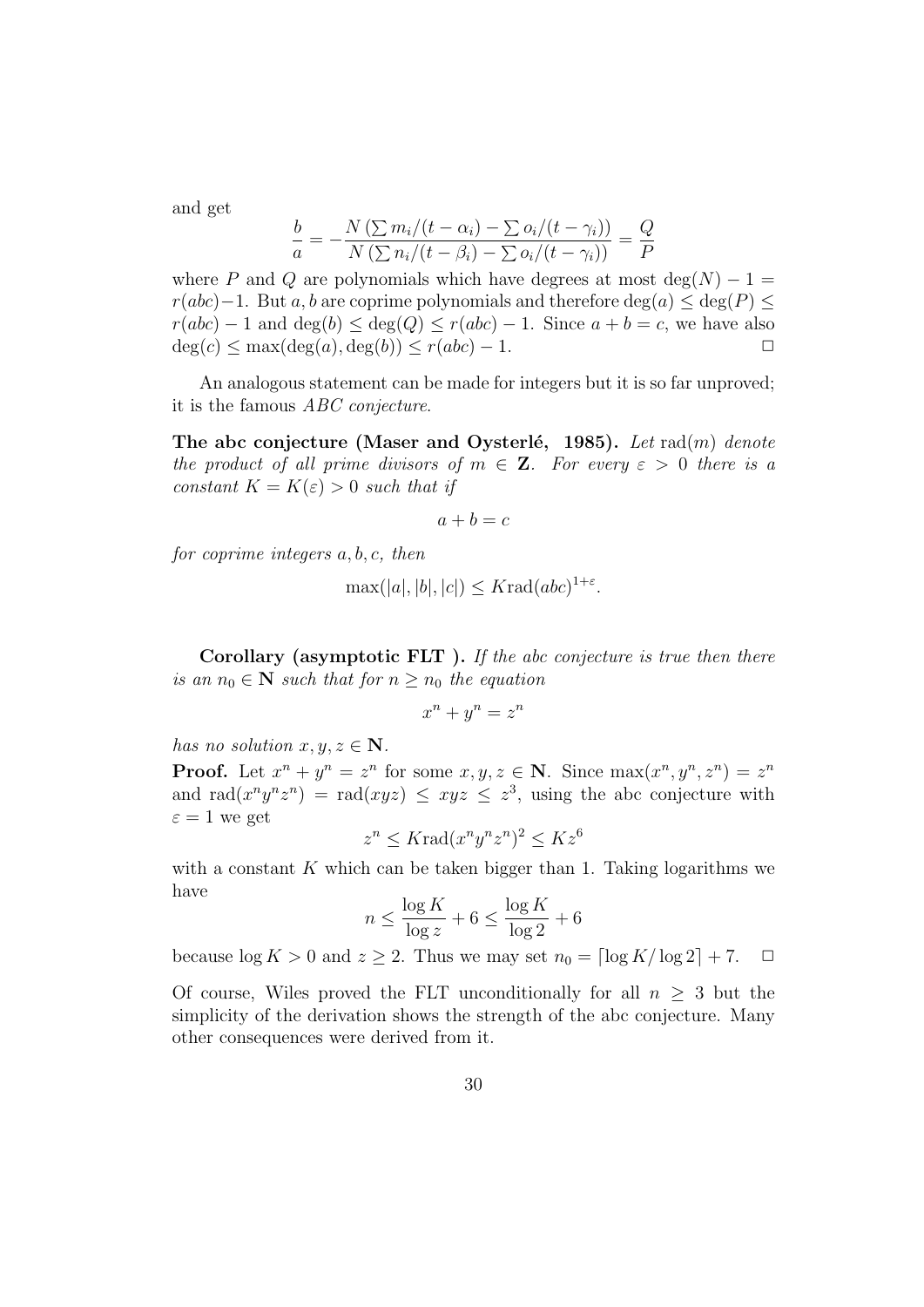### 2.5 Remarks

Thorough presentation of Matiyasevich's achievement was given by Davis [8], see also Jones and Matijasevič [13] and Matijasevič [15]. The proof of Fermat's Last Theorem due to Wiles was published in [19] and [21]. For the solution of Catalan's conjecture see Mihăilescu [16] and expositions [4] and [5] by Bilu. In the part on Pell equation we follow Hlawka, Schoißengeier and Taschner [10] and in that on FLT for polynomials Lang [14]. For more information on the abc conjecture see [22].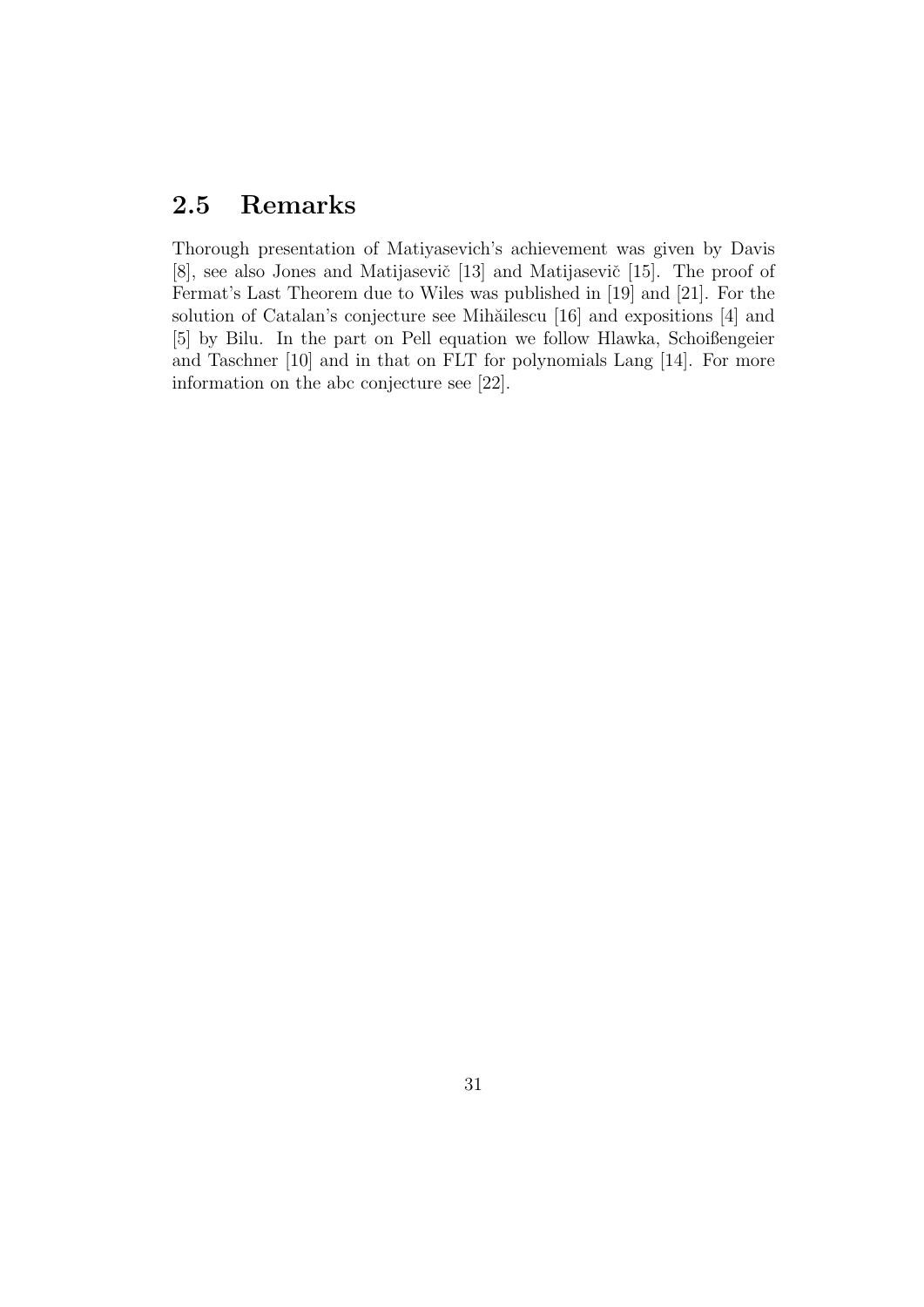# Chapter 3

# Geometry of numbers

In this chapter we present some arguments based on geometry and show their applications in number theory. We prove Minkowski's theorem, which says that centrally symmetric convex body with large volume must contain many lattice points, and deduce from it Lagrange's theorem asserting that every natural number is a sum of at most four squares. We present also an arithmetic proof of Lagrange's theorem. A geometric proof of the main property of Farey fractions (it says that two consecutive Farey fractions have, in an appropriate sense, smallest possible distance) is given. In conclusion we discuss the asymptotic behaviors of the number of lattice points lying in a circle and of the number of lattice points lying under a branch of hyperbola.

### 3.1 Lattices, Farey fractions and convex bodies

A lattice  $\Lambda = \Lambda(B)$  in  $\mathbb{R}^n$  with the base  $B = \{v_1, v_2, \ldots, v_n\}$ , where  $v_i$ are *n* linearly independent vectors in  $\mathbb{R}^n$ , is the set of all integral linear combinations of the vectors in the base:

$$
\Lambda = \{ \sum_1^n a_i v_i : a_i \in \mathbf{Z} \}.
$$

The fundamental parallelepiped  $T = T(B)$  of  $\Lambda(B)$  is the set

$$
T = \{ \sum_1^n \alpha_i v_i : \ \alpha_i \in [0,1) \}.
$$

Every  $u \in \mathbb{R}^n$  has a unique expression as  $u = \sum b_i v_i$  with  $b_i \in \mathbb{R}$  and hence a unique expression as  $u = \sum a_i v_i + \sum \alpha_i v_i$  with  $a_i \in \mathbf{Z}$  and  $\alpha_i \in [0, 1)$  (write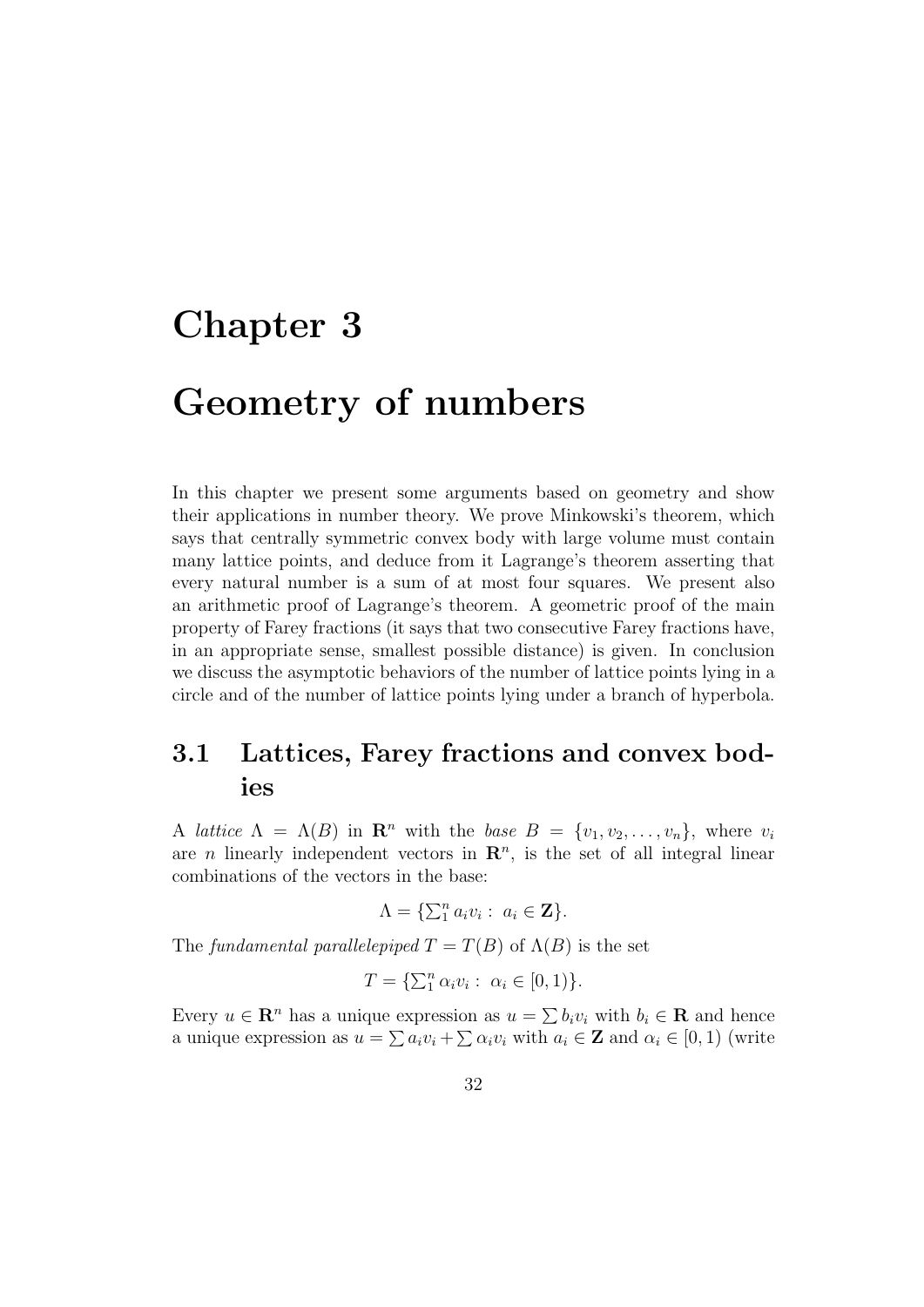$b_i = |b_i| + \{b_i\}$ . Thus the system

$$
\{z + T : z \in \Lambda\}
$$

of translated copies of T (here  $z + T = \{z + t : t \in T\}$ ) is a set partition of  $\mathbf{R}^n$ , which means that each vector  $u \in \mathbf{R}^n$  lies in exactly one set  $z + T$ .

Recall that the volume  $Vol(T)$  of  $T = T(B)$  can be calculated as the absolute value of the determinant of the matrix  $M(B)$  whose rows are the vectors in  $B$ :

$$
Vol(T) = |\det(M(B))|.
$$

One lattice  $\Lambda$  has many bases and many fundamental parallelepipeds. We show that their volumes are all equal and define a constant  $Vol(\Lambda)$ , the *volume* of the lattice  $\Lambda$ .

**Proposition.** If  $B_1, B_2$  are two bases of a lattice  $\Lambda$  and  $T_1, T_2$  are the corresponding fundamental parallelepipeds then

$$
Vol(T_1) = Vol(T_2).
$$

**Proof.** Let  $B_1 = \{v_1, v_2, \ldots, v_n\}$ ,  $B_2 = \{w_1, w_2, \ldots, w_n\}$  and  $V = M(B_1)$ and  $W = M(B_2)$  be the matrices of the bases (vectors of the bases are in the rows). We express vectors of one base as integral linear combinations of the vectors in the other base:  $v_i = \sum_j a_{ij} w_j$  and  $w_i = \sum_j b_{ij} v_j$  where  $a_{ij}$  and  $b_{ij}$ are integers. In matrix notation,

$$
V = AW \text{ and } W = BV
$$

where  $A = (a_{ij})$  and  $B = (b_{ij})$ . Matrices V, W are regular. We write  $A =$  $V W^{-1}$ ,  $B = W V^{-1}$  and obtain that  $AB = BA = E$ , that is, A and B are inverses of one another. Multiplication of determinants gives

$$
\det(A)\det(B) = \det(AB) = \det(E) = 1.
$$

But  $\det(A)$ ,  $\det(B) \in \mathbb{Z}$  because A, B are integral matrices. Thus  $\det(A)$  =  $\det(B) = \pm 1$  and

$$
Vol(T_1) = |\det(V)| = |\det(A)| \cdot |\det(W)| = |\det(W)| = Vol(T_2).
$$

 $\Box$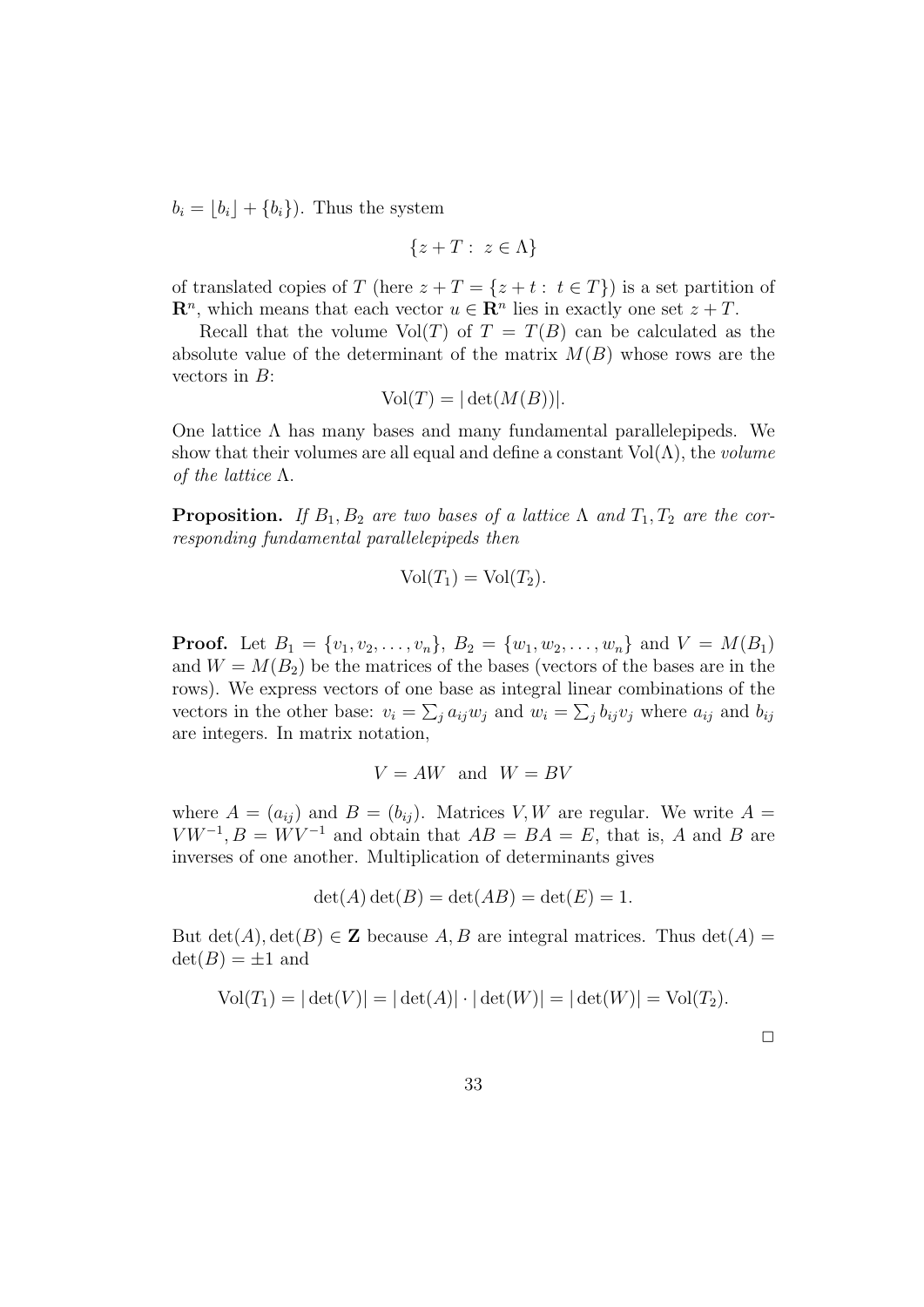One of the simplest and most important examples of a lattice is  $\mathbb{Z}^2$  =  $\{(a, b): a, b \in \mathbb{Z}\},\$  the lattice of the *lattice points* in the plane  $\mathbb{R}^2$ . One of its bases is the canonical base  $\{(1,0),(0,1)\}\$  and so  $Vol(\mathbb{Z}^2) = 1$ . Using properties of lattices we give a geometric proof of Cauchy's theorem on Farey fractions from chapter 1. We show that any two consecutive Farey fractions  $a/b < c/d$  form a basis  $\{(a, b), (c, d)\}\$  of  $\mathbb{Z}^2$ .

Another proof of Farey–Cauchy theorem. We prove that if  $a/b < c/d$ are two fractions from the interval  $[0, 1]$  which are in lowest terms, have denominators  $b, d \leq n$ , and  $a/b < e/f < c/d$  holds for no other fraction  $e/f$ with  $f \leq n$ , then

$$
bc - ad = 1.
$$

Consider the plane vectors  $u = (a, b)$  and  $v = (c, d)$ . We claim that the triangle  $\Delta$  with the vertices  $(0, 0)$ , u, and v contains no lattice points besides its vertices. To show it, we write

$$
\Delta = \{ w \in \mathbf{R}^2 : w = \alpha u + \beta v, 0 \le \alpha, \beta \le 1, \alpha + \beta \le 1 \}.
$$

Let  $(e, f) \in \Delta \cap \mathbb{Z}^2$  and  $(e, f) \neq (0, 0)$ . Then  $a/b \leq e/f \leq c/d$ . If  $e/f = a/b$ then  $(e, f) = (a, b)$  because a, b are coprime. If the other equality occurs we have similarly  $(e, f) = (c, d)$ . If  $a/b < e/f < c/d$  then we have a contradiction with the properties of  $a/b$  and  $c/d$  because  $f = \alpha b + \beta d < (\alpha + \beta)n < n$ .

We complete  $\Delta$  to the parallelogram

$$
P = \{ \alpha u + \beta v : \alpha, \beta \in [0, 1] \} = \Delta \cup \Delta' \text{ where } \Delta' = u + v - \Delta.
$$

From  $\Delta \cap \mathbb{Z}^2 = \{(0,0),u,v\}$  it follows that  $\Delta' \cap \mathbb{Z}^2 = \{u,v,u+v\}$  and  $P \cap \mathbb{Z}^2 = \{(0,0), u, v, u + v\}.$  Hence for the fundamental parallelogram

$$
T = \{\alpha u + \beta v : \ \alpha, \beta \in [0, 1)\}
$$

of the lattice

$$
\Lambda = \Lambda(\{u, v\})
$$

we have  $T \cap \mathbb{Z}^2 = \{(0,0)\}\.$  It follows that the translates of T by the vectors  $z \in \Lambda$  partition  $\mathbb{R}^2$  and that  $\Lambda = \mathbb{Z}^2$ . Thus  $\text{Vol}(\Lambda) = \text{Vol}(\mathbb{Z}^2) = 1$ ,

$$
|\det(M(\{u, v\}))| = |ad - bc| = 1,
$$

and  $bc - ad=1$ .  $\Box$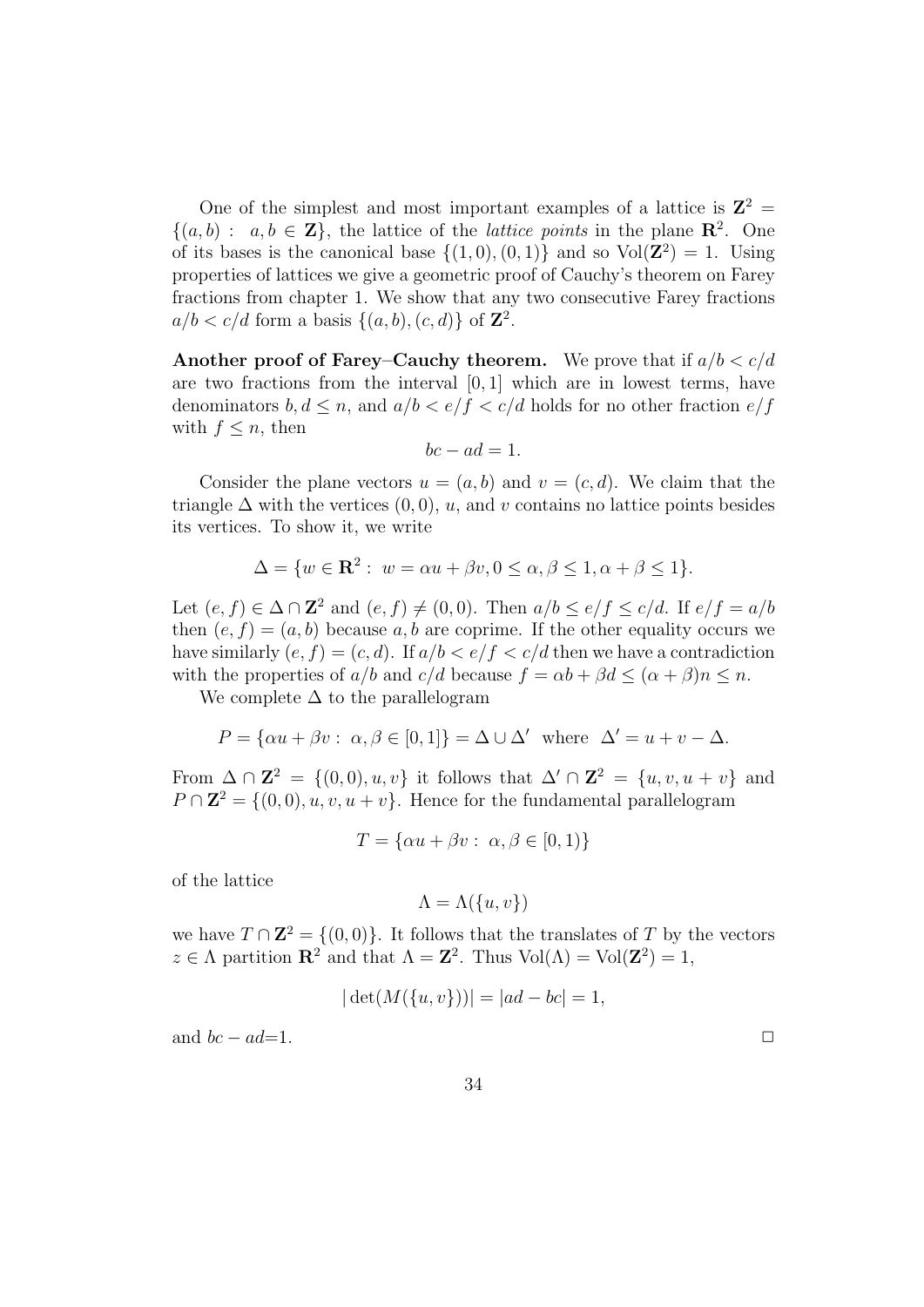A convex set  $B \subset \mathbb{R}^n$ , usually called a convex body, contains with every two of its points also the segment connecting them. B is centrally symmetric if  $x \in B$  implies  $-x \in B$  and B is *bounded* if it lies in a ball. We shall consider only measurable sets which have defined volume. The next basic result in the geometry of numbers was obtained by Hermann Minkowski (1864–1909).

**Theorem (Minkowski, 1891).** If  $B \subset \mathbb{R}^n$  is a convex body that is bounded and centrally symmetric and  $\Lambda \subset \mathbb{R}^n$  is a lattice satisfying  $2^n \text{Vol}(\Lambda)$  <  $Vol(B)$ , then

$$
B \cap \Lambda \neq \{(0,0,\ldots,0)\},\
$$

that is, B contains a point of the lattice different from the origin .

**Proof.** Let T be the fundamental parallelepiped of  $\Lambda$ ,  $B_z = T \cap (\frac{1}{2}B + z)$ , and  $C_z = (T - z) \cap \frac{1}{2}B$ . Clearly,  $Vol(B_z) = Vol(C_z)$  because  $C_z = B_z - z$ and volume is shift-invariant. We have

$$
\sum_{z \in \Lambda} \text{Vol}(B_z) = \sum_{z \in \Lambda} \text{Vol}(C_z) = \text{Vol}(\frac{1}{2}B) = 2^{-n}\text{Vol}(B) > \text{Vol}(\Lambda) = \text{Vol}(T)
$$

where the second equality follows from the fact that the sets  $C_z$  partition  $\frac{1}{2}B$ . Both sums have only finitely many nonzero summands because  $\frac{1}{2}B$  intersects only finitely many translates  $T - z$ ,  $z \in \Lambda$ .

(If  $T = T({v_1, v_2, ..., v_n})$ ) then T certainly lies in the origin-centered ball  $K(r)$  with the radius  $r = |v_1| + |v_2| + \cdots + |v_n|$ . Since B is bounded,  $K(R) \supset \frac{1}{2}B$  for some  $R > 0$ . Thus every  $T - z$ ,  $z \in \Lambda$ , intersecting  $\frac{1}{2}B$  must lie in the ball  $K(R + r)$  and there are at most  $Vol(K(R + r))/Vol(T)$  such translates because they partition  $\mathbf{R}^{n}$ .)

Since  $B_z \subset T$  for every z and the sum of the volumes  $Vol(B_z)$  exceeds Vol(T), the sets  $B_z, z \in \Lambda$ , cannot be pairwise disjoint. This means that for two different points  $z_1, z_2 \in \Lambda$  we have  $(\frac{1}{2}B + z_1) \cap (\frac{1}{2}B + z_2) \neq \emptyset$ . Thus 1  $\frac{1}{2}x_1 + z_1 = \frac{1}{2}$  $\frac{1}{2}x_2 + z_2$  for two points  $x_1, x_2 \in B$ . This gives a point of  $\Lambda$  that differs from the origin and lies in  $B$ :

$$
B \ni \frac{1}{2}(x_1 - x_2) = z_2 - z_1 \in \Lambda.
$$

(The point  $\frac{1}{2}(x_1-x_2)$  is in B because it is the center of the segment connecting the points  $x_1$  and  $-x_2$  lying in B, and it differs from the origin because  $z_1 \neq z_2.$ )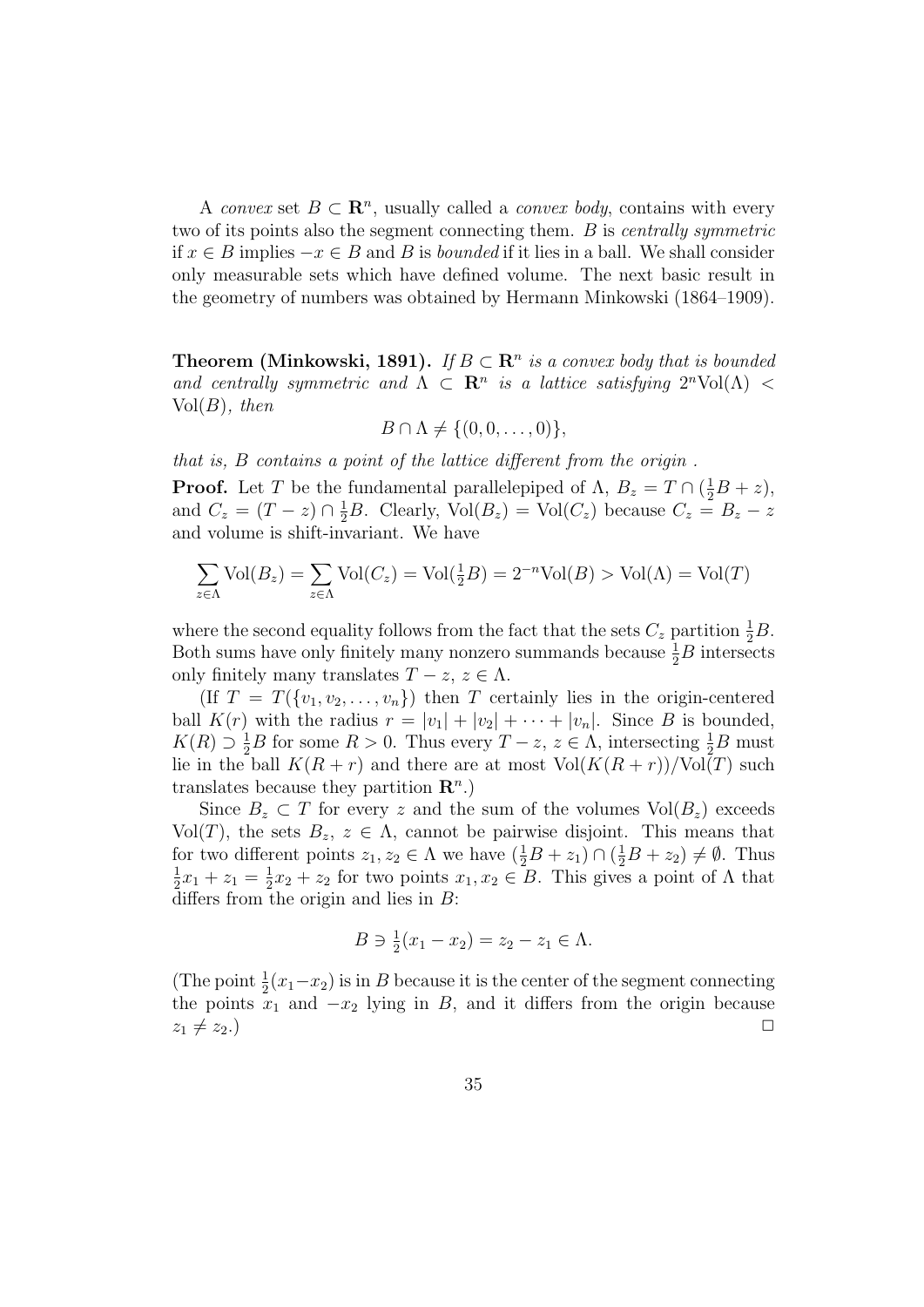#### 3.2 Four-squares theorem

We shall use Minkowski's theorem to prove a famous result belonging to diophantine equations (and to additive number theory), Lagrange's Four Squares Theorem.

**Theorem (Lagrange, 1770).** For every number  $n \in N_0$  the equation

$$
n = x_1^2 + x_2^2 + x_3^2 + x_4^2
$$

has a solution  $x_1, x_2, x_3, x_4 \in \mathbf{Z}$ .

Lemma. For every prime p the congruence

$$
a^2 + b^2 + 1 \equiv 0 \pmod{p}
$$

has a solution  $a, b \in \mathbf{Z}$ .

**Proof.** For  $p = 2$  we have solution 1,0 and we may therefore assume that  $p > 2$ . For  $a = 0, 1, \ldots, (p-1)/2$ , the numbers  $a<sup>2</sup>$  are mutually incongruent modulo  $p(a_1^2 \equiv a_2^2)$  is equivalent with  $(a_1 - a_2)(a_1 + a_2) \equiv 0$  which is equivalent with  $a_1 \equiv \pm a_2$ ) and the same holds for the numbers  $-a^2 - 1$ . Together we have

$$
(p+1)/2 + (p+1)/2 = p+1 > p
$$

residues modulo p and a residue must be represented in both ways:  $a^2 \equiv$  $-b^2-1$  for some  $a, b \in \{0, 1, \ldots, (p-1)/2\}$ .

**Corollary.** For every squarefree number  $n = p_1p_2 \ldots p_r$  the congruence

$$
a^2 + b^2 + 1 \equiv 0 \pmod{n}
$$

has a solution  $a, b \in \mathbf{Z}$ .

**Proof.** Recall the Chinese remainder theorem (CHRT): If  $m_1, \ldots, m_r \in \mathbb{N}$ are pairwise coprime moduli and  $M = m_1 m_2 \dots m_r$ , then for every r-tuple of integers  $a_1, \ldots, a_r$  the system of congruences  $x \equiv a_i \pmod{m_i}$ ,  $1 \leq i \leq r$ , has exactly one solution in the set  $1, 2, \ldots, M$ . By the lemma there are  $a_i$  and  $b_i$  satisfying the congruence modulo  $p_i$ . By the CHRT there are integers a and b which are modulo  $p_i$  equal  $a_i$  and  $b_i$ , respectively, and thus  $a^2 + b^2 + 1 \equiv 0 \pmod{p_i}$  for every  $i = 1, \ldots, r$ . But this implies  $(p_i \text{ are } i \neq j)$ distinct) that  $a^2 + b^2 + 1 \equiv 0 \pmod{p_1p_2 \dots p_r}$ .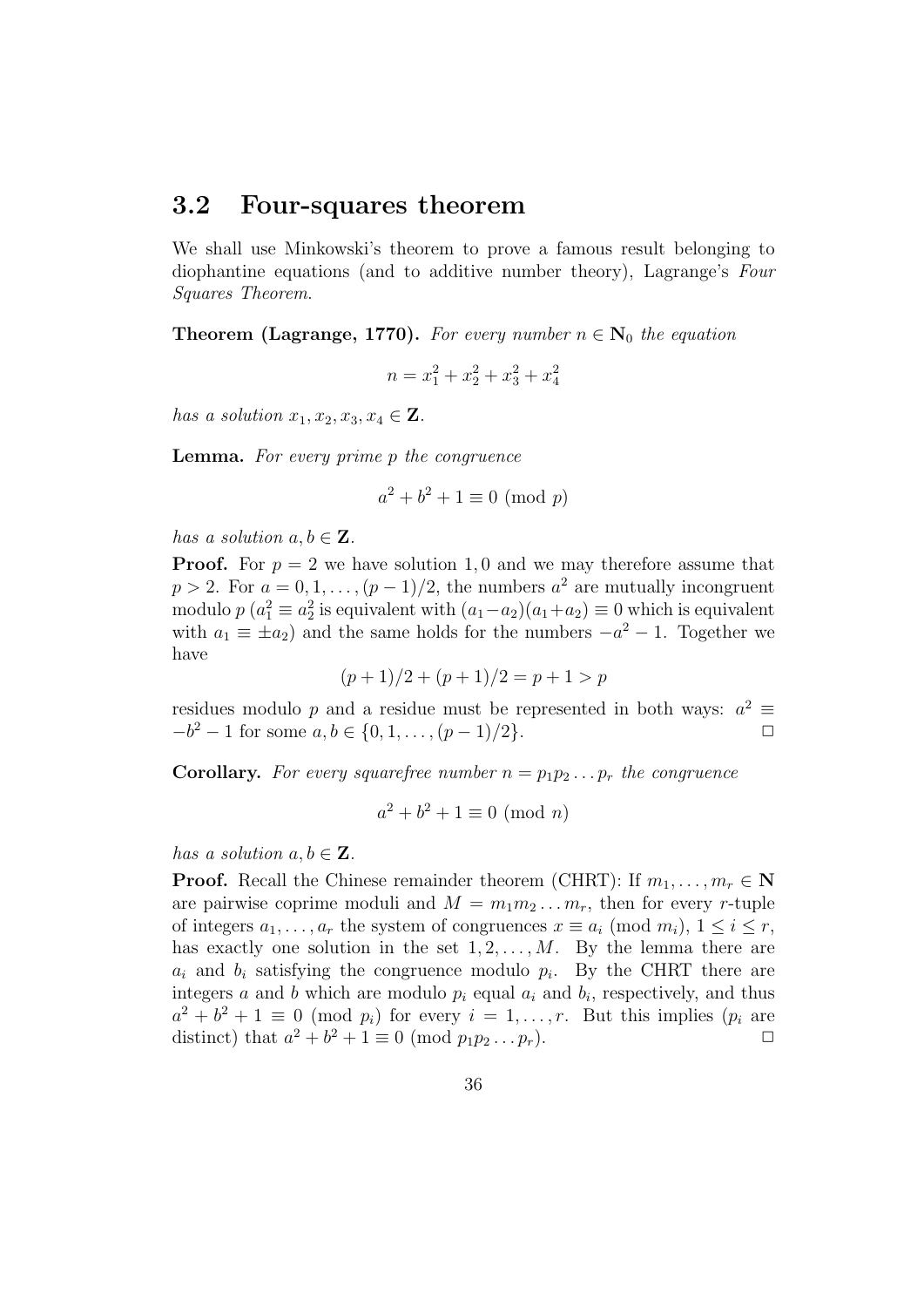Numbers of the form  $8n+7$  are not sums of three squares because modulo 8 squares produce only residues 0, 1, 4. It can be shown that, more generally, numbers of the form  $4^{r}(8n + 7)$  are not sums of three squares either. Gauss proved that every other number is a sum of three squares.

Geometric proof of the four squares theorem. It suffices to prove it only for squarefree numbers  $n = p_1p_2...p_r$  (every  $n \in \mathbb{N}$  has a unique expression as  $n = s^2m$  with squarefree m and then  $m = \sum_1^4 x_i^2$  gives  $n =$  $\sum_{1}^{4} (sx_i)^2$ ). Let *n* be a squarefree number. Using the Corollary we take  $a, b \in \mathbb{N}$  such that  $a^2 + b^2 + 1$  is a multiple of n. We shall work in  $\mathbb{R}^4$  with the lattice

$$
\Lambda = \Lambda(\{u_1, u_2, u_3, u_4\})
$$

where

$$
u_1 = (n, 0, 0, 0), u_2 = (0, n, 0, 0), u_3 = (a, b, 1, 0), u_4 = (b, -a, 0, 1).
$$

It is clear that  $u_i$  are linearly independent and that  $Vol(\Lambda) = n^2$  because the matrix of the base is lower triangular.

The second thing we need for Minkowski's theorem is a convex body B. We set  $B = K(r)$ , the origin-centered four-dimensional ball with radius  $r > 0$ . Since

$$
Vol(K(1)) = \pi^2/2
$$

(we take this formula for granted and shall not prove it by integration),  $Vol(K(r)) = \pi^2 r^4/2$ . The condition of Minkowski's theorem on volumes requires

$$
\frac{\pi^2 r^4}{2} > 2^4 n^2,
$$

which is the same as

$$
r^2 > \frac{4\sqrt{2}}{\pi}n = (1.80063\dots)n.
$$

We take an  $r$  defined by the equation

$$
r^2 = 1.9n.
$$

The condition on volumes is then satisfied and other conditions on  $B =$  $K(r)$  (convexity and central symmetry) are satisfied as well. By Minkowski's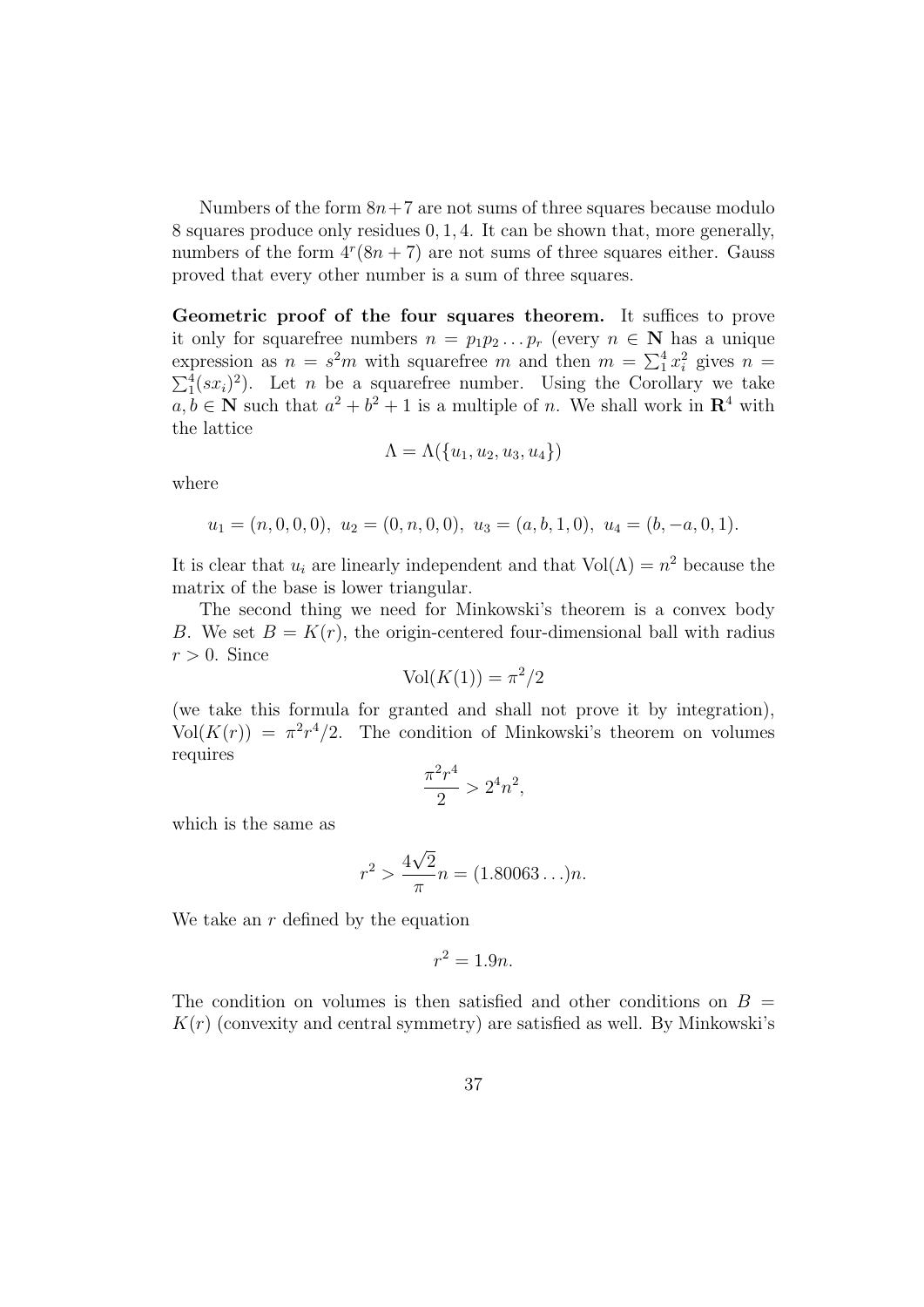theorem there exists a  $z = \sum_{i=1}^{4} a_i u_i \in \Lambda$ , with not all  $a_i \in \mathbf{Z}$  equal to zero, that lies in  $K(r)$ . In terms of coordinates,

$$
0 < |z|^2 = (a_1n + a_3a + a_4b)^2 + (a_2n + a_3b - a_4a)^2 + a_3^2 + a_4^2 \le r^2 < 2n.
$$

Thus the integer  $|z|^2$  is a sum of four squares and lies in the interval  $[1, 2n-1]$ . But

$$
|z|^2 = a_3^2(a^2 + b^2 + 1) + a_4^2(a^2 + b^2 + 1) + 2a_3a_4ab - 2a_3a_4ab + n(\cdots)
$$

shows that  $|z|^2$  is a multiple of n (because of the selection of a and b). The only possibility is  $|z|^2 = n$  and n is a sum of four squares.

For the second proof of Lagrange's theorem we need a remarkable identity due to Euler:

Lemma (Euler's four squares identity).

$$
(x_1^2 + x_2^2 + x_3^2 + x_4^2)(y_1^2 + y_2^2 + y_3^2 + y_4^2)
$$
  
=  $(x_1y_1 + x_2y_2 + x_3y_3 + x_4y_4)^2 + (x_1y_2 - x_2y_1 + x_3y_4 - x_4y_3)^2$   
+  $(x_1y_3 - x_3y_1 + x_2y_4 - x_4y_2)^2 + (x_1y_4 - x_4y_1 + x_2y_3 - x_3y_2)^2$ .

**Proof.** Direct verification. ◯

The identity shows that if each of two numbers  $a, b \in \mathbb{N}_0$  is a sum of four squares then so is their product *ab*.

Arithmetic proof of the four squares theorem. By the identity it suffices to prove the theorem only for primes  $n = p$ . Since  $2 = 1^2 + 1^2 + 0^2 + 0^2$ , we may assume that  $p > 2$ . The argument of the above lemma (applied to numbers  $a^2$  and  $-a^2$ ) shows that there are  $a, b \in \{0, 1, \ldots, (p-1)/2\}$  and  $m \in \mathbf{N}$  such that

$$
mp = a2 + b2 = a2 + b2 + 02 + 02 = x12 + x22 + x32 + x42.
$$

Clearly,  $1 \leq m < p/4 + p/4 = p/2$ . If  $m = 1$ , we are done. Let us assume that  $1 \leq m \leq p/2$ . We shall find a smaller nonzero multiple of p that is a sum of four squares. Repeating this reduction, in the end we express  $p$  as a sum of four squares.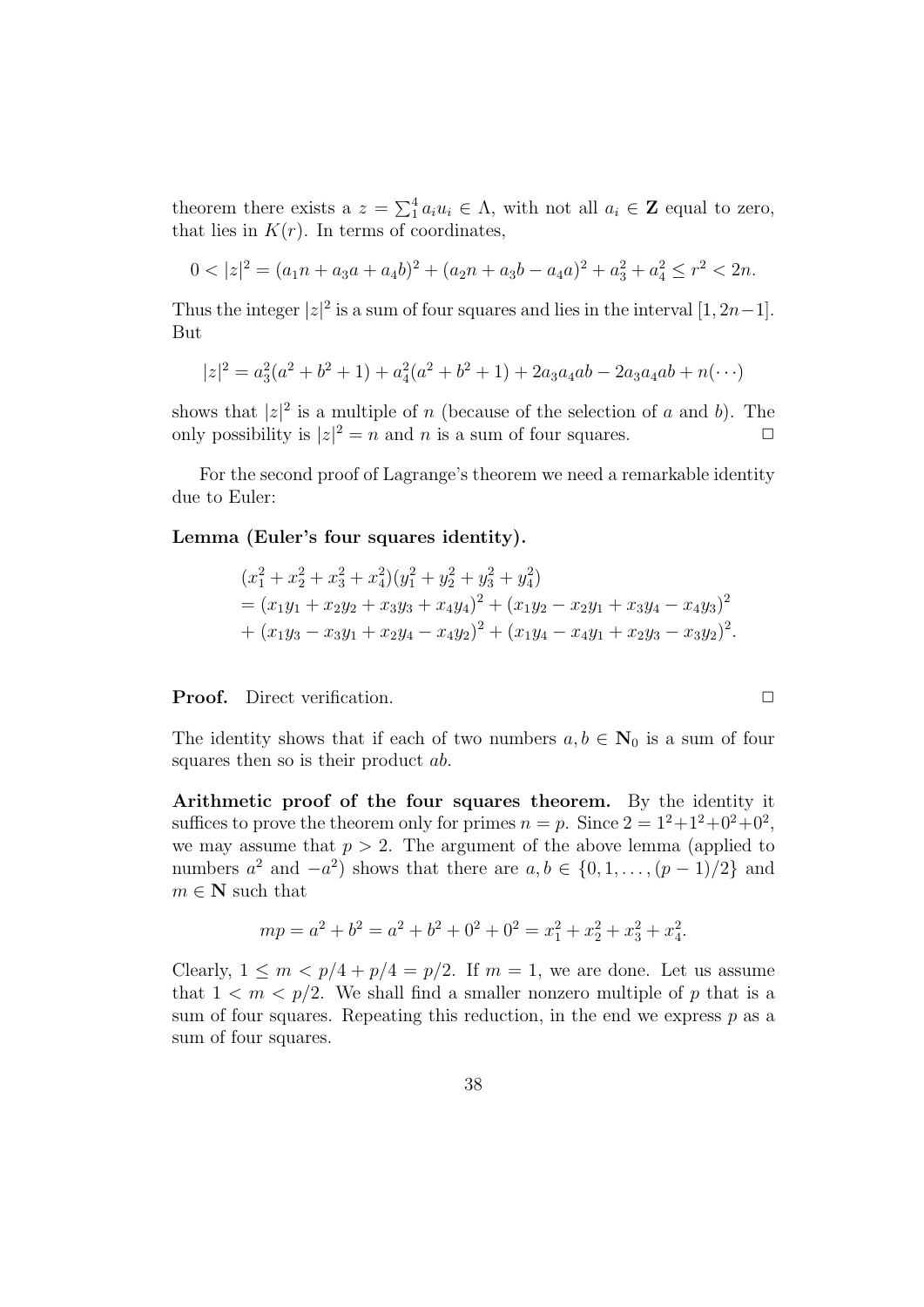There are unique four integers  $y_i$  such that

$$
y_i \equiv x_i \pmod{m}
$$
 and  $-\frac{m}{2} < y_i \le \frac{m}{2}$ .

Since  $\sum_{i=1}^{4} y_i^2 \equiv \sum_{i=1}^{4} x_i^2 \equiv 0$  modulo m,

$$
y_1^2 + y_2^2 + y_3^2 + y_4^2 = nm
$$

for some  $n \in \mathbb{N}_0$ . We have  $0 \leq n \leq m$ . We show that equalities here are impossible. If  $n = 0$  then all  $y_i$  are zero and every  $x_i$  is divisible by m. But then  $\sum_{i=1}^{4} x_i^2$  is a multiple of  $m^2$  and from  $\sum_{i=1}^{4} x_i^2 = mp$  we get that m divides p which is not possible. If  $n = m$  then every  $y_i$  equals  $m/2$  and hence  $x_i^2 \equiv m^2/4$ modulo  $m^2$  (squaring  $x_i = m/2 + r_i m$  gives  $x_i^2 = m^2/4 + r_i m^2 + r_i^2 m^2$ ). Again,  $\sum_1^4 x_i^2$  is a multiple of  $m^2$  which is not possible. Thus

$$
0 < n < m.
$$

Multiplying equations  $mp = \sum_{1}^{4} x_i^2$  and  $nm = \sum_{1}^{4} y_i^2$  we get

$$
nm^{2}p = (x_{1}^{2} + x_{2}^{2} + x_{3}^{2} + x_{4}^{2})(y_{1}^{2} + y_{2}^{2} + y_{3}^{2} + y_{4}^{2}) = z_{1}^{2} + z_{2}^{2} + z_{3}^{2} + z_{4}^{2}
$$

where  $z_i$  are expressed in terms of  $x_i$  and  $y_i$  in Euler's four squares identity. These expressions and congruences  $y_i \equiv x_i$ ,  $\sum_1^4 x_i^2 \equiv 0$  modulo m imply that every  $z_i$  is a multiple of m:  $z_i = m u_i, u_i \in \mathbf{Z}, i = 1, ..., 4$ . Dividing the displayed equality by  $m^2$  we get

$$
np = u_1^2 + u_2^2 + u_3^2 + u_4^2.
$$

Since  $1 \leq n \leq m$ , the promise is fulfilled.  $\Box$ 

Let  $r_4(n)$  denote the number of solutions  $(x_1, x_2, x_3, x_4) \in \mathbb{Z}^4$  of the equation

$$
n = x_1^2 + x_2^2 + x_3^2 + x_4^2.
$$

(Solutions differing only by signs or by order of summands are still counted as different.) In 1829, Carl Jacobi (1804–1851) proved a miraculous identity: If  $n \geq 1$  is an integer then

$$
r_4(n) = 8 \sum_{d|n, \ 4 \nmid d} d.
$$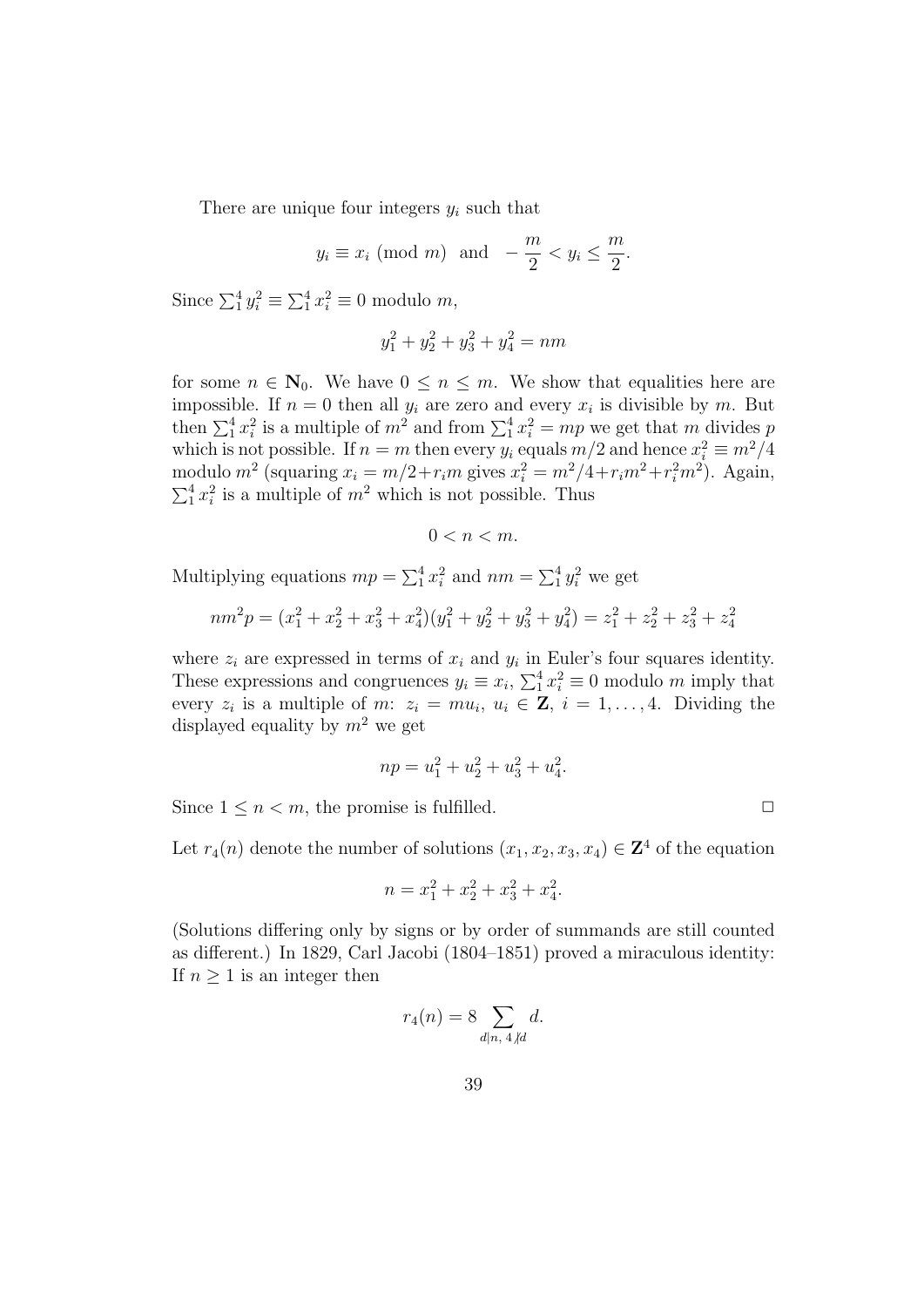For example, for  $n = 12$  we get  $r_4(12) = 8(1 + 2 + 3 + 6) = 96$  which agrees with the representations  $12 = 2^2 + 2^2 + 2^2 + 0^2$  contributing  $4 \cdot 2^3 = 32$ solutions and  $12 = 3^2 + 1^2 + 1^2 + 1^2$  contributing  $4 \cdot 2^4 = 64$  solutions. Euler's four squares identity is trivial to verify, once it is stated, but Jacobi's identity is difficult to prove. Indeed, its simple consequence is Lagrange's theorem saying that  $r_4(n) > 0$  for every  $n \in \mathbb{N}$ : the sum in the identity always contains summand 1 and thus in fact always  $r_4(n) \geq 8$ .

#### 3.3 The circle problem and the divisor problem

Similarly, let  $r_2(n)$  denote the number of solutions  $(x_1, x_2) \in \mathbb{Z}^2$  of

$$
n = x_1^2 + x_2^2,
$$

that is,  $r_2(n)$  counts expressions of n as a sum of two squares. What can be said about the asymptotics of the summatory function

$$
\sum_{n\leq x}r_2(n)
$$

when  $x \to \infty$ ? A geometric insight of Carl Friedrich Gauss (1777-1855) provided an answer.

Theorem (Gauss, cca 1800). For  $x \to \infty$ ,

$$
\sum_{n \le x} r_2(n) = \pi x + O(x^{1/2}).
$$

**Proof.** The summand  $r_2(n)$  is the number of the lattice points lying on **The summand**  $t_2(t)$  is the number of the lattice points fying on the origin-centered circle with radius  $\sqrt{n}$  and therefore the sum equals the number of the lattice points in  $K$  where  $K$  is the disc with center in the origin mumber of the lattice points in A where A is the disc with<br>and radius  $\sqrt{x}$ . Let C be the set of all unit squares  $[a-\frac{1}{2}]$  $\frac{1}{2}$ ,  $a + \frac{1}{2}$  $\frac{1}{2}]\times[b-\frac{1}{2}]$  $\frac{1}{2}, b + \frac{1}{2}$  $\frac{1}{2}$ ] which have center  $(a, b) \in \mathbb{Z}^2$  and intersect K. Let B be those of them which have centers in  $K$  and  $A$  be those which lie completely in  $K$ . Then

$$
A \subset B \subset C, \ |B| = \sum_{n \le x} r_2(n), \text{ and } |A| \le \text{Vol}(K) = \pi x \le |C|.
$$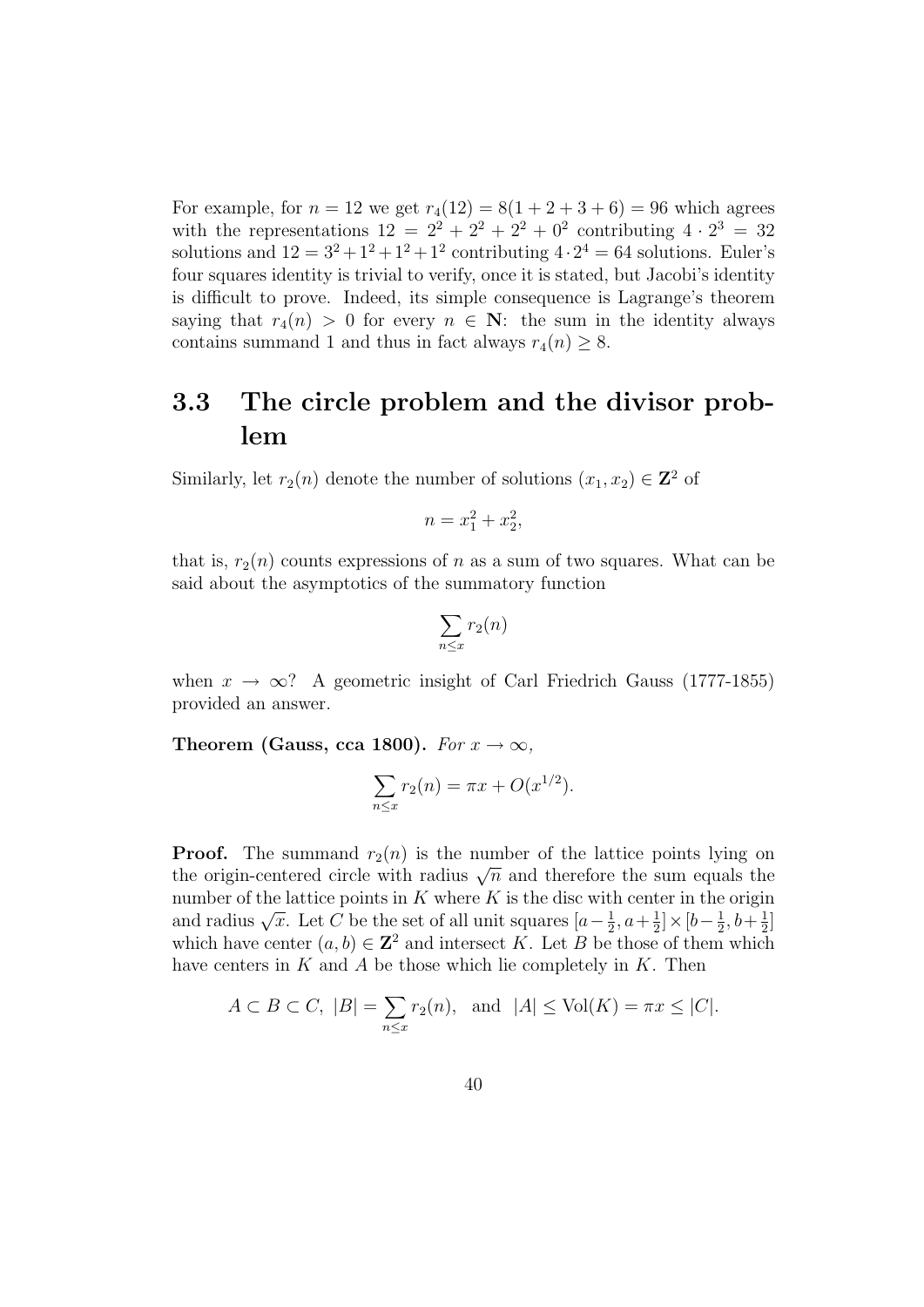From this,  $|A| - |B| \leq Vol(K) - \sum_{n \leq x} r_2(n) \leq |C| - |B|$  and

$$
\left|\sum_{n\leq x} r_2(n) - \pi x\right| \leq |C| - |A| = |C\backslash A|.
$$

The set  $C \setminus A$  consists of the squares which intersect both K and the complement of  $K$ . These squares all lie in the annulus

$$
L = \{ z \in \mathbf{R}^2 : \sqrt{x} - \sqrt{2} \le |z| \le \sqrt{x} + \sqrt{2} \}
$$

because they intersect the boundary circle of  $K$  and unit square has diameter  $\sqrt{2}$ . Thus

$$
|C \backslash A| \le \text{Vol}(L) = \pi((\sqrt{x} + \sqrt{2})^2 - (\sqrt{x} - \sqrt{2})^2) = 4\sqrt{2}\pi\sqrt{x}
$$

and the bound on the error follows.  $\Box$ 

Dirichlet derived similar asymptotics for the sum

$$
\sum_{n\leq x} d(n)
$$

where  $d(n)$  is the number of divisors of n, which is the number of solutions  $(a, b) \in \mathbb{N}^2$  of the equation  $ab = n$ .

Theorem (Dirichlet, 1849). For  $x \to \infty$ ,

$$
\sum_{n \le x} d(n) = x \log x + (2\gamma - 1)x + O(x^{1/2}).
$$

Here  $\gamma = 0.57722...$  is the *Euler–Mascheroni constant* that is defined in the following lemma.

Lemma. For  $x \to \infty$ ,

$$
\sum_{n \le x} \frac{1}{n} = \log x + \gamma + O(x^{-1})
$$

where  $\gamma > 0$  is a constant.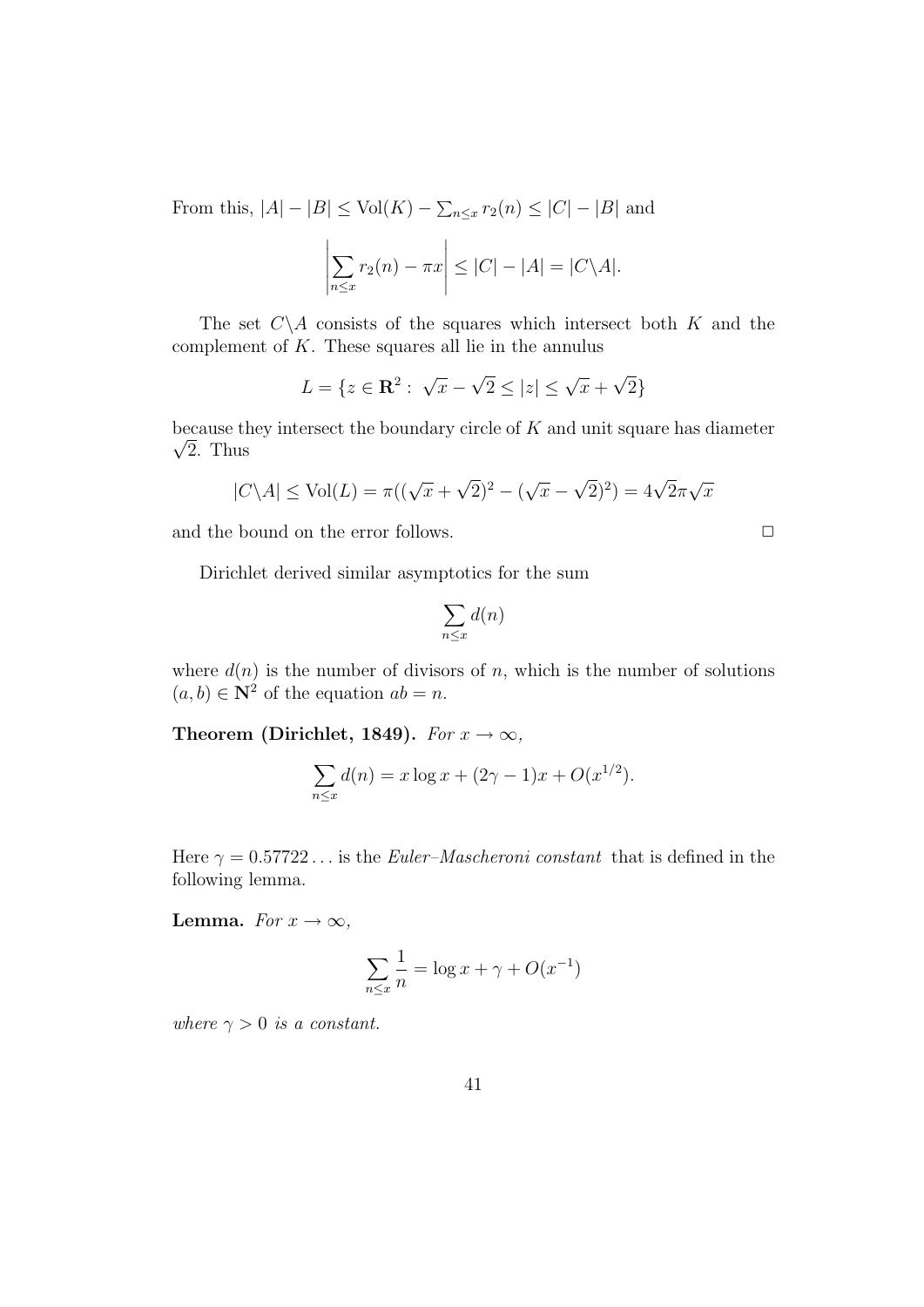**Proof.** From  $(n \in \mathbf{N})$ 

$$
\int_{n}^{n+1} \frac{dt}{t} = \log(1 + 1/n) = \frac{1}{n} + z(n),
$$

where  $z(n) = -n^{-2}/2 + n^{-3}/3 - \cdots = O(n^{-2})$  and is negative for big n, we get  $(N \in \mathbf{N})$ 

$$
\sum_{n=1}^{N} \frac{1}{n} = \sum_{n=1}^{N} \left( \int_{n}^{n+1} \frac{dt}{t} - z(n) \right) = \int_{1}^{N+1} \frac{dt}{t} - \sum_{n=1}^{\infty} z(n) + \sum_{n>N} z(n)
$$
  
= log N + \gamma + O(1/N),

because  $\log(N + 1) = \log N + O(1/N)$ ,  $\sum_{n=1}^{\infty} z(n)$  converges (to a sum  $\gamma$ ), and  $\sum_{n>N} z(n) = O(1/N)$  by a simple integral estimate. The asymptotics still holds after replacing  $N \in \mathbb{N}$  by  $x \in \mathbb{R}, x > 0$ .  $\Box$ 

It is not known whether  $\gamma$  is an irrational number or not.

**Proof of Dirichlet's theorem.** The summand  $d(n)$  is the number of the lattice points on the branch of the hyperbola  $\{(a, b) \in \mathbb{R}^2 : ab = n, a > 0\}.$ The sum is therefore equal to the number of the lattice points in the plane region

$$
A = \{(a, b) \in \mathbf{R}^2 : ab \le x, a, b > 0\}.
$$

We write

$$
A=B\cup C
$$

where

$$
B = \{(a, b) \in A : a \le \sqrt{x}\} \text{ and } C = \{(a, b) \in A : b \le \sqrt{x}\}.
$$

The intersection  $B \cap C$  is the plane square  $K = (0, \mathbb{R})$ √  $\overline{x}$  |<sup>2</sup>. Regions *B* and *C* are reflections of one another along the line  $a = b$  and therefore contain the same numbers of lattice points. Thus

$$
\sum_{n \le x} d(n) = 2|\mathbf{Z}^2 \cap B| - |\mathbf{Z}^2 \cap K|
$$

which equals

$$
2\sum_{n\leq\sqrt{x}}\left\lfloor\frac{x}{n}\right\rfloor-\lfloor\sqrt{x}\rfloor^2.
$$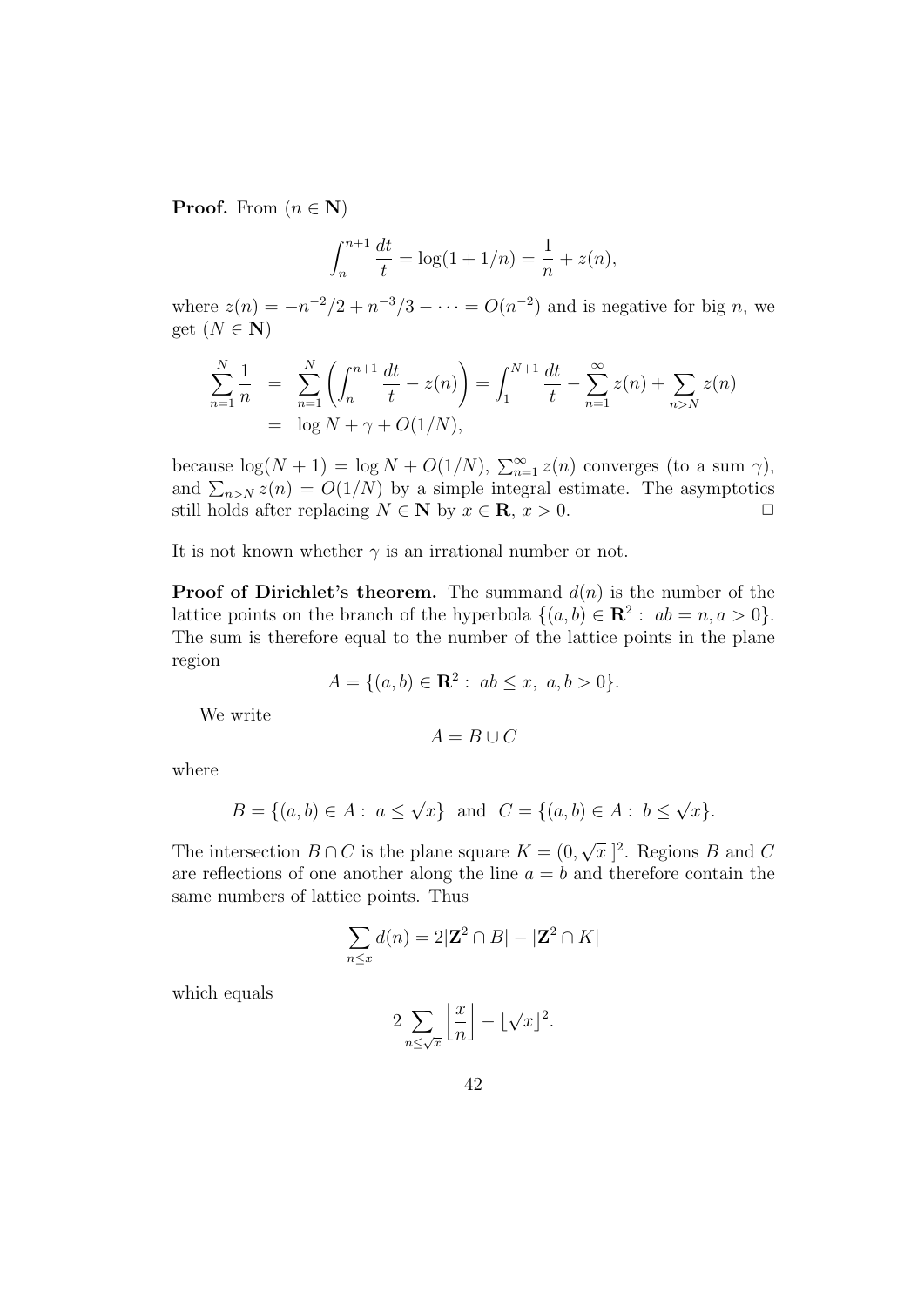Omitting floors in the sum causes total error  $O(x^{1/2})$  because each of the  $\lfloor \sqrt{x} \rfloor$  summands contributes error at most 1. Using the lemma we have

$$
2\sum_{n\leq \sqrt{x}} \left\lfloor \frac{x}{n} \right\rfloor = 2x \sum_{n\leq \sqrt{x}} \frac{1}{n} + O(x^{1/2})
$$
  
= 
$$
2x(\log \sqrt{x} + \gamma + O(x^{-1/2})) + O(x^{1/2})
$$
  
= 
$$
x \log x + 2\gamma x + O(x^{1/2}).
$$

Subtracting  $\lfloor$ √  $\overline{x}$ ]<sup>2</sup> =  $x - 2\sqrt{ }$  $\overline{x}$ { √  $\overline{x}\}$  + { √  $\overline{x}$ }<sup>2</sup> =  $x + O(x^{1/2})$  we obtain the asymptotics.  $\Box$ 

The *circle problem*, resp. the *divisor problem*, asks to find the infimum of all exponents  $\alpha > 0$  such that  $O(x^{\alpha})$  is a valid estimate of the error in the asymptotics of  $\sum_{n\leq x} r_2(n)$ , resp. of  $\sum_{n\leq x} d(n)$ . The previous two theorems show that both infima are  $\leq \frac{1}{2}$  $\frac{1}{2}$ . Godfrey Hardy (1877-1947) proved that they are  $\geq \frac{1}{4}$  $\frac{1}{4}$ . Martin Huxley established in 2003 the current record in the upper bound by proving that both infima are  $\leq \frac{131}{416}$  (= 0.3149038...). It is conjectured that they are equal to  $\frac{1}{4}$ .

#### 3.4 Remarks

The exposition follows mostly Hlawka, Schoißengeier and Taschner [10]. Huxley's record exponent is obtained in [11].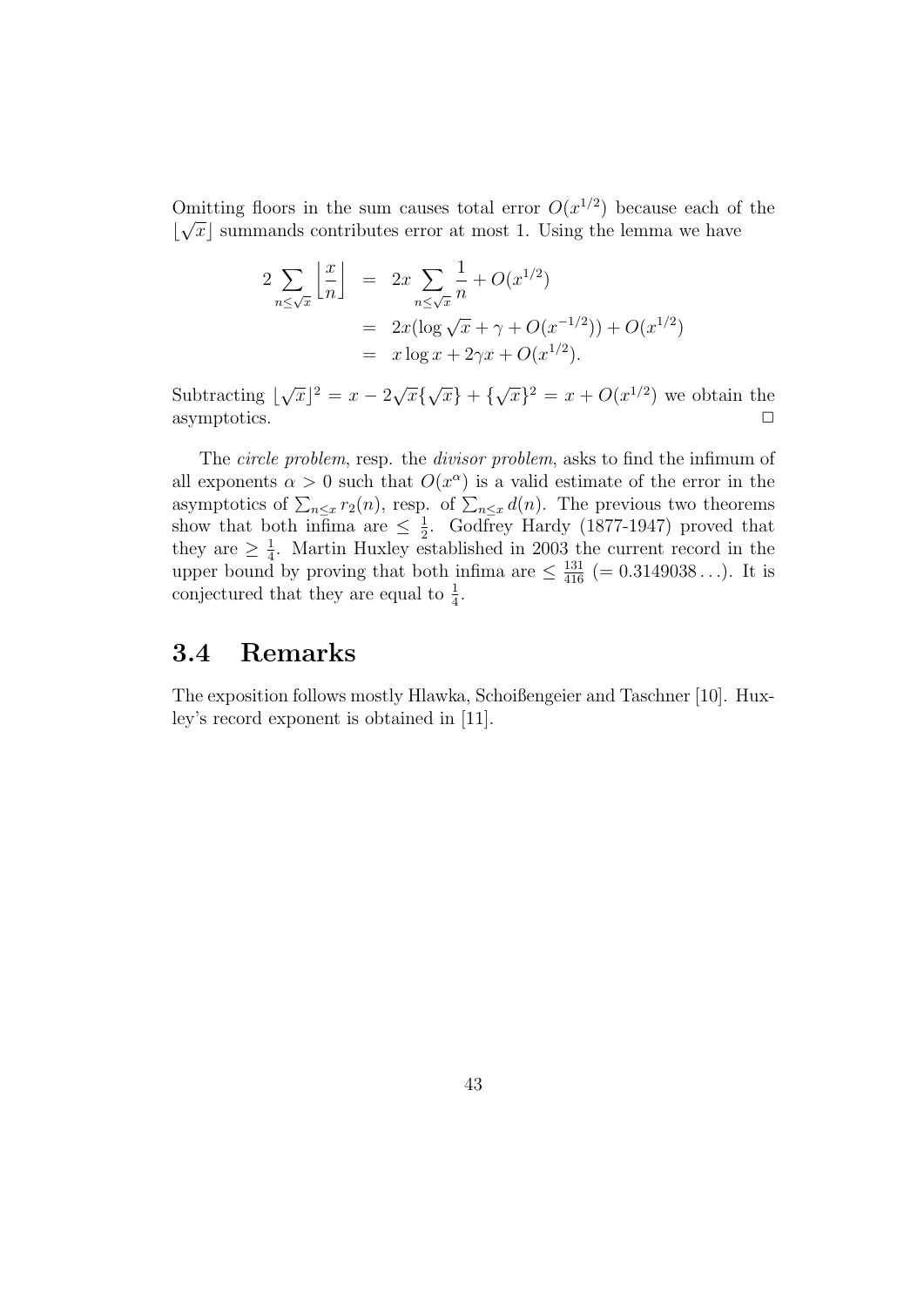# Chapter 4

# Prime numbers

We shall discuss properties of the multiplicative "atoms" in the world of integers, the prime numbers. We give four proofs of the infinititude of their number and prove the classical result of Chebyshev bounding the number of primes up to  $x$  from below and from above by constant multiples of the function  $x/\log x$ . Then we derive the asymptotic relations for  $\sum_{p\leq x}\log p/p$ ,  $\sum_{p \leq x} 1/p$  and  $\prod_{p \leq x} (1 - 1/p)$  due to Mertens. We show that natural numbers n have in average  $\log \log n$  prime factors, no matter if we count them with or without multiplicity, and that in fact almost all numbers n have  $\log \log n$ prime factors (the Hardy–Ramanujan theorem).

#### 4.1 Four proofs of the infinititude of primes

Primes

$$
2, 3, 5, 7, 11, 13, 17, 19, 23, 29, 31, 37, 41, \ldots
$$

are those natural numbers n bigger than 1 which have only the trivial divisors 1 and *n*. We shall denote them by the letters  $p$  and  $q$ . The value of the prime counting function  $\pi(x)$  is for  $x \in \mathbf{R}$  defined as the number of primes not exceeding x:

$$
\pi(x) = \#\{p : p \le x\}.
$$

For example,  $\pi(-3) = \pi(1.9) = 0$  and  $\pi(18) = 7$ . The importance of primes stems from the fact that every  $n \in \mathbb{N}$  has a unique prime factorization

$$
n = p_1^{a_1} p_2^{a_2} \dots p_r^{a_r}
$$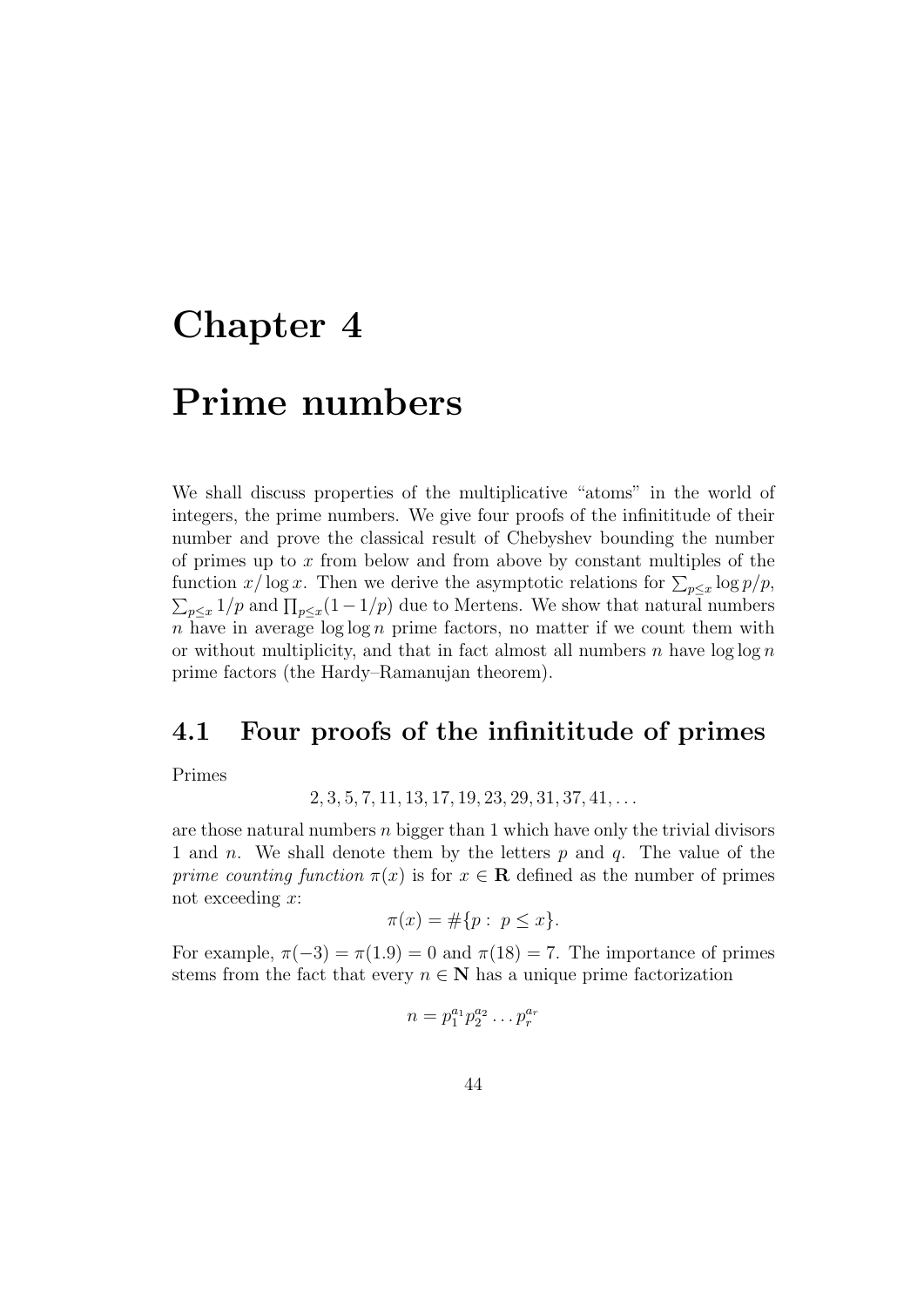where  $p_1 < p_2 < \ldots < p_r$  are distinct primes and  $a_i \in \mathbb{N}$  — this is so called Fundamental Theorem of Arithmetic (FTA). Already Euclid could prove that there are infinitely many primes.

Theorem (Euclid, cca 500 B.C.). There exist infinitely many prime numbers.

We shall present four proofs.

1. Euclid's proof. First note that every  $n \in \mathbb{N}$  bigger than 1 is divisible by a prime (take the minimal divisor of  $n$  bigger than 1). If there were only finitely many primes  $p_1, p_2, \ldots, p_r$ , consider a prime divisor p of the number

$$
p_1p_2\ldots p_r+1.
$$

We must have  $p = p_i$  for some i. Thus  $p_i$  divides also 1, which is a contradiction.  $\Box$ 

2. Goldbach's proof. Consider the recurrent sequence  $(G_n)_{n>0}$  given by  $G_0 = 2$  and

$$
G_n = G_0 G_1 \dots G_{n-1} + 1 \text{ for } n \in \mathbb{N}.
$$

Hence  $G_0 = 2, G_1 = 3, G_2 = 7, G_3 = 43$  and so on. Clearly, if  $m < n$  then  $G_m, G_n$  are coprime (because  $G_m$  divides  $G_n - 1$ ). Selecting an arbitrary prime divisor of each  $G_n$ , we get infinitely many primes that must be all distinct.  $\Box$ 

This proof is usually cast with a slightly more complicated recurrent sequence  $(F_n)_{n>0},$ 

$$
F_0 = 3
$$
 and  $F_n = F_0 F_1 ... F_{n-1} + 2$  for  $n \in \mathbb{N}$ .

Now

$$
F_0 = 3
$$
,  $F_1 = 5$ ,  $F_2 = 17$ ,  $F_3 = 257$ ,  $F_4 = 65537$ , ...

Again, the numbers  $F_n$  are pairwise coprime and produce infinitely many primes. The advantage of  $F_n$  over  $G_n$  is that relation  $F_{n+1} = (F_n-2)F_n+2 =$  $(F_n - 1)^2 + 1$  and induction give

$$
F_n = 2^{2^n} + 1.
$$

So  $F_n$ , unlike  $G_n$ , can be defined by an explicit formula.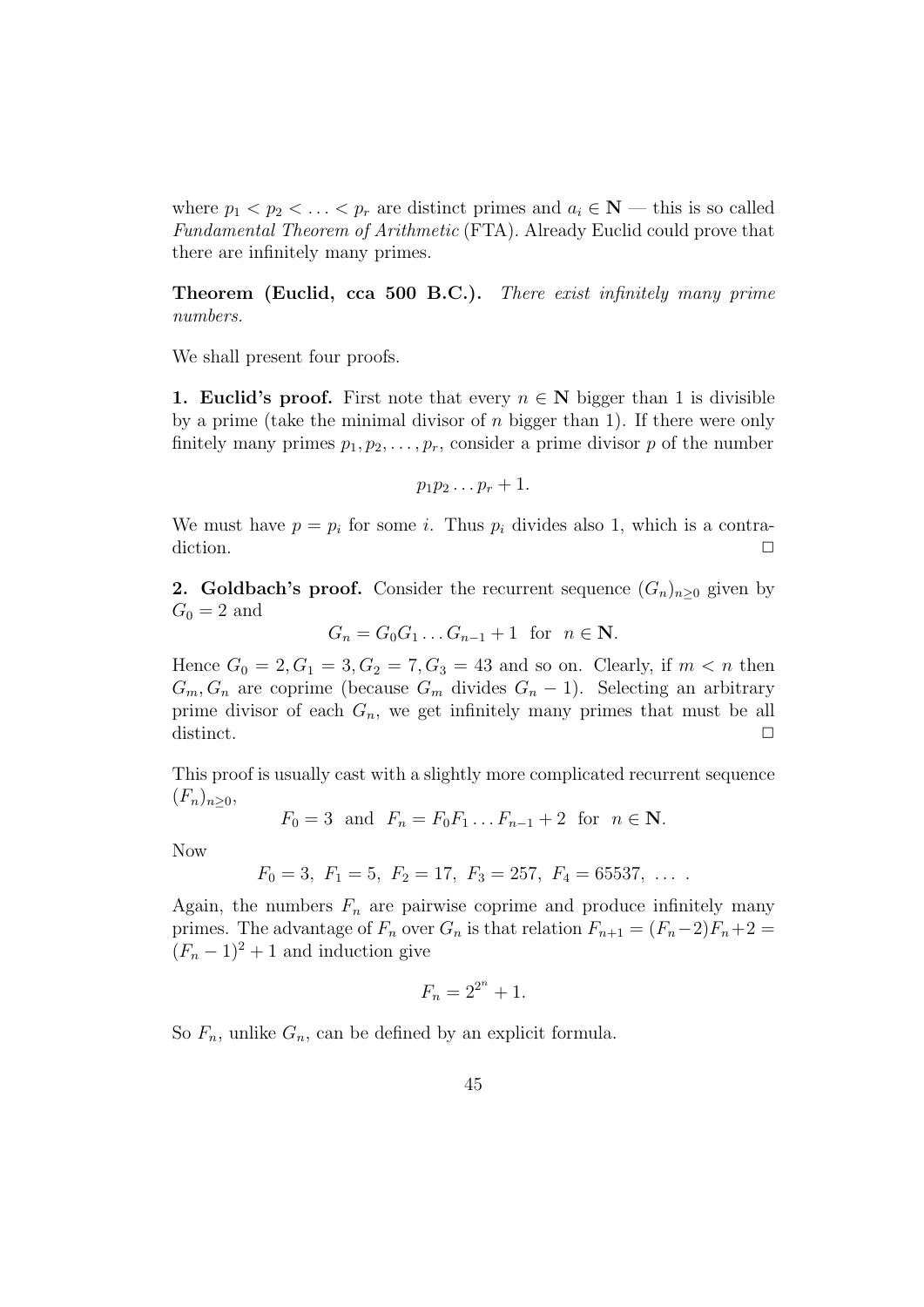Numbers  $F_n$  are called Fermat numbers and in the case that  $F_n$  is a prime number it is called *Fermat prime*. One of the most interesting properties of Fermat primes is the following result.

Theorem (Gauss, 1797; Wantzel, 1832). Regular plane k-gon can be constructed by ruler and compass if and only if  $k = 2^{r}p_{1}p_{2} \ldots p_{s}$  where  $r \in \mathbf{N}_0$  and  $p_i$  are distinct Fermat primes.

This beautiful result is often attributed completely to Gauss but although Gauss stated it, he proved only the implication  $\Leftarrow$ . The implication  $\Rightarrow$  was proved by Pierre Wantzel (1814–1848). <sup>1</sup> The only Fermat primes known to date are the five listed above,  $F_n$  with  $0 \leq n \leq 4$ . It is not known if any  $F_n$ for  $n > 4$  is prime.

**3. Euler's proof, 1st variant.** It is based on the *Euler identity* 

$$
\prod_p \frac{1}{1-1/p^s} = \sum_{n=1}^\infty \frac{1}{n^s}
$$

that holds for every real  $s > 1$ . We will not give a rigorous proof which is not difficult. Note that on the left the  $p$ -th factor is the sum of the geometric series  $1 + 1/p^{s} + 1/p^{2s} + \cdots$ . Multiplying the factors (and disregarding convergence matters) we get, due to the FTA, the series on the right.

Suppose that there are only finitely many primes  $p_1, \ldots, p_r$  and see what happens with the identity if  $s \to 1^+$ . The left side has the finite limit

$$
\frac{1}{(1-p_1^{-1})(1-p_2^{-1})\dots(1-p_r^{-1})}.
$$

However, the right side goes to  $+\infty$  because its partial sums more and more closely approximate partial sums of the divergent harmonic series  $\sum 1/n$ . We have a contradiction and there must be infinitely many primes.  $\Box$ 

2nd variant of Euler's proof.  $\sum_{n\geq 0} a_n$ and  $B = \sum_{n\geq 0} b_n$  of nonnegative real numbers we define the product series  $C = AB$  as

$$
C = \sum_{n\geq 0} c_n = a_0b_0 + (a_0b_1 + a_1b_0) + (a_0b_2 + a_1b_1 + a_2b_0) + \cdots,
$$

<sup>&</sup>lt;sup>1</sup>Such pattern of (mis)attribution of results to people is an example of so called Matthew effect (Matthew 25:29).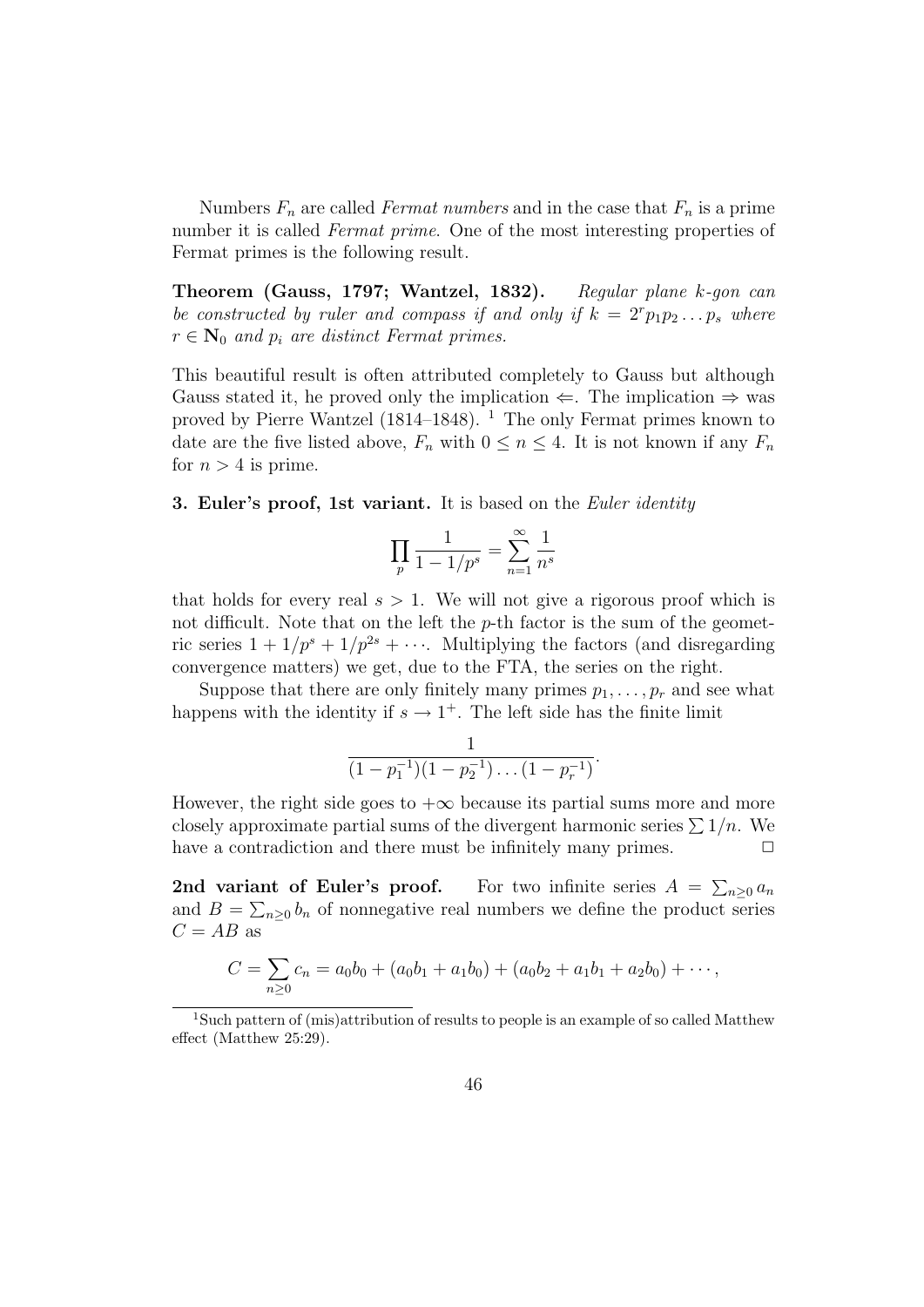that is,  $c_n = \sum_{k=0}^n a_k b_{n-k}$ . Clearly, if A and B converge then so does C because

$$
\sum_{k=0}^{n} c_k = \sum_{k=0}^{n} \sum_{i=0}^{k} a_i b_{k-i} \le \sum_{k=0}^{n} a_k \sum_{l=0}^{n} b_l \le \sum_{k=0}^{\infty} a_k \sum_{l=0}^{\infty} b_l.
$$

For a finite product of more than two series we proceed similarly (or by induction, if you wish).

Now suppose that there are only finitely many primes,  $p_1, p_2, \ldots, p_k$ , and for  $i = 1, 2, \ldots, k$  and  $s > 0$  consider the geometric series

$$
S_i(s) = \sum_{k=0}^{\infty} \frac{1}{p_i^{sk}}.
$$

It converges for every  $s > 0$  and, by the just proved lemma, so does the product series

$$
S_1(s)S_2(s)...S_k(s) = \prod_{i=1}^k \sum_{l=0}^{\infty} \frac{1}{p_i^{sl}} = \sum_{n=1}^{\infty} \frac{1}{n^s}
$$

where the last equality follows from the definition of product series and from the FTA. However, this is a contradiction because the last series is divergent for  $0 < s \leq 1$ .

**4. Erdős' proof.** Every  $n \in \mathbb{N}$  can be written as  $n = r^2 s$  where  $r, s \in \mathbb{N}$ and s is squarefree (the representation is unique but we will not need this). and s is squaremee (the representation is unique but we will not need this).<br>If  $n \leq N, N \in \mathbb{N}$ , then r attains at most  $\sqrt{N}$  values (because  $r^2 \leq n \leq N$ ) and s attains at most  $2^{\pi(N)}$  values (the possible values of s correspond to the subsets of the  $\pi(N)$ -element set of the primes not exceeding N because the subsets of the  $\pi(N)$ -element set of the primes not exceeding N because<br>  $s = p_1 p_2 ... p_r$  for distinct primes  $p_i \leq N$ ). Necessarily  $\sqrt{N} \cdot 2^{\pi(N)} \geq N$ because else there would not be enough representations  $r^2s$  for all  $n \leq N$ . Thus

$$
\pi(N) \ge \frac{1}{2} \log_2 N
$$

and  $\pi(x) \to \infty$  as  $x \to \infty$ .

## 4.2 Theorems of Chebyshev and Mertens

In the last proof, invented by Paul (Pál) Erdős (1913–1996), a lower bound on the prime counting function  $\pi(x)$  was derived. It is a rather weak one,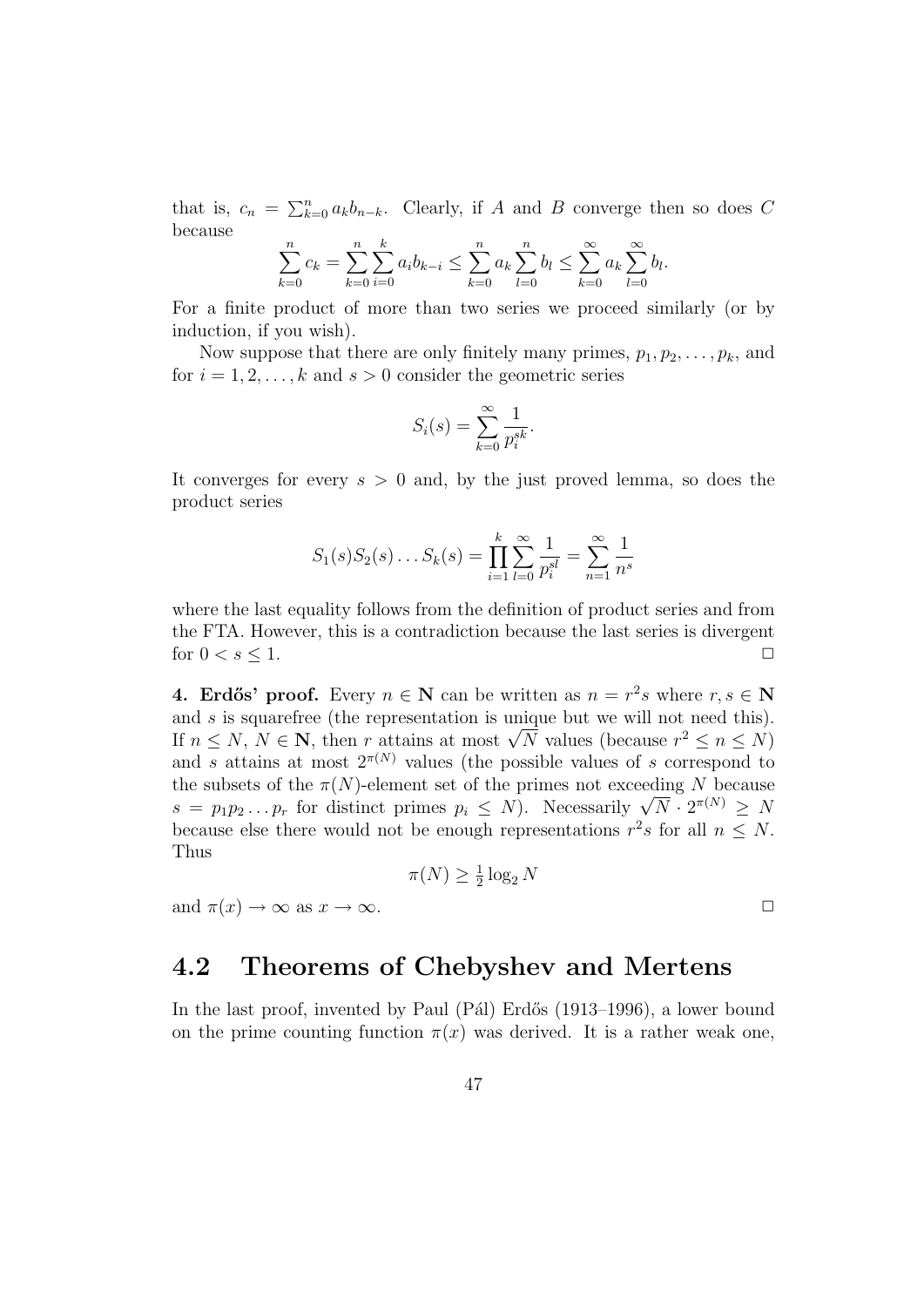though, as the next estimate shows. It is due to Pafnuty Lvovich Chebyshev  $(1821-1894)$ <sup>2</sup> but the proof presented here, based on the properties of the middle binomial coefficient  $\binom{2n}{n}$ n ), is due to Erdős.

Theorem (Chebyshev, 1850). For every  $x \geq 2$ ,

$$
\frac{c_1 x}{\log x} < \pi(x) < \frac{c_2 x}{\log x}
$$

where  $0 < c_1 < c_2$  are constants.

**Proof (Erdős, 1936).** Let  $n \in \mathbb{N}$ . We have the estimate

$$
\frac{4^n}{2n+1} \le \binom{2n}{n} \le 4^n
$$

because  $4^n = (1+1)^{2n} = \sum_{k=0}^{2n} {2n \choose k}$ k ) and  $\binom{2n}{n}$ n ) is the largest of the  $2n + 1$ binomial coefficients in the sum.

Chebyshev's bounds are obtained by combining this with another estimate of the middle binomial coefficient:

$$
\prod_{n < p \le 2n} p \le \binom{2n}{n} \le (2n)^{\pi(2n)}.
$$

The lower bound in this estimate follows from the fact that in

$$
\binom{2n}{n} = \frac{(2n)!}{(n!)^2}
$$

the numerator contributes all primes from the interval  $(n, 2n]$  and they cannot be canceled because the primes in the denominator are all  $\leq n$ . To prove the upper bound, we estimate  $p^a$ , the highest power of a prime p dividing  $\binom{2n}{n}$ n  $\cdot$ . We claim that

$$
a = \sum_{i=1}^{\infty} \lfloor 2n/p^i \rfloor - 2\lfloor n/p^i \rfloor = \sum_{i, p^i \le 2n} \lfloor 2n/p^i \rfloor - 2\lfloor n/p^i \rfloor.
$$

This is a corollary of the formula  $b = \sum_{i \geq 1} \lfloor m/p^i \rfloor$  for the highest exponent  $b \in \mathbb{N}$  such that  $p^b$  divides  $m! = 1 \cdot 2 \cdot \ldots \cdot m$ —the *i*-th summand counts

 ${}^{2}$ Pafnutij Lvovič Čebyšev, Пафнутий Львович Чебышев.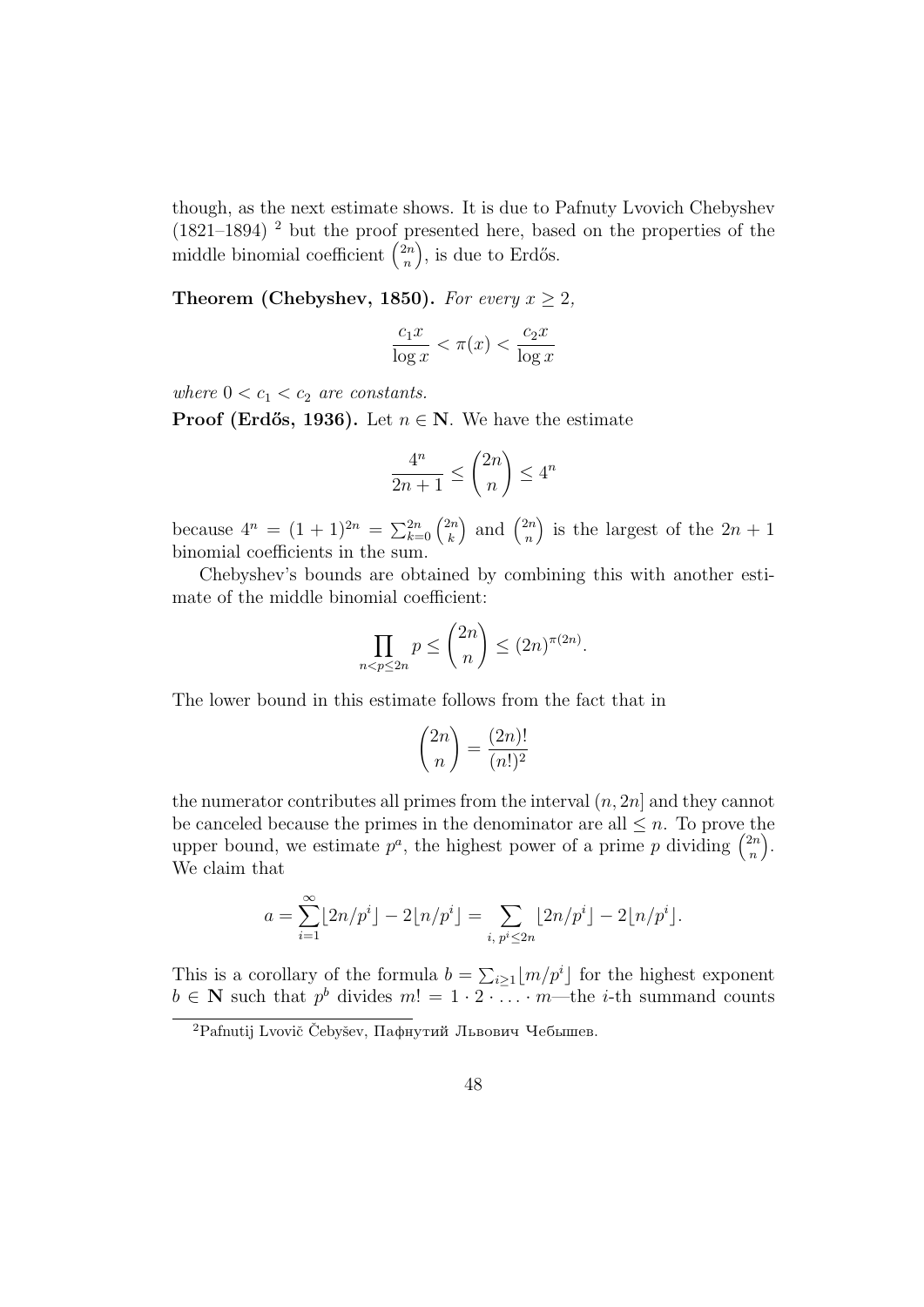multiples of  $p^i$  among the numbers  $1, 2, ..., m$ . But  $0 \leq |2\alpha| - 2|\alpha| \leq 1$  for every  $\alpha \in \mathbf{R}$ . Hence

$$
a \le \sum_{i, \, p^i \le 2n} 1 \text{ and therefore } p^a \le 2n.
$$

Surprisingly, the prime powers in the factorization of  $\binom{2n}{n}$ n are only as big as if we factorized 2n. Every prime in the factorization is  $\leq 2n$ . Thus we have  $\leq \pi(2n)$  prime powers of size  $\leq 2n$  and their product is  $\leq (2n)^{\pi(2n)}$ .

Combining the two estimates of  $\binom{2n}{n}$ n we get

$$
(2n)^{\pi(2n)} \ge \frac{4^n}{2n+1}
$$

.

Taking logarithms, we obtain

$$
\pi(2n) \ge \frac{2n \cdot \log 2}{\log(2n)} - \frac{\log(2n+1)}{\log(2n)} > \frac{2n \cdot \log 2}{\log(2n)} - 2
$$

and (for  $n \geq 2$ )

$$
\pi(2n-1) = \pi(2n) > \frac{2n \cdot \log 2}{\log(2n)} - 2 \ge \frac{(2n-1) \cdot \log 2}{\log(2n-1)} - 2,
$$

which is the lower bound of Chebyshev.

Combining the two estimates of  $\binom{2n}{n}$ n ) in the other way and taking logarithms we get

$$
\sum_{n < p \le 2n} \log p \le n \log 4.
$$

To get an upper bound for the sum over all  $p \leq x, x \geq 2$ , we take the largest  $m \in \mathbb{N}$  such that  $2^m \leq x$ . Then  $2^{m+1} > x$  and

$$
\sum_{p \le x} \log p \le \sum_{k=0}^m \left( \sum_{2^k < p \le 2^{k+1}} \log p \right) \le (2^0 + 2^1 + \dots + 2^m) \log 4 < 2^{m+1} \log 4
$$
\n
$$
\le (2 \log 4)x.
$$

From this we have

$$
(2 \log 4)x \ge \sum_{p \le x} \log p \ge \sum_{\sqrt{x} < p \le x} \log p \ge (\pi(x) - \pi(\sqrt{x})) \log \sqrt{x}
$$
\n
$$
\ge (\pi(x) - \sqrt{x}) \log \sqrt{x}
$$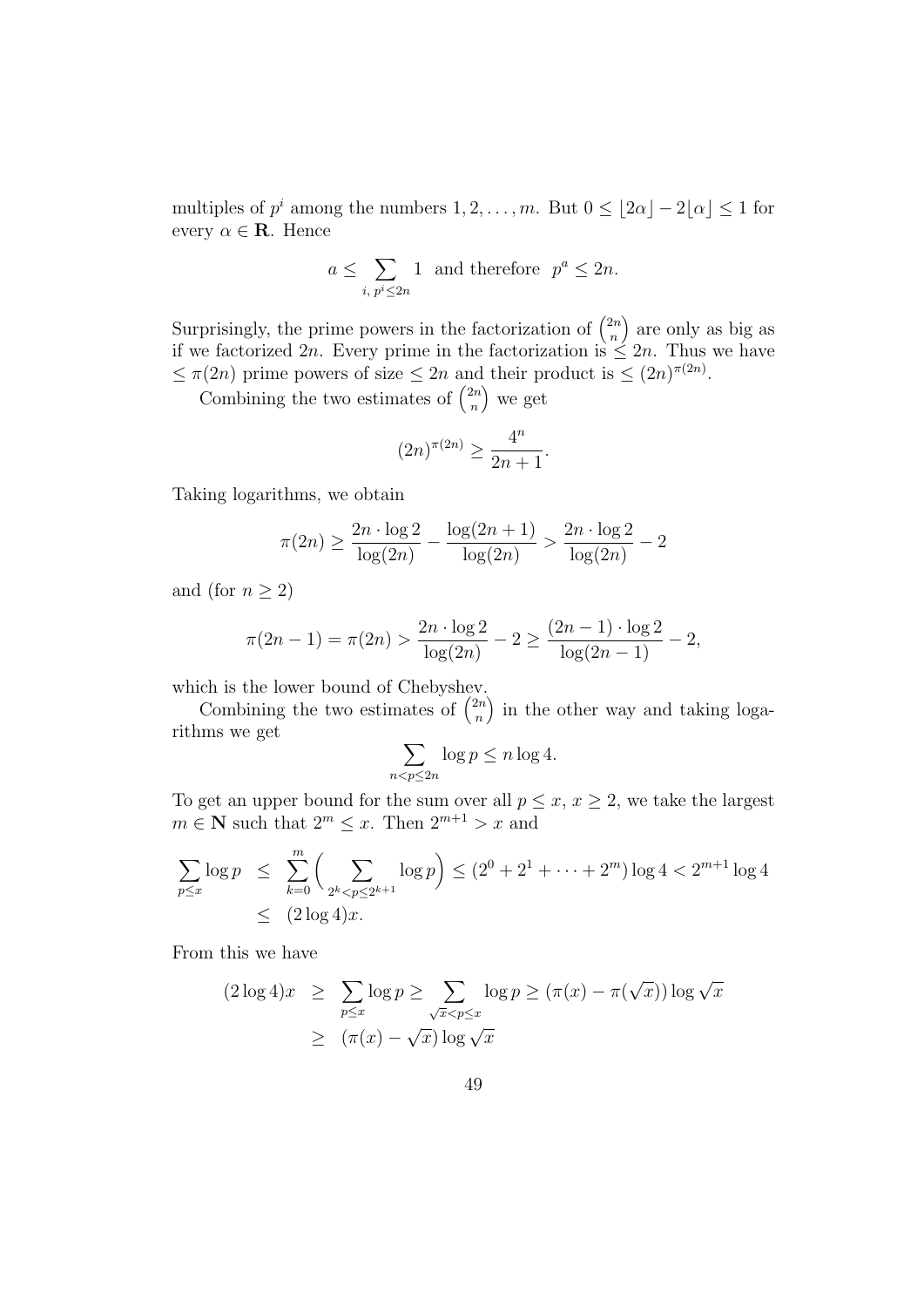and therefore

$$
\pi(x) \le \frac{(4\log 4)x}{\log x} + \sqrt{x},
$$

which is the upper bound of Chebyshev.  $\hfill \Box$ 

The precise asymptotics of  $\pi(x)$ , the *Prime Number Theorem*, was proved independently by Jacques Hadamard (1865–1963) and Charles de La Valée Poussin (1866–1962).

Theorem (Hadamard, 1896; de La Valée Poussin, 1896). For  $x \rightarrow$  $\infty,$ 

$$
\pi(x) = (1 + o(1)) \frac{x}{\log x}.
$$

We will not give the proof here.

The von Mangoldt function  $\Lambda : \mathbb{N} \to \mathbb{R}$ , named after Hans von Mangoldt (1854-1925), is defined by

$$
\Lambda(n) = \begin{cases} \log p & \text{if } n = p^r \\ 0 & \text{else.} \end{cases}
$$

Lemma. For  $x \to \infty$ ,

$$
\sum_{n \le x} \Lambda(n) \lfloor x/n \rfloor = \log(\lfloor x \rfloor!) = x \log x + O(x).
$$

**Proof.** We write the summand  $|x/n|$  as the number of multiples of n not exceeding  $x$  and then change the order of summation:

$$
\sum_{n \le x} \Lambda(n) \sum_{m \le x, n \mid m} 1 = \sum_{m \le x} \sum_{n \mid m} \Lambda(n) = \sum_{m \le x} \log m = \log(\lfloor x \rfloor!),
$$

because for  $m = p_1^{a_1} \dots p_r^{a_r}$  the last inner sum is

$$
a_1 \log p_1 + a_2 \log p_2 + \cdots + a_r \log p_r = \log m.
$$

We proved the first equality. The asymptotics of  $log(|x|!)$  follows from a simple integral estimate similar to the lemma on harmonic numbers.  $\Box$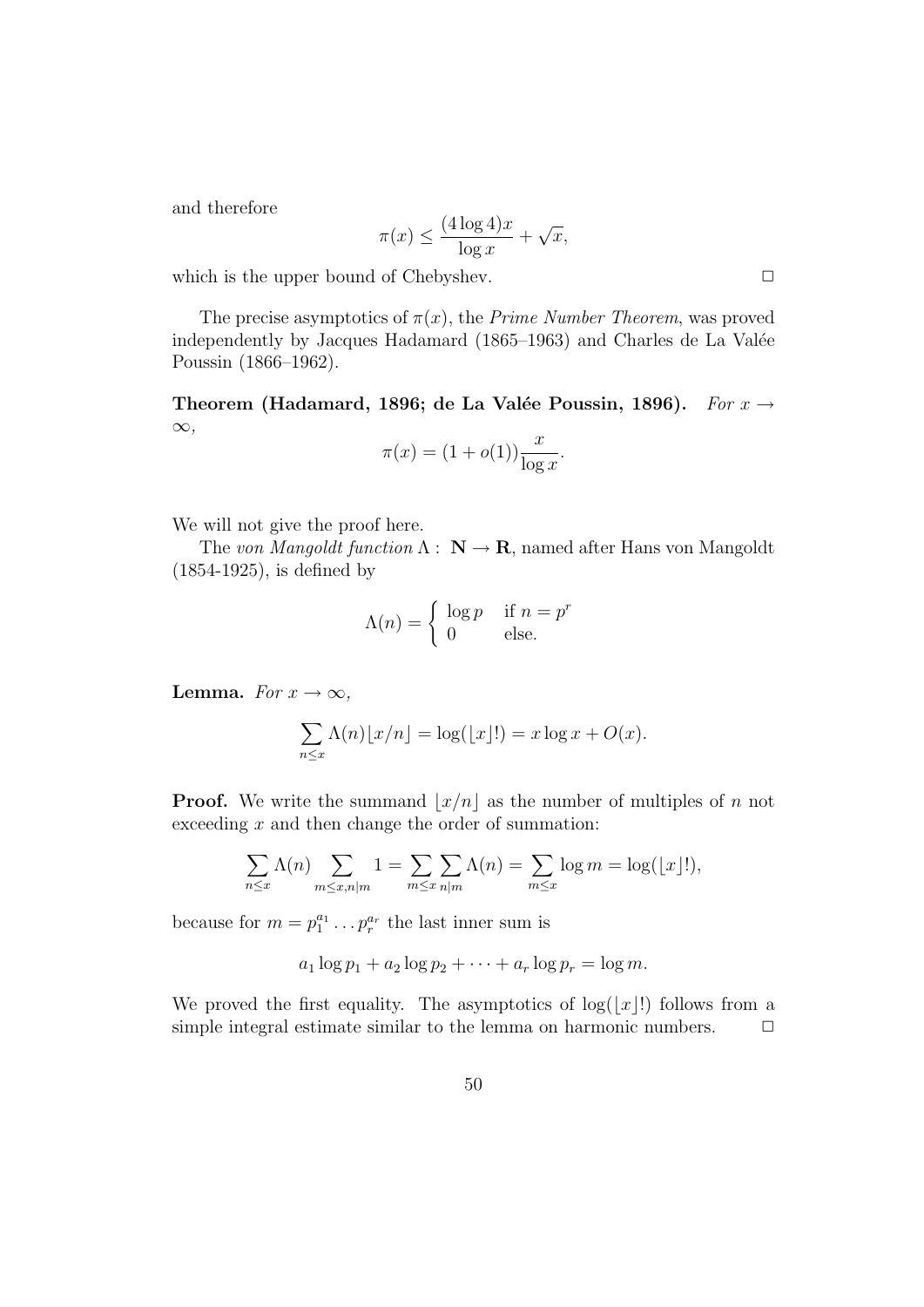Useful summation technique described in the following lemma is due to Niels Abel (1802–1829).

**Lemma (Abel's summation).** If  $(a_n)_{n\geq 1}$  is a sequence of real numbers with summatory function  $A(x) = \sum_{n \leq x} a_n$  and  $f(x)$  is a real function which has first derivative on the interval  $(1 - \varepsilon, \infty)$ , then for every  $x \ge 1$  we have the identity

$$
\sum_{n \leq x} a_n f(n) = A(x) f(x) - \int_1^x A(t) f'(t) dt.
$$

If  $r \geq 1$  and  $f(x)$  has first derivative on the interval  $(r - \varepsilon, \infty)$ , then for every  $x \geq r$  we have the identity

$$
\sum_{r < n \le x} a_n f(n) = A(x) f(x) - A(r) f(r) - \int_r^x A(t) f'(t) \, dt.
$$

**Proof.** Let  $N = \lfloor x \rfloor$ . Note that  $A(0) = 0$  and  $A(x) = A(N)$ . Using the relation  $a_n = A(n) - A(n-1)$ , we transform the sum:

$$
\sum_{n \le x} a_n f(n) = \sum_{n=1}^{N} a_n f(n) = \sum_{n=1}^{N} (A(n) - A(n-1)) f(n)
$$
  
= 
$$
\sum_{n=1}^{N-1} A(n) (f(n) - f(n+1)) + A(N) f(N)
$$
  
= 
$$
A(N) f(N) - \sum_{n=1}^{N-1} A(n) \int_{n}^{n+1} f'(t) dt
$$
  
= 
$$
A(N) f(N) - \sum_{n=1}^{N-1} \int_{n}^{n+1} A(t) f'(t) dt
$$
  
= 
$$
A(N) f(N) - \int_{1}^{N} A(t) f'(t) dt.
$$

Since

$$
A(N)f(N) = A(x)f(x) - A(N)(f(x) - f(N)) \text{ and}
$$
  

$$
\int_{1}^{N} A(t)f'(t) dt = \int_{1}^{x} A(t)f'(t) dt - \int_{N}^{x} A(t)f'(t) dt
$$
  

$$
= \int_{1}^{x} A(t)f'(t) dt - A(N)(f(x) - f(N)),
$$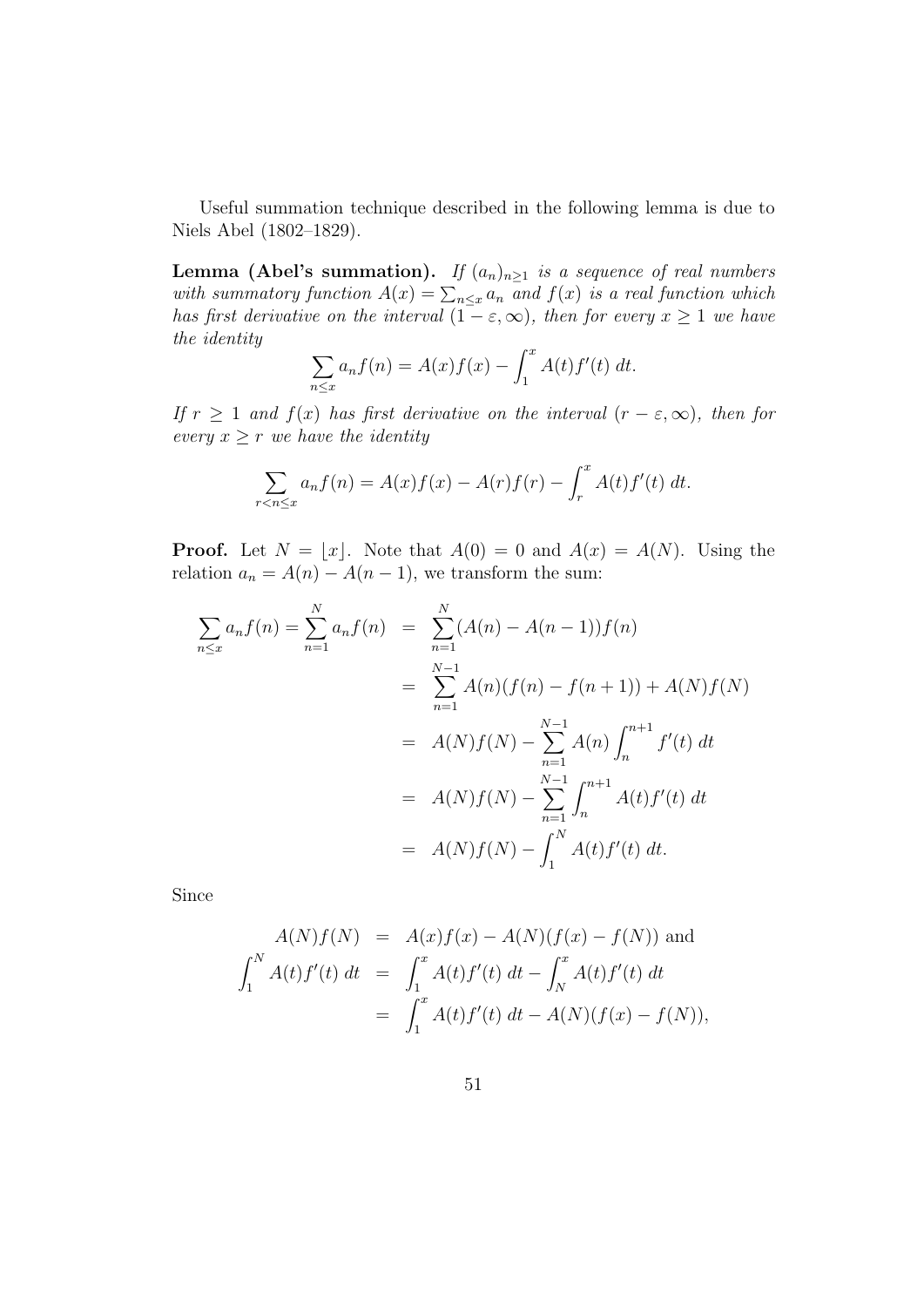the first identity follows. To obtain the second identity, extend  $f(x)$  arbitrarily so that it is defined and has first derivative on  $(1 - \varepsilon, \infty)$  and subtract the expression given by the first identity for  $\sum_{n\leq r} a_n f(n)$  from that for  $\sum_{n\leq x} a_n f(n).$ 

It is difficult to find the asymptotics of the sum  $\pi(x) = \sum_{p \leq x} 1$ . But if the summand goes reasonably to zero, precise asymptotics can be obtained by simple means. Classical result of this type is due to Franz Mertens (1840– 1927).

**Theorem (Mertens, 1874).** As  $x \to \infty$ , we have the following three asymptotics.

1. 
$$
\sum_{p \le x} \frac{\log p}{p} = \log x + O(1),
$$
  
\n2. 
$$
\sum_{p \le x} \frac{1}{p} = \log \log x + c + O(1/\log x),
$$
  
\n3. 
$$
\prod_{p \le x} \left(1 - \frac{1}{p}\right) = \frac{d}{\log x} (1 + O(1/\log x))
$$

where c, d are constants (of course,  $d > 0$ ).

**Proof.** 1. By the lemma on  $\Lambda(n)$  and the definition of  $\Lambda(n)$ ,

$$
x \log x + O(x) = \sum_{n \le x} \Lambda(n) \lfloor x/n \rfloor
$$
  
= 
$$
x \sum_{p \le x} (\log p)/p + O(x) + \sum_{p^r \le x, r \ge 2} (\log p) \lfloor x/p^r \rfloor
$$

(omitting floors in the first sum over primes not exceeding  $x$  creates an error of size at most  $(\log x)O(x/\log x) = O(x)$  because  $|\Lambda(n)| = \log p < \log x$  and by Chebyshev's theorem the sum has  $O(x/\log x)$  summands). The second sum is at most

$$
x \sum_{n,r \ge 2} \frac{\log n}{n^r} \le x(1 + 1/2 + 1/4 + 1/8 + \cdots) \sum_{n=2}^{\infty} \frac{\log n}{n^2} = O(x).
$$

Dividing by  $x$  we obtain the first formula of Mertens.

2. To prove the second formula we set  $f(x) = 1/\log x$  and

$$
a_n = \begin{cases} \frac{\log p}{p} & \text{if } n = p \\ 0 & \text{else.} \end{cases}
$$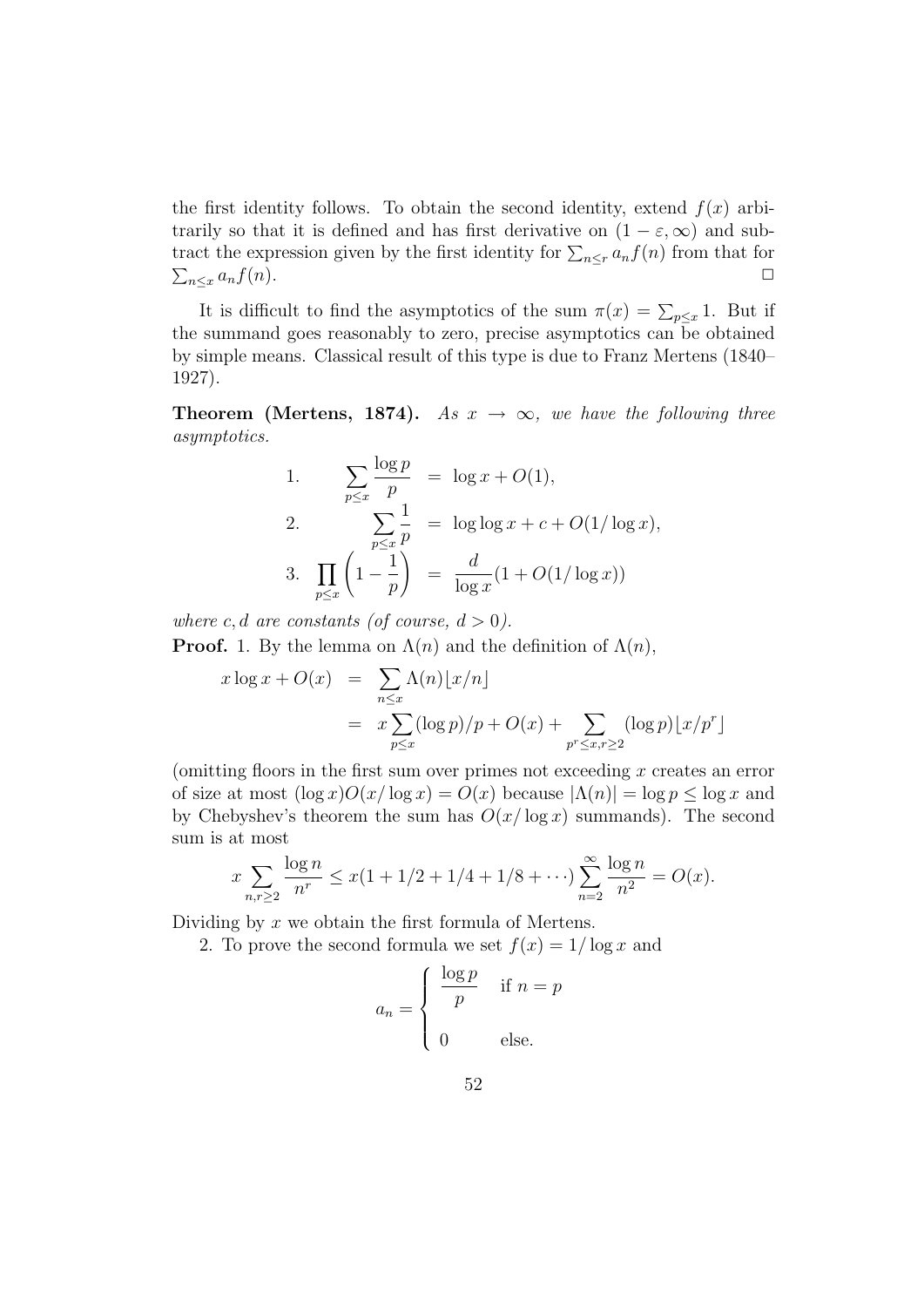Note that the summatory function  $A(x)$  is the sum in the first Mertens' formula. We have

$$
\sum_{p \le x} \frac{1}{p} = \sum_{p \le x} \frac{\log p}{p} \cdot \frac{1}{\log p} = \sum_{1.5 < n \le x} a_n f(n).
$$

Using Abel's summation and the asymptotics in 1 (we denote the error term in it as  $z(x)$ , we get

$$
\sum_{p\leq x} \frac{1}{p} = A(x)f(x) - A(1.5)f(1.5) - \int_{1.5}^{x} A(t)f'(t) dt
$$
  
= 1 + O(1/\log x) + \int\_{1.5}^{x} \frac{\log t + z(t)}{t \log^2 t} dt  
= 1 + O(1/\log x) + \int\_{1.5}^{x} \frac{dt}{t \log t} + \int\_{1.5}^{\infty} \frac{z(t) dt}{t \log^2 t} - \int\_{x}^{\infty} \frac{z(t) dt}{t \log^2 t}

Because  $(\log \log t)' = 1/(t \log t), (-1/\log t)' = 1/(t \log^2 t)$  and  $z(t) = O(1)$ , the first integral evaluates as  $\log \log x - \log \log 1.5$ , the second integral converges to a constant c, and the third integral is  $O(1/\log x)$ . Thus

$$
\sum_{p \le x} \frac{1}{p} = \log \log x + 1 - \log \log 1.5 + c + O(1/\log x)
$$

and the second formula of Mertens follows.

3. Taking logarithm of the product and using expansion  $log(1 - x)$  =  $-\sum_{n\geq 1} x^n/n$  we get

$$
\sum_{p \le x} \log(1 - 1/p) = -\sum_{p \le x} \sum_{k \ge 1} 1/(kp^k) = -\sum_{p \le x} \frac{1}{p} - \sum_{p \le x, k > 1} \frac{1}{kp^k}
$$
\n
$$
= -\sum_{p \le x} \frac{1}{p} - \sum_{k=2}^{\infty} \sum_{p} \frac{1}{kp^k} + \sum_{k=2}^{\infty} \sum_{p > x} \frac{1}{kp^k}.
$$

The first term is  $-\log \log x + c_1 + O(1/\log x)$  by part 2. The second sum converges to  $c_2 > 0$  (in fact,  $c_2 \leq \sum n^{-2} = \pi^2/6$ ). The third sum is at most

$$
\sum_{k=2}^{\infty} \sum_{n>x} \frac{1}{n^k} \le \sum_{k=2}^{\infty} \int_{x-1}^{\infty} \frac{dt}{t^k} = \sum_{k=2}^{\infty} \frac{1}{(k-1)(x-1)^{k-1}} = O(1/x),
$$

which is absorbed in  $O(1/\log x)$ . So

$$
\sum_{p \le x} \log(1 - 1/p) = -\log \log x + c_1 - c_2 + O(1/\log x)
$$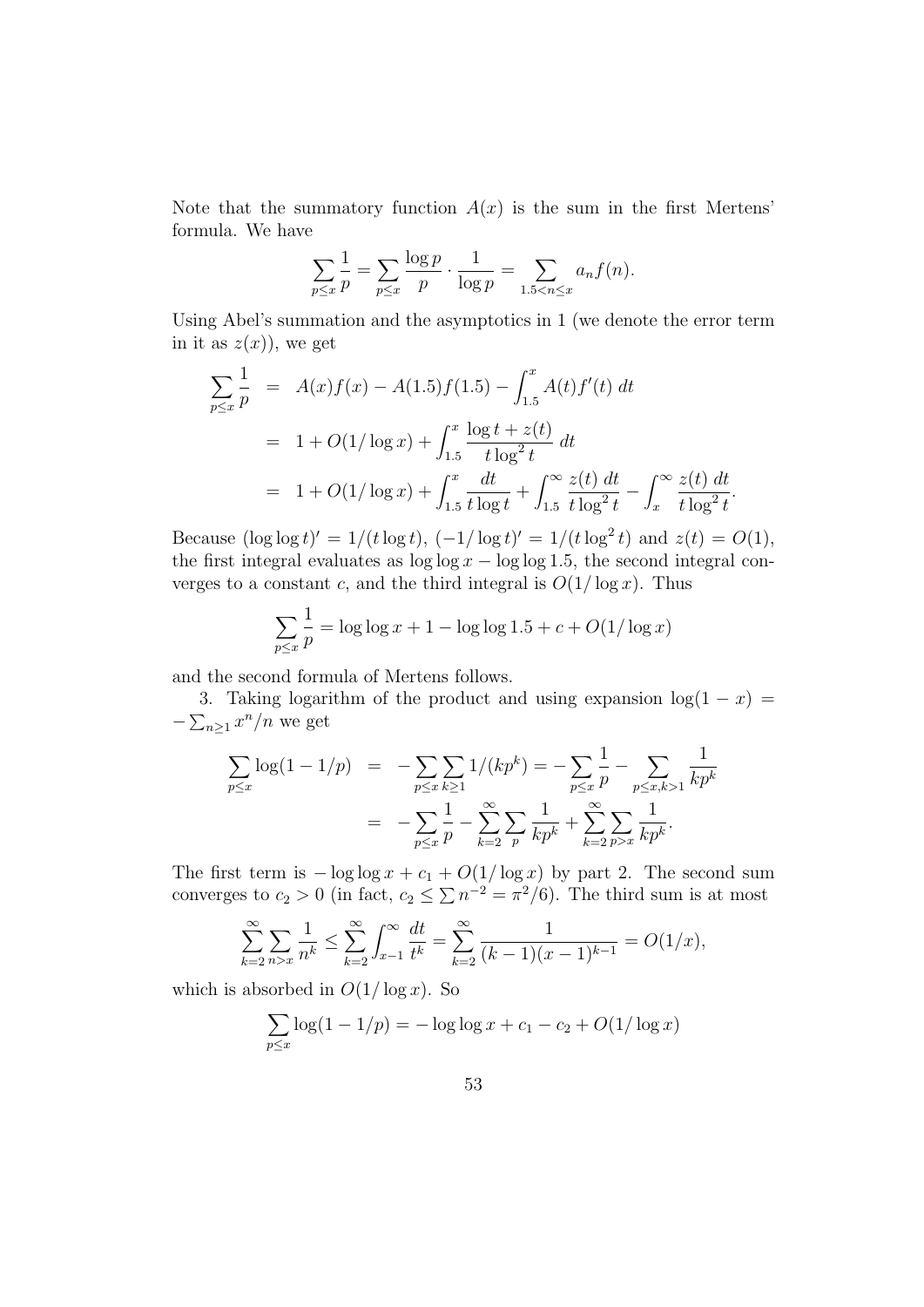and

$$
\prod_{p \le x} \left( 1 - \frac{1}{p} \right) = \frac{e^{c_1 - c_2}}{\log x} \cdot e^{O(1/\log x)} = \frac{e^{c_1 - c_2}}{\log x} (1 + O(1/\log x)),
$$

which is the third formula of Mertens.  $\Box$ 

In fact, the constant in the third formula is  $d = e^{\gamma}$  where  $\gamma$  is the Euler– Mascheroni constant.

## 4.3 Estimates of the functions  $\omega(n)$  and  $\Omega(n)$

The functions  $\omega$  and  $\Omega$  measure the complexity of the prime factorization  $n = p_1^{a_1} p_2^{a_2} \dots p_r^{a_r}$  of  $n \in \mathbb{N}$  and are defined by

$$
\omega(n) = r \text{ and } \Omega(n) = a_1 + a_2 + \dots + a_r.
$$

So  $\omega(n)$  is the number of prime factors of n and  $\Omega(n)$  is their number including the multiplicities. For example,  $\omega(12) = 2$  and  $\Omega(12) = 3$ .

**Lemma.** For  $x \to \infty$ ,

$$
\sum_{n \le x} \omega(n) = x \log \log x + c_1 x + O(x/\log x)
$$
 and  

$$
\sum_{n \le x} \Omega(n) = x \log \log x + c_2 x + O(x/\log x)
$$

where  $c_1, c_2$  are constants.

**Proof.** We write  $\omega(n) = \sum_{p|n} 1$  and change order of summation. The first sum then equals

$$
\sum_{n \le x} \omega(n) = \sum_{p \le x} \sum_{n \le x, p \mid n} 1 = \sum_{p \le x} \lfloor x/p \rfloor = x \sum_{p \le x} 1/p + O(x/\log x)
$$
  
=  $x \log \log x + c_1 x + O(x/\log x).$ 

(Omitting floors we make an error E, where  $|E| \leq \pi(x) = O(x/\log x)$  by the upper bound of Chebyshev. Then we use the second formula of Mertens.)

In the second sum we write similarly  $\Omega(n) = \sum_{p^m|n} 1$  and change order of summation:

$$
\sum_{n \leq x} \Omega(n) = \sum_{p^m \leq x} \lfloor x/p^m \rfloor.
$$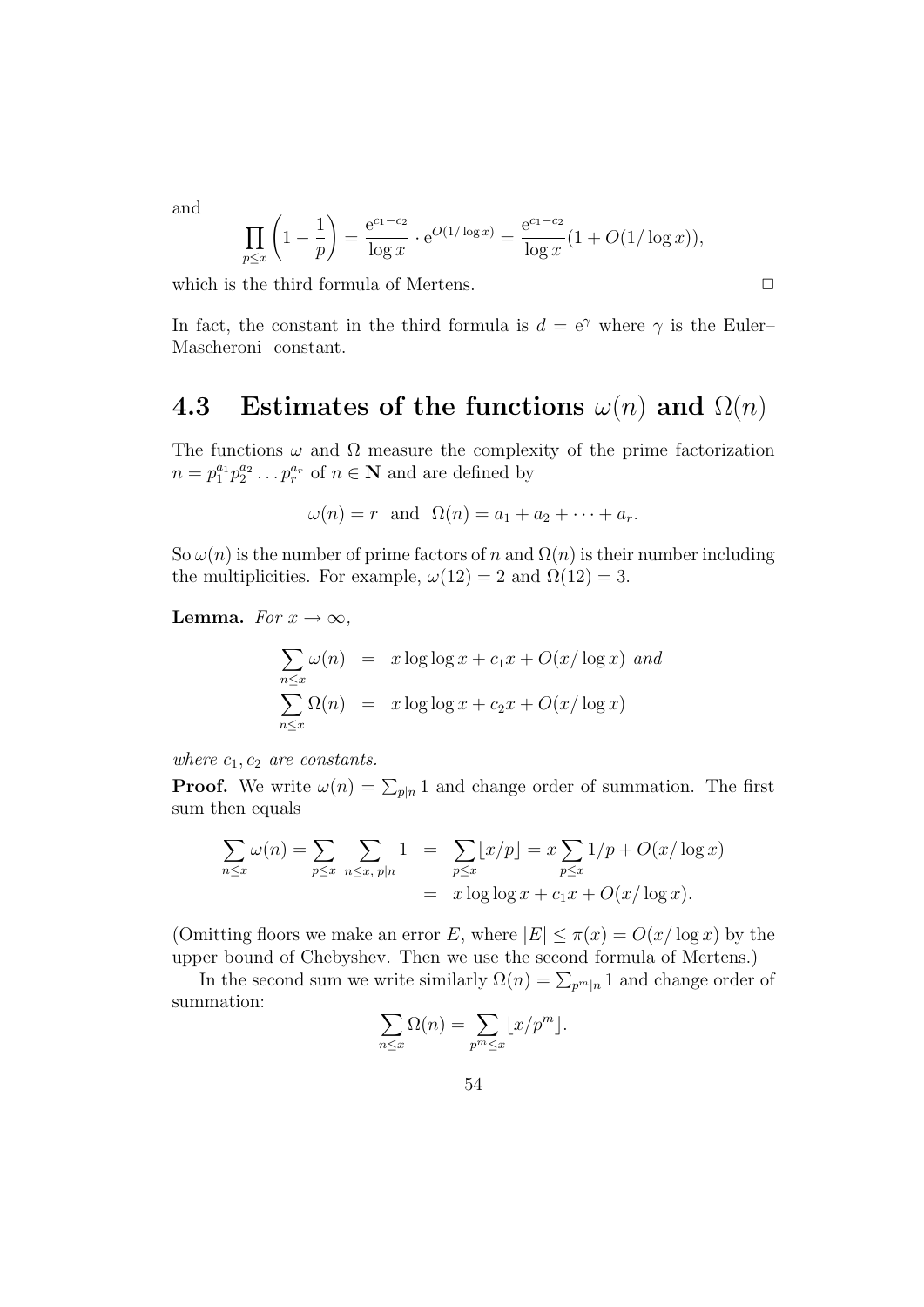We need to estimate the surplus sum

$$
A(x) = \sum_{n \le x} (\Omega(n) - \omega(n)) = \sum_{p} \sum_{m \ge 2} \lfloor x/p^m \rfloor.
$$

On the one hand

$$
A(x) \le x \sum_{p} \sum_{m \ge 2} p^{-m} = x \sum_{p} \frac{1}{p(p-1)}.
$$

On the other hand

$$
A(x) \ge \sum_{p \le \sqrt{x}} \sum_{2 \le m \le \log x / \log p} (xp^{-m} - 1).
$$

The inner sum equals

$$
x \sum_{m\geq 2} p^{-m} - x \sum_{m > \log x / \log p} p^{-m} + O(\log x) = \frac{x}{p(p-1)} - c + O(\log x)
$$

where  $0 < c \leq 2$ . Thus

$$
A(x) \geq x \sum_{p} \frac{1}{p(p-1)} - x \sum_{p > \sqrt{x}} \frac{1}{p(p-1)} + O(\sqrt{x} \log x)
$$
  
=  $x \sum_{p} \frac{1}{p(p-1)} + O(\sqrt{x} \log x)$ 

because

$$
x \sum_{p > \sqrt{x}} \frac{1}{p(p-1)} \le 2x \sum_{n > \sqrt{x}} \frac{1}{n^2} \le 2x \int_{\sqrt{x-1}}^{\infty} t^{-2} dt = O(\sqrt{x}).
$$

So  $A(x) = cx + O(x)$ √  $\overline{x} \log x$ , where  $c = \sum_p \frac{1}{p(p-1)}$ , and the second asymptotics follows.  $\Box$ 

In average the numbers  $n \leq x$  have  $\frac{1}{x} \sum_{n \leq x} \omega(n) \sim \log \log x$  prime divisors and the same holds for the average value of  $\Omega(n)$ . Can it be inferred that for almost all numbers  $n \leq x$  we have  $\omega(n)$ ,  $\Omega(n) \approx \log \log x$ ? Yes. This was proved by Godfrey Harold Hardy (1877–1947) and Srinivasa Ramanujan (1887–1920). The proof that we present here is due to Paul Turán (1910– 1976).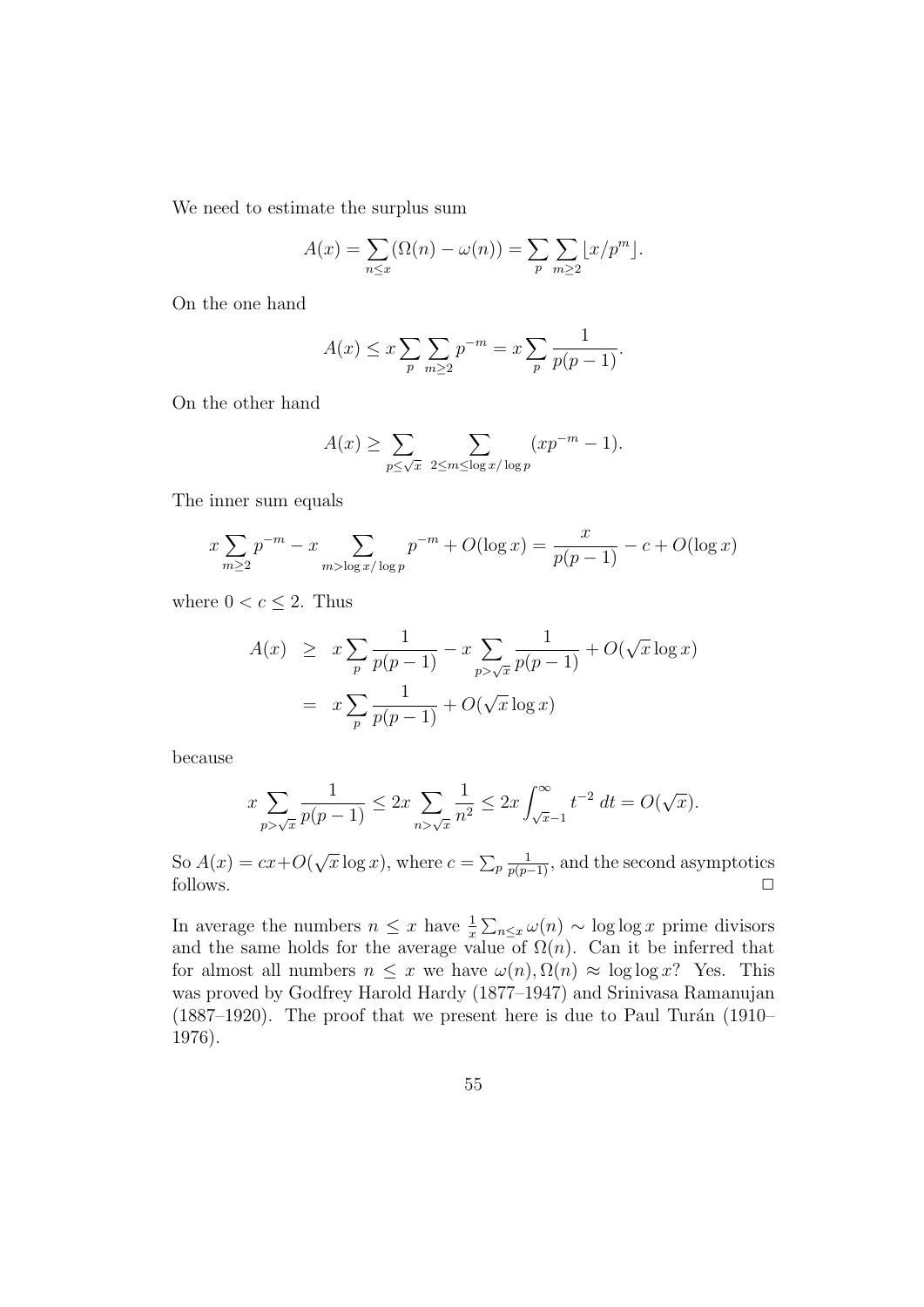**Theorem (Hardy and Ramanujan, 1917).** For every  $\varepsilon > 0$  there is an  $x_0 = x_0(\varepsilon)$  such that for every  $x > x_0$ ,

 $\#\{n \leq x : |\omega(n) - \log \log x| < \varepsilon \log \log x\} > (1-\varepsilon)x.$ 

This remains true when  $\omega(n)$  is replaced by  $\Omega(n)$ .

Before starting with the proof we justify the last claim. Suppose that the theorem holds with  $\omega(n)$  and fix  $\varepsilon > 0$ . Clearly  $\omega(n) \leq \Omega(n)$  for every n. By the proof of the previous lemma,  $\sum_{n\leq x} (\Omega(n)-\omega(n)) = cx + O(\sqrt{x}\log x)$ with a constant  $c > 0$ . Thus for any fixed  $k \in \mathbb{N}$  and sufficiently large x, the inequality  $\Omega(n) - \omega(n) > 2k$  may hold only for at most  $cx/k$  numbers  $n \leq x$ . Hence  $\omega(n) \leq \Omega(n) \leq \omega(n) + 2k$  holds for at least  $(1 - c/k)x$ numbers  $n \leq x$ , if  $x > x_1(k)$ . We fix  $k \in \mathbb{N}$  so that  $c/k < \varepsilon$ . Then for every big x satisfying  $x > x_0(\varepsilon)$ ,  $x > x_1(k)$  and  $2k < \varepsilon \log \log x$  we have  $|\Omega(n) - \log \log x| \leq |\Omega(n) - \omega(n)| + |\omega(n) - \log \log x| < 2\varepsilon \log \log x$  for at least  $(1-2\varepsilon)x$  numbers  $n \leq x$ . Similarly it is easy to see that in the theorem we may write  $\log \log n$  instead of  $\log \log x$ .

**Proof (Turán, 1937).** First, we derive an asymptotics for  $\sum_{n \leq x} \omega(n)^2$  as  $x \to \infty$ . We represent the summand as  $\omega(n)^2 = (\sum_{p|n} 1)(\sum_{q|n} 1) = \sum_{p|n,q|n} 1$ (because  $1^2 = 1$ ). Interchanging summation order and putting apart the pairs p, q with  $p = q$  we get

$$
\sum_{n \le x} \omega(n)^2 = \sum_{p \ne q} \sum_{p | n, q | n, n \le x} 1 + \sum_{p = q} \sum_{p | n, q | n, n \le x} 1
$$
  
= 
$$
\sum_{pq \le x, p \ne q} \lfloor x/pq \rfloor + \sum_{p = q \le x} \lfloor x/p \rfloor.
$$

The first sum has at most  $2x$  summands and omitting floors in it creates an error  $O(x)$ . Omitting the condition  $p \neq q$  increases it by at most  $\sum_{n\geq 1} x/n^2 = O(x)$ . By the previous lemma and its proof, the second sum equals  $\sum_{n\leq x}\omega(n) = O(x\log\log x)$ . Thus

$$
\sum_{n \le x} \omega(n)^2 = x \sum_{pq \le x} 1/pq + O(x \log \log x).
$$

It is easy to see that

$$
\left(\sum_{p\leq\sqrt{x}}1/p\right)^2\leq\sum_{pq\leq x}1/pq\leq\left(\sum_{p\leq x}1/p\right)^2.
$$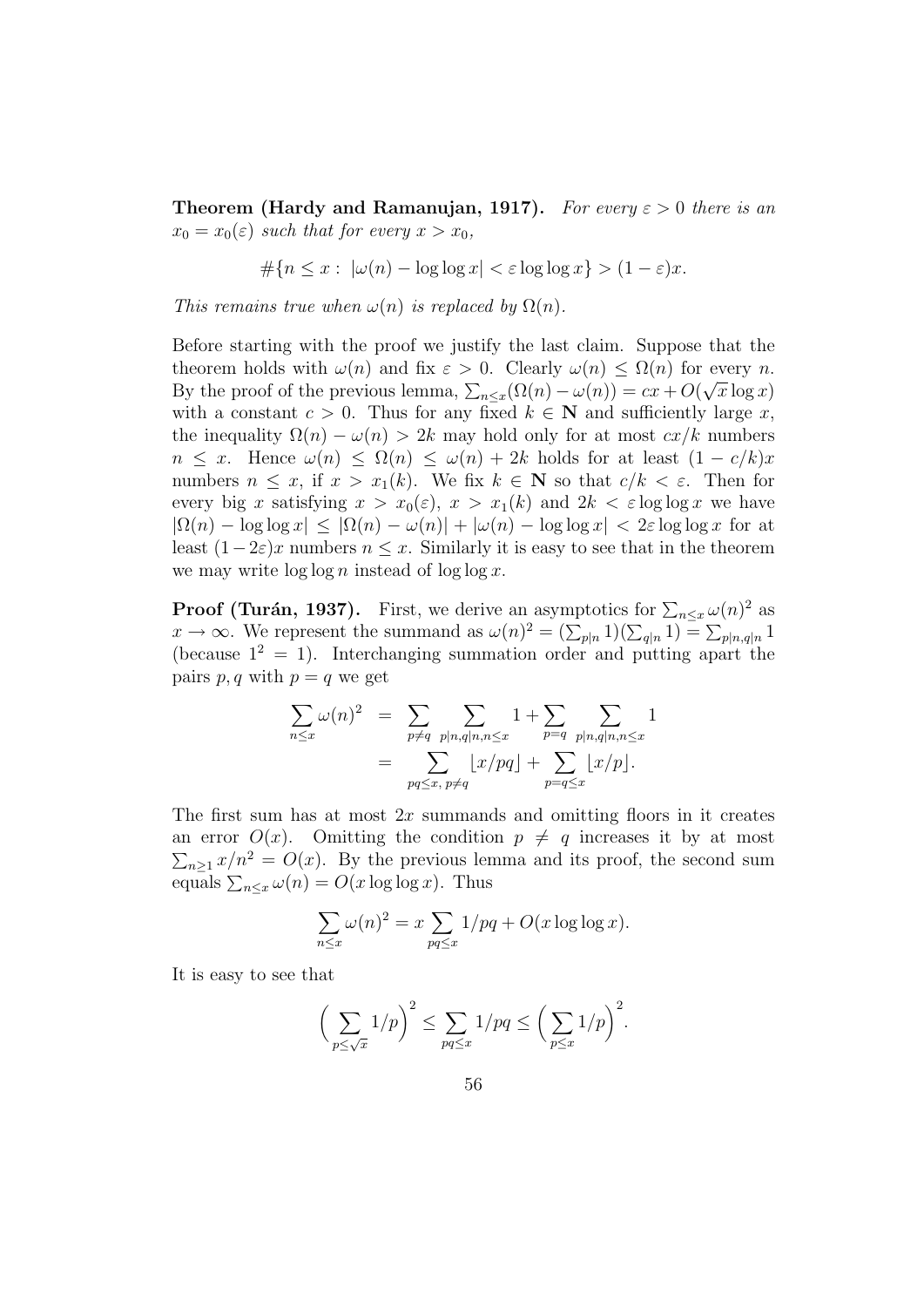The second formula of Mertens shows that both the first and the third sum are equal to  $\log \log x + O(1)$ . Thus

$$
x \sum_{pq \le x} 1/pq = x(\log \log x + O(1))^2 = x(\log \log x)^2 + O(x \log \log x)
$$

and we conclude that

$$
\sum_{n \le x} \omega(n)^2 = x(\log \log x)^2 + O(x \log \log x).
$$

As a corollary, using again the previous lemma, we obtain

$$
\sum_{n \le x} (\omega(n) - \log \log x)^2 = \sum_{n \le x} \omega(n)^2 - 2(\log \log x) \sum_{n \le x} \omega(n) + \sum_{n \le x} (\log \log x)^2
$$
  
=  $x(\log \log x)^2 (1 - 2 + 1) + O(x \log \log x)$   
=  $O(x \log \log x)$ .

Now we prove the theorem and in fact in a stronger form. Let  $a(x)$  be any real function satisfying  $a(x) \to \infty$  for  $x \to \infty$ . We show that for any  $\varepsilon > 0$  there is an  $x_0 = x_0(\varepsilon)$  such that if  $x > x_0$ ,

$$
\#\{n \le x : |\omega(n) - \log \log x| < a(x) (\log \log x)^{1/2}\} > (1 - \varepsilon)x.
$$

Suppose that this claim does not hold. Thus there is an  $\varepsilon > 0$  and an infinite and to infinity going sequence  $0 < x_1 < x_2 < \dots$  such that for every *i*,

$$
\#\{n \le x_i : |\omega(n) - \log \log x_i| \ge a(x_i)(\log \log x_i)^{1/2}\} \ge \varepsilon x_i.
$$

But this implies

$$
\sum_{n \le x_i} (\omega(n) - \log \log x_i)^2 \ge \varepsilon x_i \cdot a(x_i)^2 \log \log x_i,
$$

which contradicts the asymptotics  $\sum_{n \leq x} (\omega(n) - \log \log x)^2 = O(x \log \log x)$ because  $a(x_i)^2 \to \infty$  as  $i \to \infty$ .

Dirichlet's theorem in chapter 3 implies that the average number of divisors  $d(n)$  of the numbers  $n \leq x$  is  $\approx \log x$ . Can it be inferred that for almost all numbers  $n \leq x$  one has  $d(n) \approx \log x$ ? (As in the previous theorem, it is irrelevant if we write here  $\log x$  or  $\log n$  because  $\log x + \log \varepsilon < \log n \leq \log x$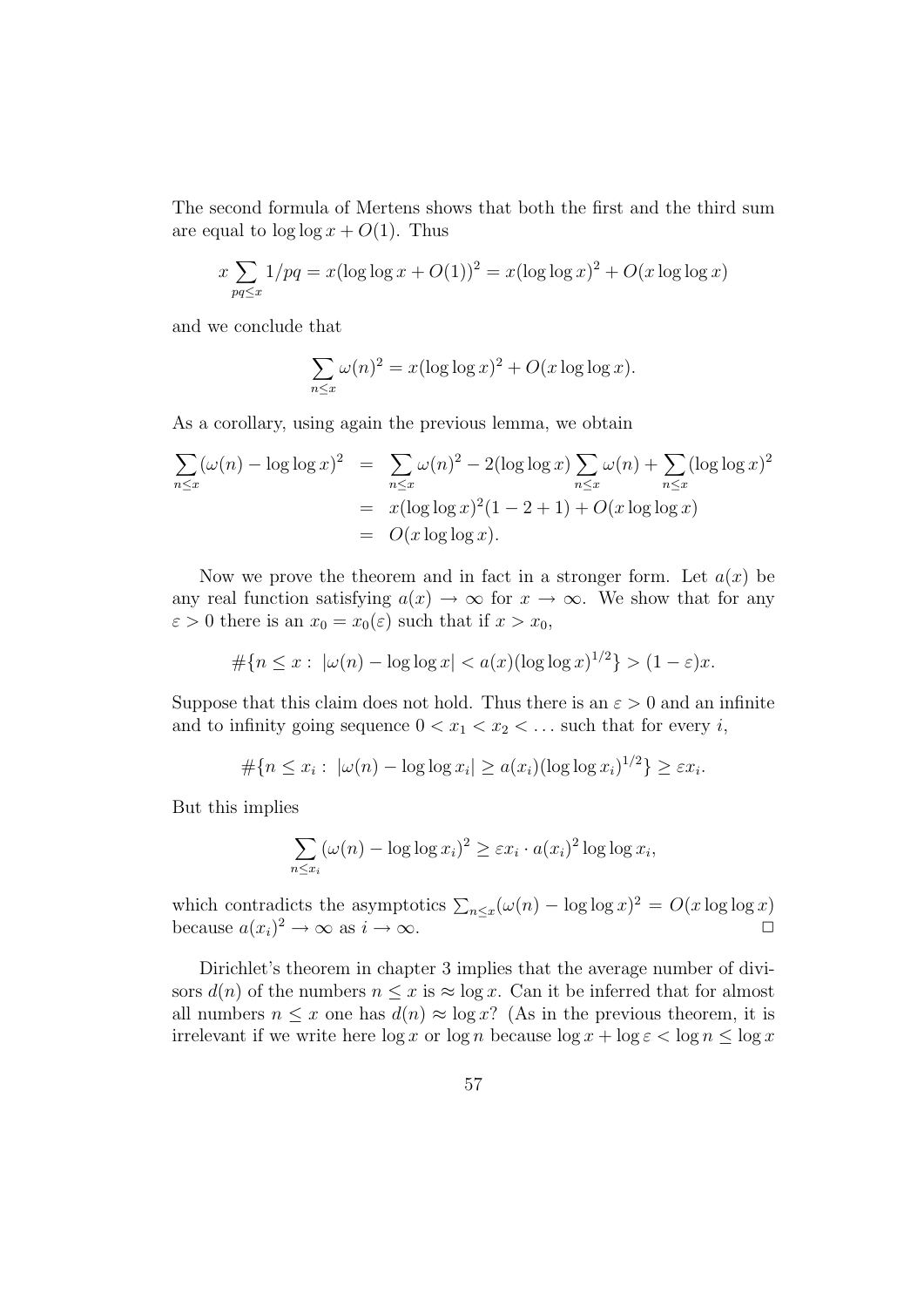for  $\epsilon x \leq n \leq x$ . No! Surprisingly, the correct typical value of  $d(n)$  is considerably smaller:

$$
d(n) \approx (\log n)^{\log 2} = (\log n)^{0.69314...}
$$

This follows from the Hardy–Ramanujan theorem.

**Corollary.** For every  $\varepsilon > 0$  there is an  $x_0 = x_0(\varepsilon)$  such that if  $x > x_0$ ,

$$
\#\{n \le x : (\log n)^{\log 2 - \varepsilon} < d(n) < (\log n)^{\log 2 + \varepsilon}\} > (1 - \varepsilon)x.
$$

**Proof.** Let  $n \in \mathbb{N}$  and  $n = p_1^{a_1} p_2^{a_2} \dots p_r^{a_r}$ . Then

$$
d(n) = (a_1 + 1)(a_2 + 1) \dots (a_r + 1).
$$

Since  $2^1 \leq a+1 \leq 2^a$  for every  $a \in \mathbb{N}$ , we have

$$
2^{\omega(n)} \le d(n) \le 2^{\Omega(n)}.
$$

Fix  $\varepsilon > 0$ . By the theorem, for big x for more than  $(1 - \varepsilon/2)x$  values of  $n \leq x$  the value  $\omega(n)$  lies within  $\varepsilon \log \log n$  to  $\log \log n$ , and the same holds for  $\Omega(n)$ . Hence for more than  $(1 - \varepsilon)x$  values of  $n \leq x$  both  $\omega(n)$  and  $\Omega(n)$ are, simultaneously, within  $\varepsilon \log \log n$  to  $\log \log n$ . Using the estimate of  $d(n)$ in terms of  $\omega(n)$  and  $\Omega(n)$  we see that for these n

$$
(\log n)^{(1-\varepsilon)\log 2} = 2^{(1-\varepsilon)\log\log n} < d(n) < 2^{(1+\varepsilon)\log\log n} = (\log n)^{(1+\varepsilon)\log 2}.
$$

 $\Box$ 

The second application of Hardy–Ramanujan's theorem — so called  $Erd\ddot{\omega}$ 's multiplication table problem — concerns asymptotics of the counting function

$$
A(x) = \# \{ ab : a, b \in \mathbb{N}, a, b \le x \}.
$$

We make, for  $x \in \mathbb{N}$ , an  $x \times x$  multiplication table with rows and columns indexed with  $1, 2, \ldots, x$ . The number of cells is  $x^2$  but what is the total number  $A(x)$  of *distinct* products in the table? There are repetitions, for example 12 appears six times because  $12 = 1 \cdot 12 = 12 \cdot 1 = 2 \cdot 6 = 6 \cdot 2 =$  $3 \cdot 4 = 4 \cdot 3$  but on the other hand every prime number appears only twice. Is the multiplicity of numbers in the table in average bounded, which means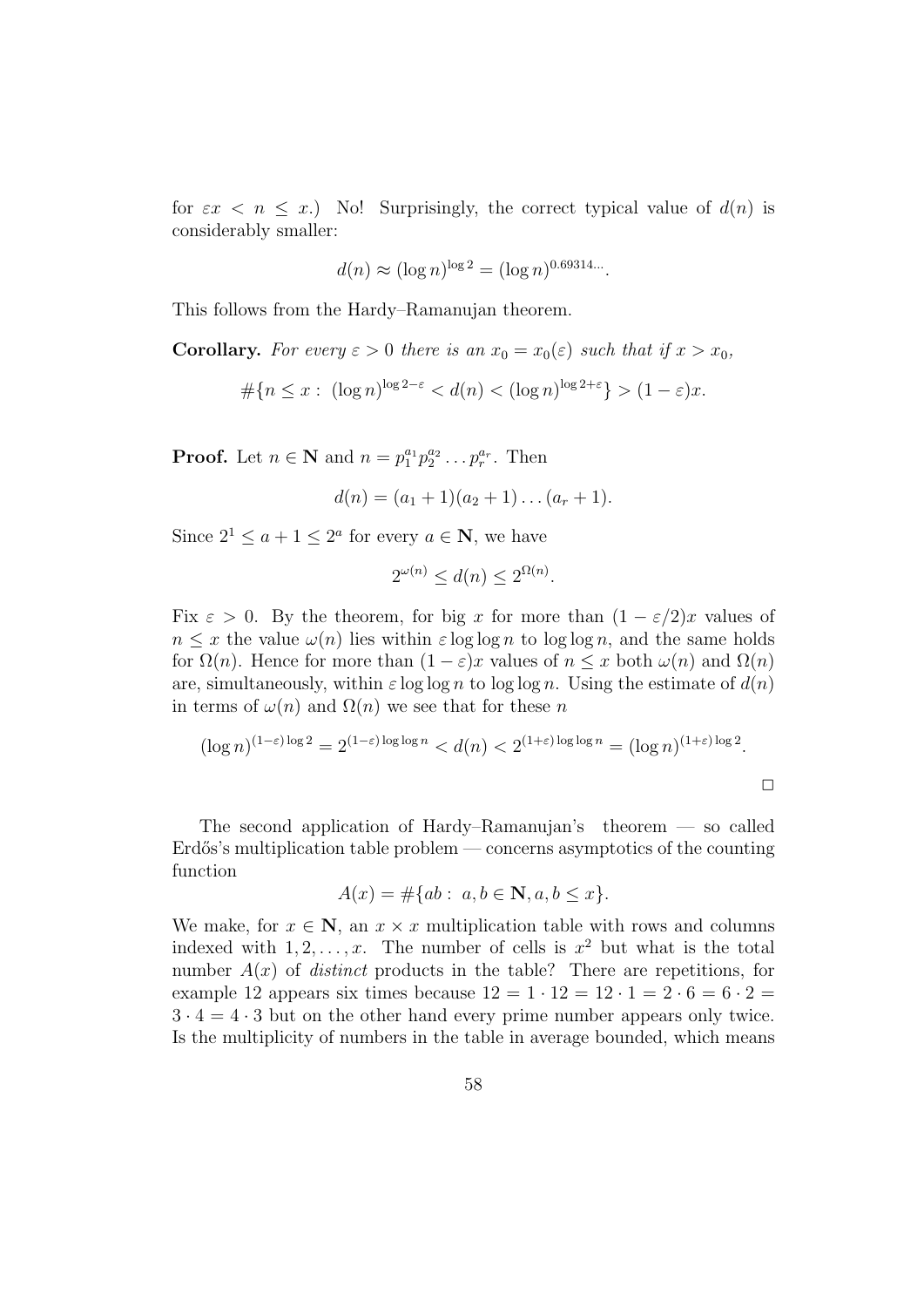that  $A(x) > cx^2$  for all  $x \ge 1$  and some constant  $c > 0$ , or is it unbounded, which means that  $A(x) = o(x^2)$ ?

**Corollary.** For  $x \to \infty$ ,  $A(x) = o(x^2)$ . Thus the average multiplicity of products in the multiplication table goes to infinity.

**Proof.** We make use of the fact that  $\Omega(n)$  is additive:  $\Omega(mn) = \Omega(m) + \Omega(n)$ . If a, b are two typical numbers  $n \leq x$  then, by the theorem,  $\Omega(a), \Omega(b) \approx$  $\log \log x$  and therefore

$$
\Omega(ab) = \Omega(a) + \Omega(b) \approx 2 \log \log x.
$$

On the other hand, if c is a typical number  $n \leq x^2$ , then

$$
\Omega(c) \approx \log \log x^2 = \log \log x + \log 2,
$$

which is asymptotically smaller than  $2 \log \log x$ . It follows that the product ab of two typical numbers  $n \leq x$  is not a typical number  $n \leq x^2$  and hence we have only negligibly many products,  $o(x^2)$ .

More rigorous argument (demanded in the lecture). Fix  $\varepsilon$  with  $0 < \varepsilon < 1/3$ . Let  $U(x)$  be the set of all  $n \leq x$  for which  $|\Omega(n) - \log \log x|$  $\varepsilon$  log log x, and  $V(x)$  be the complement of  $U(x)$  (in  $\{1, 2, \ldots, x\}$ ). For  $x > x_0$ we have  $|U(x)| > (1-\varepsilon)x$  and  $|V(x)| < \varepsilon x$ . Consider the pairs  $(a, b), a, b \leq x$ , and the products ab. The number of pairs with a or b in  $V(x)$  is

$$
2|U(x)| \cdot |V(x)| + |V(x)|^2 \le (2\varepsilon + \varepsilon^2)x^2
$$

and this is an upper bound on the number of distinct products ab with a or b in  $V(x)$ . If both factors a, b are in  $U(x)$  then

$$
\Omega(ab) = \Omega(a) + \Omega(b) = 2 \log \log x + E(a, b)
$$

where  $|E(a, b)| \leq 2\varepsilon \log \log x$ . Hence, for big enough x, then ab must be in  $V(x^2)$  and not in  $U(x^2)$  because  $U(x^2)$  contains only numbers  $n \leq x^2$  whose  $\Omega(n)$  lies within  $\varepsilon \log \log x^2$  to  $\log \log x^2 = \log \log x + \log 2$ . Thus the number of distinct products ab with both a and b in  $U(x)$  is bounded by

$$
|V(x^2)| \le \varepsilon x^2.
$$

Altogether we have at most  $(3\varepsilon + \varepsilon^2)x^2$  distinct products in the table. Taking  $\varepsilon$  arbitrarily small, we obtain the result.  $\square$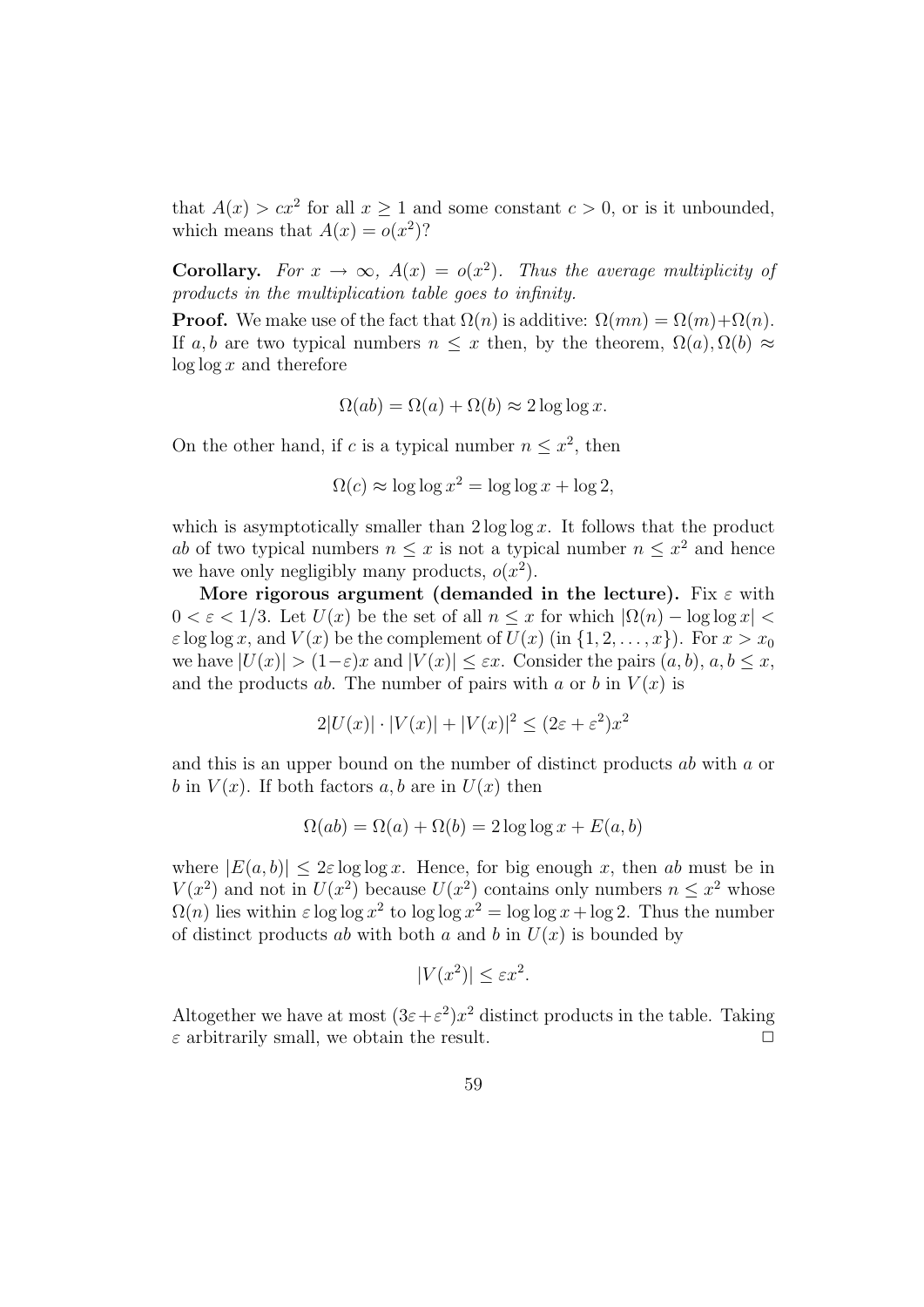In 1960, P. Erdős proved that, more precisely,

$$
A(x) = \frac{x^2}{(\log x)^{\alpha + o(1)}}
$$

where

$$
\alpha = 1 - \frac{\log(\mathrm{e}\log 2)}{\log 2} = 0.08607\ldots
$$

#### 4.4 Remarks

Exposition in section 4.2 follows Hlawka, Schoißengeier and Taschner [10]. In section 4.3 we follow the classics of Hardy and Wright [9] and Tenenbaum [20].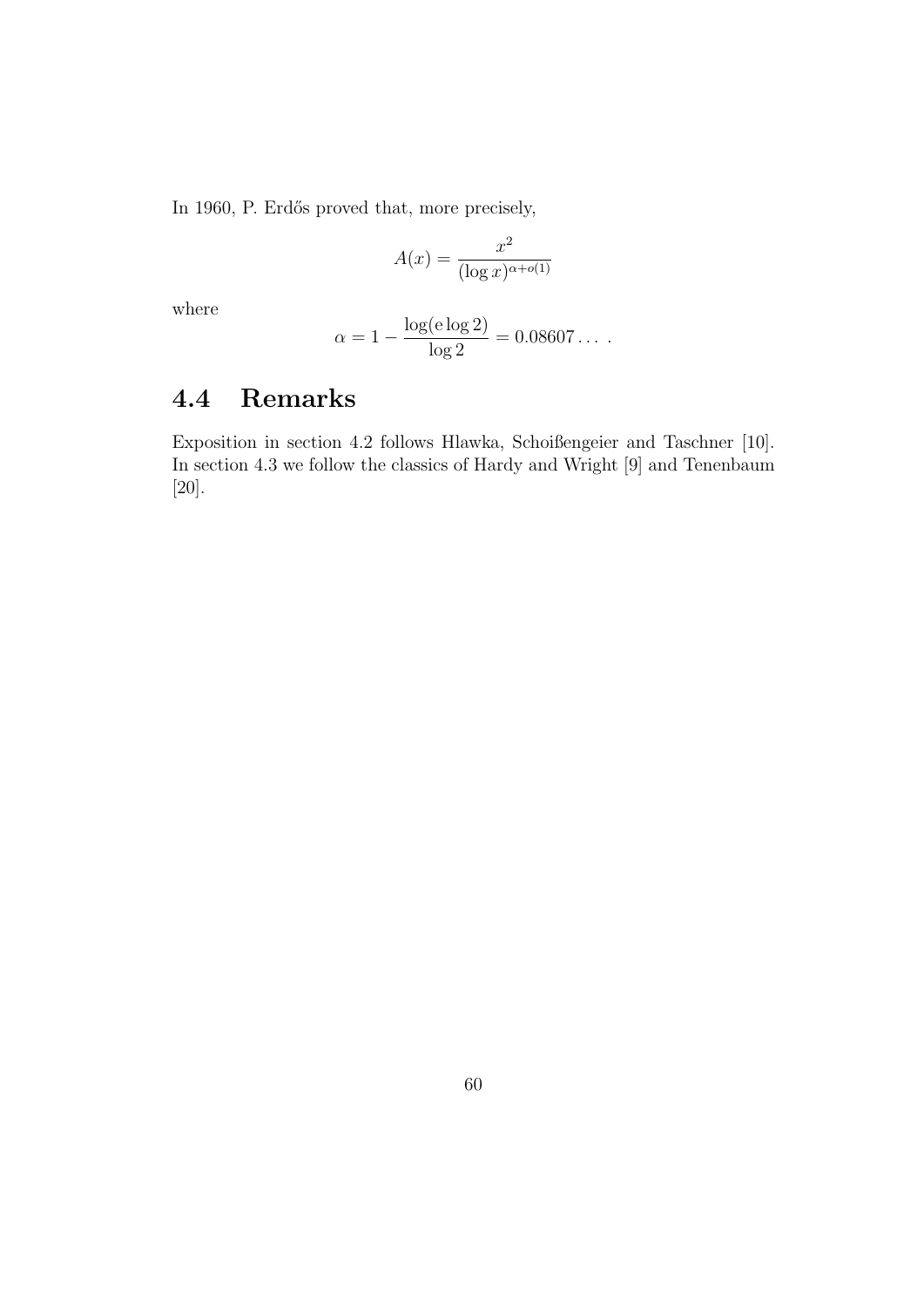## Chapter 5

## **Congruences**

After introducing basic properties of quadratic residues, we prove the quadratic reciprocity law that relates solvability of the congruences  $x^2 \equiv p$ (mod q) and  $x^2 \equiv q \pmod{p}$  for prime moduli p and q.

### 5.1 Quadratic residues and the quadratic reciprocity law

Let  $p > 2$  be an odd prime and  $a \in \mathbb{Z}$ . If the congruence  $x^2 \equiv a \pmod{p}$  has a solution  $x \in \mathbf{Z}$ , we say that a is a quadratic residue (modulo p). If it does not have solution, a is a *quadratic nonresidue* (modulo  $p$ ). For example, among the nonzero residue classes  $1, 2, \ldots, 10$  modulo 11, quadratic residues are 1, 3, 4, 5, and 9 because  $1^2 \equiv 1, 2^2 \equiv 4, 3^2 \equiv 9, 4^2 \equiv 5,$  and  $5^2 \equiv 3 (6^2, 7^2, \dots)$ give nothing new because  $6^2 \equiv (-5)^2 \equiv 5^2$  and so on), and 2, 6, 7, 8, and 10 are quadratic nonresidues.

**Proposition.** For every prime  $p > 2$  the set of nonzero residues  $\mathbf{Z}_p =$  ${1, 2, \ldots, p-1}$  contains the same number,  $(p-1)/2$ , of quadratic residues as quadratic nonresidues.

**Proof.** Consider the mapping  $x \mapsto x^2 \pmod{p}$  from  $\mathbb{Z}_p$  to itself. Every  $y \in \mathbf{Z}_p$  has either no preimage or exactly two because  $x_1^2 \equiv x_2^2$  modulo p is equivalent with  $(x_1 - x_2)(x_1 + x_2) \equiv 0$  and hence (p is a prime) with  $x_1 \equiv \pm x_2$ , and  $1 \not\equiv -1$   $(p > 2)$ . Thus there are  $(p-1)/2$  quadratic residues and  $(p-1) - (p-1)/2 = (p-1)/2$  quadratic nonresidues.  $\Box$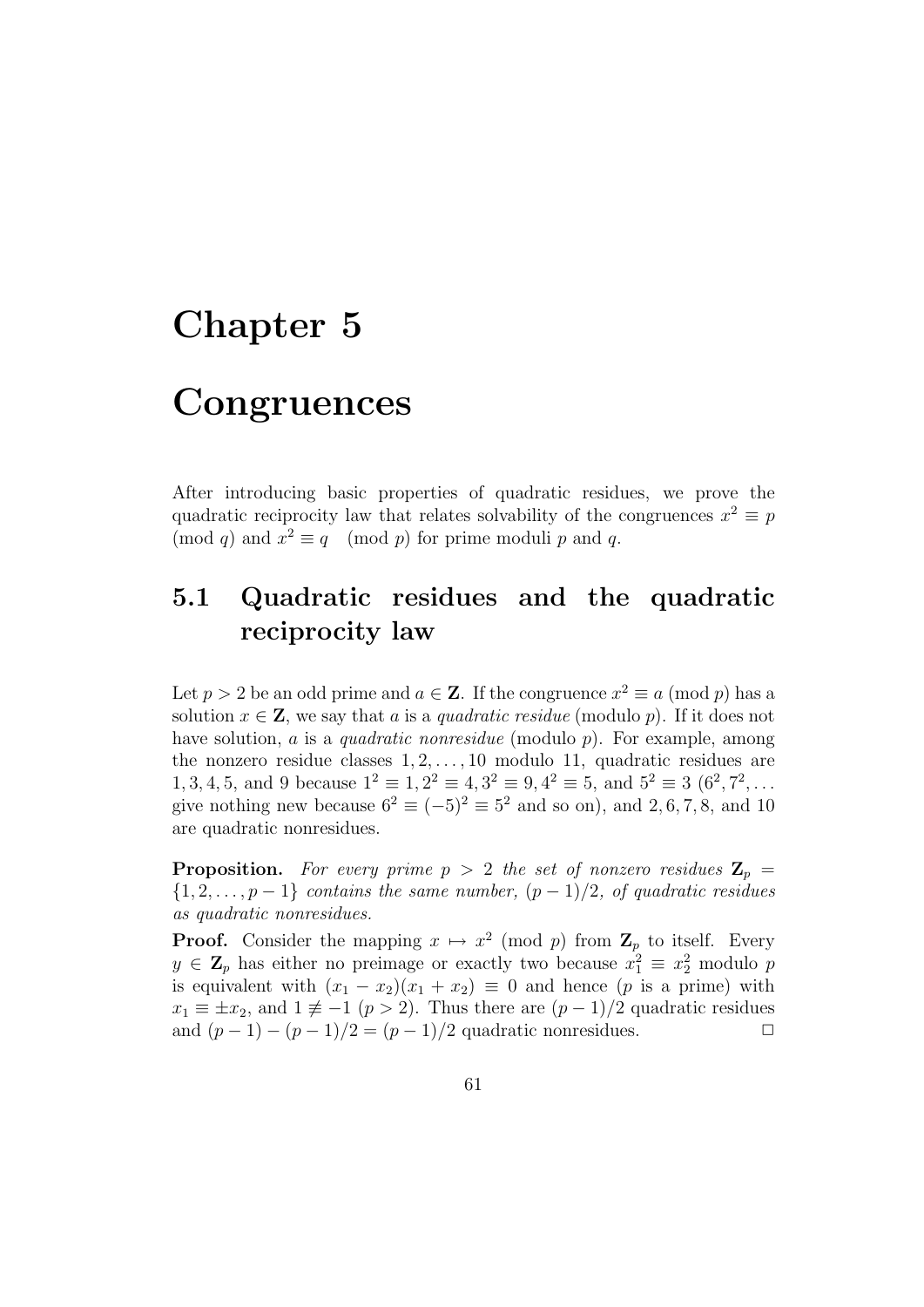Legendre's symbol  $\left(\frac{a}{n}\right)$ p , named after Adrien-Marie Legendre (1752–1833), is for a prime  $p > 2$  and  $a \in \mathbb{Z}$  not divisible by p defined by

$$
\left(\frac{a}{p}\right) = \begin{cases} +1 & \dots & a \text{ is a quadratic residue} \\ -1 & \dots & a \text{ is a quadratic nonresidue.} \end{cases}
$$

For a divisible by p we set  $\left(\frac{a}{n}\right)$ p  $= 0.$  We prove basic properties of Legendre's symbol.

**Proposition.** Let  $p > 2$  be a prime number and a, b be two integers.

- 1. If  $a \equiv b \pmod{p}$  then  $\left(\frac{a}{b}\right)$ p  $=\left(\frac{b}{n}\right)$ p .
- 2. (Euler's criterion)  $\left(\frac{a}{n}\right)$ p  $= a^{(p-1)/2} \pmod{p}.$
- $3. \left(\frac{ab}{n}\right)$ p  $=\left(\frac{a}{n}\right)$ p )  $\cdot$   $\left(\frac{b}{n}\right)$ p .

Proof. 1. This is trivial.

2. We may assume that  $a$  is not divisible by  $p$ , for else the congruence holds trivially. We have  $a^{p-1} \equiv 1 \pmod{p}$  by Fermat's little theorem, which gives

$$
(a^{(p-1)/2} - 1)(a^{(p-1)/2} + 1) \equiv 0 \pmod{p}.
$$

Thus  $a^{(p-1)/2} \equiv \pm 1 \pmod{p}$ . If a is a quadratic residue modulo p,  $a \equiv c^2$ , we have  $a^{(p-1)/2} \equiv c^{p-1} \equiv 1$ , again by Fermat's little theorem. The congruence  $a^{(p-1)/2} \equiv 1$  has no other solution besides the  $(p-1)/2$  quadratic residues because the solutions are in fact roots of the polynomial  $x^{(p-1)/2} - 1$  over the field  $\mathbf{Z}_p$  and a well-known theorem in algebra says that the number of roots of a polynomial over a field is bounded by its degree. Thus no quadratic nonresidue b is a solution of the congruence and necessarily  $b^{(p-1)/2} \equiv -1$ .

3. By part 2 we have, modulo  $p$ ,

$$
\left(\frac{ab}{p}\right) \equiv (ab)^{(p-1)/2} = a^{(p-1)/2}b^{(p-1)/2} \equiv \left(\frac{a}{p}\right)\left(\frac{b}{p}\right).
$$

Since the values of Legendre's symbol are  $-1, 0$ , and 1 (and  $p > 2$ ), we must have equality.  $\Box$ 

Let  $p > 2$  be a prime. We consider two systems of representatives of nonzero residues modulo p:

$$
M = \{-\frac{p-1}{2}, -\frac{p-1}{2} + 1, \dots, -1, 1, 2, \dots, \frac{p-1}{2}\} \text{ and } N = \{1, 2, \dots, p-1\}.
$$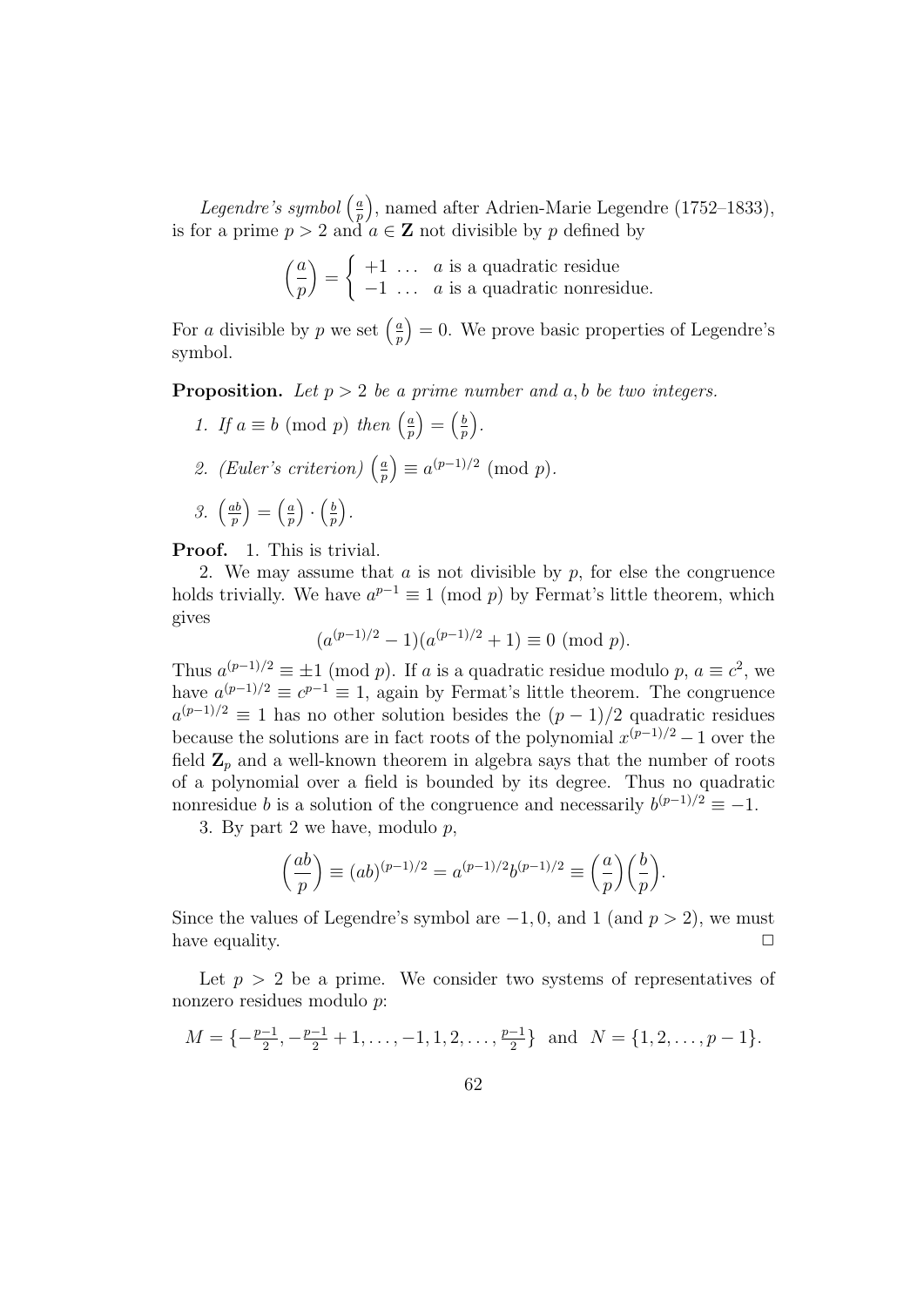For  $a \in \mathbb{Z}$  not divisible by p we define two sequences of elements from M and N, respectively, both with length  $(p-1)/2$ :

$$
M(a) = (m_k \in M : 1 \le k \le (p-1)/2, m_k \equiv ka \pmod{p}),
$$
  
\n
$$
N(a) = (n_k \in N : 1 \le k \le (p-1)/2, n_k \equiv ka \pmod{p}).
$$

We set

$$
m(a) = #(k : m_k < 0)
$$
 and  $n(a) = #(k : n_k > \frac{p-1}{2}).$ 

It holds that  $m(a) = n(a)$  because if  $m_k < 0$  then  $n_k = m_k + p > (p-1)/2$ and if  $m_k > 0$  then  $n_k = m_k \le (p-1)/2$ .

Changing signs of the negative terms in  $M(a)$ , we obtain sequence  $M(a)^+$ . Similarly,  $N(a)'$  is obtained from  $N(a)$  by replacing every term z bigger than  $(p-1)/2$  by  $p-z$ . Both sequences have terms in the set  $\{1, 2, \ldots, (p-1)/2\}$ . We claim that both  $M(a)^+$  and  $N(a)'$  are in fact permutations of the numbers  $1, 2, \ldots, (p-1)/2$ . Suppose that  $M(a)^+$  is not, which means that a number appears in it twice and therefore  $m_k \equiv \pm m_l$  modulo p for  $1 \leq k \neq l \leq$  $(p-1)/2$ . But then  $ka \equiv \pm la$  and  $(k \pm l)a \equiv 0$ , which is impossible because both factors are nonzero modulo p. The same argument works for  $N(a)'$ .

**Proposition (Gauss' lemma).** If  $p > 2$  is a prime and  $a \in \mathbb{Z}$  is not divisible by p, then

$$
\left(\frac{a}{p}\right) = (-1)^{m(a)} = (-1)^{n(a)}.
$$

**Proof.** Since  $m(n) = n(n)$ , it suffices to prove only the first equality. By the definition of  $M(a)$  and  $M(a)^+$  and the property of  $M(a)^+$ , modulo p we have

$$
((p-1)/2)! = \prod_{m \in M(a)^+} m \equiv (-1)^{m(a)} \prod_{k=1}^{(p-1)/2} ka
$$
  
= 
$$
(-1)^{m(a)}((p-1)/2)! \cdot a^{(p-1)/2}.
$$

Since  $((p-1)/2)!$  is nonzero modulo p, we can cancel it on both sides. Using Euler's criterion (part 2 of the previous Proposition), we get

$$
1 \equiv (-1)^{m(a)} a^{(p-1)/2} \equiv (-1)^{m(a)} \left(\frac{a}{p}\right)
$$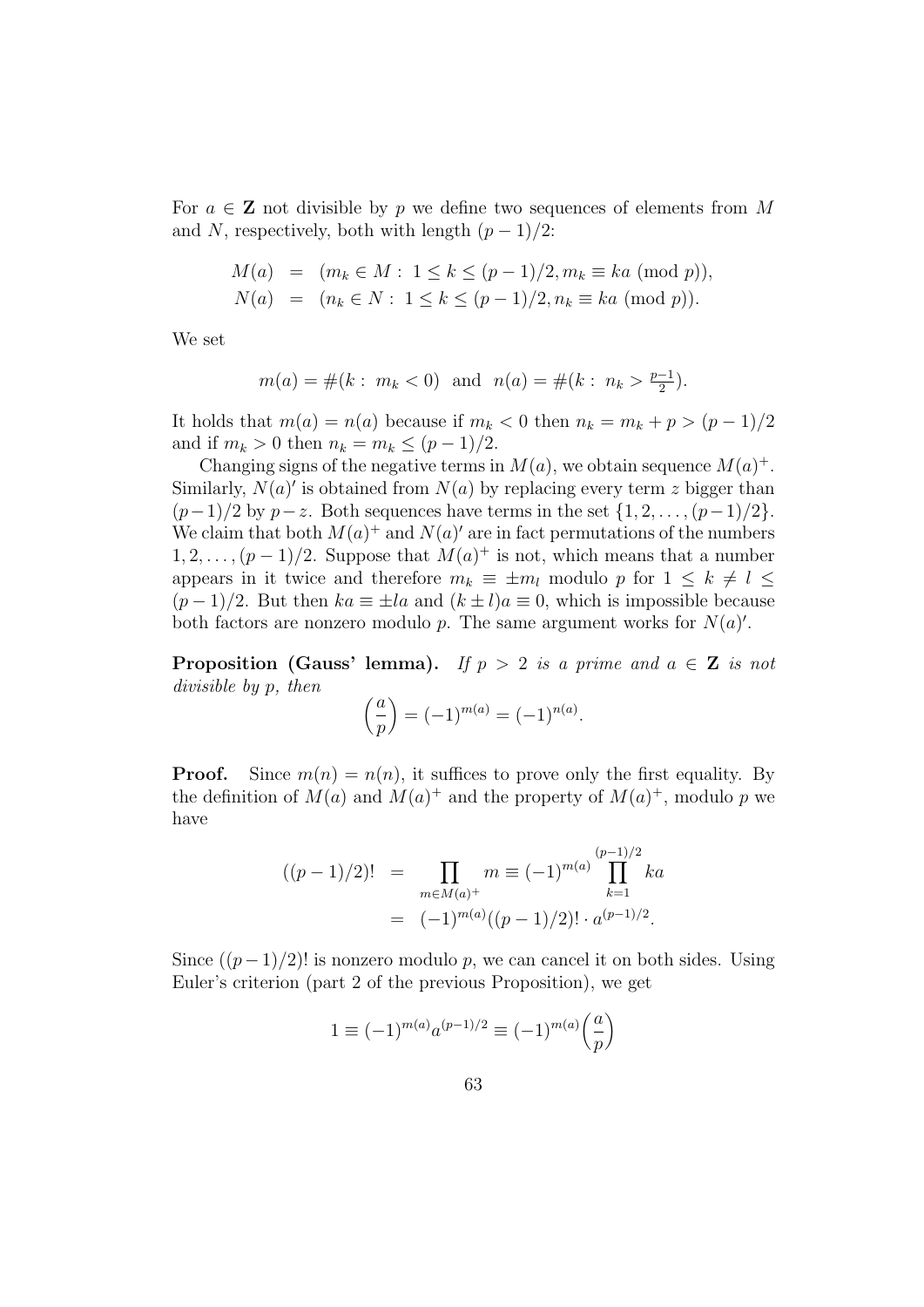and the equality follows.  $\Box$ 

For example, if  $p = 17$  and  $a = 6$  then

$$
M(6) = (6, -5, 1, 7, -4, 2, 8, -3)
$$
 and  $N(6) = (6, 12, 1, 7, 13, 2, 8, 14).$ 

Thus  $m(6) = n(6) = 3$  and  $\left(\frac{6}{17}\right) = (-1)^3 = -1$ .

Proposition (supplements to the reciprocity law). Let  $p > 2$  be a prime. Then

$$
\left(\frac{-1}{p}\right) = (-1)^{(p-1)/2} = \begin{cases} +1 & \dots & p = 4n+1 \\ -1 & \dots & p = 4n+3 \end{cases}
$$

and

$$
\left(\frac{2}{p}\right) = (-1)^{(p^2-1)/8} = \begin{cases} +1 & \dots & p = 8n+1, 8n+7\\ -1 & \dots & p = 8n+3, 8n+5. \end{cases}
$$

Proof. The first supplement follows immediately from Euler's criterion. The second supplement follows from Gauss' lemma because

$$
n(2) = \frac{p-1}{2} - \#(1 \le k \le (p-1)/2 : 2k \le (p-1)/2) = \frac{p-1}{2} - \left\lfloor \frac{p-1}{4} \right\rfloor
$$

and therefore  $n(2) = 4n - 2n = 2n$  if  $p = 8n + 1$ ,  $n(2) = 4n + 1 - 2n = 2n + 1$ if  $p = 8n + 3$ ,  $n(2) = 4n + 2 - (2n + 1) = 2n + 1$  if  $p = 8n + 5$ , and  $n(2) = 4n + 3 - (2n + 1) = 2n + 2$  if  $p = 8n + 7$ .

The following quadratic reciprocity law was known already to Euler and Legendre but the first complete proof was found by the 19 years old C. F. Gauss.

**Theorem (Gauss, 1796).** Let  $p, q > 2$  be two distinct odd primes. Then

$$
\left(\frac{p}{q}\right) = (-1)^{(p-1)(q-1)/4} \left(\frac{q}{p}\right) = \begin{cases} +\left(\frac{q}{p}\right) & \dots & p = 4m+1 & \text{or } q = 4n+1 \\ -\left(\frac{q}{p}\right) & \dots & p = 4m+3 & \text{and } q = 4n+3. \end{cases}
$$

For the proof we need two more lemmas.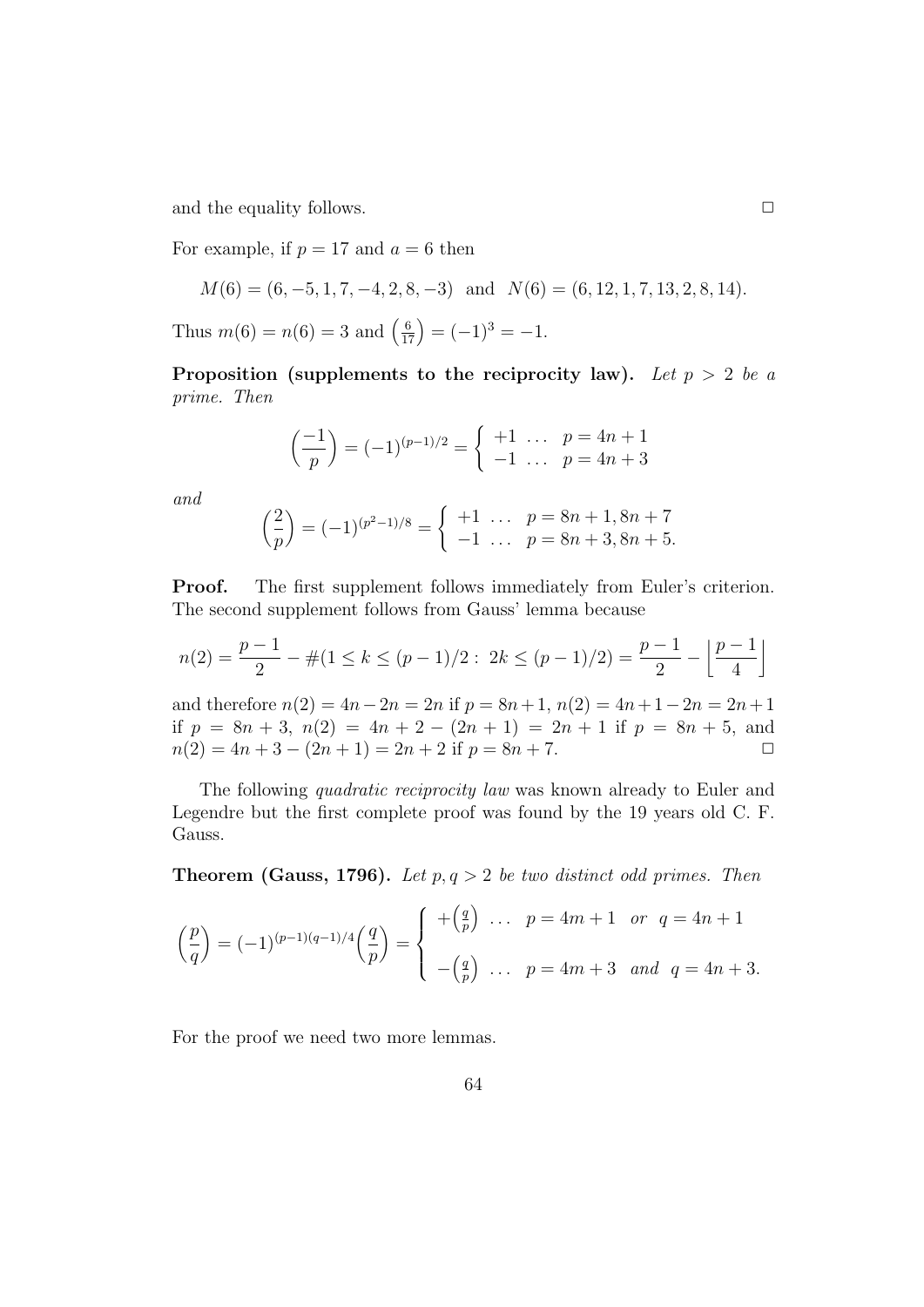**Lemma.** Let  $a, b > 1$  be two distinct, odd and coprime integers. Denote

$$
S(a,b) = \sum_{i=1}^{(a-1)/2} \left\lfloor \frac{ib}{a} \right\rfloor.
$$

Then

$$
S(a,b) + S(b,a) = \sum_{i=1}^{(a-1)/2} \left\lfloor \frac{ib}{a} \right\rfloor + \sum_{i=1}^{(b-1)/2} \left\lfloor \frac{ia}{b} \right\rfloor = \frac{(a-1)(b-1)}{4}.
$$

**Proof.** Let  $a > b$ ,  $\alpha = (a-1)/2$ , and  $\beta = (b-1)/2$ . Consider this picture:



 $S(a, b)$  is the number of the lattice points in the triangle with the vertices  $(0, 0), (\alpha, 0), A = (\alpha, \alpha b/a),$  not counting lattice points on the x-axis. Similarly,  $S(b, a)$  is the number of the lattice points in the triangle with the vertices (0, 0), (0,  $\beta$ ),  $B = (\beta, \beta b/a)$ , not counting lattice points on the yaxis. There are no lattice points on the segment joining  $(0, 0)$  and A besides  $(0, 0)$  (which is not counted) because a and b are coprime. Also, there are no lattice points inside the small triangle with the vertices B, A,  $C = (\alpha, \beta)$ because the y-coordinate of A,  $\alpha b/a = (b - b/a)/2$ , lies between  $(b - 1)/2$ and  $b/2$ . Thus  $S(a, b) + S(b, a)$  equals the number of the lattice points in the rectangle with the vertices  $(0,0)$ ,  $(\alpha,0)$ ,  $(\alpha,\beta)$ ,  $(0,\beta)$ , without the lattice points on the axes, which is  $(a-1)(b-1)/4$ .  $\Box$ 

**Lemma.** Let  $p > 2$  be a prime and  $a \in \mathbb{N}$  be odd and not divisible by p. Then

$$
\left(\frac{a}{p}\right) = (-1)^{S(p,a)}
$$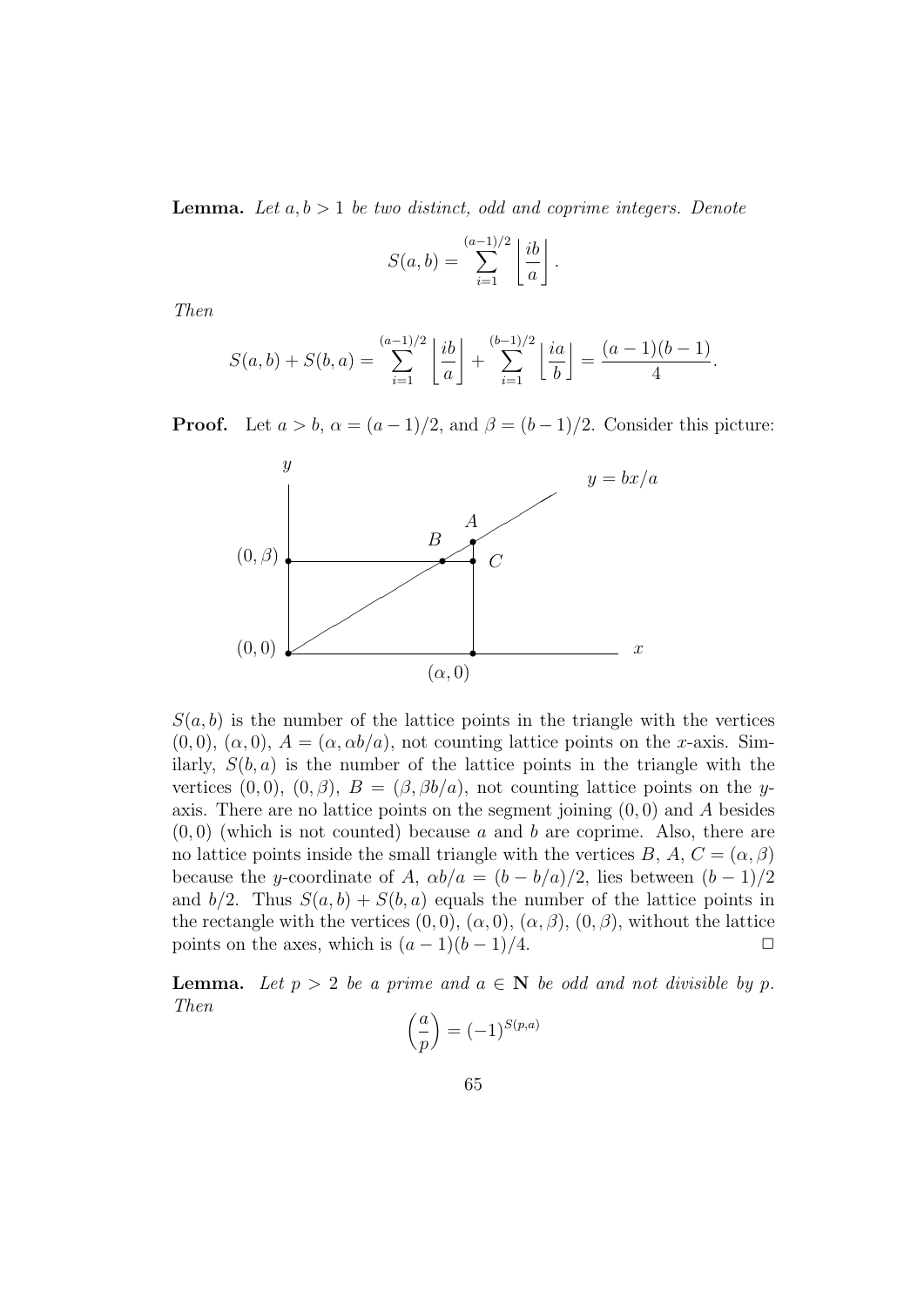where  $S(p, a)$  is the aforementioned sum.

**Proof.** Recall, for given p and a, the definition of the sequences  $N(a)$  and  $N(a)'$ . We denote the sum of terms in  $N(a)$  which are  $\leq (p-1)/2$  as r and the sum of the remaining  $n(a)$  terms (bigger than  $(p-1)/2$ ) as s. Summing all terms of  $N(a)'$  we get the first equation

$$
\frac{p^2 - 1}{8} = 1 + 2 + \dots + \frac{p - 1}{2} = r + n(a)p - s
$$

 $(N(a)'$  is a permutation of  $1, 2, ..., (p-1)/2)$ . The k-th term  $n_k$  of  $N(a)$  is defined by the formula

$$
ka = p\left\lfloor \frac{ka}{p} \right\rfloor + n_k.
$$

Summing these equations for  $k = 1, 2, \ldots, (p-1)/2$ , we get the second equation

$$
\frac{a(p^2 - 1)}{8} = pS(p, a) + r + s.
$$

Subtracting the first equation from the second equation we obtain

$$
\frac{(a-1)(p^2-1)}{8} = p(S(p,a) - n(a)) + 2s.
$$

Since a and p are odd and  $(p^2-1)/8 \in \mathbb{N}$ , modulo 2 this shows that  $S(p, a) \equiv$  $n(a)$ . Using Gauss' lemma we conclude that  $\left(\frac{a}{n}\right)$ p  $= (-1)^{n(a)} = (-1)^{S(p,a)}$ . □

The proof of the quadratic reciprocity law is now immediate. By the second lemma,

$$
\left(\frac{q}{p}\right) = (-1)^{S(p,q)}
$$
 and  $\left(\frac{p}{q}\right) = (-1)^{S(q,p)}$ .

Taking product of these equalities and using the first lemma, we get

$$
\left(\frac{q}{p}\right)\left(\frac{p}{q}\right) = (-1)^{S(p,q)+S(q,p)} = (-1)^{(p-1)(q-1)/4},
$$

or (because the values of the Legendre's symbol are  $\pm 1$ )

$$
\left(\frac{p}{q}\right) = (-1)^{(p-1)(q-1)/4} \left(\frac{q}{p}\right).
$$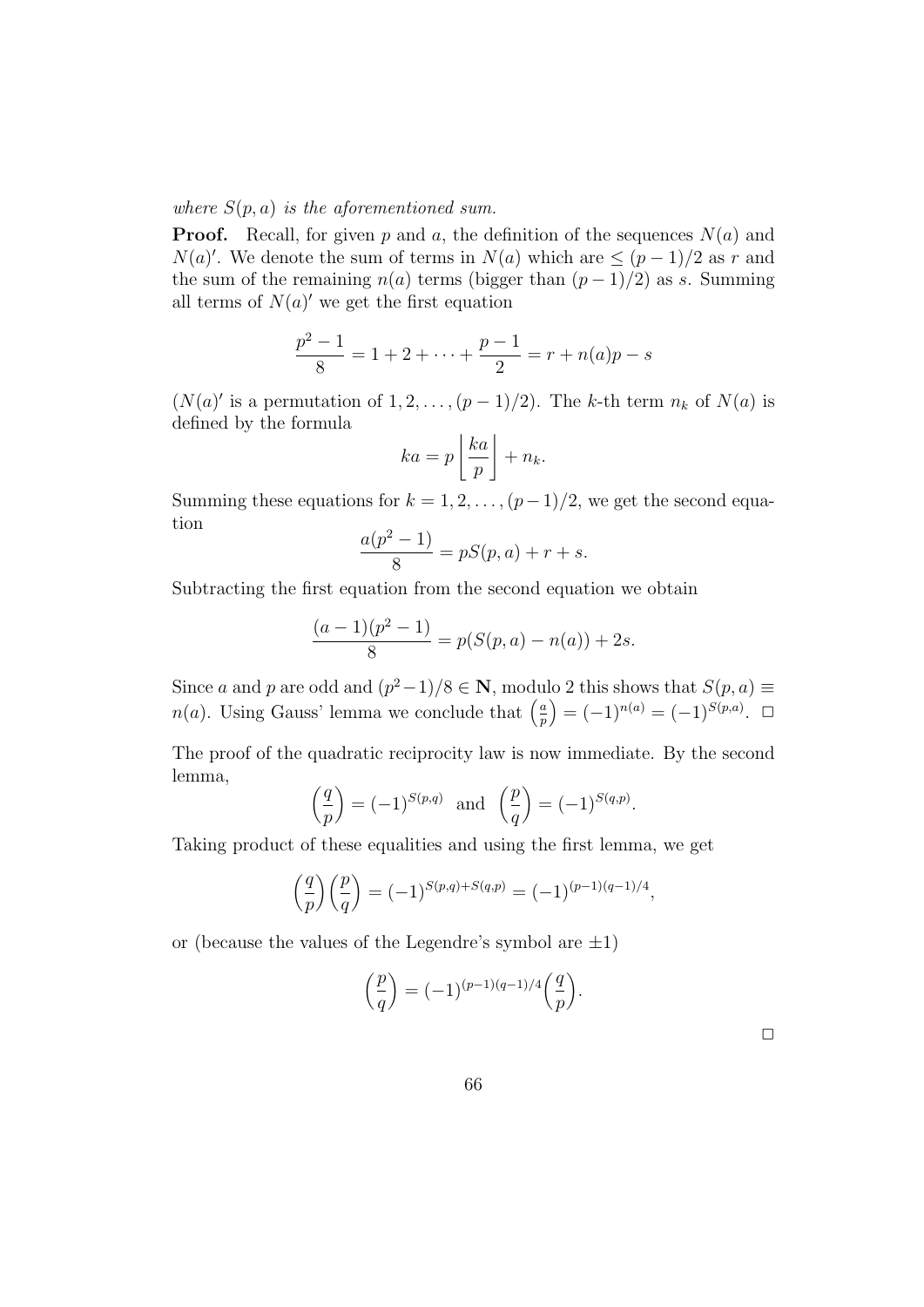## 5.2 Remarks

A great number of proofs of the quadratic reciprocity law was found. We took one from Hardy and Wright [9]. For other proofs and other reciprocity laws see the book [12] by Ireland and Rosen.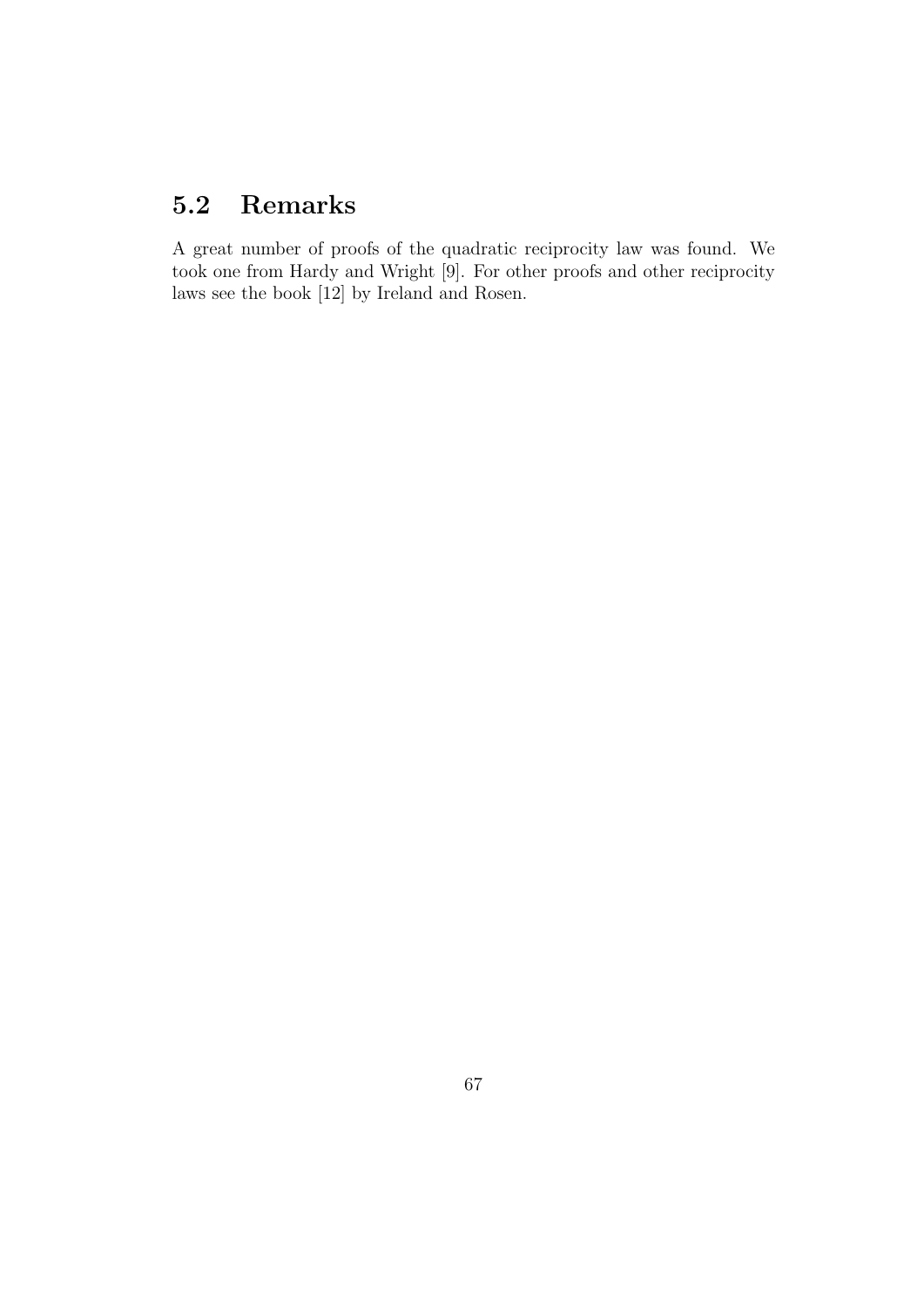# Chapter 6

# Integer partitions

Last chapter is devoted to the classical theory of integer partitions, which originated in the works of L. Euler in the 18th century. After introducing compositions (ordered decompositions of a number into sums of smaller numbers) and partitions (unordered decompositions), we turn our attention to partitions. We recall Ferrers diagrams and give two proofs of Euler's partition identity relating partitions with distinct parts and partitions with odd parts. Then we present a rather general identity, due to Cohen and Remmel, that subsumes Euler's identity as a very special case. This identity is proved by the inclusion-exclusion principle; in many other proofs we show the strength of generating functions. We conclude with discussion of the pentagonal identity. Its corollaries are surprising recurrences satisfied by the sequences  $(p(n))_{n\geq 1}$  and  $(\sigma(n))_{n\geq 1}$  where  $p(n)$  counts partitions of n and  $\sigma(n)$ is the sum of divisors of  $n$ .

#### 6.1 Compositions and partitions

In how many ways can one express a natural number  $n$  as a sum of  $k$  natural numbers, regarding expressions differing by order of summands as different? In other words, what is the number of solutions  $(a_1, a_2, \ldots, a_k) \in \mathbb{N}^k$  of the equation  $n = a_1 + a_2 + \cdots + a_k$ ? The number, we denote it  $c(n, k)$ , is the same as the coefficient of  $x^n$  in the expansion of

$$
(x + x2 + x3 + \cdots)k = \left(\frac{x}{1-x}\right)^{k} = x^{k}(1-x)^{-k}.
$$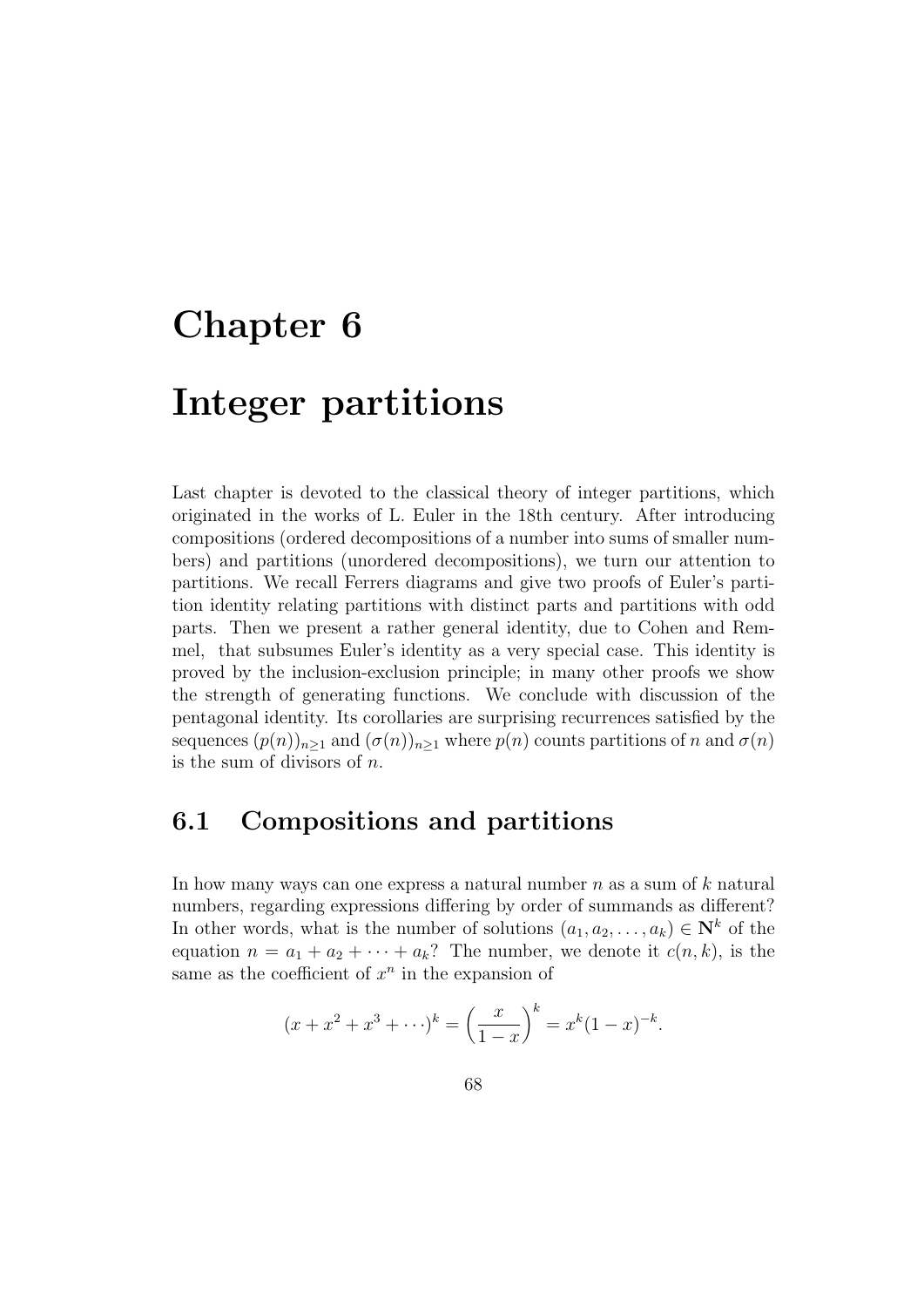By the binomial formula this equals

$$
x^{k} \sum_{m\geq 0} {\binom{-k}{m}} (-x)^{m} = x^{k} \sum_{m\geq 0} \frac{(-k)(-k-1)\dots(-k-m+1)}{m!} (-x)^{m}
$$
  
= 
$$
\sum_{m\geq 0} {\binom{k+m-1}{m}} x^{k+m}
$$
  
= 
$$
\sum_{r\geq k} {\binom{r-1}{k-1}} x^{r}
$$

and thus

$$
c(n,k) = \binom{n-1}{k-1}.
$$

In total, for all  $k$  we have

$$
c(n) = 2^{n-1} = \sum_{k} \binom{n-1}{k-1}
$$

expressions of  $n$  as a sum of natural summands. These expressions, in which order of summands matters, are called compositions of n.

Expressions of  $n$  as a sum of natural numbers, in which order of summands is irrelevant, are called *(integer)* partitions of n. We denote their number  $p(n)$  and by  $p(n, k)$  we denote the number of partitions of n in k parts. For example, 5 has  $c(5) = 16$  compositions but only  $p(5) = 7$  partitions:

$$
5 = 5
$$
  
= 4 + 1  
= 3 + 2  
= 3 + 1 + 1  
= 2 + 2 + 1  
= 2 + 1 + 1 + 1  
= 1 + 1 + 1 + 1 + 1.

We record partitions by weakly decreasing lists of numbers, with repetitions indicated by exponents. So the partitions of 5 are  $(5)$ ,  $(4, 1)$ ,  $(3, 2)$ ,  $(3, 1^2)$ ,  $(2^2, 1)$ ,  $(2, 1^3)$ , and  $(1^5)$ . The fact that  $\lambda$  is a partition of *n* is denoted as  $\lambda \vdash n$ .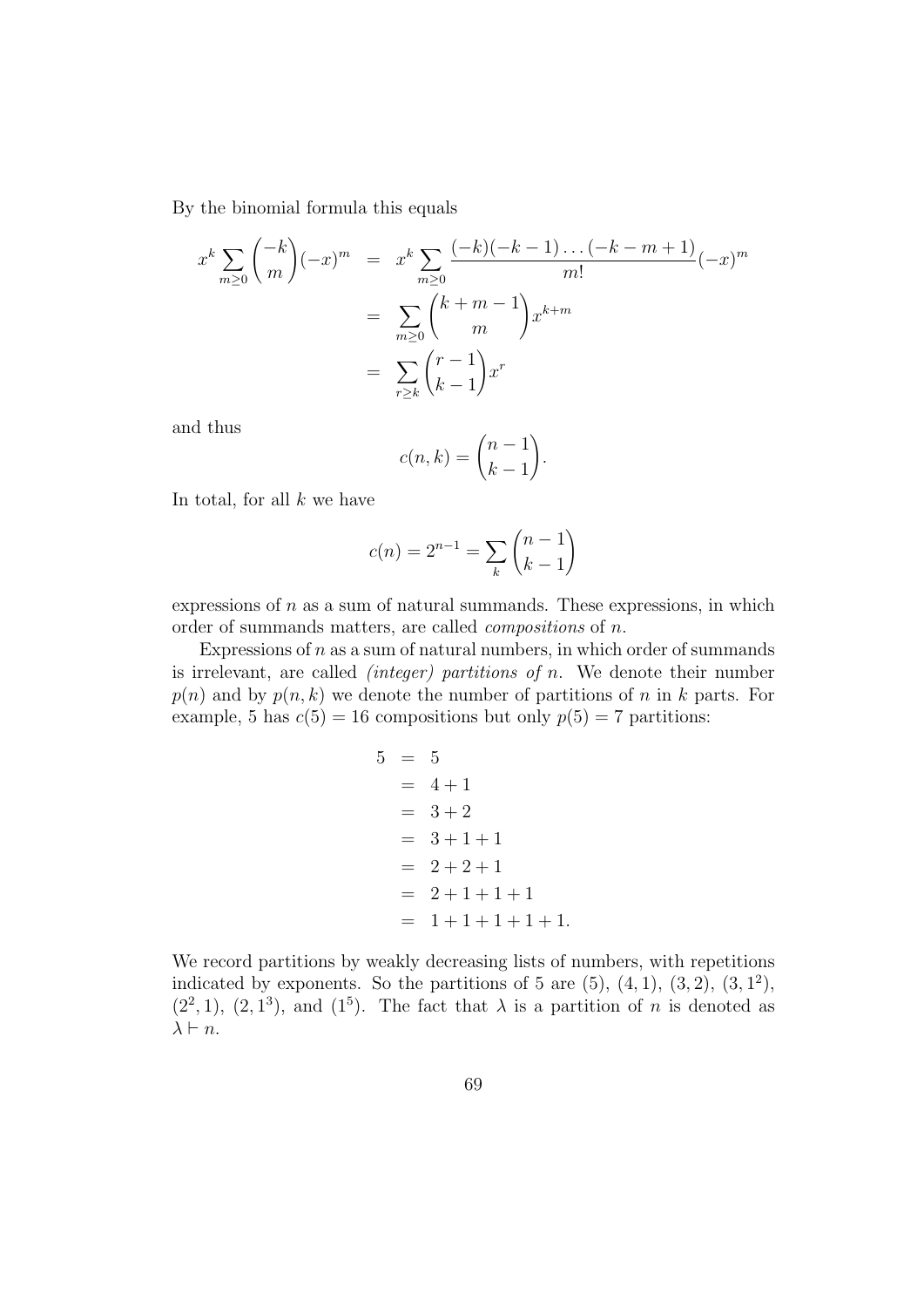In contrast with  $c(n)$  there is no simple formula for  $p(n)$ . Euler noticed the identity

$$
\sum_{n=0}^{\infty} p(n)x^n = \prod_{n=1}^{\infty} \frac{1}{1-x^n}
$$

(we set  $p(0) = 1$ ). To see it, note that the infinite product equals

$$
(x^{1\cdot 1} + x^{2\cdot 1} + x^{3\cdot 1} + \cdots)(x^{1\cdot 2} + x^{2\cdot 2} + x^{3\cdot 2} + \cdots)(x^{1\cdot 3} + x^{2\cdot 3} + x^{3\cdot 3} + \cdots) \cdots
$$

and therefore, after multiplying through, the coefficient of  $x^n$  is the number of solutions  $(a_1, \ldots, a_n) \in \mathbb{N}_0^n$  of the equation

$$
n = a_1 + 2a_2 + 3a_3 + \cdots + na_n.
$$

But this is exactly the number of ways how to express  $n$  as a sum of several (maybe none) 1's, several (maybe none) 2's, . . . , several (well, one or none) n's, which by definition is  $p(n)$ .

More generally, for a set  $A \subset \mathbb{N}$  and  $n \in \mathbb{N}$  we define  $p(n, A)$  to be the number of partitions of  $n$  with parts in  $A$ . Then, similarly,

$$
\sum_{n=0}^{\infty} p(n, A)x^n = \prod_{n \in A} \frac{1}{1 - x^n}.
$$

Even more general situation is when we are given a function  $f : \mathbf{N} \to \mathbf{N}_0$ which tells us that the number n comes in  $f(n)$  colors and we define  $p(n, f)$ as the number of colored partitions of n:  $p(n, f)$  is the number of solutions  $a_{i,j_i} \in \mathbf{N}_0, 1 \leq i \leq n, 1 \leq j_i \leq f(i)$  of the equation

$$
n = a_{1,1} + a_{1,2} + \cdots + a_{1,f(1)} + 2(a_{2,1} + \cdots + a_{2,f(2)}) + \cdots + n(a_{n,1} + \cdots + a_{n,f(n)}).
$$

Thus  $p(n, A) = p(n, \chi_A)$  where  $\chi_A$  is the characteristic function of the set A. Now we get

$$
\sum_{n=0}^{\infty} p(n, f) x^n = \prod_{n=1}^{\infty} \frac{1}{(1 - x^n)^{f(n)}}.
$$

A simple but powerful tool for proving results on partitions is Ferrers diagrams (named after Norman MacLeod Ferrers (1829-1903) ). A partition of  $n$  is visualized by a left-intended array of  $n$  dots, where the dots are grouped in rows according to the parts so that the lengths of rows weakly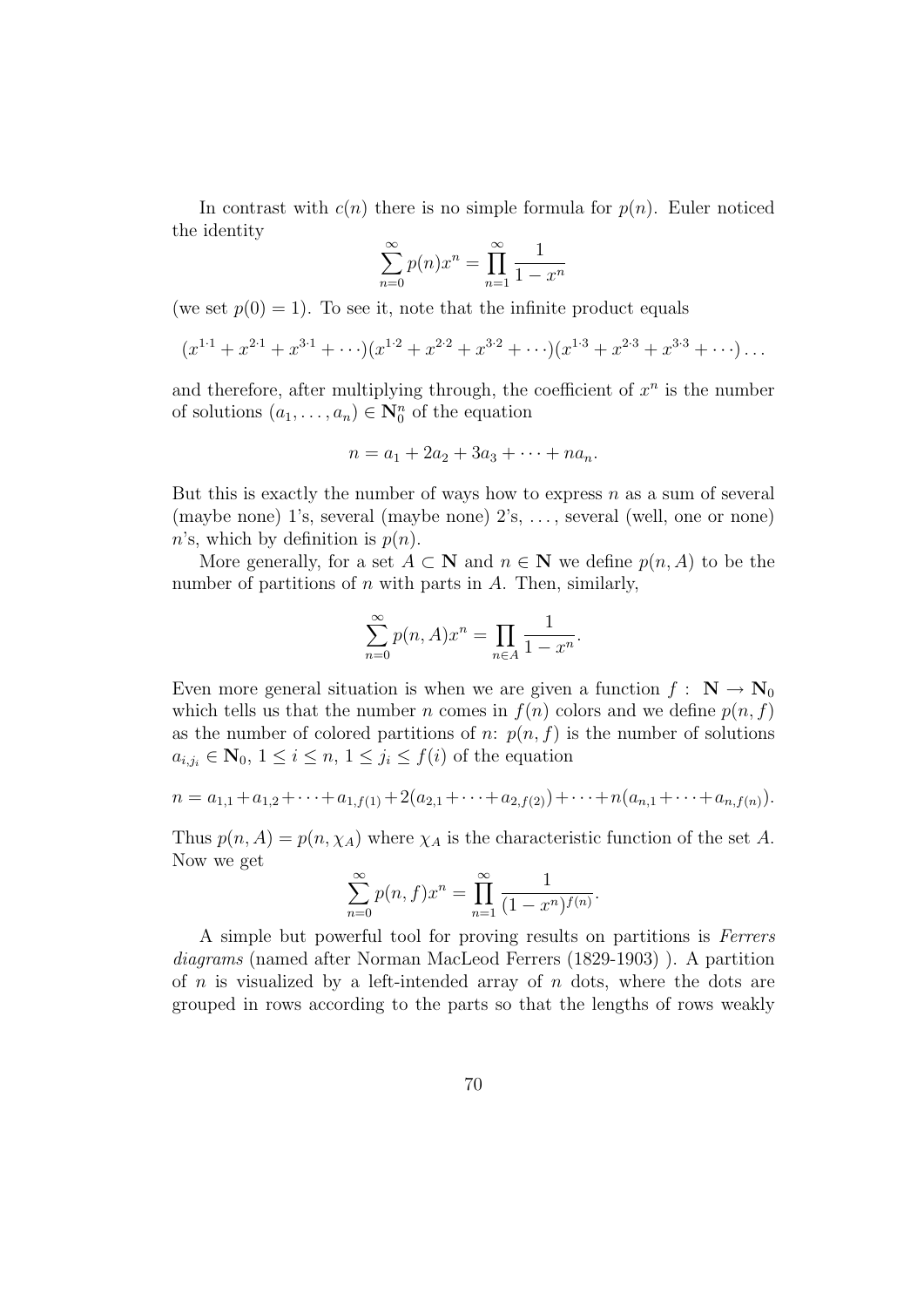decrease from top to bottom. For example, the partitions  $6 = 2 + 2 + 1 + 1$ ,  $6 = 3 + 2 + 1$ , and  $17 = 5 + 5 + 5 + 2$  have, respectively, Ferrers diagrams

| $\bullet\quad \bullet$ | $\bullet\quad \bullet\quad \bullet\quad$ |                       |  | $\bullet\quad\bullet\quad\bullet\quad\bullet\quad\bullet\quad\bullet$                                              |  |
|------------------------|------------------------------------------|-----------------------|--|--------------------------------------------------------------------------------------------------------------------|--|
| $\bullet\quad \bullet$ | $\bullet\quad \bullet$                   |                       |  | $\bullet\hspace{0.4mm}\bullet\hspace{0.4mm}\bullet\hspace{0.4mm}\bullet\hspace{0.4mm}\bullet\hspace{0.4mm}\bullet$ |  |
| $\bullet$              |                                          |                       |  | $\bullet\hspace{0.4mm}\bullet\hspace{0.4mm}\bullet\hspace{0.4mm}\bullet\hspace{0.4mm}\bullet\hspace{0.4mm}\bullet$ |  |
| $\bullet$              |                                          | $\bullet\quad\bullet$ |  |                                                                                                                    |  |

Reading the diagram by columns instead of rows, we get the conjugate partition of the same number. The partitions from our example have, respectively, conjugates  $6 = 4 + 2$ ,  $6 = 3 + 2 + 1$  (the middle partition is self-conjugate), and  $17 = 4 + 4 + 3 + 3 + 3$ . Conjugation is an involutive operation: conjugate of a conjugate is the original partition. If  $\kappa$  and  $\lambda$  are conjugated partitions, then the size of the biggest part in  $\kappa$  is equal to the number of parts in  $\lambda$ . Hence conjugation is a bijection between the set of partitions of n in parts from the set  $\{1, 2, \ldots, m\}$  and the set of partitions of  $n$  in at most  $m$  parts. Denoting the number of the latter partitions by  $p_{\leq m}(n)$ , we therefore have

$$
p_{\leq m}(n) = p(n, \{1, 2, \dots, m\}).
$$

Thus

$$
\sum_{n\geq 0} p_{\leq m}(n)x^n = \frac{1}{(1-x)(1-x^2)\dots(1-x^m)}.
$$

Let  $p_m(n)$  be the number of partitions of n in exactly m parts. Since  $p_m(n)$  =  $p_{\leq m}(n) - p_{\leq m-1}(n),$ 

$$
\sum_{n\geq 0} p_m(n)x^n = \frac{1}{(1-x)(1-x^2)\dots(1-x^m)} - \frac{1}{(1-x)(1-x^2)\dots(1-x^{m-1})}
$$

$$
= \frac{x^m}{(1-x)(1-x^2)\dots(1-x^m)}.
$$

### 6.2 Euler's identity and a metaidentity of Cohen and Remmel

There is a tremendous number of identities between numbers of various kinds of partitions. We can present only few.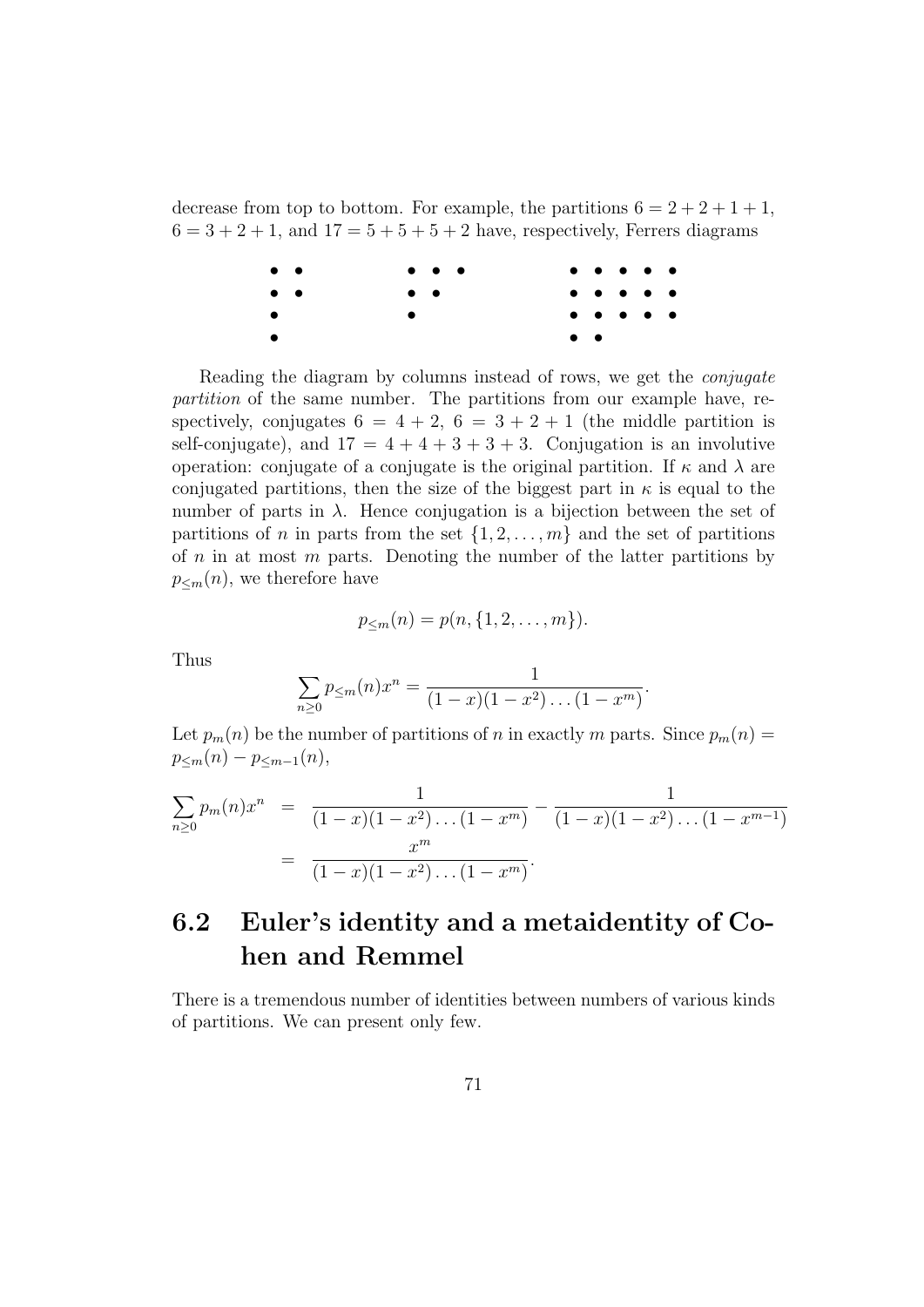**Theorem (Euler, 1748).** For every  $n \in \mathbb{N}$ , the number  $r(n)$  of partitions of n in mutually distinct parts equals the number  $l(n)$  of partitions of n in odd parts (which may be repeated).

For example, 7 has 15 partitions, of which five have odd parts and five have distinct parts:

> $7 = 7$  (odd & distinct parts)  $= 6 + 1$  (distinct parts)  $= 5 + 2$  (distinct parts)  $= 5 + 1 + 1$  (odd parts)  $= 4 + 3$  (distinct parts)  $= 4 + 2 + 1$  (distinct parts)  $= 4 + 1 + 1 + 1$  $= 3 + 3 + 1$  (odd parts)  $= 3 + 2 + 2$  $= 3 + 2 + 1 + 1$  $= 3 + 1 + 1 + 1 + 1$  (odd parts)  $= 2 + 2 + 2 + 1$  $= 2 + 2 + 1 + 1 + 1$  $= 2 + 1 + 1 + 1 + 1 + 1$  $= 1 + 1 + 1 + 1 + 1 + 1 + 1$  (odd parts).

We give two proofs of Euler's theorem. The third proof, by inclusion and exclusion, will be subsumed in a much more general result.

1st proof by generating functions. Since  $l(n) = p(n, \{1, 3, 5, \ldots\})$ , we have 1

$$
\sum_{n\geq 0} l(n)x^n = \frac{1}{(1-x)(1-x^3)(1-x^5)\dots}.
$$

This is equal to

$$
\frac{(1-x^2)(1-x^4)(1-x^6)(1-x^8)(1-x^{10})\dots}{(1-x)(1-x^2)(1-x^3)(1-x^4)(1-x^5)(1-x^6)\dots}
$$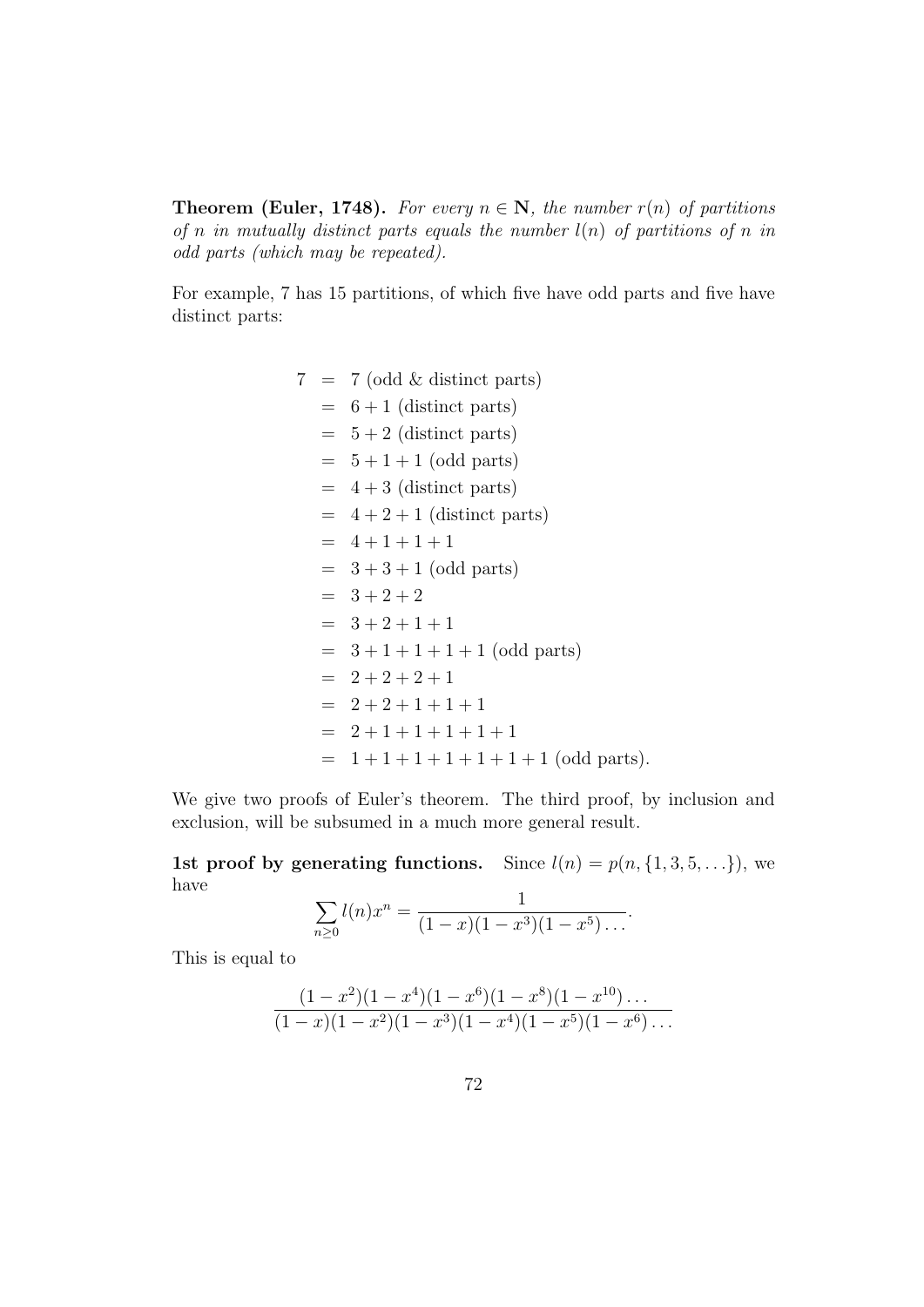which simplifies to

$$
(1+x)(1+x^2)(1+x^3)(1+x^4)\ldots
$$

because  $(1-x^{2k})/(1-x^k) = 1+x^k$ . But it is clear that

$$
\sum_{n\geq 0} r(n)x^n = (1+x)(1+x^2)(1+x^3)\ldots
$$

and therefore  $\sum_{n\geq 0} l(n)x^n = \sum_{n\geq 0} r(n)x^n$ ,  $l(n) = r(n)$  for every n.  $\Box$ 

2nd proof by bijection. We construct a bijection matching the partitions of n having distinct parts with those having only odd parts. This will show that they are the same in number. Let  $\kappa$  be a partition of n in distinct parts and a be a part of  $\kappa$ . We write  $a = 2^b c$  where  $b \in \mathbb{N}_0$  and  $c \in \mathbb{N}$  is odd (this expression of a is unique) and replace a with  $2<sup>b</sup>$  parts c. Doing this with every part of  $\kappa$ , we obtain a partition  $\lambda$  of n with only odd parts. In the other direction, if  $\lambda$  is a partition of n in odd parts and a is a part of  $\lambda$ , we collect all a's, let  $\lambda$  have m of them. The number m can be expressed (in a unique way) as a sum of distinct powers of 2:  $m = 2^{u_1} + 2^{u_2} + \cdots + 2^{u_r}$ for some integers  $u_1 > u_2 > \ldots > u_r \geq 0$  (this is the binary expansion of m). We replace the a's in  $\lambda$ ,  $a + a + \cdots + a$  (m times), by the parts  $2^{u_1}a + 2^{u_2}a + \cdots + 2^{u_r}a$ . Doing this with every part of  $\lambda$ , we get a partition  $\kappa$  of n in distinct parts (the parts are distinct because the expression "power of two  $\times$  odd number" is unique). The two mappings that we defined are inverses of one another and determine the desired bijection.  $\Box$ 

For example, for  $n = 7$  the described bijection matches 7 with 7,  $6 + 1$  with  $3+3+1$ ,  $5+2$  with  $5+1+1$ ,  $4+3$  with  $3+1+1+1$ , and  $4+2+1$ with  $1 + 1 + 1 + 1 + 1 + 1 + 1$ .

Suppose  $X_1, X_2, \ldots, X_k$  are finite sets, all contained in a finite superset U. Then the principle of inclusion and exclusion (PIE) says that

$$
|U \setminus (X_1 \cup \ldots \cup X_k)| = \sum_{I \subset [k]} (-1)^{|I|} \left| \bigcap_{i \in I} X_i \right|
$$
  
= |U| - |X\_1| - \cdots - |X\_k| + |X\_1 \cap X\_2| + \cdots

 $([k] = \{1, 2, \ldots, k\}$  and we define the intersection over the empty index set  $I = \emptyset$  as U). From the PIE formula we immediately obtain the following identity.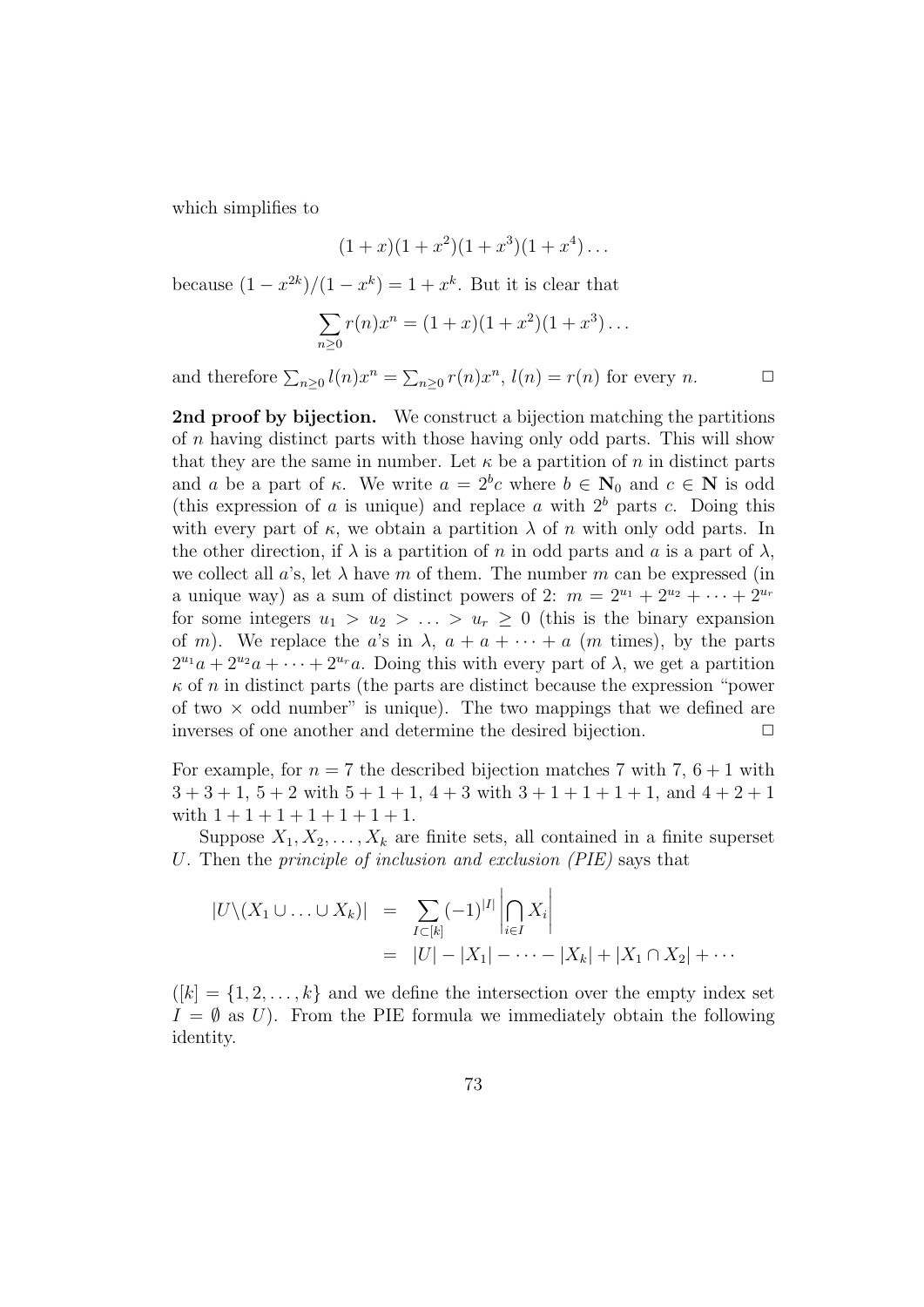**Corollary.** Let  $X_1, X_2, \ldots, X_k$  and  $Y_1, Y_2, \ldots, Y_k$  be two k-tuples of finite subsets of a finite set U which for every  $I \subset [k]$  satisfy the condition

$$
\left|\bigcap_{i\in I} X_i\right| = \left|\bigcap_{i\in I} Y_i\right|.
$$

Then

$$
|U\setminus (X_1\cup\ldots\cup X_k)|=|U\setminus (Y_1\cup\ldots\cup Y_k)|.
$$

This corollary can be used to give a third proof of Euler's identity. However, this would be a far cry from using the full potential of PIE. We demonstrate it in the next general result which contains Euler's identity as a very particular case. First we need some definitions.

A multiset is a pair  $\mathcal{A} = (A, f)$  where  $A \subset \mathbf{N}$  is a finite set and  $f : A \to \mathbf{N}$ is the *multiplicity mapping* that tells us how many times  $a \in A$  appears in  $\mathcal{A}$ . We define its norm by

$$
\|\mathcal{A}\| = \sum_{a \in A} af(a).
$$

In fact,  $A$  is a partition of its norm. We write

$$
\mathcal{A} = (A, f) \supset \mathcal{B} = (B, g)
$$

(A contains B) if  $A \supset B$  and  $f(a) \ge g(a)$  for every  $a \in B$ . If  $A \supset B$ , we define

$$
\mathcal{A} - \mathcal{B} = (C, h)
$$

by  $C = \{a \in A : f(a) > g(a)\}\$  and  $h(a) = f(a) - g(a)$  (for  $a \in A \backslash B$  we set  $g(a) = 0$ ). For several multisets  $\mathcal{A}_i = (A_i, f_i), i = 1, 2, \dots, k$ , we define their union and sum by

$$
\mathcal{A}_1 \cup \ldots \cup \mathcal{A}_k = (A_1 \cup \ldots \cup A_k, \max f_i)
$$
  

$$
\mathcal{A}_1 + \ldots + \mathcal{A}_k = (A_1 \cup \ldots \cup A_k, \sum f_i)
$$

where  $(\max f_i)(a) = \max(f_1(a), \ldots, f_k(a))$  and  $(\sum f_i)(a) = f_1(a) + \cdots + f_k(a)$ (again, the undefined values  $f_i(a)$  are set to 0). Observe that

$$
\mathcal{A} \supset \mathcal{A}_i \text{ for every } i \in [k] \iff \mathcal{A} \supset \mathcal{A}_1 \cup \ldots \cup \mathcal{A}_k.
$$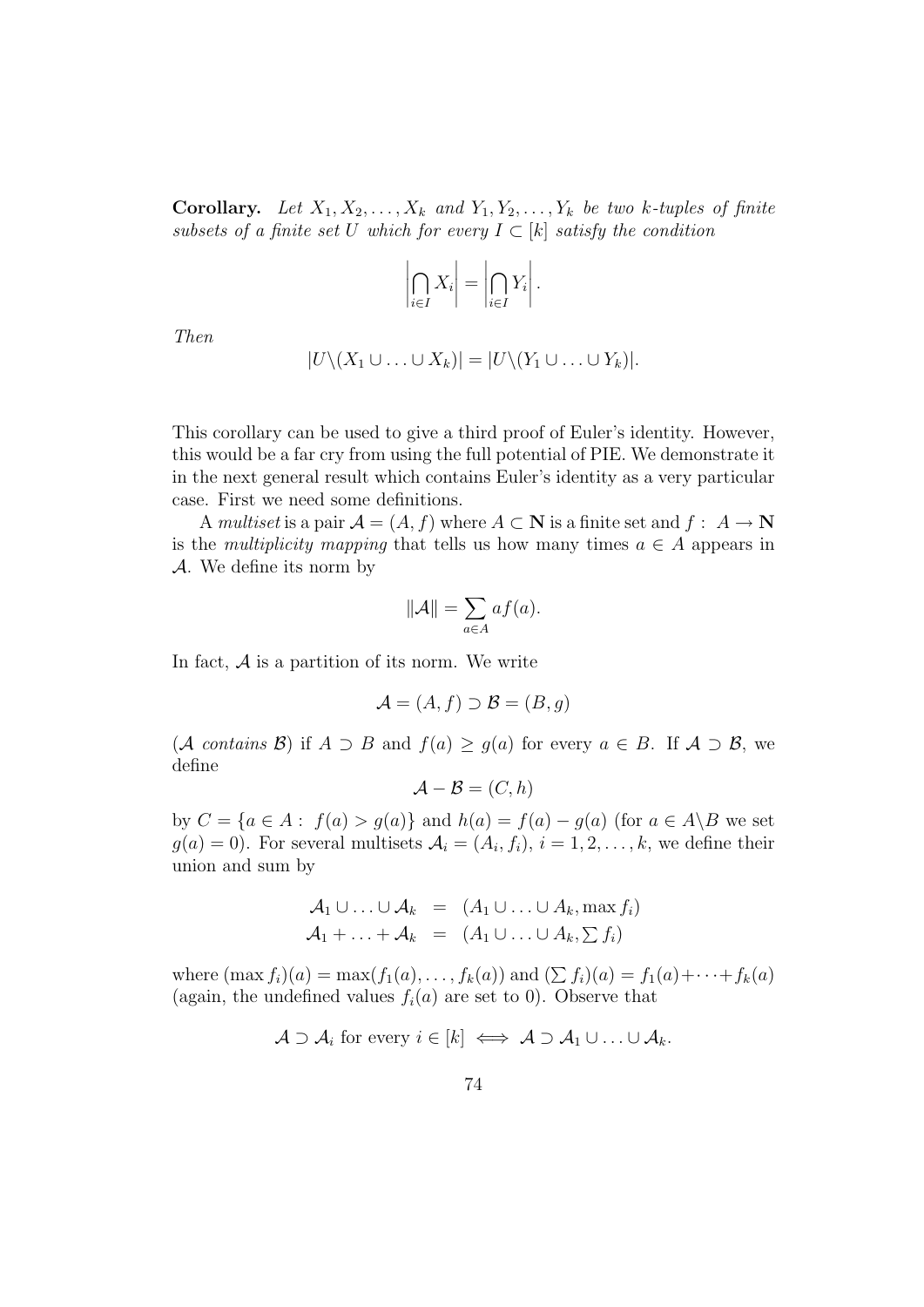Now we can formulate a remarkable general identity, obtained by Daniel Cohen and Jeffrey Remmel.

**Theorem (Cohen, 1981; Remmel, 1982).** Let  $A = (A_1, A_2, \ldots)$  and  $\mathcal{B} = (\mathcal{B}_1, \mathcal{B}_2, \ldots)$  be two infinite sequences of multisets (partitions) which for every finite  $I \subset \mathbb{N}$  satisfy the condition

$$
\left\|\bigcup_{i\in I}\mathcal{A}_i\right\|=\left\|\bigcup_{i\in I}\mathcal{B}_i\right\|.
$$

Then for every  $n \in \mathbb{N}$ ,

$$
\#\{\lambda \vdash n : \lambda \not\supset A_i \text{ for } i = 1, 2, \ldots\} = \#\{\lambda \vdash n : \lambda \not\supset B_i \text{ for } i = 1, 2, \ldots\},\
$$

that is, the number of the partitions of n containing no partition from the sequence A equals the number of the partitions of n containing no partition from the sequence B.

**Proof.** Let  $n \in \mathbb{N}$  be fixed and U be the set of all partitions  $\lambda$  of n,  $X_i = {\lambda \in U : \lambda \supset \mathcal{A}_i}, \text{ and } Y_i = {\lambda \in U : \lambda \supset \mathcal{B}_i}.$  For a finite set of indices  $1 \leq i_1 < i_2 < \ldots < i_k$  we consider the sets

$$
R = X_{i_1} \cap X_{i_2} \cap \ldots \cap X_{i_k} \text{ and } S = Y_{i_1} \cap Y_{i_2} \cap \ldots \cap Y_{i_k}.
$$

By the above observation,

$$
R = \{ \lambda \in U : \ \lambda \supset \mathcal{A}_{i_1} \cup \ldots \cup \mathcal{A}_{i_k} \} \text{ and } S = \{ \lambda \in U : \ \lambda \supset \mathcal{B}_{i_1} \cup \ldots \cup \mathcal{B}_{i_k} \}.
$$

For every  $\lambda \in R$ , the partition

$$
\lambda' = (\lambda - \mathcal{A}_{i_1} \cup \ldots \cup \mathcal{A}_{i_k}) + \mathcal{B}_{i_1} \cup \ldots \cup \mathcal{B}_{i_k}
$$

lies in S. Similarly, for every  $\kappa \in S$ , the partition

$$
\kappa' = (\kappa - \mathcal{B}_{i_1} \cup \ldots \cup \mathcal{B}_{i_k}) + \mathcal{A}_{i_1} \cup \ldots \cup \mathcal{A}_{i_k}
$$

lies in R. (The condition on the sequences  $A$  and  $B$  ensures that the norm of the partition (multiset) is not changed when we subtract  $A_i$ s and then add the corresponding  $\mathcal{B}_i$ s). These mappings  $\lambda \mapsto \lambda'$  and  $\kappa \mapsto \kappa'$  are inverses of one another and they establish a bijection between  $R$  and  $S$ . Thus, for every finite set of indices  $1 \leq i_1 < i_2 < \ldots < i_k$ ,  $|R| = |S|$ . By the above corollary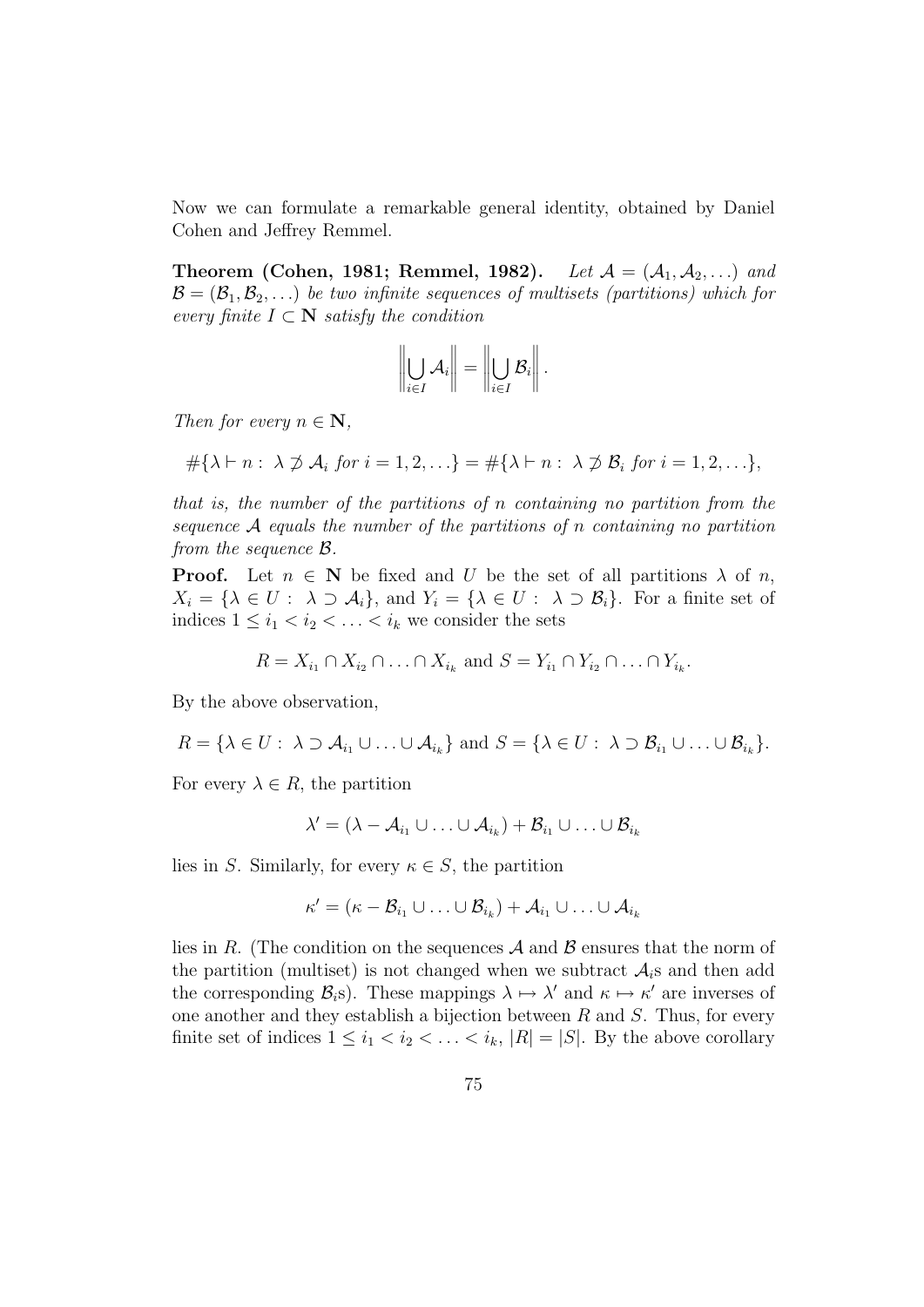of PIE we have  $|U\setminus (X_1\cup X_2\cup ...) = |U\setminus (Y_1\cup Y_2\cup ...)$  (both unions are effectively finite) which we wanted to prove.  $\Box$ 

There is a simple method to construct nontrivial pairs of sequences  $A$  and  $\beta$  satisfying the condition in the theorem. Note that for mutually disjoint multisets  $A_1, \ldots, A_k$  (this means that  $A_i \cap A_j = \emptyset$  for  $i \neq j$ ) the union is equal to the sum and the norm of the union is the sum of the norms. So if  $A$  and  $B$  are sequences of pairwise disjoint multisets then the condition is satisfied if and only if  $\|\mathcal{A}_i\| = \|\mathcal{B}_i\|$  for every  $i \in \mathbb{N}$ . We call this the disjoint satisfaction of the condition. Thus to obtain a nontrivial pair A and **B** satisfying the condition, we simply take a sequence  $A = (A_1, A_2, ...)$  of pairwise disjoint multisets and obtain  $\beta$  by splitting some of the parts in some  $\mathcal{A}_i$ s so that disjointness is preserved. Of course, the condition may be satisfied in some more complicated, not necessarily disjoint, ways.

We give four instances of the metaidentity. In the first three examples the condition on  $\mathcal A$  and  $\mathcal B$  is satisfied disjointly and in the last example it is satisfied in a more complicated way.

• (Glaisher's identity<sup>1</sup>) For  $d \in \mathbb{N}$ ,  $d \geq 2$ , consider

 $\mathcal{A} = (\{d\}, \{2d\}, \{3d\}, \ldots)$  $\mathcal{B} = \{ \{1, 1, \ldots, 1\}, \{2, 2, \ldots, 2\}, \{3, 3, \ldots, 3\}, \ldots \}$ 

where in  $\beta$  all multiplicities are d. Every n has as many partitions in parts not divisible by d as partitions in which no part appears more than  $d-1$  times. For  $d=2$  this is precisely Euler's identity.

• Consider

$$
\mathcal{A} = (\{1\}, \{4\}, \{9\}, \{16\}, \ldots) \n\mathcal{B} = (\{1\}, \{2, 2\}, \{3, 3, 3\}, \{4, 4, 4, 4\}, \ldots).
$$

Every n has as many partitions in which no part is a square as partitions in which every part m appears at most  $m-1$  times.

• (Schur's identity<sup>2</sup> ) Consider

$$
\mathcal{A} = (\{2\}, \{3\}, \{4\}, \{6\}, \{8\}, \{9\}, \{10\}, \{12\}, \{14\}, \ldots) \n\mathcal{B} = (\{1, 1\}, \{3\}, \{2, 2\}, \{6\}, \{4, 4\}, \{9\}, \{5, 5\}, \{12\}, \{7, 7\}, \ldots).
$$

<sup>&</sup>lt;sup>1</sup>Named after John Glaisher (1848-1928).

<sup>2</sup>Named after Issai Schur (1875-1941).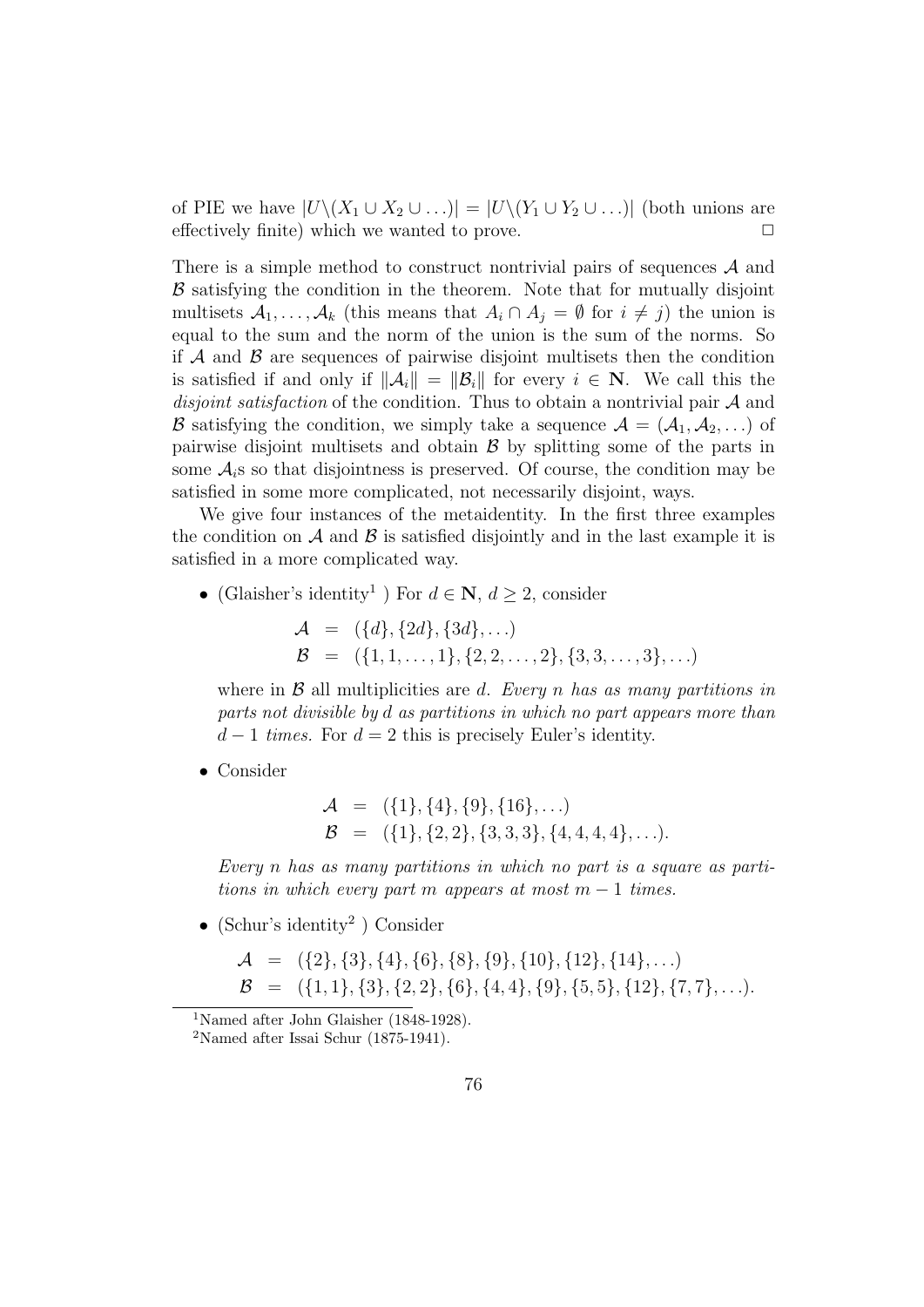Every n has as many partitions in parts  $\equiv \pm 1 \pmod{6}$  as partitions in distinct parts  $\equiv \pm 1 \pmod{3}$ .

• Consider

 $\mathcal{A} = \{ \{1, 1, 1, 1\}, \{1, 1, 2, 2\}, \{2, 2, 2, 2\}, \{2, 2, 3, 3, \}, \{3, 3, 3, 3\}, \ldots \}$  $\mathcal{B} = \{ \{2, 2\}, \{2, 4\}, \{4, 4\}, \{4, 6\}, \{6, 6\}, \ldots \}.$ 

Every n has as many partitions in which parts are repeated at most thrice and in which in every two consecutive parts one of them is not repeated, as partitions in which even parts differ at least by 4 (and are not repeated, odd parts are not restricted).

#### 6.3 The pentagonal identity

The last topic in the course is Euler's pentagonal identity. Pentagonal numbers are numbers

$$
1, 2, 5, 7, 12, 15, 22, 26, \ldots
$$

which are obtained as initial sums of two arithmetic progressions with difference 3:  $5 = 1 + 4$ ,  $12 = 1 + 4 + 7$ ,  $22 = 1 + 4 + 7 + 10$ , etc. and  $7 = 2 + 5$ ,  $15 = 2 + 5 + 8$ ,  $26 = 2 + 5 + 8 + 11$  etc. Explicitly, pentagonal numbers are given by the formulae

$$
\frac{3m^2 + m}{2} \text{ for } m \in \mathbf{Z} \setminus \{0\} \text{ or } \frac{3m^2 \pm m}{2} \text{ for } m \in \mathbf{N}.
$$

They count dots in diagrams of nested pentagons (which I am unable to draw) and hence their name. If one should remember only one partition identity, then it must be the following celebrated Euler's pentagonal identity.

**Theorem (Euler, 1750).** Let  $\omega(m) = (3m^2 + m)/2$ . The following three statements hold (and express the same fact in different formulations).

1.

$$
\prod_{n=1}^{\infty} (1 - x^n) = 1 + \sum_{m=1}^{\infty} (-1)^m (x^{\omega(m)} + x^{\omega(-m)}) = \sum_{m=-\infty}^{\infty} (-1)^m x^{\omega(m)}.
$$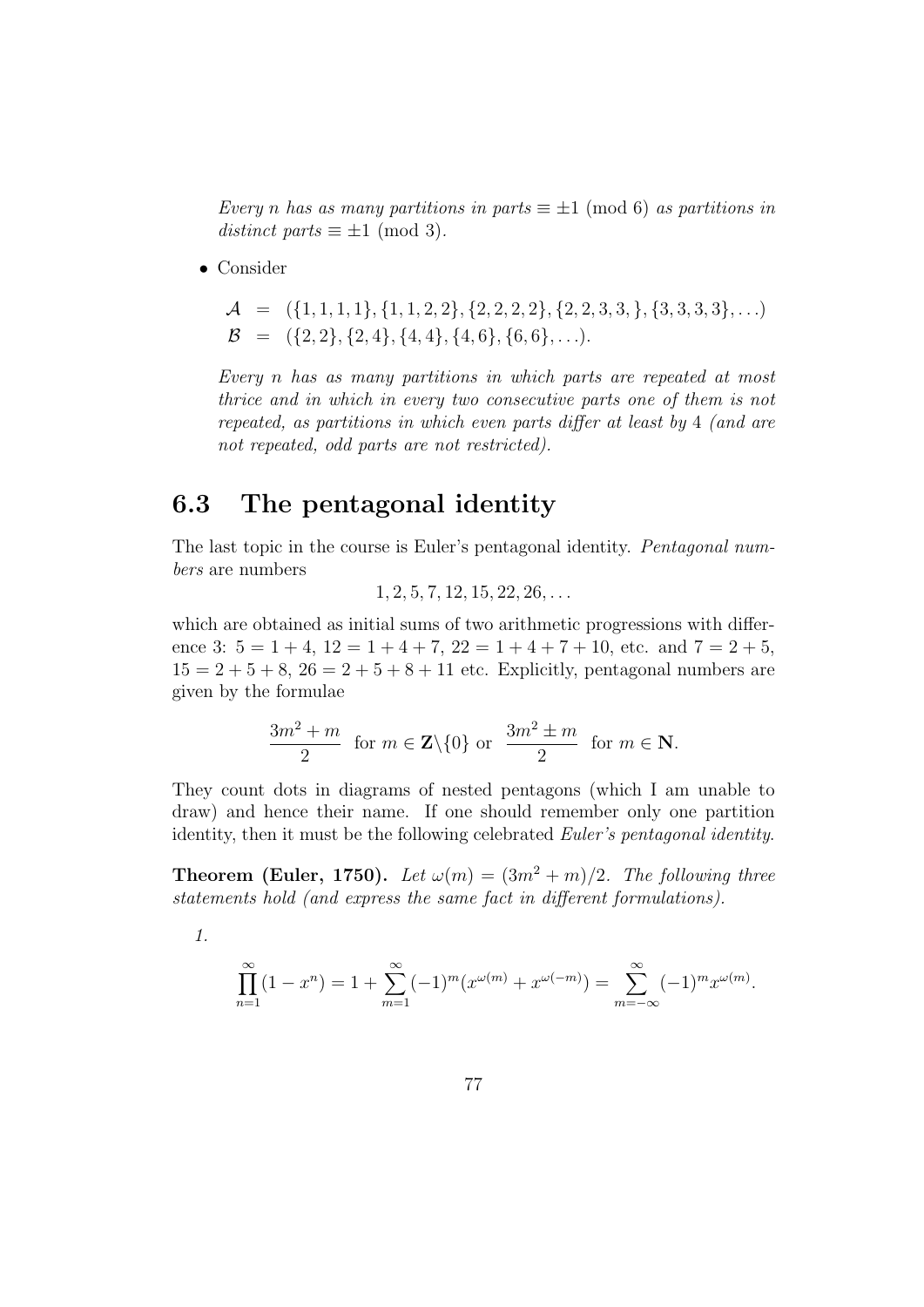- 2. Nonpentagonal  $n \in \mathbb{N}$  has as many partitions in an even number of distinct parts as partitions in an odd number of distinct parts. For pentagonal  $n = \omega(\pm m)$  the number of the former partitions exceeds the number of the latter partitions by  $(-1)^m$ .
- 3. For every  $n \in \mathbb{N}$  we have the recurrence  $(p(n))$  is the number of partitions of n)

$$
p(n) = p(n-1) + p(n-2) - p(n-5) - p(n-7) + p(n-12) + p(n-15) - \cdots
$$
  
where we set  $p(m) = 0$  for  $m < 0$  and  $p(0) = 1$ .

First, let us show that parts 1, 2, and 3 are saying the same thing in different words. Multiplying through the infinite product in 1, we get (as in the 1st proof of Euler's identity) that

$$
\prod_{n=1}^{\infty} (1 - x^n) = 1 + \sum_{n \ge 1} r^{\pm}(n) x^n
$$

where  $r^{\pm}(n)$  is the number of partitions of n in an even number of distinct parts minus the number of partitions of  $n$  in an odd number of distinct parts. Now it is clear that parts 1 and 2 are saying the same thing.

To see that  $2 \iff 3$ , recall that

$$
1 + \sum_{n=1}^{\infty} p(n)x^n = \frac{1}{(1-x)(1-x^2)(1-x^3)\dots}.
$$

Moving the denominator on the other side, we get

$$
\left(1 + \sum_{n\geq 1} r^{\pm}(n)x^n\right)\left(1 + \sum_{n=1}^{\infty} p(n)x^n\right) = 1
$$

which is the same as

$$
p(n) + r^{\pm}(1)p(n-1) + r^{\pm}(2)p(n-2) + \cdots + r^{\pm}(n)p(0) = 0
$$

for  $n \geq 1$  (and  $p(0) = 1$ ). If part 2 holds then we know that  $r^{\pm}(n) = 0$  for  $n \neq \omega(\pm m)$  and  $r^{\pm}(n) = (-1)^m$  for  $n = \omega(\pm m)$  and get recurrence in part 3. If part 3 holds, we restate the recurrence in the language of power series as

$$
\left(1 + \sum_{m=1}^{\infty} (-1)^m (x^{\omega(m)} + x^{\omega(-m)})\right) \left(1 + \sum_{n=1}^{\infty} p(n) x^n\right) = 1.
$$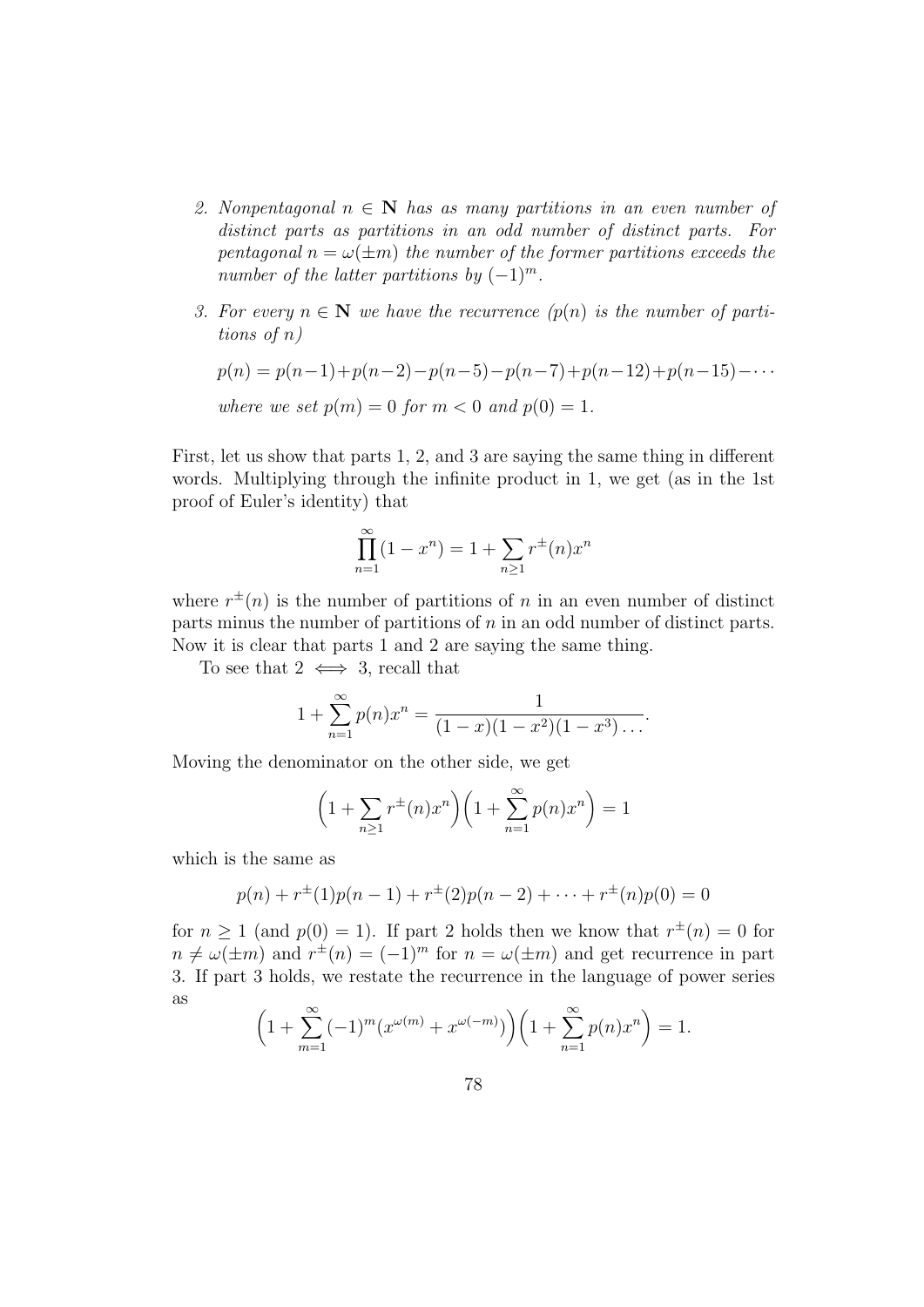Thus

$$
1 + \sum_{n\geq 1} r^{\pm}(n)x^n
$$
 and  $1 + \sum_{m=1}^{\infty} (-1)^m (x^{\omega(m)} + x^{\omega(-m)})$ 

are both multiplicative inverses of  $1 + \sum_{n\geq 1} p(n)x^n$  and hence must be equal as power series, coefficient by coefficient. This gives part 2.

It remains to prove one of the claims in 1, 2, or 3. Euler proved the identity in 1 by manipulating power series. A beautiful combinatorial proof of the identity in part 2 was found by Fabian Franklin (1853-1939).

**Proof of part 2 (Franklin, 1881).** Let U be the set of partitions  $\lambda$  of n with distinct parts. We shall define a pairing  $P$  of the elements in  $U$  in pairs with these properties: (i) the pairs  $(\kappa, \lambda)$  are mutually disjoint; (ii) they cover the whole U if n is not pentagonal, for  $n = \omega(\pm m)$  exactly one partition is left out by  $P$  and its number of parts has the same parity as  $m$ ; and (iii) the numbers of parts of the two partitions in each pair  $(\kappa, \lambda)$  have different parities. Existence of such pairing P proves 2.

We define  $P$  by means of the base and the slope of the Ferrers diagram of a partition  $\lambda \in U$ . The base b of  $\lambda$  is the lowest row of dots and its size |b|, the number of dots in it, is the smallest part of  $\lambda$ . The slope s of  $\lambda$  is the longest south-west going straight segment of dots that starts in the rightmost dot in the top row. Thus if m is the biggest part of  $\lambda$ , the size  $|s|$  of the slope is the maximum  $t \in \mathbb{N}$  such that  $m, m-1, m-2, \ldots m-t+1$  are parts of λ.

We define two partial (i.e., not always defined) mappings  $A, B : U \rightarrow U$ . If  $\lambda \in U$  and  $|s| < |b|$ , we obtain  $A(\lambda)$  by moving the slope of  $\lambda$  to the bottom to form the new base. If  $|s| > |b|$ , we obtain  $B(\lambda)$  by moving the base of  $\lambda$ to the upper right to form the new slope. For example,

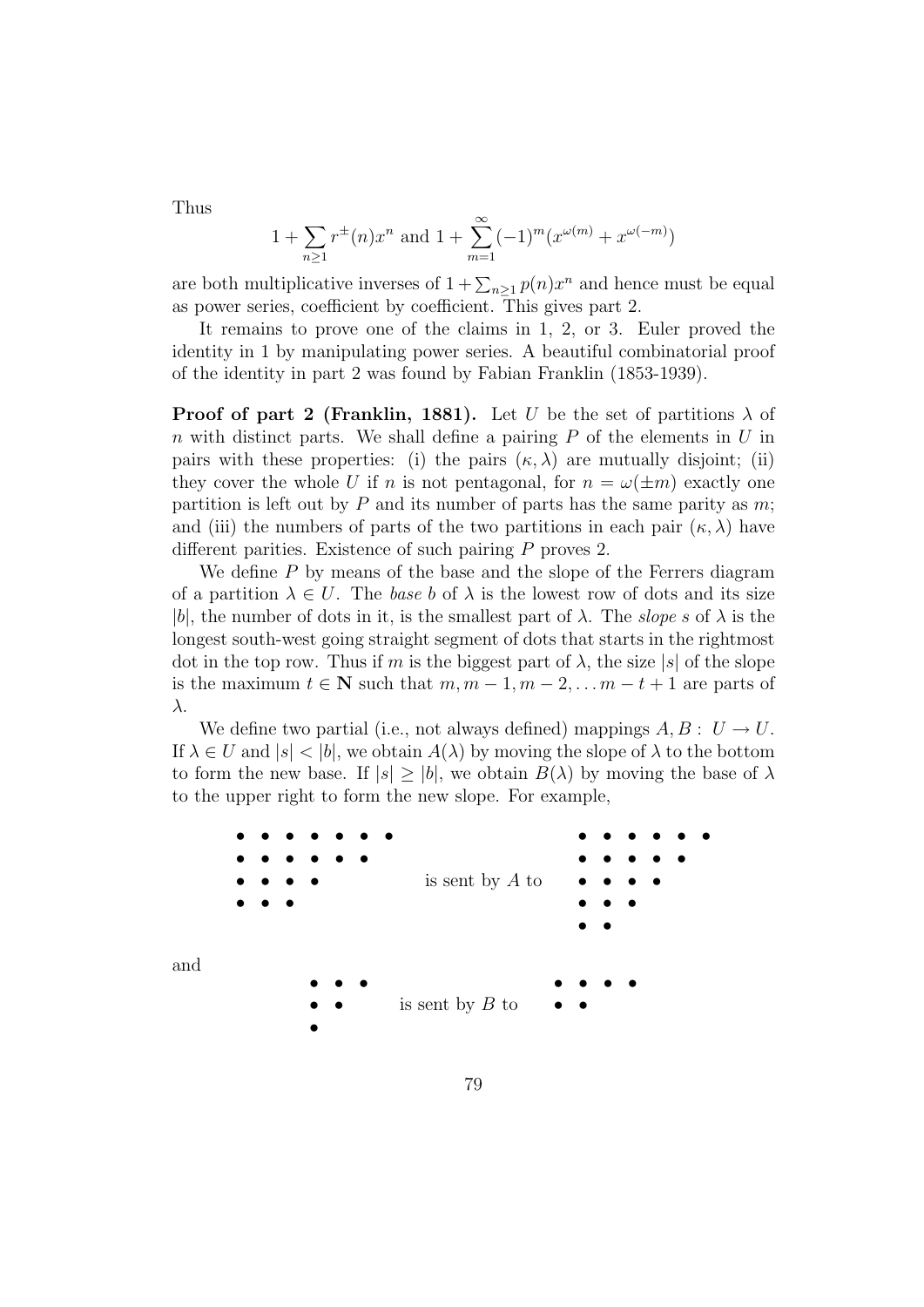Mappings A and B are defined correctly if the base and the slope of  $\lambda$  are disjoint. However, there may be a problem if they intersect. If  $|s| = |b|-1$  and  $s \cap b \neq \emptyset$ , by applying A we get Ferrers diagram with repeated smallest part, which is not an element of U and we must leave A undefined. If  $|s| < |b| - 1$ and  $s \cap b \neq \emptyset$ , there is no problem with A. If  $|s| > |b|$  and  $s \cap b \neq \emptyset$ , as in our example, there is no problem with B. However, if  $|s| = |b|$  and  $s \cap b \neq \emptyset$ , application of B does not even produce Ferrers diagram and we leave B undefined. The former bad case occurs for the partition (we denote  $|b| = m + 1$   $(m + 1) + (m + 2) + \cdots + 2m = \omega(m)$  and the latter one for  $(|b| = m)$  m +  $(m + 1) + \cdots + (2m - 1) = \omega(-m)$ .

If n is not pentagonal, for every  $\lambda \in U$  exactly one of the mappings A and B is defined and applying A (B) to  $\lambda$ , we get  $\kappa \in U$  on which B (A) is defined. Moreover,  $B(A(\lambda)) = \lambda$  and  $A(B(\lambda)) = \lambda$ . A increases and B decreases the number of parts by one. Thus the pairing  $P$  on  $U$  consisting of the pairs  $(\lambda, A(\lambda))$  and  $(\lambda, B(\lambda))$  (depending on which one of A and B is defined on  $\lambda$ ) has the required properties (i)–(iii). If *n* is pentagonal,  $n = \omega(m)$   $(n = \omega(-m))$  for  $m \in \mathbb{N}$ , we have the same situation with the difference that on the single partition  $(m + 1) + (m + 2) + \cdots + 2m$  $(m + (m + 1) + \cdots + (2m - 1))$  neither A nor B is defined. This partition is left out by the pairing and again (i)–(iii) are satisfied.  $\Box$ 

We conclude these lecture notes with a remarkable identity for the function  $\sigma(n)$  of sum of divisors of n,

$$
\sigma(n) = \sum_{d|n} d,
$$

discovered again by Euler. Surprisingly,  $\sigma(n)$  satisfies the same recurrence as  $p(n)!$  Well, not completely the same since it is a rather different function.

**Theorem (Euler, 1750).** For every  $n \in \mathbb{N}$  we have the recurrence

 $\sigma(n) = \sigma(n-1) + \sigma(n-2) - \sigma(n-5) - \sigma(n-7) + \sigma(n-12) + \sigma(n-15) - \cdots$ 

where  $\sigma(m) = 0$  for  $m < 0$  and if the term  $\sigma(0)$  appears in the right side (i.e., if n is pentagonal), we define it as  $\sigma(0) = \sigma(n - n) = n$ .

For example, we have  $\sigma(15) = 1 + 3 + 5 + 15 = 24$  and

$$
\begin{aligned} \sigma(15) &= \sigma(14) + \sigma(13) - \sigma(10) - \sigma(8) + \sigma(3) + \sigma(0) \\ &= 24 + 14 - 18 - 15 + 4 + 15 \\ &= 24. \end{aligned}
$$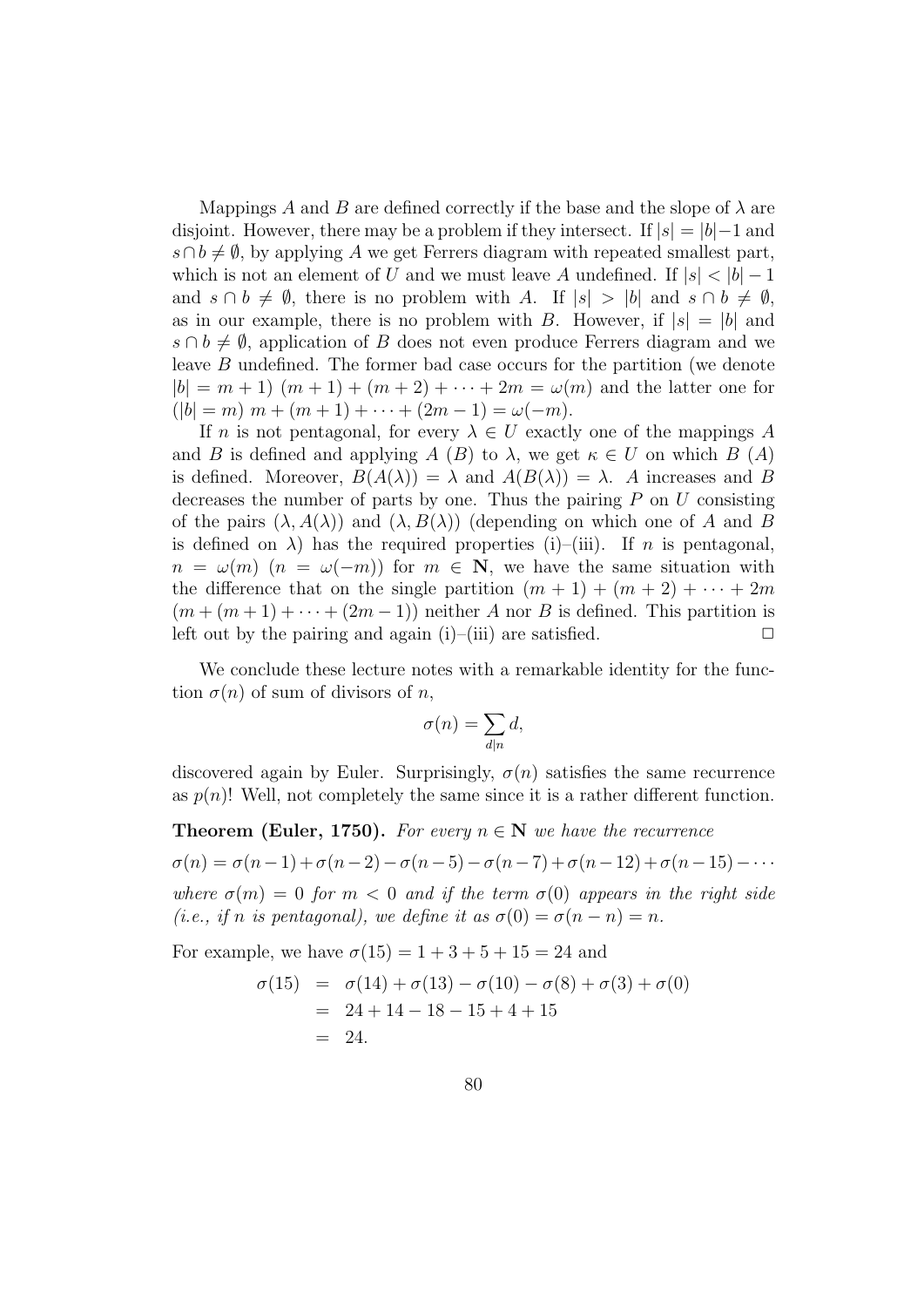**Proof.** We take the logarithmic derivative of Euler's pentagonal identity in the form 1,

$$
\prod_{n=1}^{\infty} (1 - x^n) = 1 + \sum_{m=1}^{\infty} (-1)^m (x^{\omega(m)} + x^{\omega(-m)}),
$$

more precisely we apply the operator  $-x \cdot \frac{d}{dx} \log$  on both sides and get

$$
\sum_{n=1}^{\infty} \frac{nx^n}{1-x^n} = \left(\sum_{m=1}^{\infty} (-1)^{m+1} (\omega(m)x^{\omega(m)} + \omega(-m)x^{\omega(-m)})\right) / D
$$

where  $D = 1 + \sum_{m \geq 1} (-1)^m (x^{\omega(m)} + x^{\omega(-m)})$ . The power series on the left side (called Lambert series<sup>3</sup>) equals

$$
\sum_{n=1}^{\infty} \sum_{m=1}^{\infty} nx^{mn} = \sum_{n=1}^{\infty} \sigma(n)x^n.
$$

Moving the denominator  $D$  on the other side we get

$$
\left(1 + \sum_{m\geq 1} (-1)^m (x^{\omega(m)} + x^{\omega(-m)})\right) \sum_{n=1}^{\infty} \sigma(n) x^n
$$
  
= 
$$
\sum_{m=1}^{\infty} (-1)^{m+1} (\omega(m) x^{\omega(m)} + \omega(-m) x^{\omega(-m)}).
$$

Comparing the coefficients of  $x^n$  on both sides we get equation

$$
\sigma(n) - \sigma(n-1) - \sigma(n-2) + \sigma(n-5) + \sigma(n-7) - \cdots = 0
$$

for  $n \neq \omega(\pm m)$  and

$$
\sigma(n) - \sigma(n-1) - \sigma(n-2) + \sigma(n-5) + \sigma(n-7) - \dots = (-1)^{m+1}n
$$

for  $n = \omega(\pm m)$ .

#### 6.4 Remarks

The Cohen–Remmel identity was derived in [7] and [17]. By Bell [3], Euler's pentagonal identity is mentioned first time in a letter from D. Bernoulli to

<sup>3</sup>Named after Johann Lambert (1728–1777).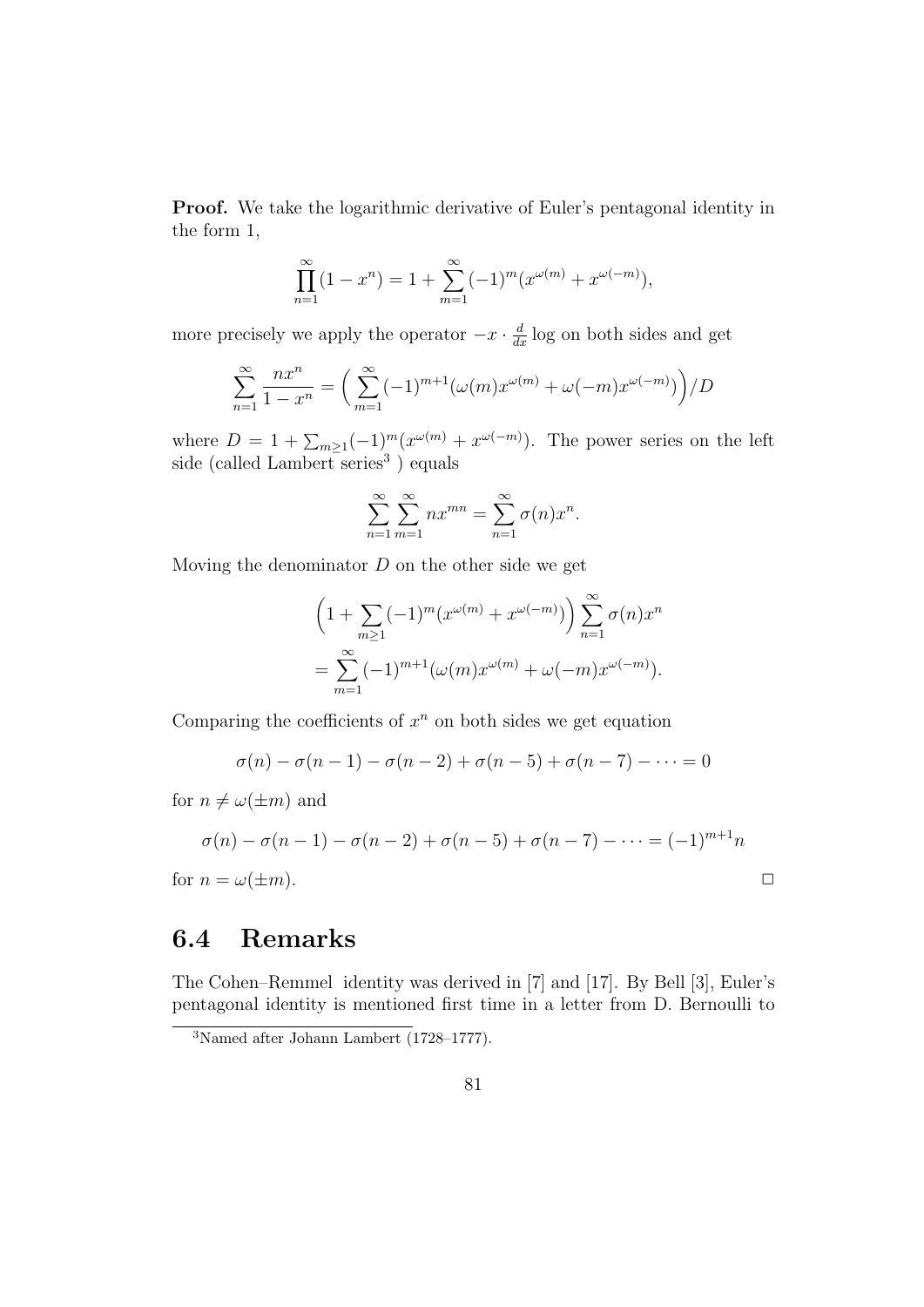Euler dated January 28, 1741 (the letters from Euler to D. Bernouli in this correspondence are not extant). It took several years before Euler could produce a proof, which he did in 1750 in a letter to Ch. Goldbach. Euler's recurrence for the sum of divisors function was mentioned by him first in 1747 in a letter to Ch. Goldbach. More information on the theory of partitions can be found in the books by Andrews [1] and by Andrews and Eriksson [2].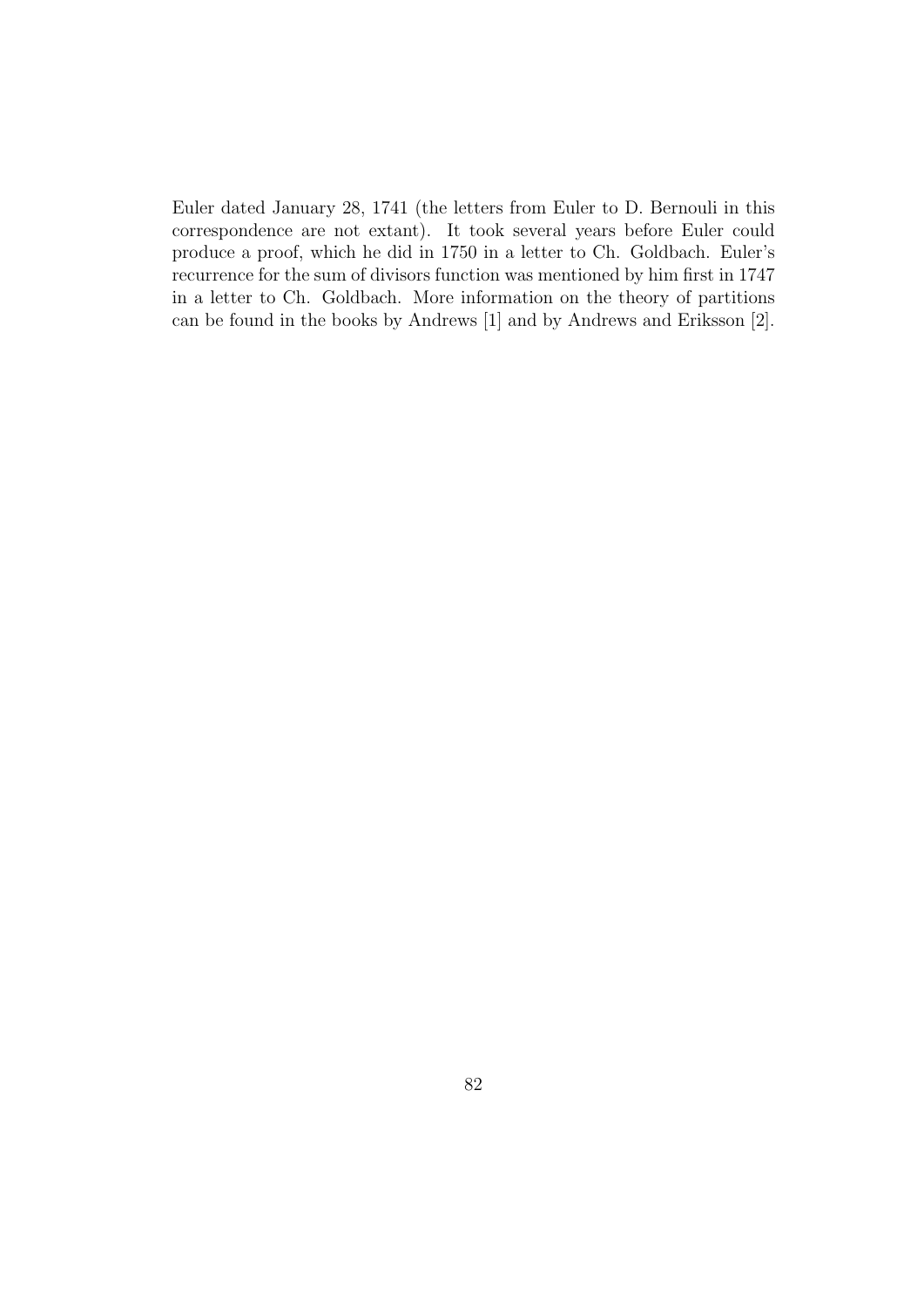# References

- 1. G. E. Andrews, The theory of partitions, Cambridge University Press, Cambridge, 1998 (reprint of the 1976 original).
- 2. G. E. Andrews and K. Eriksson, Integer partitions, Cambridge University Press, Cambridge, 2004.
- 3. J. Bell, Euler and the pentagonal number theorem, ArXiv math.HO/0510054.
- 4. Yu. Bilu, Catalan's conjecture (after Mihăilescu), Astérisque 294 (2004) 1–26.
- 5. Yu. Bilu, Catalan without logarithmic forms (after Bugeaud, Hanrot and Mihăilescu), J. Théor. Nombres Bordeaux  $17$  (2005) 69–85.
- 6. M. Bruckheimer and A. Arcavi, Farey series and Pick's area theorem, Math. Intelligencer 17 (1995) 64–67.
- 7. D. I. A. Cohen, PIE-sums: a combinatorial tool for partition theory, J. Combin. Theory, Ser. A 31 (1981) 223–236.
- 8. M. Davis, Hilbert's Tenth Problem is unsolvable, Amer. Math. Monthly 80 (1973) 233–269.
- 9. G. H. Hardy and E. M. Wright, An Introduction to the Theory of Numbers. Fifth edition, Oxford University Press, Oxford 1979.
- 10. E. Hlawka, J. Schoißengaier and R. Taschner, Geometric and Analytic Number Theory, Springer-Verlag, Berlin, 1991.
- 11. M. N. Huxley, Exponential sums and lattice points. III. Proc. London Math. Soc. (3) **87** (2003) 591–609.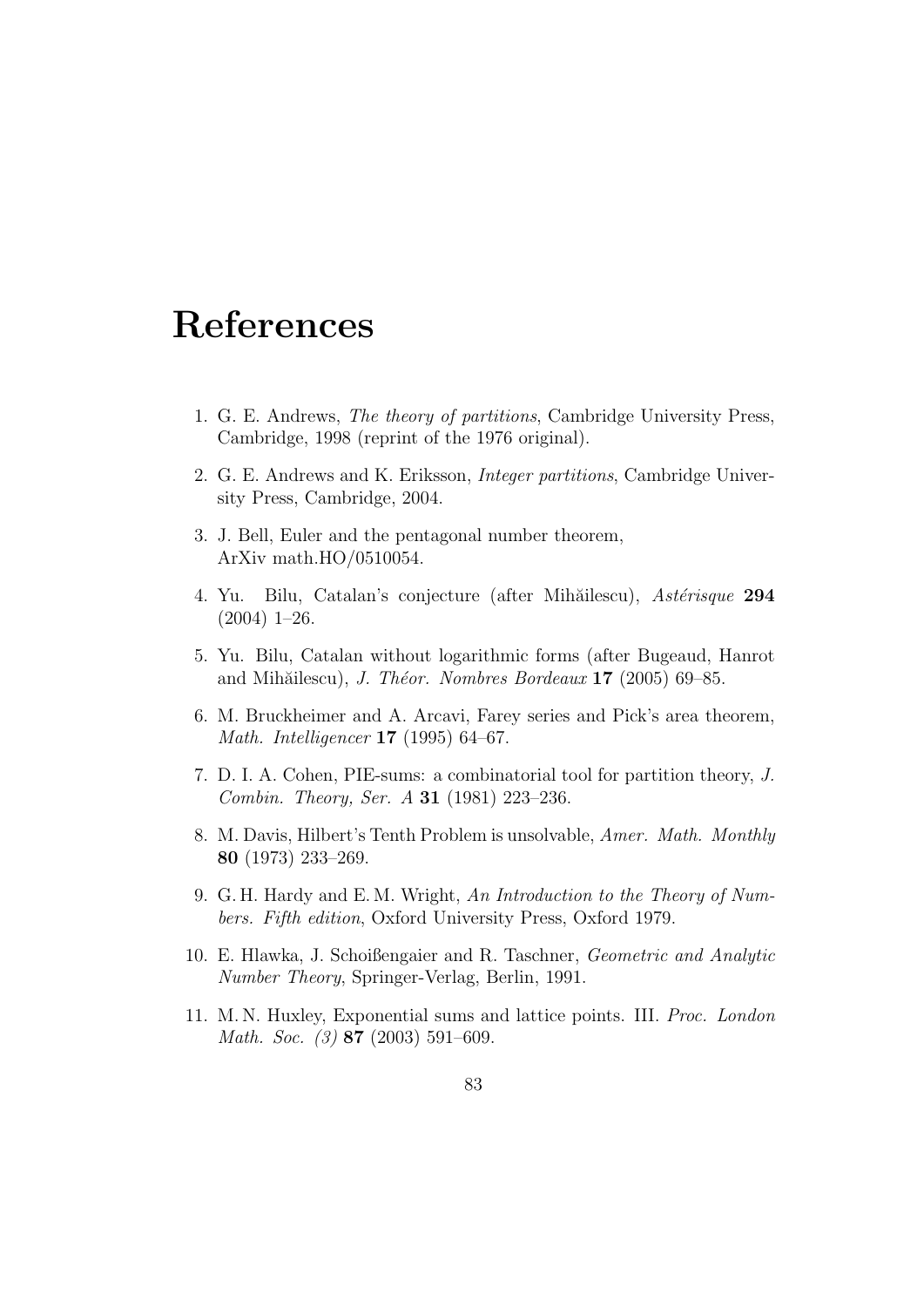- 12. K. Ireland and M. Rosen, A classical introduction to modern number theory. Second edition. Graduate Texts in Mathematics, 84, Springer-Verlag, New York, 1990.
- 13. J. P. Jones and Yu. V. Matijaseviˇc, Proof of recursive unsolvability of Hilbert's Tenth Problem, Amer. Math. Monthly 98 (1991) 689–709.
- 14. S. Lang, Algebra. Revised Third edition, Springer-Verlag, New York, 2002.
- 15. Yu. V. Matiyasevich, Hilbert's Tenth Problem, The MIT Press, Cambridge, MA, 1993.
- 16. P. Mihăilescu, Primary cyclotomic units and a proof of Catalan's conjecture, J. Reine Angew. Math. 572 (2004) 167–195.
- 17. J. B. Remmel, Bijective proofs of some classical partition identities, J. Combin. Theory, Ser. A 33 (1982) 273–286.
- 18. W. M. Schmidt, Diophantine approximation. Lecture Notes in Mathematics, 785, Springer, Berlin, 1980.
- 19. R. Taylor and A. Wiles, Ring-theoretic properties of certain Hecke algebras, Ann. of Math. (2) 141 (1995) 553–572.
- 20. G. Tenenbaum, Introduction to Analytic and Probabilistic Number Theory, Cambridge University Press, Cambridge, U.K. 1995.
- 21. A. Wiles, Modular elliptic curves and Fermat's last theorem, Ann. of Math. (2) 141 (1995) 443–551.
- 22. The abc conjecture home page, http://www.math.unicaen.fr/˜nitaj/abc.html.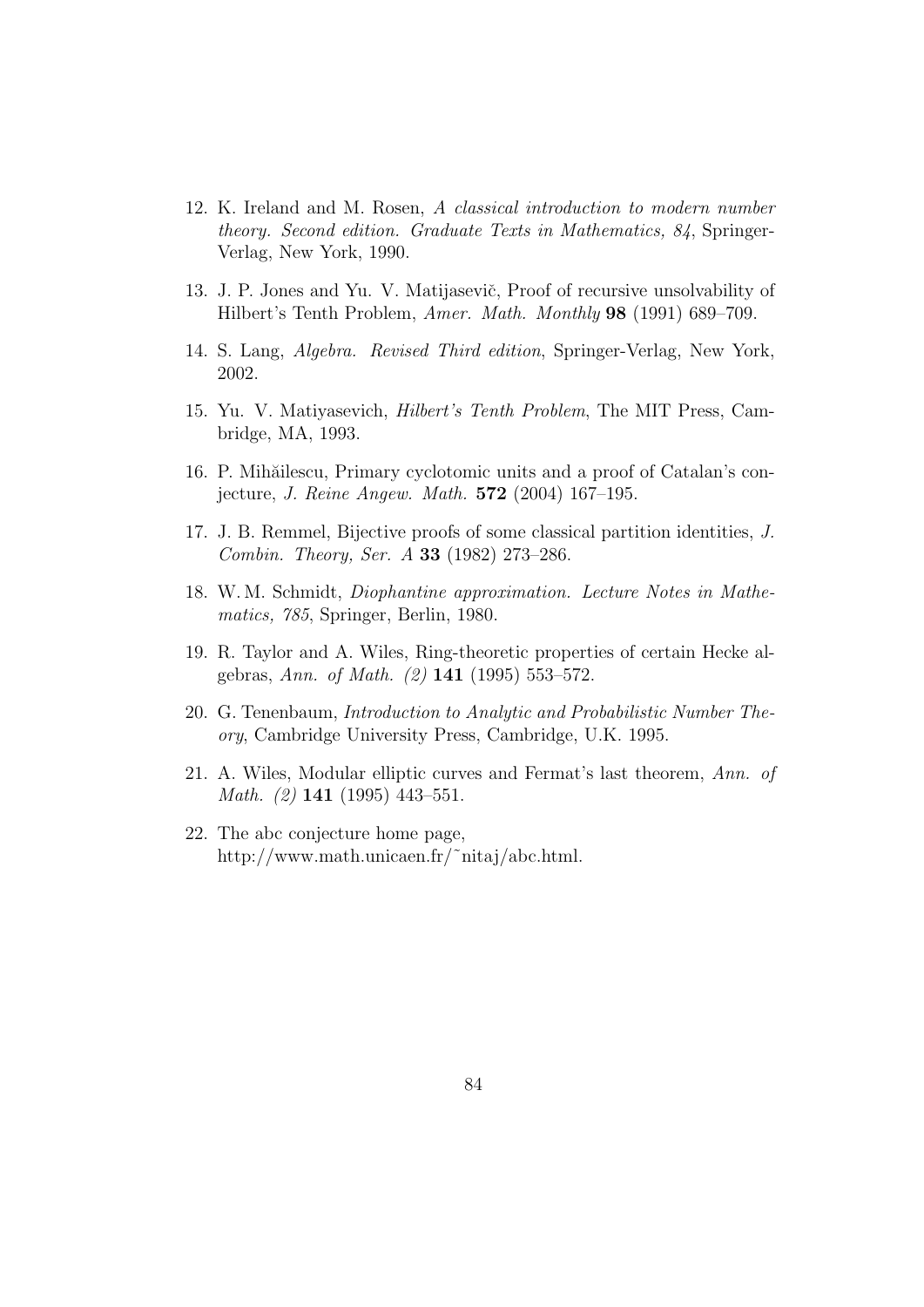## Index of names

Abel, Niels, 51, 53 Bernoulli, Daniel, 81, 82 Catalan, Eugène, 19, 20, 31 Cauchy, Augustin, 4, 5, 34 Chebyshev, Pafnuty L., 44, 48–50, 52, 54 Cohen, Daniel, 68, 75, 81 de La Valée Poussin, Charles, 50 Diophantus of Alexandria, 1, 2, 4, 14, 19–21, 24, 26, 27, 36, 84 Dirichlet, Peter, 1–7, 10, 22, 41, 42, 57 Dyson, Freeman, 14 Erdős, Pál, 47, 48, 58, 60 Euclid, 11, 45 Euler, Leonhard, 1, 3, 11, 15, 38– 41, 46, 54, 62–64, 68, 70, 72, 74, 76–82 Farey, John, 1, 4–7, 18, 32, 34, 83 Fermat, Pierre de, 3, 19, 20, 26–28, 30, 31, 46, 62, 84 Ferrers, Norman, 68, 70, 71, 79, 80 Fields, John, 14 Franklin, Fabian, 79 Gauss, Carl, 25, 37, 40, 46, 63, 64, 66

Gelfond, Alexandr O., 14 Glaisher, John, 76 Goldbach, Christian, 45, 82 Hadamard, Jacques, 50 Hardy, Godfrey, 43, 44, 55, 56, 58 Hermite, Charles, 15 Hilbert, David, 1, 15, 17, 19, 20, 83, 84 Hurwitz, Adolf, 1, 4, 6, 12, 18 Huxley, Martin, 43 Jacobi, Carl, 39, 40 Lagrange, Joseph-Louis, 12, 13, 22, 23, 32, 36, 38, 40 Lambert, Johann, 81 Legendre, Adrien-Marie, 62, 64, 66 Lindemann, Ferdinand von, 17 Liouville, Joseph, 1, 12–14 Mascheroni, Lorenzo, 41, 54 Mason, R. C., 19, 28, 29 Masser, David, 30 Matiyasevich, Yuri V., 20, 31 Matthew (the apostle), 46 Mertens, Franz, 44, 52–54, 57 Mihăilescu, Preda, 21, 31, 83 Minkowski, Hermann, 32, 35–38 Oesterlé, Joseph, 30 Pell, John, 19, 21, 22, 24, 26, 31